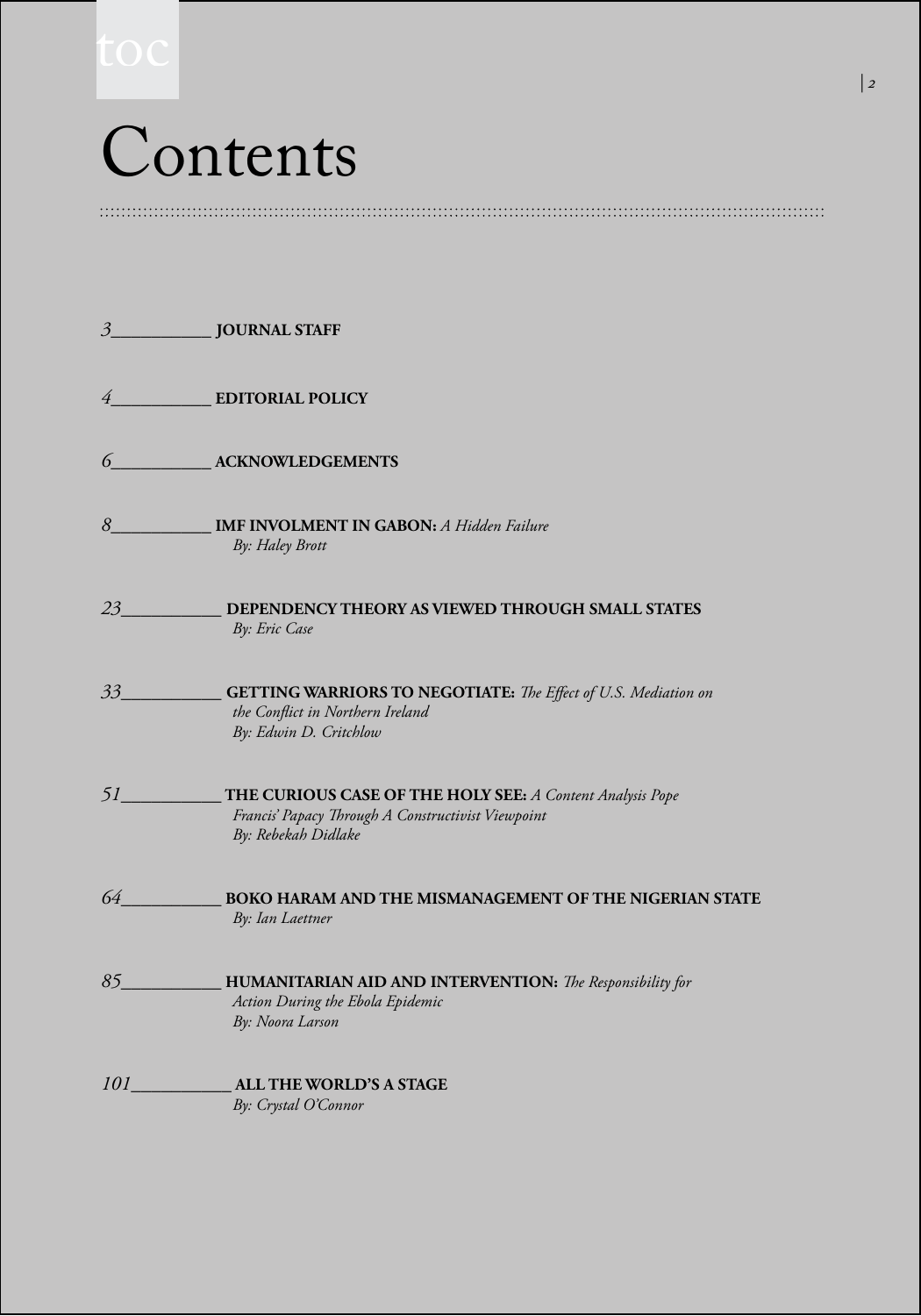## Journal Staff

#### **Spring 2015**

*Managing Editors*

*Raja Sutherland Eduardo Gonzalez Ryan Neach Wesley Moar* 

#### *Editors*

*Nan-Nan Jiang Madelyn Brown Chris Tronoff Vic Masilang Diane Fox Krystal Prasad Ka Chio Deedra Latham Maysan Hamid Timnit Gabreiohannes Daniel Mariano*

*Writers Haley Brott Alyssa Hoofard Noora Larson Eric Case Chrystal O'Conner Ilyass Oudghiri Ian Lattner Edwin Critchlow*

*InDesign Team Charlotte Ohrbom Erika Cruz Guevarra*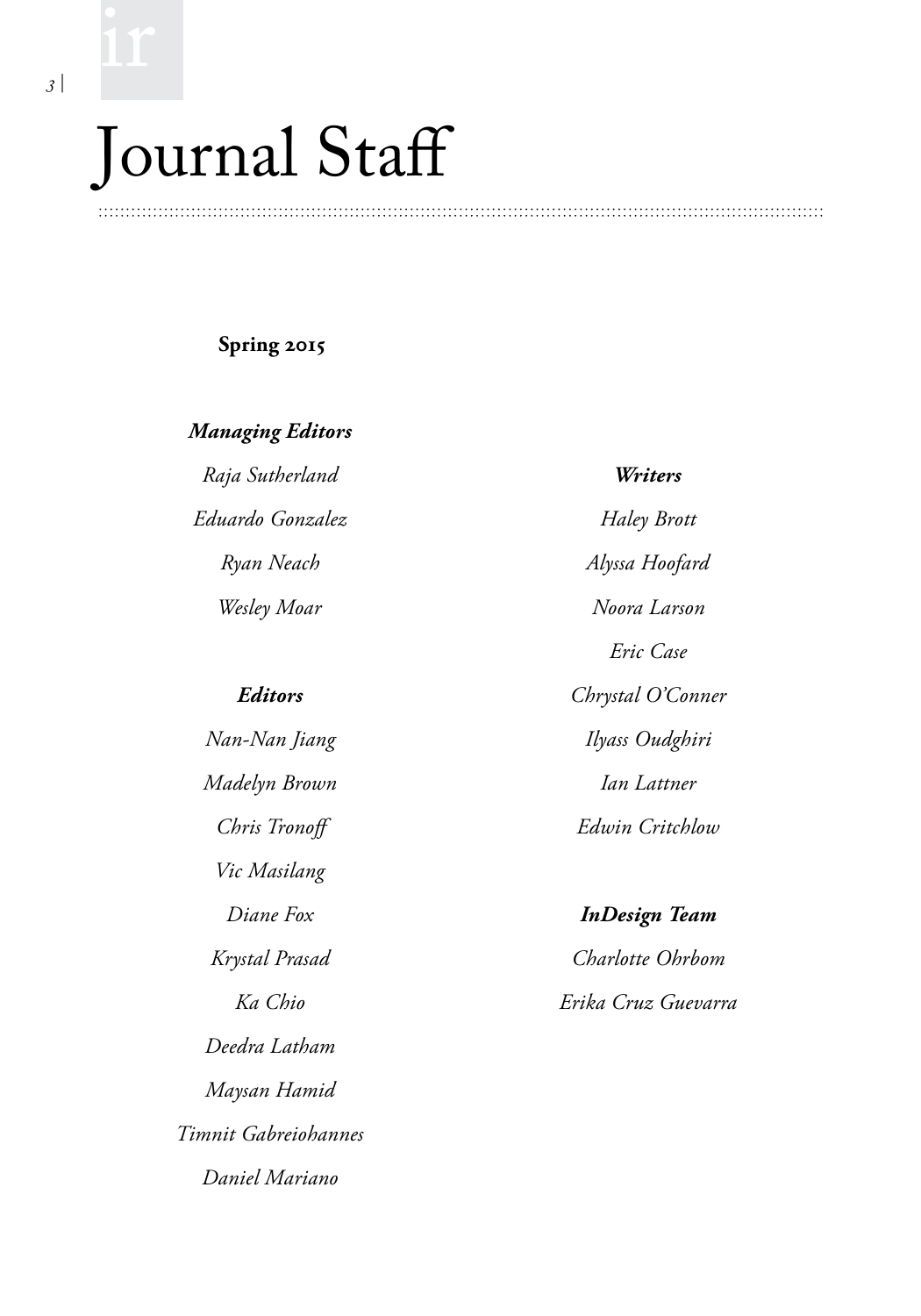## Editoral Policy

#### \_<br>\_\_\_\_\_\_\_\_\_ <u>Overview</u>

**THE INTERNATIONAL RELATIONS JOURNAL** at San Francisco State University strives to exhibit the diverse range of undergraduate and graduate research interests that flourish in our department.

Each semester, the *Journal* is offered as a course in which students participate as writers or editors in a peer review process, or as administrative staff members who assist authors and editors as well as guide the *Journal* through its production.

The goal of the course is to expose students to the peer review process, focusing on academic standards of argumentation and factual accuracy, citation formatting, and collaborative editing using Microsoft Word's "track changes" feature. More broadly, the *Journal*'s executive editors aim to help students develop writing/editing skills applicable in other courses and promote a deeper understanding of the discipline of International Relations as a whole.

#### \_\_\_\_\_\_\_\_\_\_\_\_\_\_\_\_\_ Submissons & Process

The *Journal* encourages all students pursuing a B.A. or M.A. in International Relations to submit completed works (incomplete papers and abstracts are not accepted) at the beginning of each semester. From these submissions, the *Journal*'s executive editors assign students to positions on the writing and editorial boards as well as a number of administrative-level appointments.

The course curriculum includes a number of informational workshops and at least three rounds of structured editing and revision. All editing is anonymous and each submission is reviewed by three different editors.

The structured peer review is as follows:  $\left[1\right]$  a submission is first edited by an undergraduate or graduate "peer expert" who has conducted prior research on topics and/or regions relevant to the paper and can thus provide fact checking and citation suggestions;  $^{[2]}$  second round editing focuses on clarity and academic tone my paring the manuscript with an editore unfamiliar with the paper's subject; [3] finally, the paper is edited for proper citation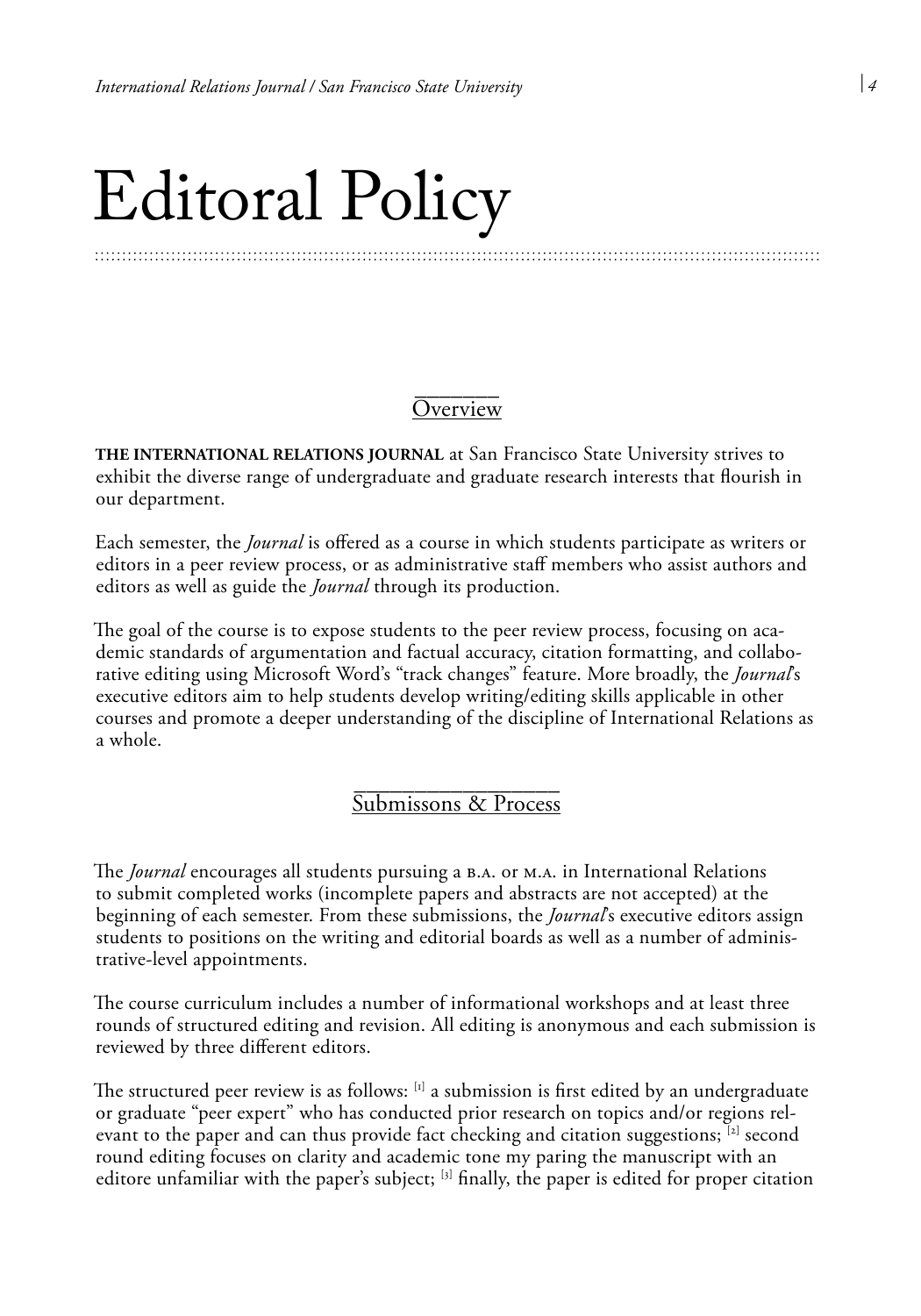formatting and technical aspects. At the end of the semester, authors participating in this process are expected to submit a final manuscript for consideration by the *Journal*'s executive editors and the faculty advisor.

#### \_\_\_\_\_\_\_\_\_\_\_\_\_\_\_\_\_\_ Publication of Articles

Only submissions that have gone through the peer review process and meet the content and formatting requirements will be considered for publication. The *Journal* is published yearly.

*For Submissions and Back Issues:* http://internationalrelations.sfsu.edu/content/international-relations-journal-0

*For all other inquiries:*

Department of International Relations 1600 Holloway Avenue/HSS Room 336 San Francisco, California 94132 PHONE: 415.338.2654/ FAX: 415.338.2880

Statements and opinions expressed in *The International Relations Journal* are solely the responsibility of the authors and do not necessarily reflect the views of the Executive Editors, the Editorial Board, the Faculty Advisor, or the Department of International Relations at San Francisco State University.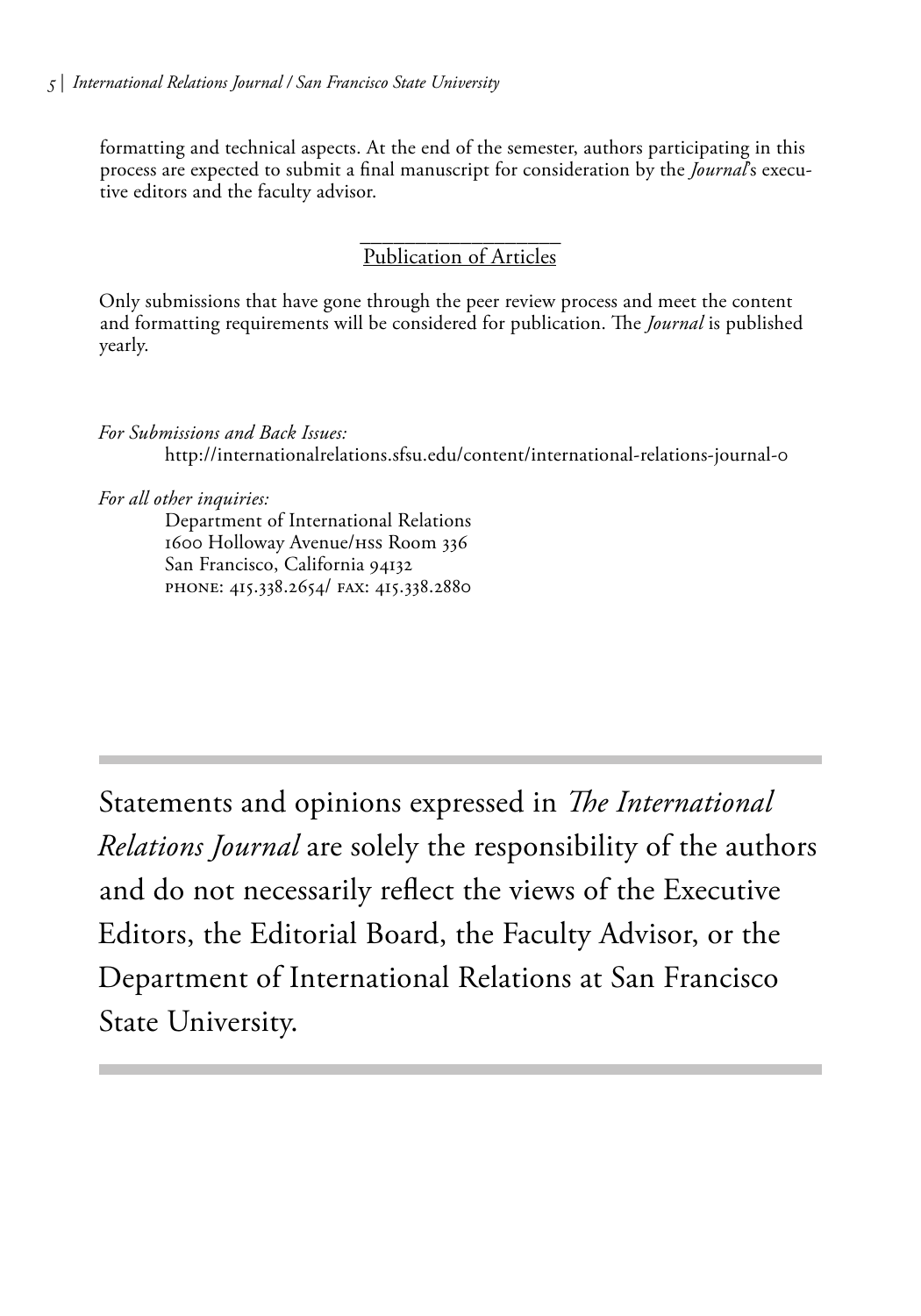### Acknowledgements

**THE STAFF OF THE** International Relations Journal is grateful for the continued funding allocated by the Instructionally Related Activities Committee and the Department of International Relations at San Francisco State University for the production of this journal.

The production of this journal is a group effort and the managing editors would like to especially thank all the members of the editorial board and the contributing writers. The editorial board members edited the articles contained in this issue and both the editors and writers patiently endured the labor of multiple revisions of these articles, as well as corresponding with one another. The guidance and advice of Dr. Burcu Ellis in the International Relations Department has been indispensable to the publication of the Journal.

SPECIAL THANK**<sup>S</sup>** to Charlotte Ohrbom and Ericka Cruz Guevarra for doing the graphic design for this year's journal and their unwavering help in the creation of this publication.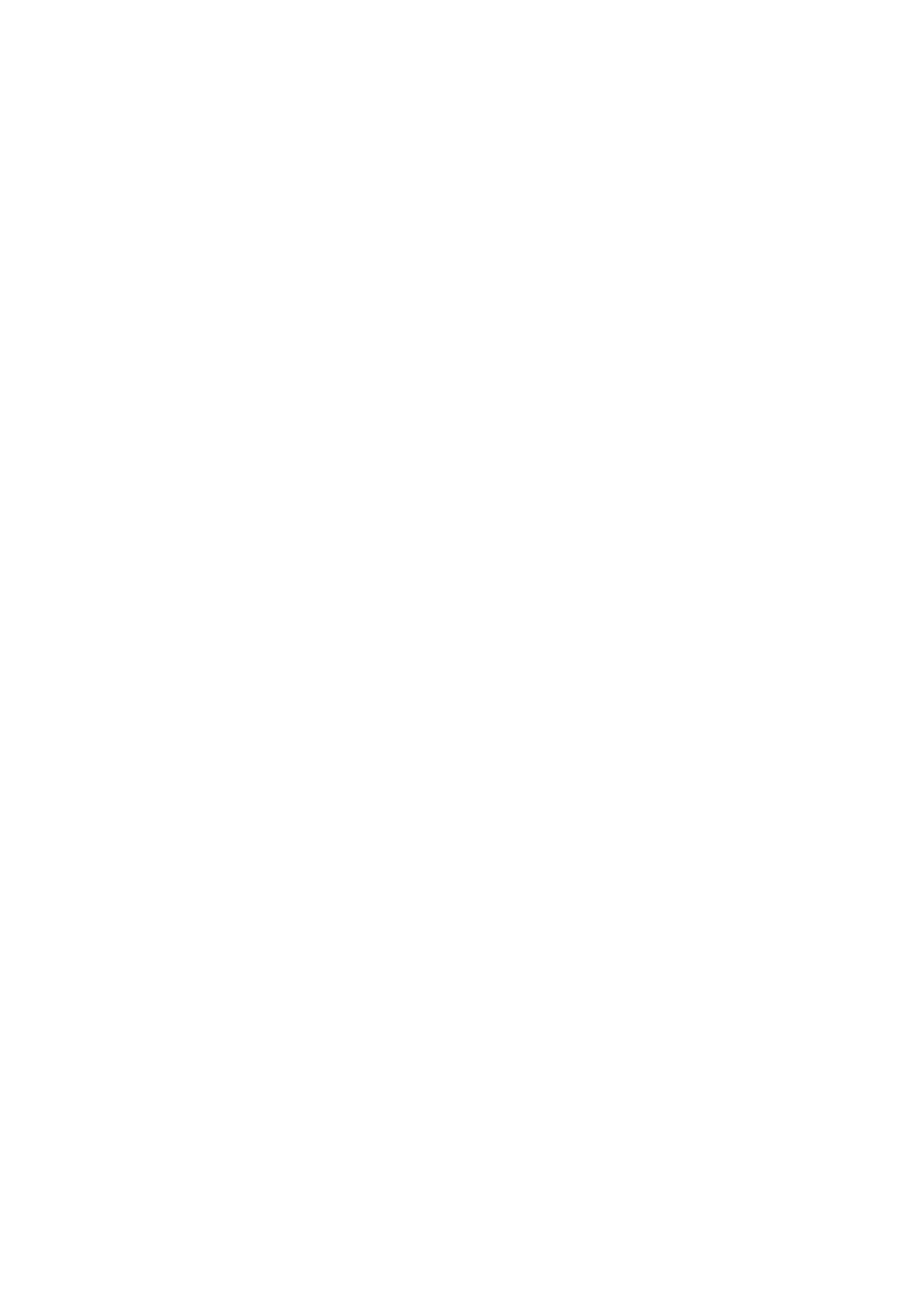*| 8* abstract » *The International Monetary Fund (IMF) has granted states loans for decades, implementing a series of market-based reforms called structural adjustment plans. One African country, Gabon, has been a part of the IMF since 1963, and has been receiving loans ever since. Even so, it is important to focus on the years 1995-2014 for the purpose of this paper. I will be focusing on how the IMF's structural adjustment programs have negatively affected women in Gabon, despite the fact that the GDP of Gabon has risen. By focusing on female employment, social services, and infrastructure in Gabon I argue that IMF structural adjustment plans affect women differently because they overlook gender. Therefore, women are negatively affected by structural adjustment plans due to the fact that they are ignored by mainstream development plans.*

......................................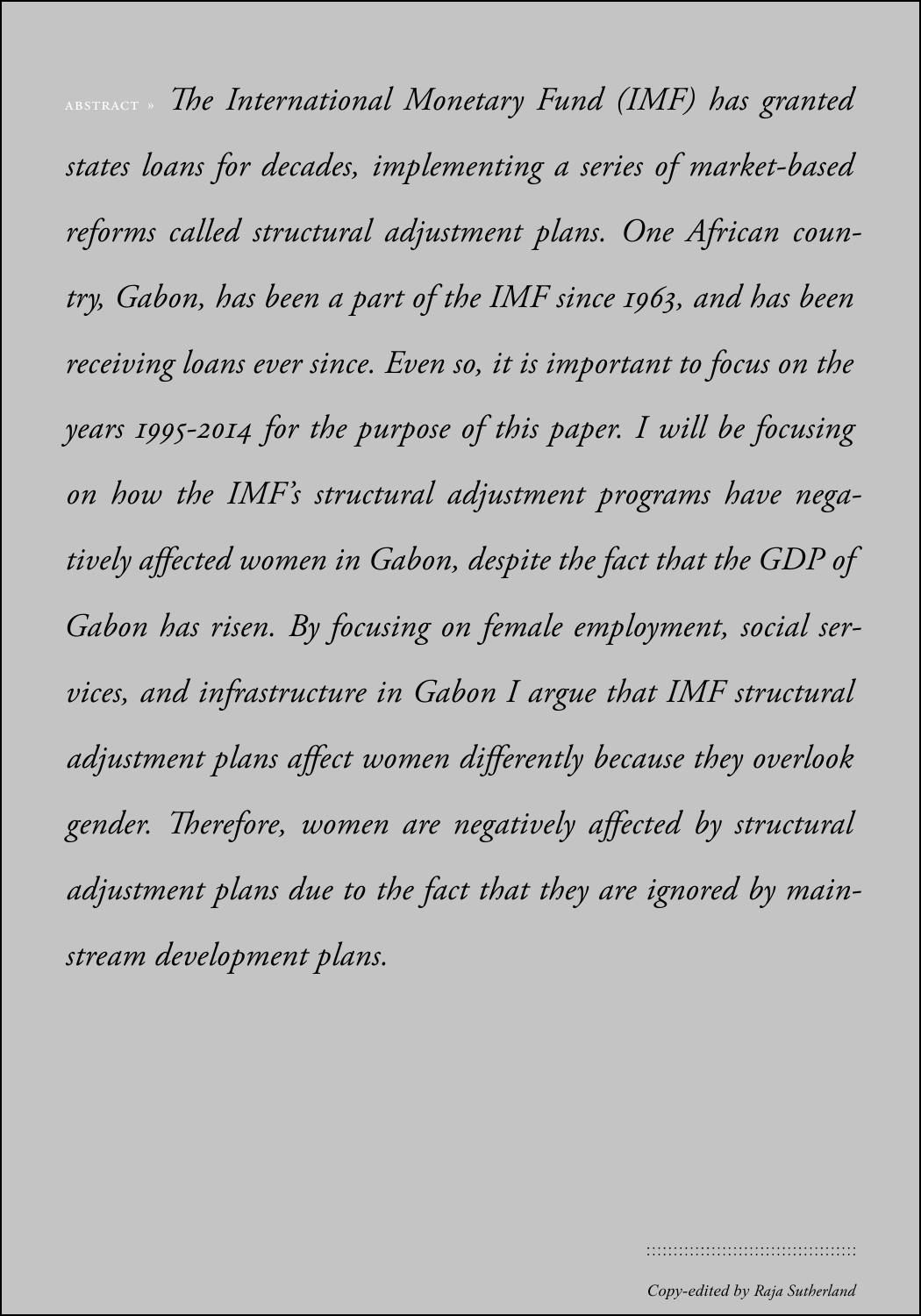### IMF Involvement in Gabon: A Hidden Failure

*» by Haley Brott* 

#### I. Introduction

When World War II came to an end, many countries in Africa sought independence, and after gaining sovereignty they began to plan for economic development.1 There are two major institutions that helped with short and long-term development plans, the International Monetary Fund,<sup>2</sup> and the World Bank respectively. With that being said, this paper will focus mainly on the actions taken by the IMF rather than those taken by the World Bank. The IMF's mission is as follows: "to help ensure stability in the international system. It does so in three ways: keeping track of the global economy

and the economies of member countries; lending to countries with balance of payment difficulties; and giving practical help to members."3 In order to fulfill their mission of ensuring stability within the international system, the IMF has the ability to grant loans to developing states, provided that said states agree to conform to a set of market-based reforms called Structural Adjustment Plans. These structural adjustment plans require a developing state to cut back spending on social services such as health care and education, lowering trade barriers, reducing tariffs, lifting subsidies, privatizing the public sector, and opening up border to foreign investors.

With a required decrease in spending on social services, states receiving loans are forced to cut social welfare programs, and significantly decrease spending on education and healthcare. These spending cuts have

1

<sup>1</sup> C. Norwood, "Re-Thinking the Integration of Women in Population Development Initiative," Development in Practice 19(7), (2009): 906-911.

<sup>2</sup> "Our Work," International Monetary Fund, accessed on October 29, 2014, https://www. imf.org/external/about/ourwork.htm

<sup>3</sup> Ibid.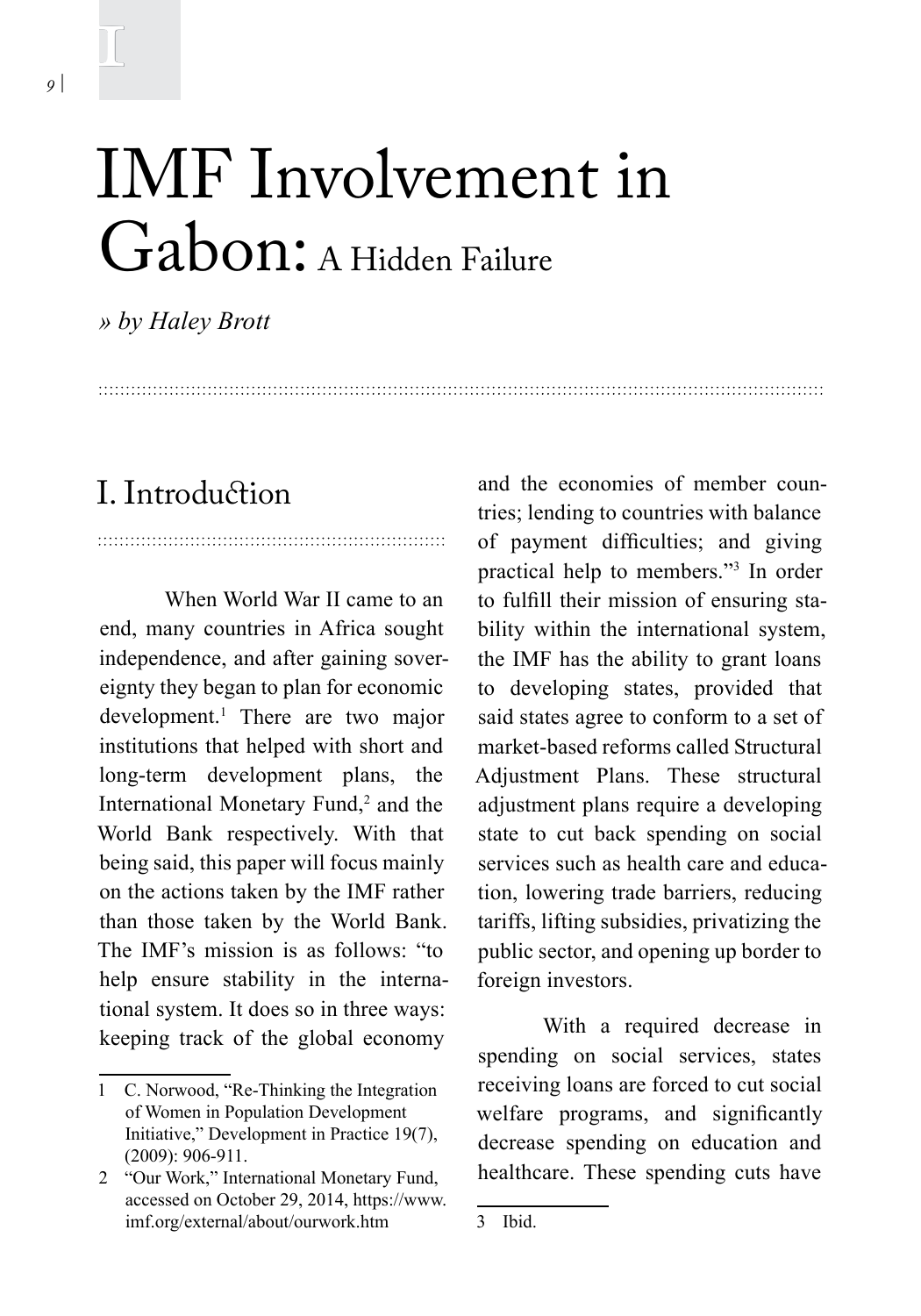a significant impact on the people of a state, especially the women and children. The IMF declares that cutting spending in social services will help to balance the states' budget. Despite this, many developing nations have difficulty educating their citizens and providing a decent healthcare system for their citizens even with IMF intervention. For example, in Gabon only 3.2% of the GDP is spent on healthcare yearly, providing only 6.3 hospital beds and .29 doctors per every 1,000 Gabonese-ranking them  $179<sup>th</sup>$  in the world-despite the fact that Gabon has been a member of the IMF since 1963.<sup>4</sup> With a decrease in spending on social services, such as the two previously states, it is less likely that females will have access to education and healthcare, because these opportunities will generally be reserved for men, despite the important role women play in economic stability and development.

Women play a significant role in the development of a state, a role which cannot be ignored. With IMF structural adjustment plans, little to no attention was paid to women and children specifically, for many believed that these two populations would benefit from programs that benefitted the state as a whole.<sup>5</sup> Even so, women did not seem to benefit from the economic development plans that were geared towards a state as a whole. It is important for women to be included in societal and economic development for a variety of reasons. First of all, women exist, and they account for roughly half of the world's population. Second with a growing world population-and a general assumption that population size is associated with poverty-those bearing children, with increasing options of contraceptives, are of great importance to economic development.<sup>6</sup> Third, women are increasingly involved in the workplace, often times supporting the agricultural sector in African states.<sup>7</sup>

Due to the fact that structural adjustment plans lack a focus on gender, it is difficult for structural adjustment plans to truly benefit a state, for they are lacking focus on roughly half of the population. How have the IMF's structural adjustment plans affected women? I argue that IMF structural adjustment plans affect women differently because they overlook gender. Therefore women are nega-

<sup>4</sup> "The World Factbook: Gabon," Central Intelligence Agency, accessed December 1, 2014, https://www.cia.gov/library/publications/the-world-factbook/geos/gb.html

<sup>5</sup> A. Tickner, "What is Your Research Program? Some Feminists Answers to International Relations Methodology Questions," International Studies Quarterly 49(1) (2005): 1-21.

<sup>6</sup> Norwood,"Re-thinking the Integration of Women in Population Development Initiative," 906- 911.

<sup>7 &</sup>quot;Two Aspects of Women's Work Load in Africa," International Fund for Agricultural Development, accessed December 1, 2014 http://www.ifad.org/gender/learning/role/ workload/61.htm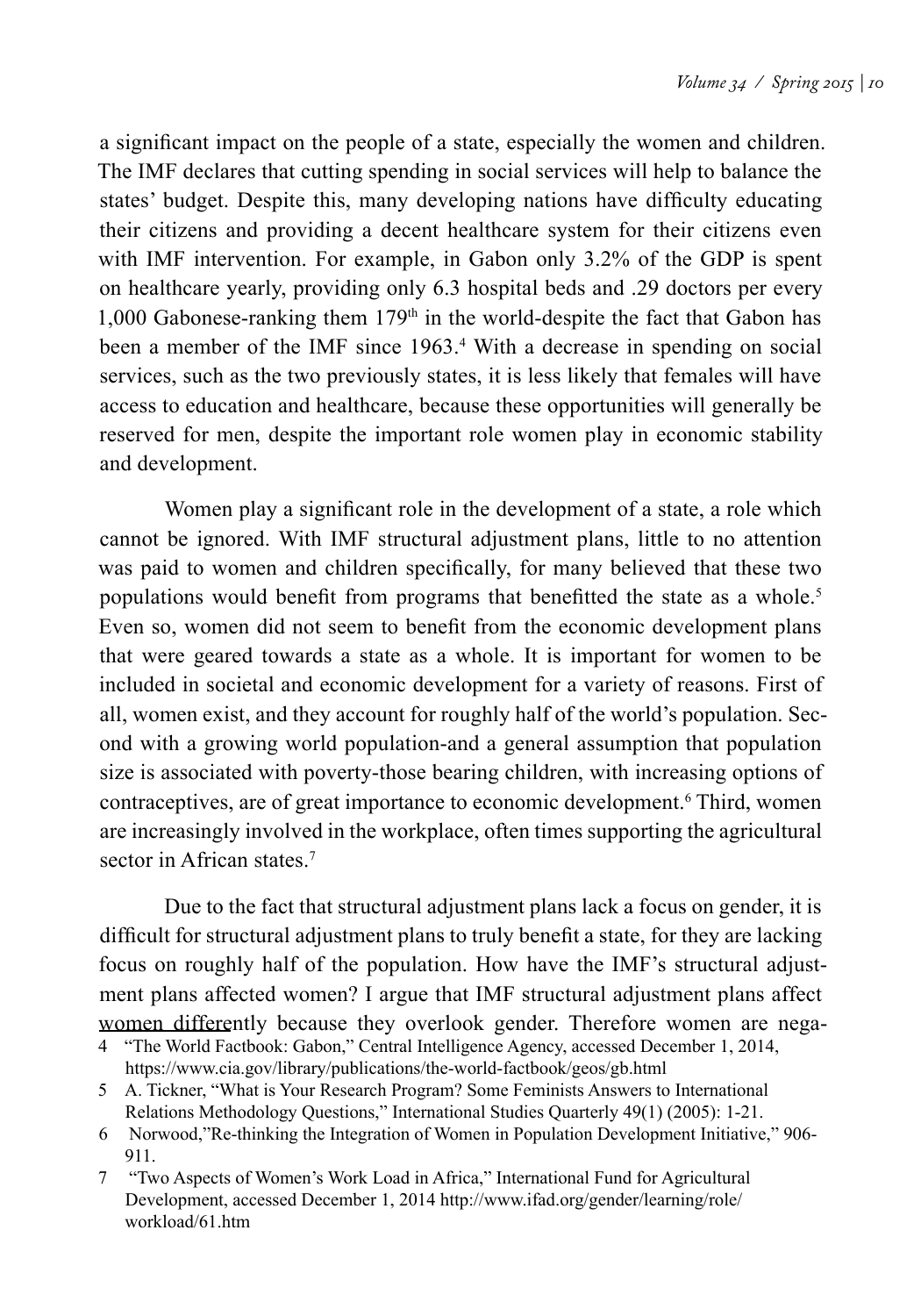#### *11 | Brott*

tively affected by structural adjustment plans due to the fact that they are ignored by mainstream development plans. This paper will proceed as follows: a review of literature regarding gender and development as well as Feminist contributions, a rebuttal by Institutionalists, a case study focused on Gabon from 1995-2014, a brief analysis, and finally a conclusion derived from the presented analysis.

#### **II. Gender and Development**

Around the time of the 1970's and 1980's, it became clear to many that gender and development would become an important issue regarding development issues and programs.<sup>8</sup> There are a variety of reasons why it is important to include gender analysis in development programs, including the fact that women generally account for half of a state's population, and the idea of "differing roles of men and women and the social construct of gender" which vary from state to state.<sup>9</sup> Before the 1970's it was assumed that development was "gender-neutral" and would benefit men and women equally.<sup>10</sup> Even so, many development plans leading up to the 1970's and 1980's were failed attempts, and Karl attributes the high rate of failure in the development programs to a "neglect or lack of knowledge of women's productive and reproductive roles."11 Due to this fact, it was important for women and gender to be included in development programs.

#### **Feminist Contributions**

Development cannot be entirely achieved without a focus on gender analysis, as well as the effect of institutions on men and women separately. Ann Tickner explains how epistemological differences between different theories prevents Feminists and Institutionalists from using the same methodological analysis.<sup>12</sup> Institutions and those who form the policies are inherently gender-blind because they do not use the same methodology that authors such as herself use in regard to policies. Without looking at the viewpoint of women, or even taking women into account, it is virtually impossible for structural adjustment plans to be in any way beneficial to women.

<sup>8</sup> H.Warren, "Using Gender-Analysis Frameworks: Theoretical and Practical Reflections," Gender and Development 15(2) (2007): 187-198.

<sup>9</sup> Ibid

<sup>10</sup> M. Karl, Women and Empowerment: Participation and Decision Making. (London: Zed Books, 1995).

A. Rao, Gender Analysis in Development Planning: A Case Book. (Connecticut: Kumarian Press, (1991).

<sup>11</sup> M. Karl, Women and Empowerment: Participation and Decision Making, 94.

<sup>12</sup> Tickner, "What is your Research Program? Some Feminists Answers to International Methodology Questions," 1-21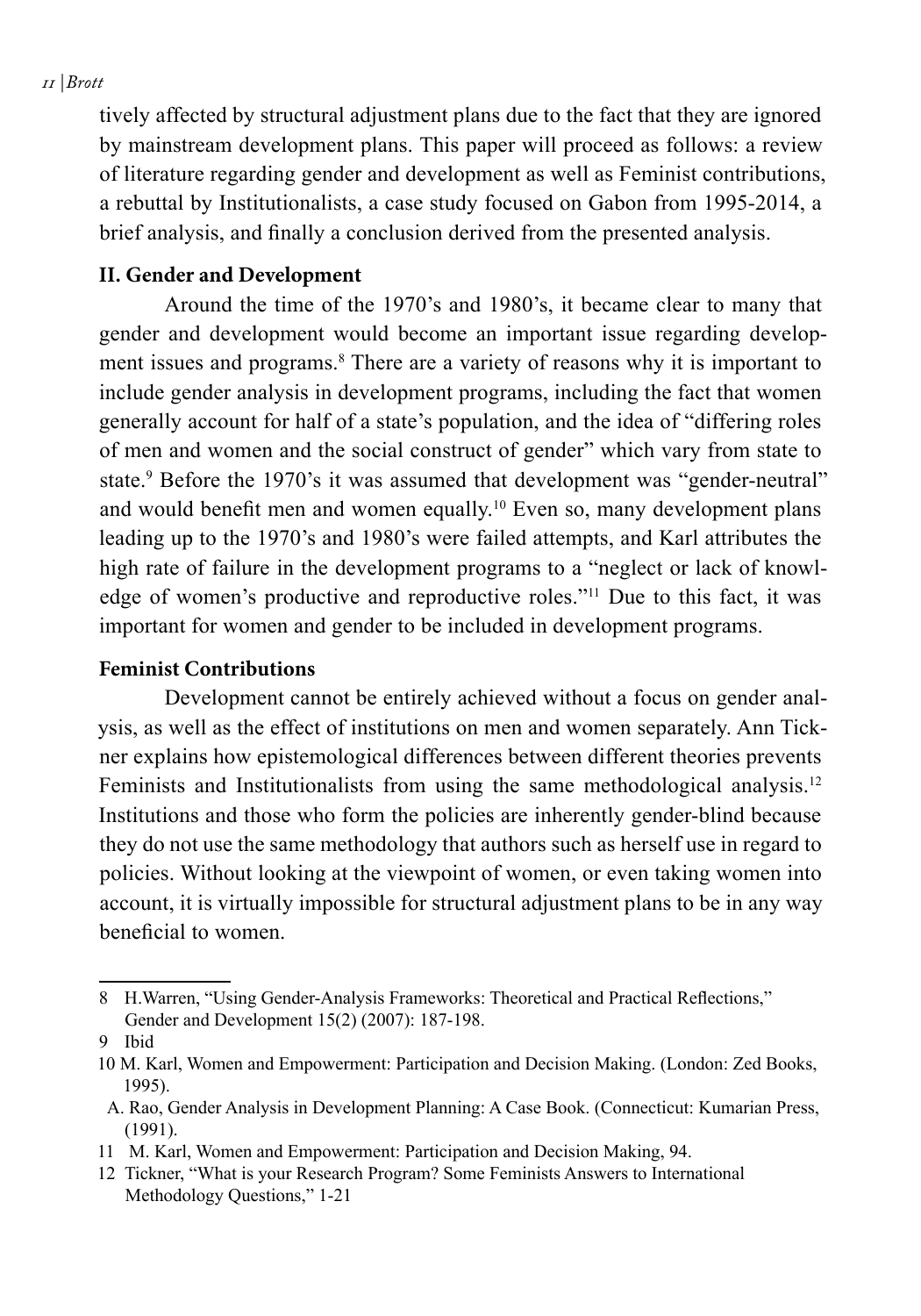V. Spikes Peterson focuses more on the inherently gender-blind ideas of policy makers, and the idea of the gendered nature of the current world.13 Peterson argues primarily that institutions, state administration, and development programs consistently glaze over women due to the fact that the current world is gendered, viewing women as less powerful than men. It is much less likely for women to achieve power within any government position, and if a women does gain power she may personify "female virtues," such as the traditional view of women being motherly.14

Complimenting these ideas are the principles that underpin the ideas of Diane Elson. Elson argues heavily that the world has become extremely gendered due to different ideas of "masculine" and "feminine." More importantly, structural adjustment plans put in place by the IMF are inherently detrimental to women because the macroeconomic ideas underpinning these plans are entirely gender-blind.15 These same plans are often times blind to impoverishment as well as the wasting of resources. Rather than simply stating what is wrong with the current gendered world order, Elson takes her ideas one step further to create possible solutions for the problem of policy-makers consistently ignoring gender. Through the use of gender-analysis even greater development can be achieved, for without the development of half of the population, it is virtually impossible for a state to succeed in overall economic development.<sup>16</sup>

#### **Solutions and Training**

In order to integrate gender-analysis into development programs, it is necessary for gender and development theorist to train those creating development programs in both gender training and gender-analysis training. The former consists of different ideas to inform "and equip…. persons with the skills to enable them to address gender inequalities in their work…"17 Similarly to this, gender-analysis training looks at making important skills and tools available to those creating policy. This includes ensuring that those being trained gain true knowledge of the ideologies that underpin the necessity of gender-analysis in development programs.

<sup>13</sup> A. Runyan & V. Peterson, Global Gender Issues in the New Millennium. (Boulder: Westview Press, 1993).

<sup>14</sup> Ibid.

<sup>15</sup> D. Elson, "Gender Awareness in Modeling Structural Adjustment," World Development, 23(11) (1995): 1851-1868.

<sup>16</sup> Ibid.

<sup>17</sup> N. Acquaye-Baddoo & D. Tsikata, "Gender Training and Trainers in Ghana in Gender Training in Ghana: Politics, Issues, and Tools, (Accre: Woold Publishing Services, 2001), 61.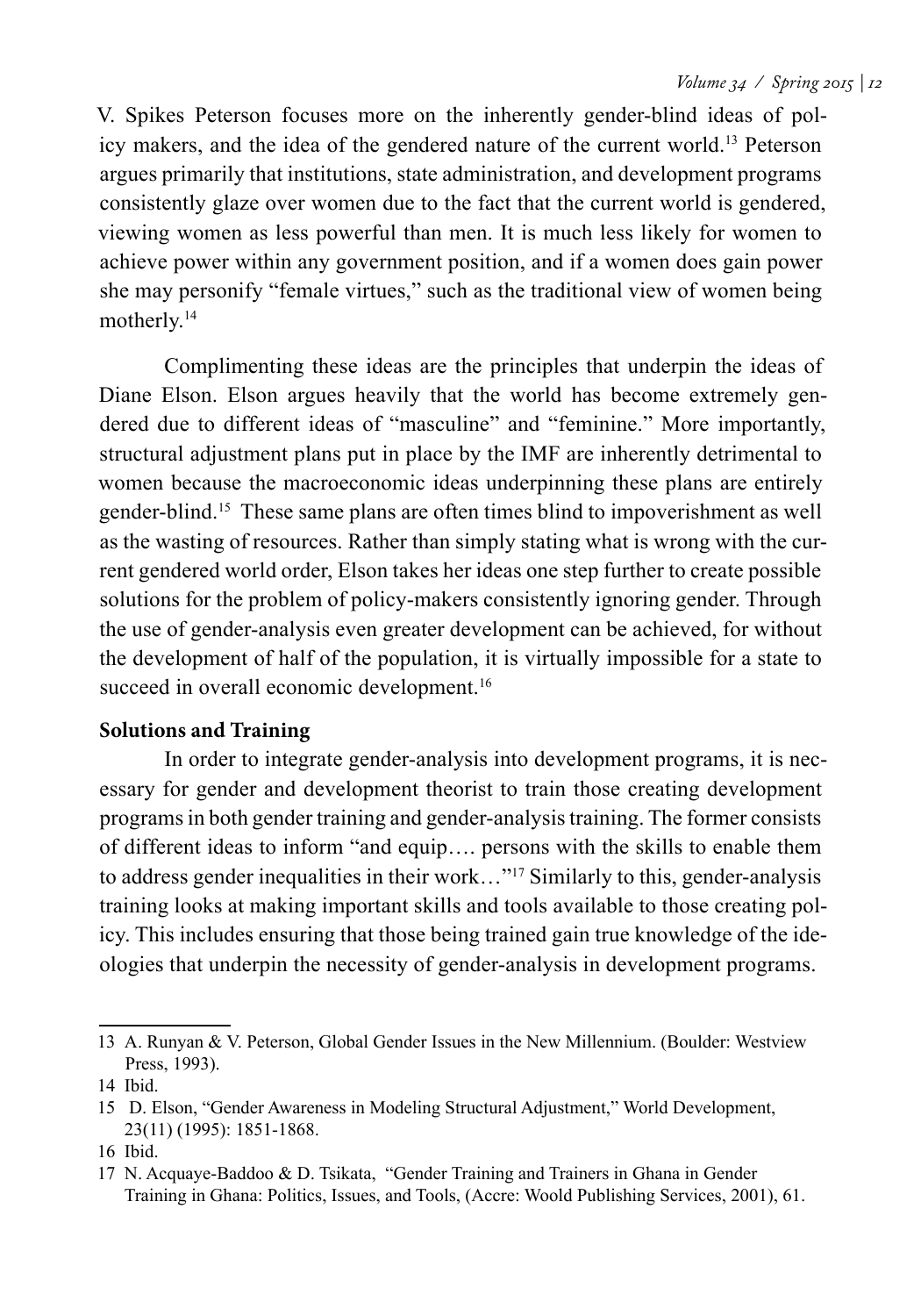*13 | Brott*

Warren explains how it is not simply about giving the tools to policy makers and letting them figure the rest out, but it is imperative to provide tools for the policy makers, and also training as to how those tools can be integrated into development programs. Gender and development theorists must ensure that gender is taken into account throughout their work, and that it also promotes equality between genders.

#### **Institutions and the Promotion of Development**

While the IMF is directed with the view that the liberal international economic order is the most efficient economic order, Keohane and Martin support the development of all states through cooperation and multilateral institutions.<sup>18</sup> Keohane explains how institutions have transformed the world, and have become a huge part in forming the current world order.<sup>19</sup> While he notes that institutions are not always entirely effective, he explains how the world order, as well as powerful states, have become increasingly reliant on institutions to maintain cooperation as well as achieve political and economic goals. Keohane touches on the fact that within any agreement between multiple states there is bound to be an ounce of possible uncertainty and a questioning of state credibility. Institutions can help with collective gains and reducing the level of uncertainty and distrust between separate states.<sup>20</sup> By reducing the amount of distrust and uncertainty, Institutionalists assume that states can help those around them with development or other issues due to a sort of friendship through cooperation.

Martin also believes that institutions can greatly increase cooperation, as well as decrease violence regarding relations between states. She argues that institutions help with economic growth throughout the world and also help to create an interdependence between states that can allow for peaceful means, such as economic sanctions, to show one states disapproval of another state's actions.<sup>21</sup> In her opinion, institutions cannot only promote economic development through interdependence, but also increase the cooperation between multiple states, decreasing the frequency of states engaging in force or violence.<sup>22</sup>

<sup>18</sup> R. Keohane& L. Martin, "The Promise of Institutionalist Theory," International Security 20(1) (1995): 39-51.

<sup>19</sup> R. Keohane, "International Institutions: Can Interdependence Work?" Foreign Policy 110 (1998): 82-96.

<sup>20</sup> Ibid.

<sup>21</sup> L. Martin, "Credibility, Cost, and Institutions: Cooperation on Economic Sanctions," World Politics 45 (1993): 406-432.

<sup>22</sup> Ibid.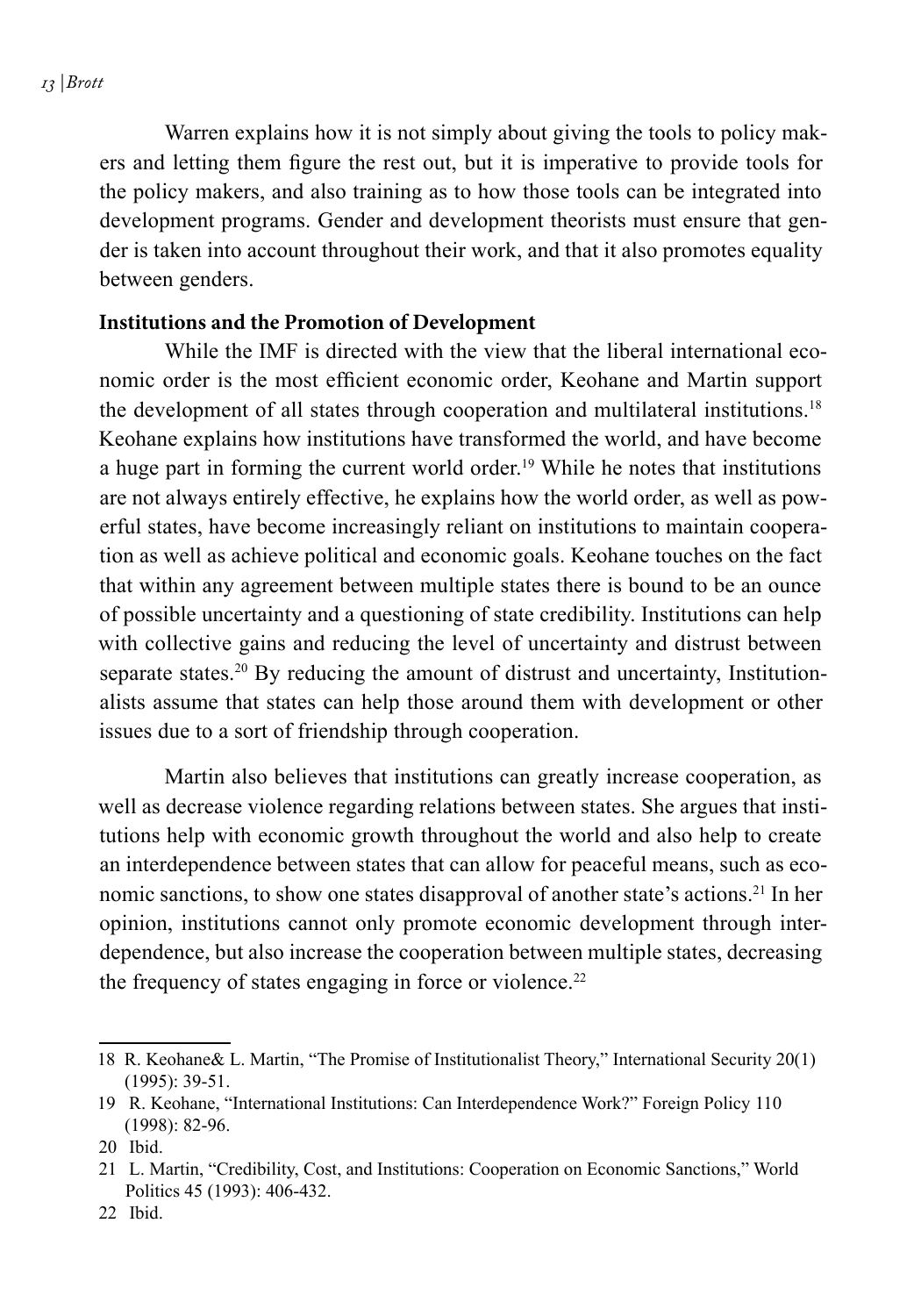#### **Are Institutions Always Effective?**

It is extremely important to take a look at multiple perspectives within a debate in order to bring attention to the nuisances as well as the inconsistencies within each theoretical perspectives. Even so, it is clear that the ideas of Tickner, Spikes Peterson, and Elson, along with the ideas regarding integration of gender into development through different forms of training are much more beneficial to answering the question of how IMF structural adjustment plans affect women. Without taking a look at gender studies and gender analysis it is impossible to formulate a hypothesis or an opinion on this issue. Because of this, this paper will be focusing on different variables through a gendered lens, analyzing how structural adjustment plans affect women.

#### **III. Methodology**

Throughout the rest of this paper I will be looking how structural adjustment plans have affected women in Gabon from the approval of an Extended Fund Facility (EEF) loan from the IMF on November 8, 1995 to present day. During this period of time I will be focusing on female employment, social services, as well as infrastructure. I will be using empirical data pertaining to the three stated variables as well as official IMF documents in order to show how women have been overlooked by IMF intervention. Using this data I will then analyze how the IMF's structural adjustment plans effect women, specifically in Gabon.

#### **IV. IMF Intervention in Gabon**

#### **Political Independence to Economic Dependence**

Gabon gained their independence from France on August 17, 1960, and they became a member state of the IMF in 1963. Even so, for the purpose of this paper I will be focusing on the time period of November 8, 1995, when the IMF granted Gabon an EFF loan of \$165 million, to present day.23 When the IMF approved this loan, they intended to do a number of things. First, the IMF implemented a broad range of structural adjustment plans to help Gabon grow in nonoil sectors, revise the labor code, and privatize important public facilities.24 The IMF also stated they would provide job training courses and counseling regarding employment in order to grow the labor force. Between 1995 and 1999 the male unemployment rate was indeed decreased from 18.0% to 16.9%, but the female

<sup>23 &</sup>quot;The World Factbook: Gabon."

<sup>24 &</sup>quot;Gabon and the IMF," International Monetary Fund, accessed December 1, 2014, http://www. imf.org/external/country/gab/index.htm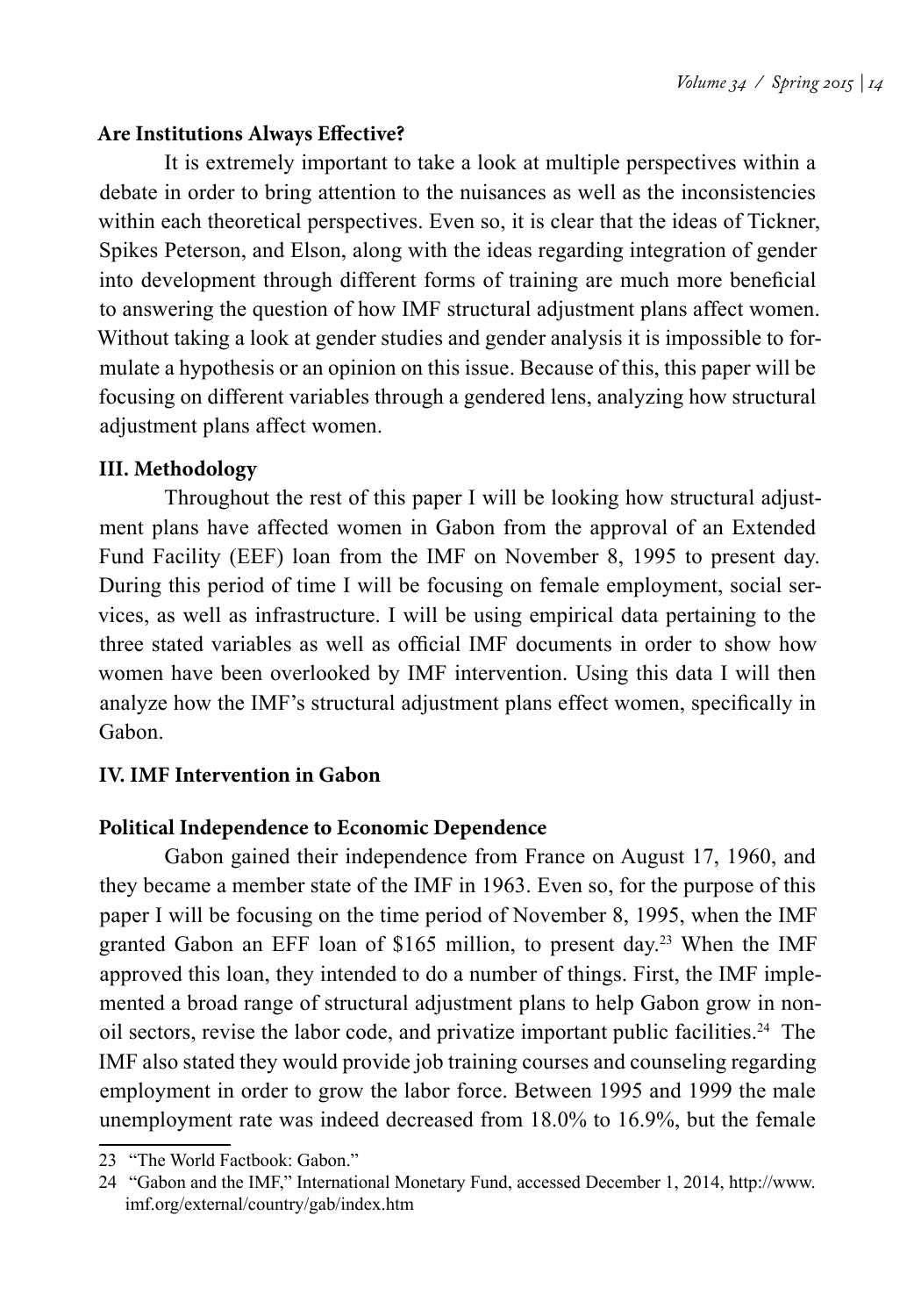#### *15 | Brott*

unemployment rate rose from 19.5% to 22.4% and has since then risen even higher to  $26.5\%$ <sup>25</sup>

Since IMF intervention in 1995 Gabon has become one of the wealthiest sub-Saharan African nations based on a per capita GDP of \$19,200.<sup>26</sup> However, Gabon also shows one of the highest rates of inequality with the wealthiest 20% of the population receiving 90% of the income, and 1/3 of the Gabonese people remaining under the poverty line.27 In order to analyze how the IMF's structural adjustment plans have affected women in Gabon I will be focusing on three key variables: female employment rates, social services such as healthcare and education, and infrastructure respectively.

#### **Unequal Employment**

While the unemployment rate of men has consistently been on the decline since the 1995 EFF loan, the unemployment rate of women has consistently been on the rise.28 In Gabon 60% of the labor force is concentrated in agriculture, with 95% of agricultural jobs belonging to women, and 15% of the labor force is concentrated in the industrial sector.<sup>29</sup> Even so, only  $3.6\%$  of the GDP is made up of the agricultural sector while 63.9% of the GDP is made up of the industrial sector, with a major focus on oil.<sup>30</sup> This fact points again to the large gap between classes, the lack of economic freedom for those excluded from the industrial sector, and the inequality between those living in urban areas, such as Libreville, and those living in the rural North. With the majority of women holding jobs in the agricultural sector it is virtually impossible for them to gain economic freedom and close the gap between themselves and those who are rich off of oil, leaving women at a major disadvantage.

#### **Depleted Social Service Programs**

Additionally, since the EFF loan of 1995, Gabon has continued to struggle in the social services sector, specifically in the areas of healthcare-including improved drinking water and sanitation facilities- and education. With only 2.6% of the yearly GDP spent on healthcare, it is difficult for citizens to receive

<sup>25</sup> "Unemployment, Female," World Bank, accessed October 29, 2014, http://data.worldbank.org/ indicator/SL.UEM.TOTL.FE.ZS

<sup>26</sup> "The World Factbook: Gabon."

<sup>27</sup> "U.S. Relations with Gabon." US Department of State, accessed December 1, 2014, http:// www.state.gov/r/pa/ei/bgn/2826.htm

<sup>28</sup> "Unemployment, Female."

<sup>29 &</sup>quot;The World Factbook: Gabon." Central Intelligence Agency.

<sup>30</sup> Ibid.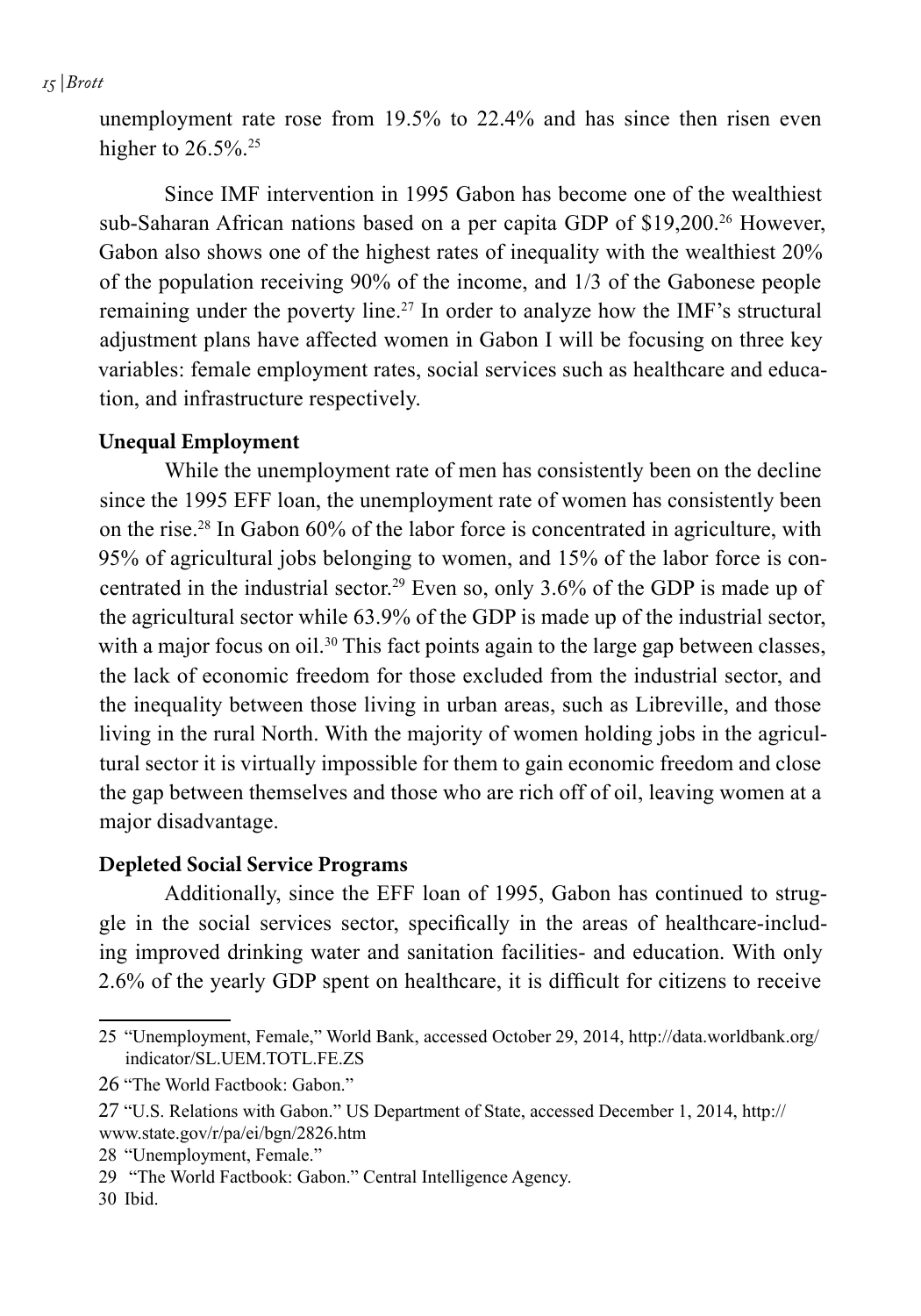care.31 In fact, the life expectancy rate has remained constant at 62 years old from 1990-2009, even with improved medical technology.32 Furthermore, only 55% of children are able to receive measles immunizations, and it is virtually impossible for medicine to be found in the public sector.33 Without a substantial income or insurance, it is extremely difficult for the Gabonese living in rural areas to obtain any medication, and women are often left without medicine because it is reserved for the males in the family.

Since the IMF cut government spending on education, it has become increasingly difficult for women to receive an education, for this right is generally reserved for the males in the family first. In Gabon only 80% of women over 15 are literate, while 92% of men are literate.<sup>34</sup> Because of this, women are often stuck in the role of caretaker or agricultural worker. Also, women are often times given the responsibility of educating their daughters from home, for the sons of the family are generally more likely to receive an education.

#### **Infrastructure and Development**

Finally, it necessary to take a look at the infrastructure of Gabon in order to assess how women are affected by the IMF development programs and structural adjustment plans. In African countries, specifically in rural areas, women are in charge of cooking, collecting firewood, and collecting water. With only 3 km of total water pipelines throughout Gabon, there is a complete absence of piping in the rural areas.35 Due to this, women are often forced to walk miles at a time in order to collect water for the family. This can be long and strenuous even on paved roads, but 9/10 of Gabonese roads are unpaved and women have to walk along rough, uneven roadways in order to collect the water.<sup>36</sup> In addition to this, only 63% of those in rural areas have access to improved drinking water, leaving 37% of the rural population at a very high risk of waterborne and water contact diseases such as bacterial diarrhea, hepatitis A, typhoid fever, and schistosmiasis.37 Continuing along this trend is the fact that only 32% of the rural population and 42.9% of the urban population have access to improved sanitation facilities,

<sup>31</sup> "World Health Statistics," World Health Organization. (2011). Accessed October 29, 2014, http://www.who.int/whosis/whostat/EN\_WHS2011\_Full.pdf

<sup>32</sup> Ibid.

<sup>33</sup> Ibid.

<sup>34</sup> "Children out of School, Primary," The World Bank, accessed October 29, 2014, http://data. worldbank.org/indicator/SE.PRM.UNER.MA/countries

<sup>35</sup> "The World Factbook: Gabon."

<sup>36</sup> Ibid.

<sup>37</sup> "World Health Statistics."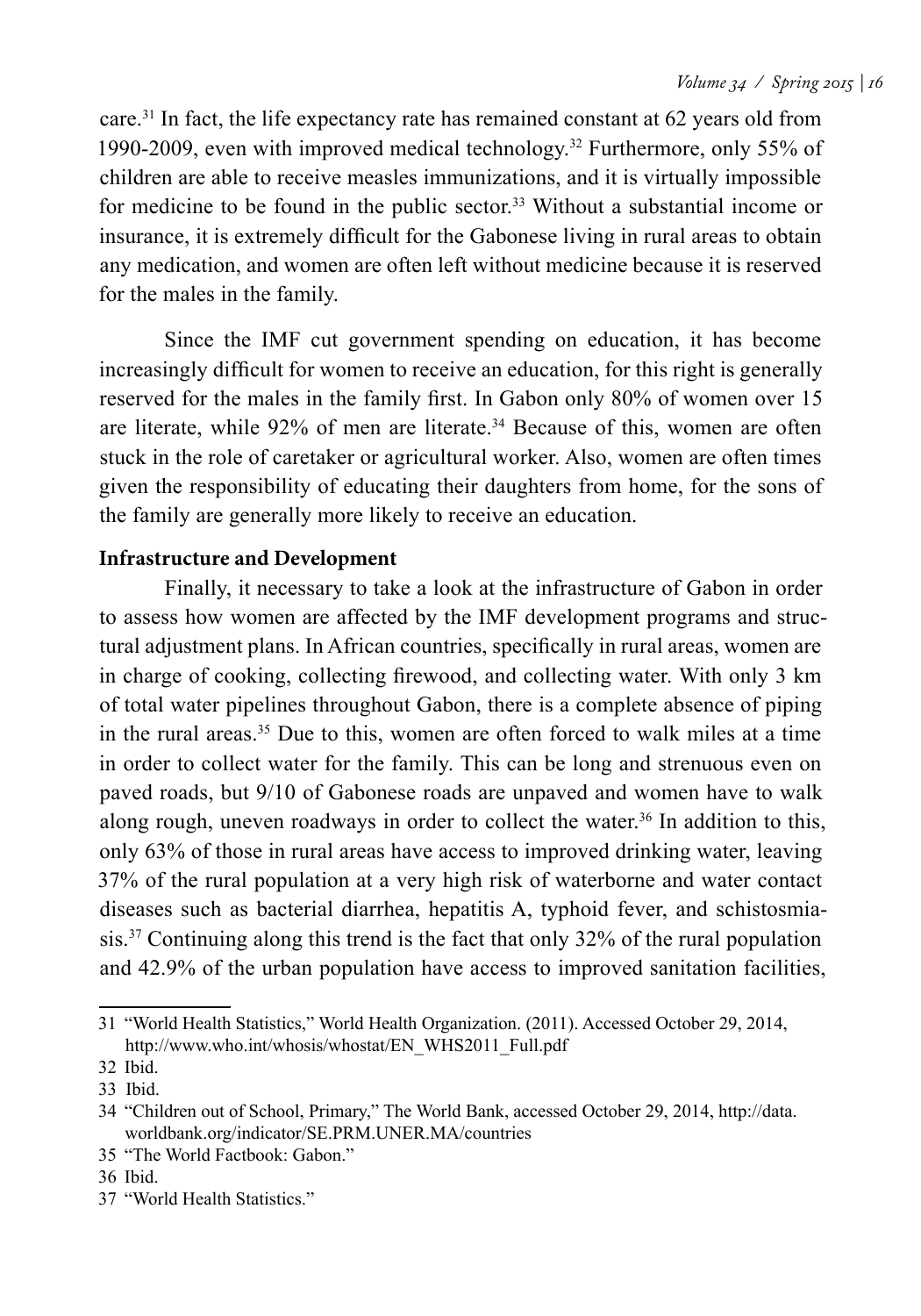*17 | Brott*

despite the fact that Gabon has one of the highest GDP per capita in sub-Saharan Africa, and the IMF states that they focused on improving infrastructure in Gabon.

#### **V. Analysis**

The IMF makes the case that they are extremely helpful to developing countries. Despite this, many of the states receiving loans and assistance from the IMF have not seen economic improvement, but increased inequality between genders and socio-economic classes. This paper examined three distinct variables: employment rate of women, social services, and infrastructure. The first variable examined was the employment rate of women, as compared to the employment rate of men. While the unemployment rate of men was lowered by 1.1% after an EFF loan from the IMF in 1995, the unemployment rate of women rose by  $3\%$ <sup>38</sup>. I would directly attribute the rise in female unemployment to the IMF's structural adjustment plans that called for an elimination of subsidies on the agricultural industry. When subsidies and trade barriers are eliminated, prices will decrease and domestic produce can no longer compete with imported produce, leading to a decrease in available jobs and an increase in unemployment. While 60% of the Gabonese work force is concentrated in agriculture, 95% of those in agriculture are women.39 When the sector where most women work is no longer granted subsidies and profits begin to plummet, it is no surprise that women begin to lose their jobs.

The second variable I examined in this paper was social services, such as healthcare and education. Again, I can directly relate the less than average healthcare provided by Gabonese government and the low literacy rates directly to the IMF structural adjustment plans. The IMF required a tightening of the budget in order to avoid debt. To do this, Gabon substantially cut spending in regards to both healthcare and education, in fact only 3.2% of the yearly GDP is spend on healthcare, leading Gabon to currently have the same life expectancy it had in 1990.40 The literacy rates in Gabon also remain extremely low, despite the fact that this state has one of the highest GDPs in Sub-Saharan African, and it is difficult for females to get an education, for this privilege is reserved for men first. While women are not given the chance to receive an education, it is difficult for them to find jobs in the industrial sector, or in the privatized sector. Even so, agricultural jobs are no longer promising for women in Gabon due to a lack of subsidies, as

<sup>38</sup> "Unemployment, Female." "Unemployment, Male," The World Bank, accessed October 30, 2014,http://data.worldbank.org/indicator/SL.UEM.TOTL.MA.ZS?page=3

<sup>39</sup> "The World Factbook: Gabon."

<sup>40</sup> Ibid.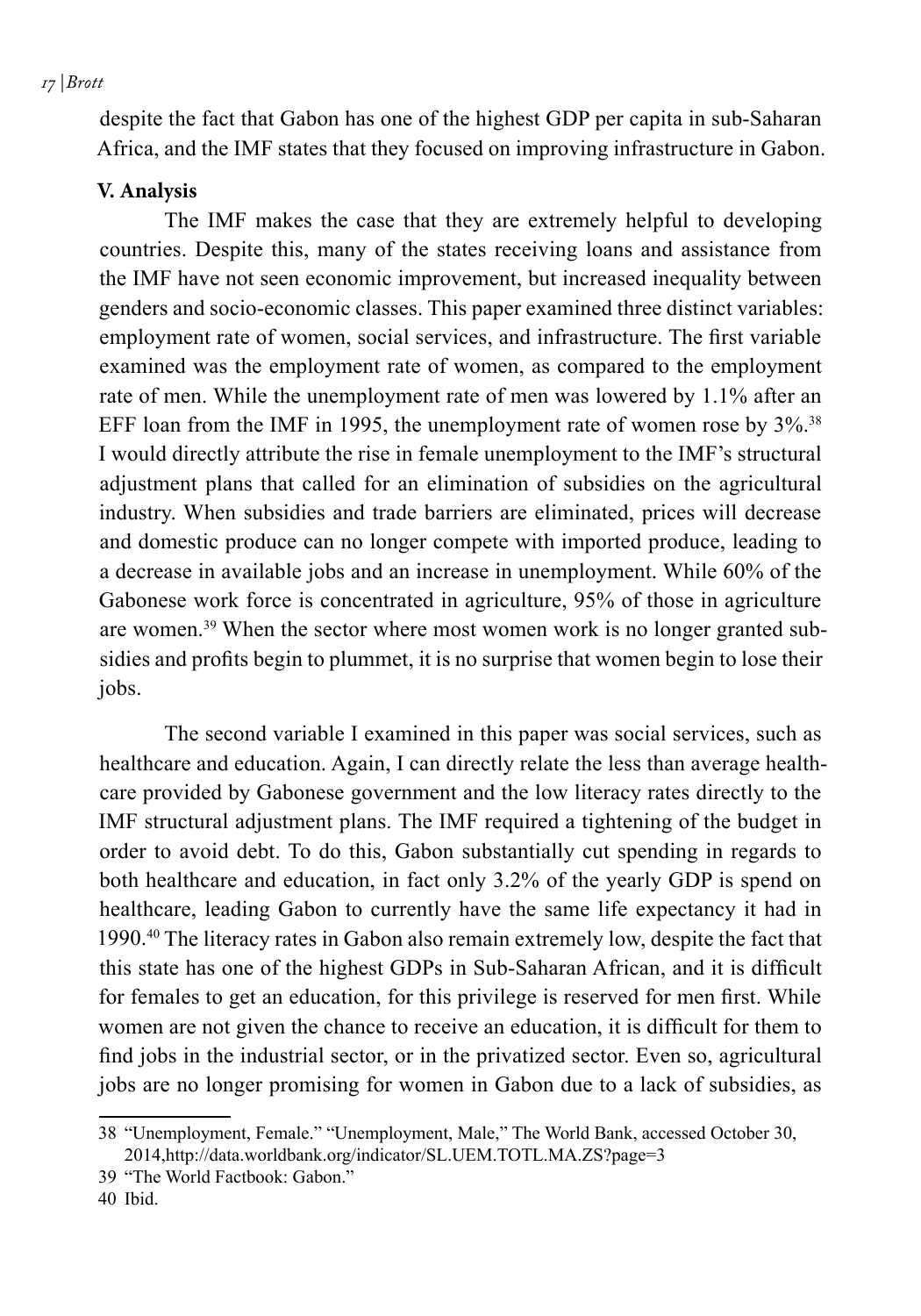stated previously. As lack of spending in healthcare and education tie into unemployment, it becomes even clearer that structural adjustment plans are especially detrimental to women.

Finally, the third variable taken into account was infrastructure. There is little infrastructure tailored for the public good which leads 37% of the rural Gabonese population with unimproved drinking water and around 70% of the rural and urban population without access to improved sanitation. Although there are only 3 km of water pipelines in Gabon, there are roughly 160 km of oil pipelines.<sup>41</sup> This makes it clear that the government has the money to build pipelines, but they find it more important to build the pipelines for oil and a profit, rather than for the people. While the IMF required a tightening of the budget, as stated before, the already corrupt Gabonese government spends the majority of their money fixated on gaining a profit. Because of this, there is a shortage of roads throughout Gabon, and  $9/10$  of the roads are not paved.<sup>42</sup> In this aspect, the IMF was clearly detrimental to the state of Gabon, however the negative impacts were, and still are, felt by the population as a whole, not only the women.

The three variables examined clearly show that the IMF negatively affects women in Gabon, but it also shows a vast degree of economic inequality, and a lack of spending on social services and infrastructure that are extremely important to the development and sustainment of a state. While half of the Gabonese population is virtually left in the dust through IMF structural adjustments and development plans, I believe it is near impossible for Gabon to achieve a lower degree of economic inequality and a lower rate of poverty.

#### **VI. Conclusion**

The three independent variables examined in this paper clearly show that IMF structural adjustment plans negatively affect women. After taking a closer look at literature regarding gender and development, Feminism, and Institutionalism, it is clear that policy makers and IMF leaders must have an open approach in regards to gender. It is necessary for policy makers to see the impact their programs have on women, whether they be good or bad, in order to help benefit the state as a whole, rather than simply the men on the state. Even so, this hypothesis could be strengthen with the addition of further research and comparisons between different cases. Should further research take place, it is important to look at the impact of structural adjustment plans in states within different regions. It

<sup>41</sup> Ibid.

<sup>42</sup> Ibid.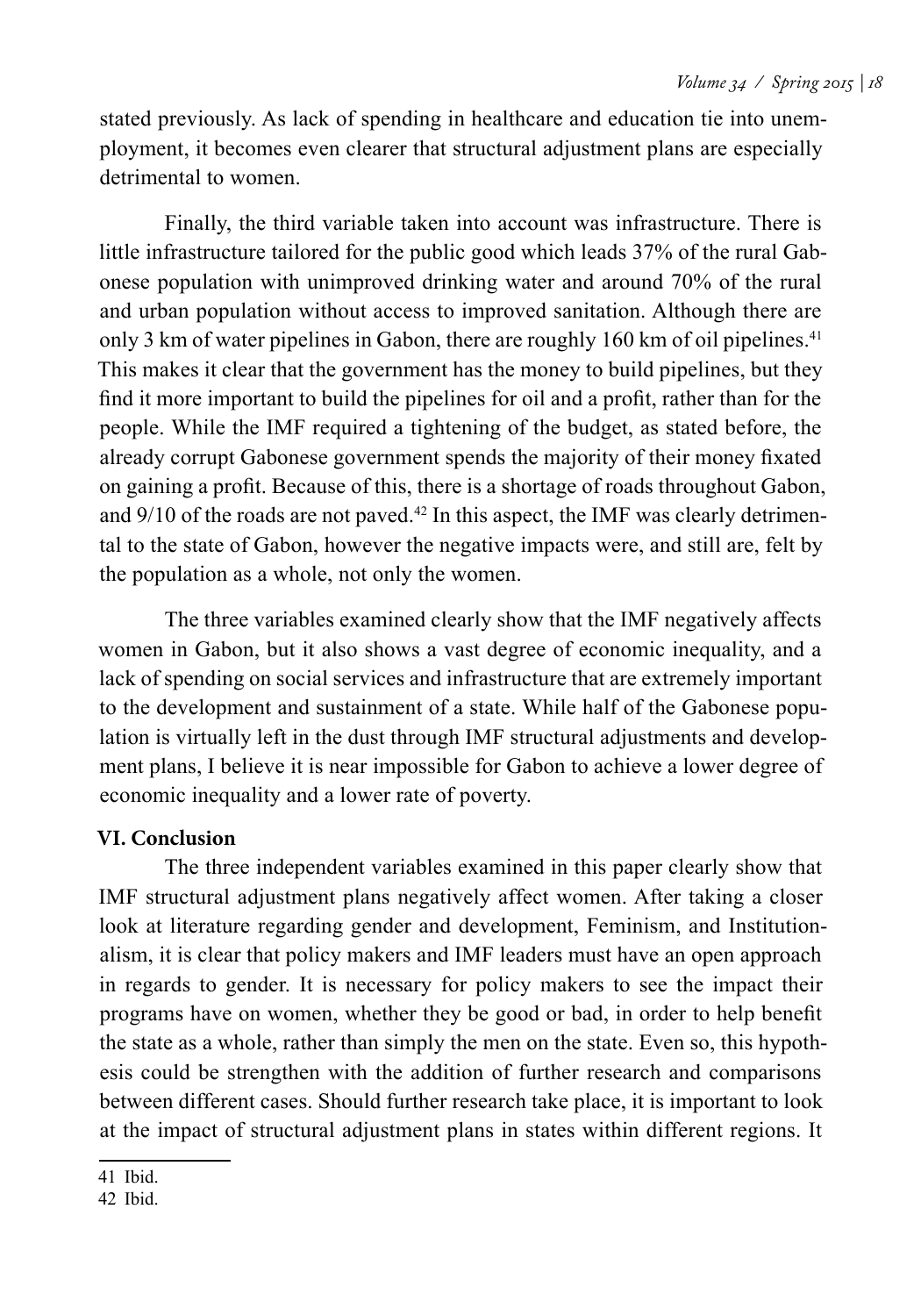#### *19 | Brott*

is also important to look at the effects of development programs geared towards women, not only on women, but on the state as a whole. With this added research a stronger hypothesis could be formed and techniques to include gender in structural adjustment plans could be developed.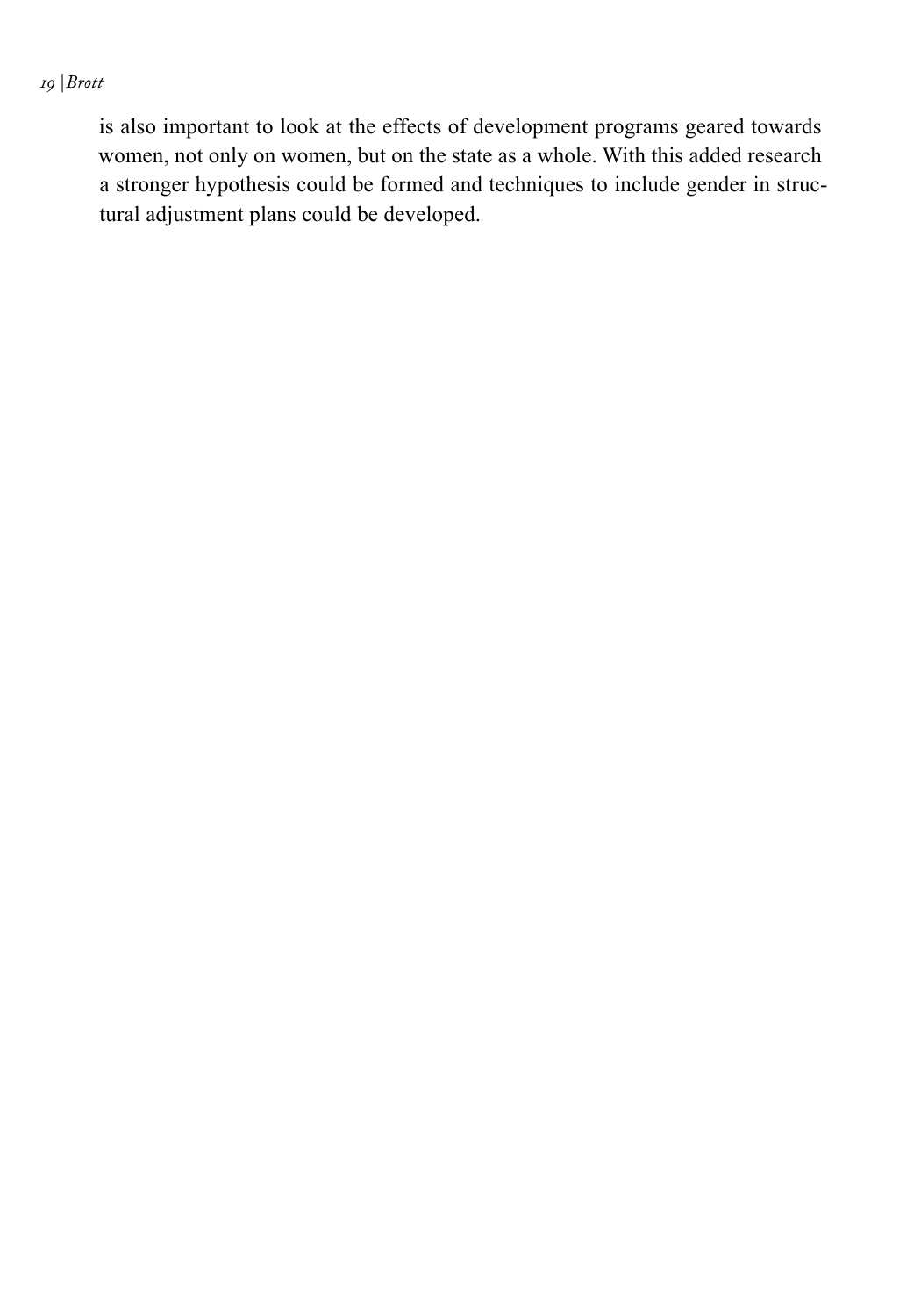#### **Works Cited**

- Acquaye-Baddoo, N & Tsikata, D. "Gender Training and Trainers in Ghana." In Gender Training in Ghana: Politics, Issues, and Tools, 61. Accre: Woold Publishing Services, 2001.
- Elson, D. "Gender Awareness in Modeling Structural Adjustment." World Development 23(11) (1995): 1851-1868.
- International Monetary Fund. "Gabon and the IMF." Accessed December 1, 2014. http://www.imf.org/external/country/gab/index.htm
- International Monetary Fund. "Our Work." Accessed October 29, 2014. https:// www.imf.org/external/about/ourwork.htm
- Karl, M. Women and Empowerment: Participation and Decision Making. London: Zed Books, 1995.
- Keohane, R. "International Institutions: Can Interdependence Work?" Foreign Policy 110 (1998): 82-96.
- Keohane, R & Martin, L. "The Promise of Institutionalist Theory." International Security 20(1) (1995): 39-51.
- Martin, L. "Credibility, Cost, and Institutions: Cooperation on Economic Sanctions." World Politics 45 (1993): 406-432.
- Norwood, C. "Re-Thinking the Integration of Women in Population Development Initiative." In Development in Practice 19(7) (2009): 906-911.
- Rao, A. Gender Analysis in Development Planning: A Case Book. Connecticut: Kumarian Press, 1991.
- Runyan, A. & Peterson, V. Global Gender Issues in the New Millennium. Boulder,: Westview Press, 1993.
- Central Intelligence Agency. "The World Fact Book: Gabon." Accessed December 1, 2014, https://www.cia.gov/library/publications/the-world-factbook/geos/ gb.html
- Tickner, A. "What is Your Research Program? Some Feminists Answers to International Relations Methodology Questions." International Studies Quarterly 49(1) (2005): 1-21.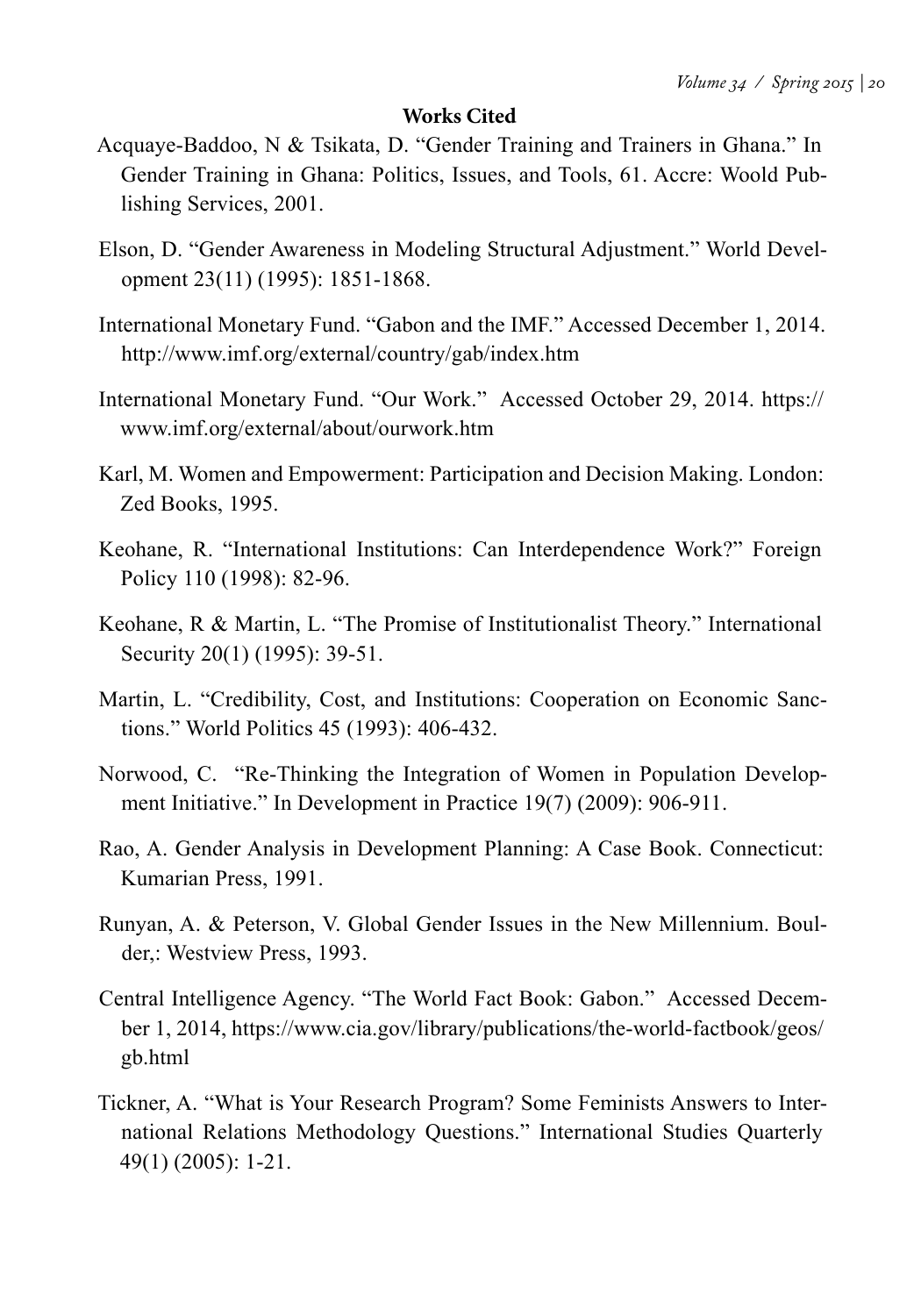*21 | Brott*

- International Fund for Agricultural Development. "Two Aspects of Women's Work Load in Africa." Accessed December 1, 2014, http://www.ifad.org/gender/learning/role/workload/61.htm
- US Department of State. "U.S. Relations with Gabon." Accessed December 1, 2014, http://www.state.gov/r/pa/ei/bgn/2826.htm
- Warren, H. "Using Gender-Analysis Frameworks: Theoretical and Practical Reflections." Gender and Development 15(2) (2007): 187-198.
- The World Bank. "Children out of School, Primary." Accessed October 29, 2014, http://data.worldbank.org/indicator/SE.PRM.UNER.MA/countries
- The World Bank. "Unemployment, Female." Accessed October 29, 2014, http:// data.worldbank.org/indicator/SL.UEM.TOTL.FE.ZS
- The World Bank. "Unemployment, Male." Accessed October 30, 2014, http:// data.worldbank.org/indicator/SL.UEM.TOTL.MA.ZS?page=3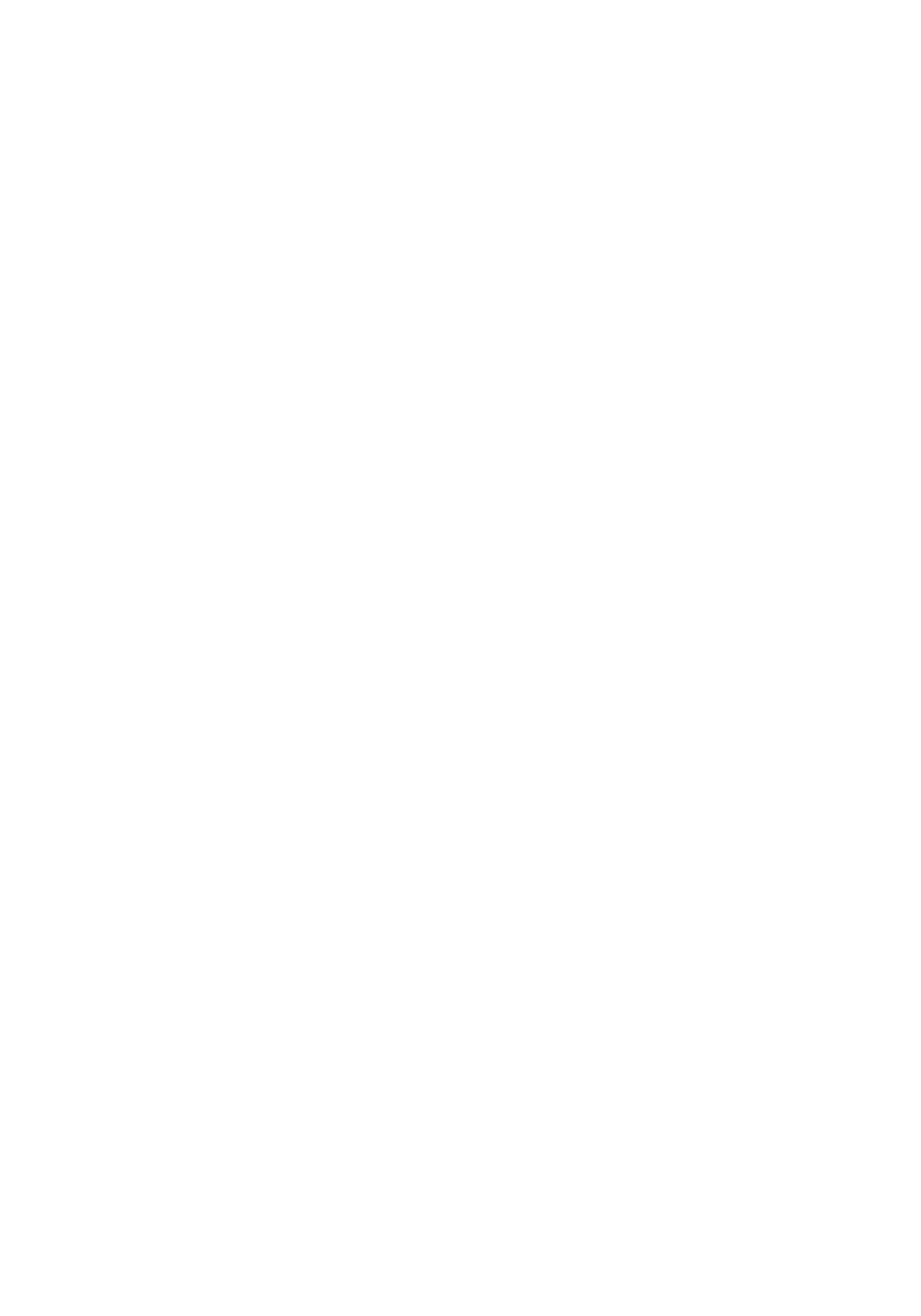*23 | Last name*  abstract » *This article serves to bring attention to the disparities of wealth between countries and to provide a lens by which to view economic inequality in the international system. By focusing on impoverished small-state case studies, I explore the theoretical framework through which they are currently understood, and then provide my own. I then prescribe affirmative action policies that may begin to close the North-South economic gap.*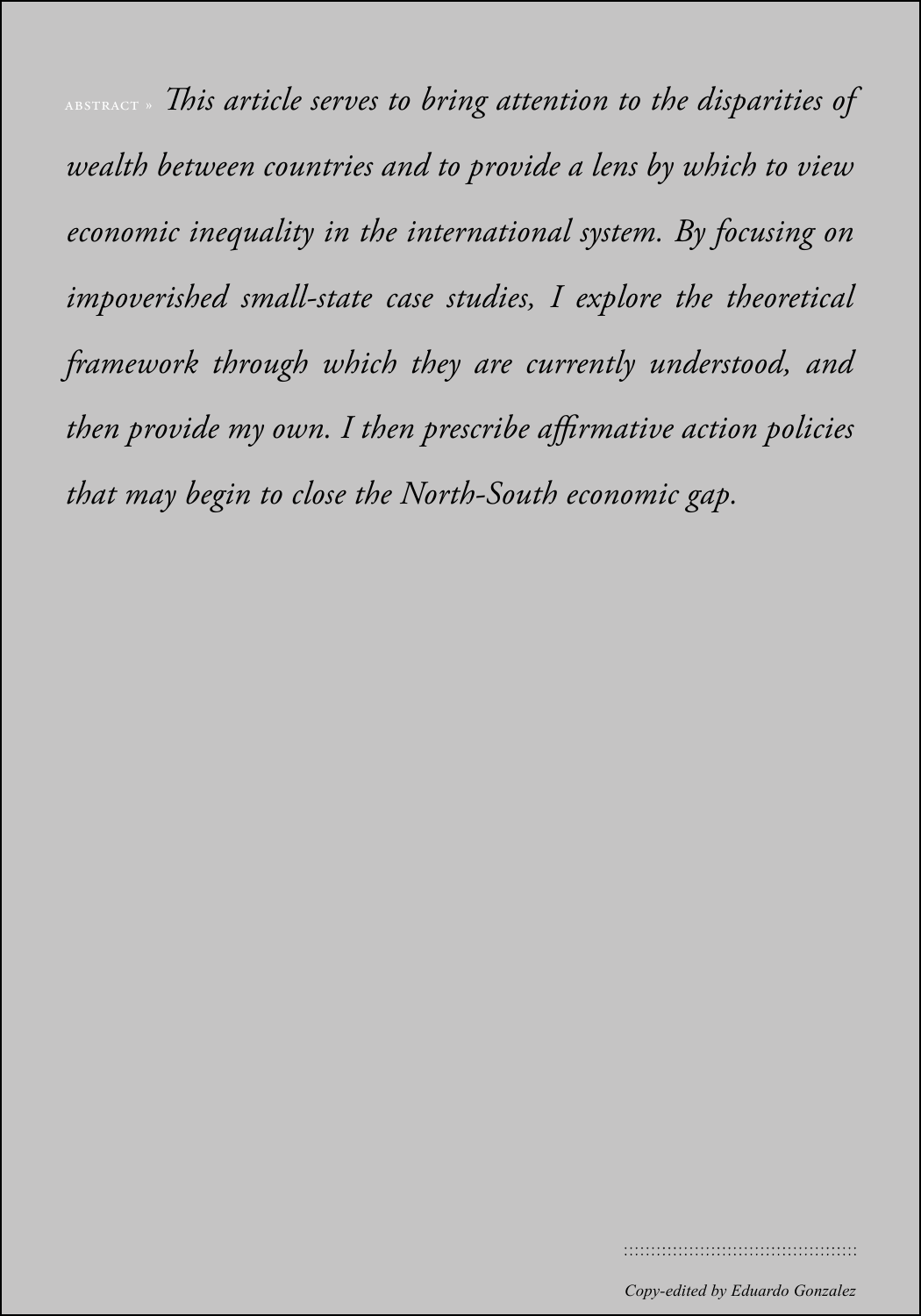### Dependency Theory as Viewed Through Small States

*» by Eric Case*

There is a debate within the inter-<br>national community on how to<br>resolve the inequality and massive national community on how to resolve the inequality and massive disparity of wealth between affluent and impoverished countries.<sup>1</sup> Most Western scholars and liberal economists would say that poor countries are poor because they have not fully opened their markets or have yet to discover their comparative advantage, and until they do they will not progress to the next stage of development.<sup>2</sup> Other scholars, especially in the developing world would refute the position of Western scholars and liberal econ-

omists.3 Instead, they would suggest that the cause of poverty is not in the inability to move towards a free market economy, but because of a flaw in the liberal economic system and in the exploitive history of the Global North. The Global North took advantage of the Global South, which has resulted in a widening economic gap between countries in the geographic North and those in the South. The explanation for why this gap exists between the Global North and the Global South is called dependency theory. This article will seek to evaluate the validity of dependency theory, by exploring this approach through an analogy inspired from Immanuel Wallerstein's

<sup>1</sup> The United Nations has defined around 50 countries as Least Developed Countries and around 115 as developing economies.

<sup>2</sup> Note, the liberal economic theories developed in the 18th-19th centuries by Adam Smith and David Ricardo have remained largely unchanged and serve as the body of 21st century liberal economic theory (e.g., Milton Friedman).

<sup>3</sup> Scholars such as Immanuel Wallerstein, Theotonio Dos Santos, André Gunder Frank, Samir Amin, George Beckford, and Angotti Thomas were influential in developing external causation theory and dependency theory.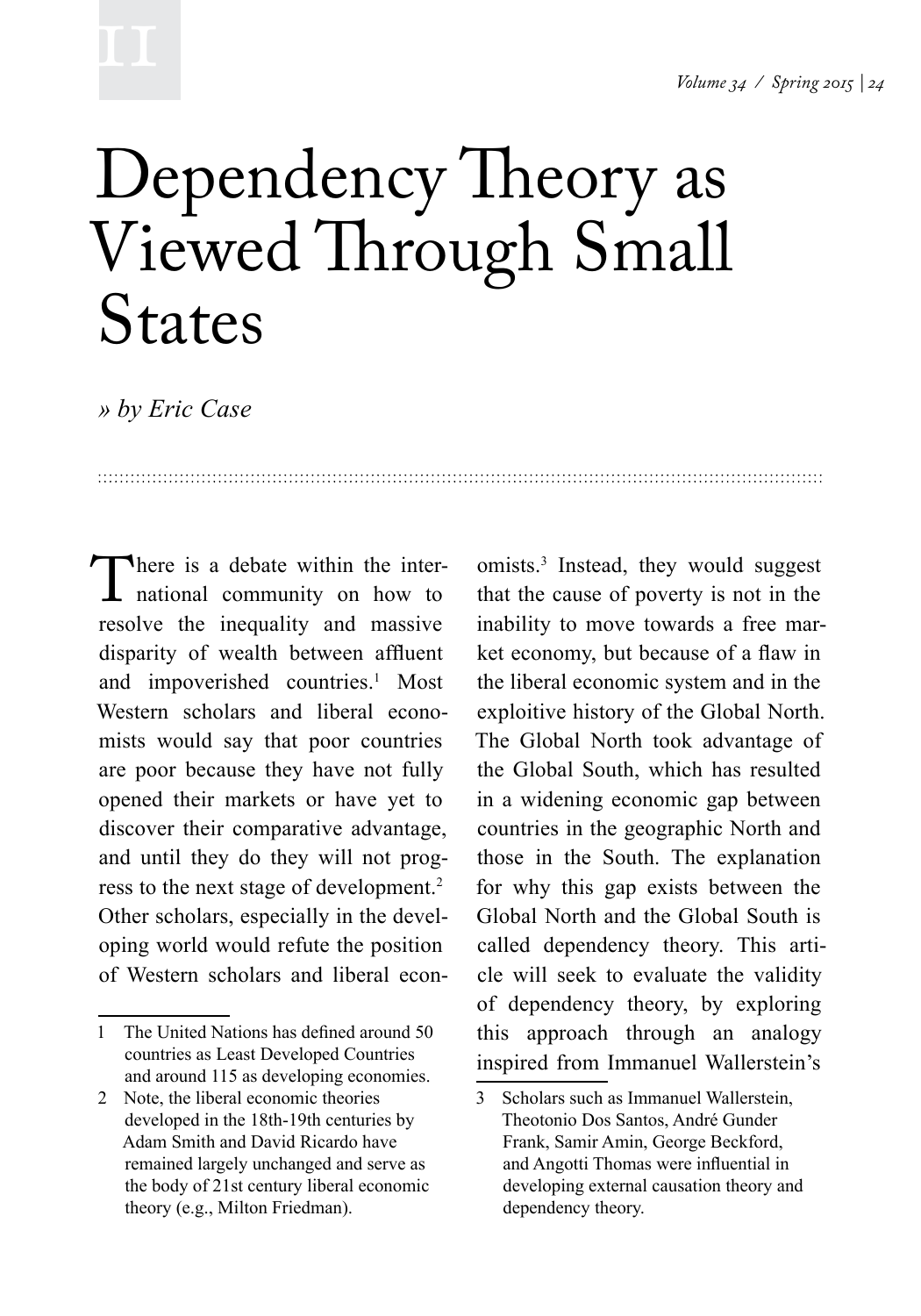World-Systems Theory and by looking at small state case studies of Dominica, Nauru, and Kuwait. Small states were chosen because poverty has a greater impact on these countries due to their limited territory and population size.



Figure 1. Core dominated global economy

When discussing dependency theory, it is necessary to explain that the North-South gap develops out of colonialism and imperialism. In the textbook Global Politics, authors Juliet Kaarbo and James Lee Ray explain how colonialism created a parasitic relationship between the ruling states and their subjugated territories. Kaarbo and Ray state, "minerals were exported, with profit going to the colonial powers, economic expertise was often limited to the colonists, and the colonial power. Luxury crops such as coffee were planted to serve the needs of the home populations of the colonial powers."4 This relationship was certainly beneficial to the North, as they grew and developed from the capital and resources gained at the expense of the South. "The

South, on the other hand, was forced to remain agrarian, its economic and political structures were dominated and molded to serve the interests of the colonial states and it lagged behind the development in the North."5 Dependency theorists point to this exploitative relationship and underdevelopment as one of the initial sources of the North-South gap.

When the colonies did gain their independence they struggled to compete in a global economy dominated by the North. For the majority of former colonies, their first decades of independence were spent establishing an infrastructure and political society that was not reliant on their former colonial masters. However, many newly independent states still witnessed sluggish or stagnant economic growth, which lead some to become banana republics or indebted to their former

<sup>4</sup> Juliet Kaarbo and James Lee Ray, *Global Politics*. 10th ed. (Boston: Wadsworth, Cengage Learning, 2011), 339.

<sup>5</sup> *Ibid.*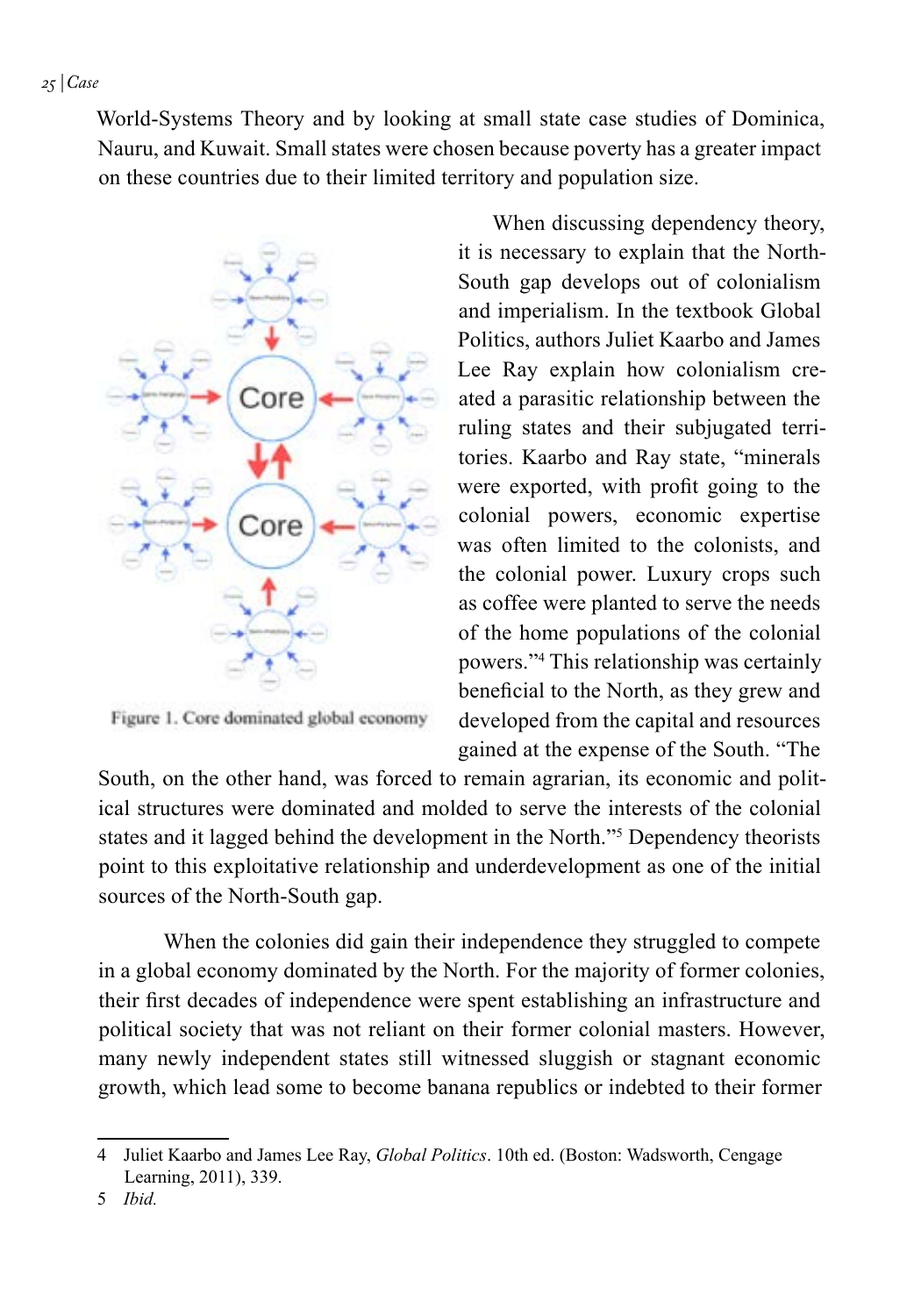colonial powers, this remains a major problem today.6 In the textbook U*nderstanding Contemporary Latin America* author Richard S. Hillman explains how this problem of dependency and reliance could exist, using Immanuel Wallerstein's interpretation of dependency theory. "Wallerstein's vision of a capitalist international economy (features) 'core' states that extract cheap labor and resources from 'peripheral' states."7 In Wallerstein's description of the global economy, the "core" states which benefit from the "peripheral" states are the former colonial powers and the Global North. The "peripheral" states which are exploited for their cheap labor and resources are the former colonies and the Global South. Figure 1 illustrates Wallerstein's description in action, with the addition of "semi-peripheral" states, which are the newly industrialized countries that enjoy varying levels of trade with the core states. In Figure 1 the arrows represent the flow of resources and capital moving from the peripheral and semi-peripheral state bubbles to the core state bubbles. It must also be noted that core states can both trade amongst themselves and receive resources from the peripheral and semi-peripheral states. But peripheries will generally only export to the semi-peripheries, who will then have limited trade with the cores. This cycle perpetuates the concentration of wealth within the core states.

Another way of looking at dependency theory is through the Santa Claus (SC) analogy. In the SC analogy, Santa Claus represents the "core", the children around the world represent the "semi-periphery", and the elves in the workshop represent the "periphery". The SC analogy plays out just like Christmas, with elves making presents that go to Santa Claus, and then Santa Claus distributing wrapped presents to children around the world in exchange for milk and cookies. Relating this back to a global economic view, Santa Claus (the core) receives presents (primary products) from the elves (the periphery). Santa Claus (the core) then distributes wrapped presents (manufactured products) to the children (the semi-periphery) in exchange for milk and cookies (currency and other goods). While analogies are useful for introducing a theory, trying to understand the concept through abstract means can be challenging. To better understand the idea of dependency theory it is helpful to look at case studies. Because no two states are completely the same, I will look at how the North-South gap has affected a small state, how it is affecting a small state, and how it will affect a small state.

<sup>6</sup> A state (e.g., Honduras) whose economy is highly dependent on the sale of primary resources (generally fruit) to foreign markets typically in the North.

<sup>7</sup> Richard S. Hillman, *Understanding Contemporary Latin America*. 3rd ed. (Boulder: Lynne Rienner Publishers, Inc., 2005), 182.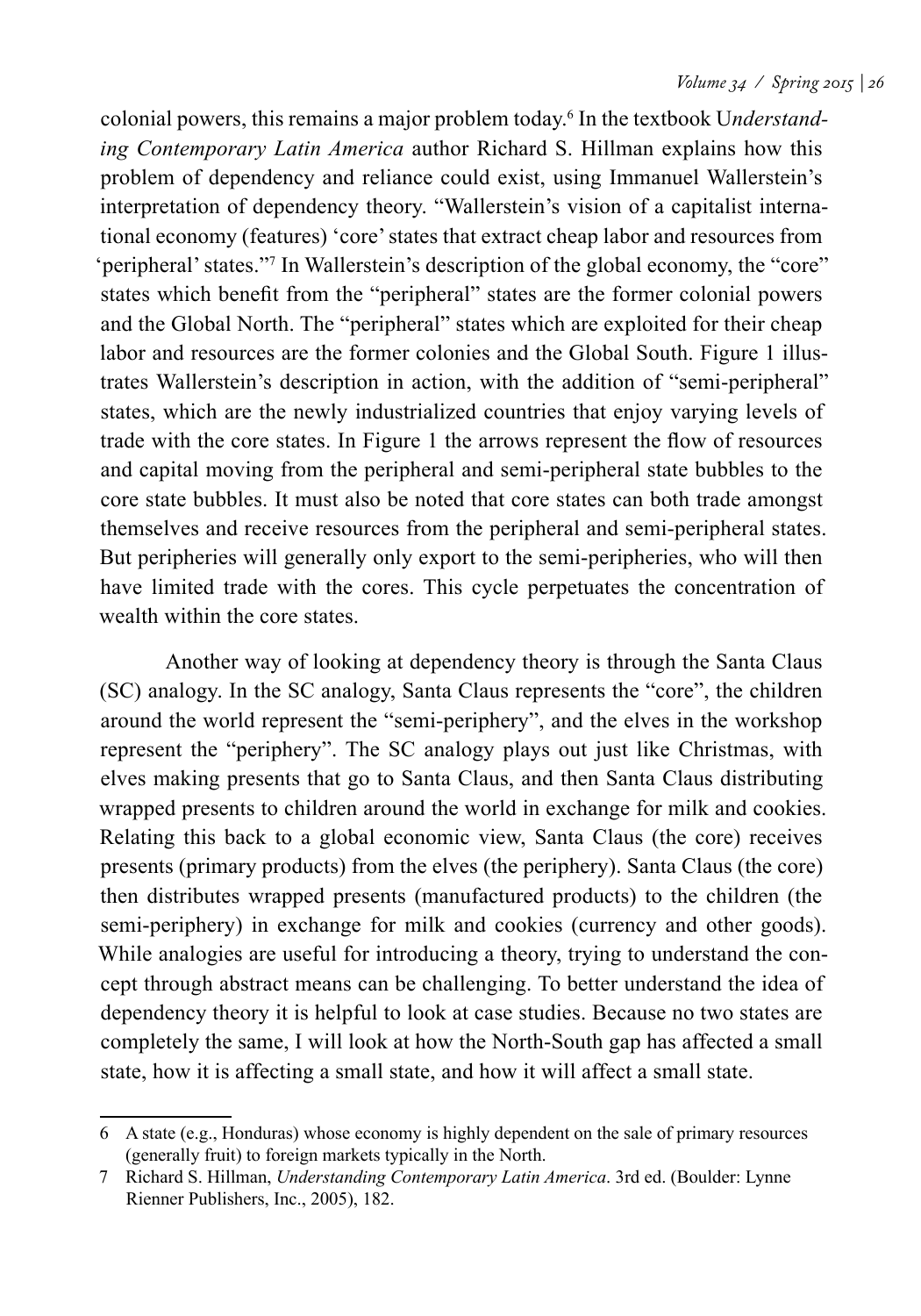*27 | Case*

Dominica is a small island country, a former British colony, and one of the poorest states in the Caribbean. It gained its independence from Great Britain in 1978 and has since found difficulty establishing a reliable source of income. Its economy is dependent on tourism and agriculture (predominantly bananas). However, because Dominica lacks white sand beaches and has limited development it struggles to compete in tourism against its close French controlled island neighbors, Guadeloupe and Martinique. Dominica's extremely mountainous terrain and heavy rainfall make cultivating bananas and other crops challenging, and competing against large American corporations like Dole and Chiquita has resulted in relatively low profits. For a short time Dominica was able to reliably support itself through preferential trade with the United Kingdom. However, preferential trade with former colonies was stopped by the World Trade Organization (WTO) at the behest of Dole and Chiquita, because they saw it as an affront to free trade. Presently Dominica has made attempts to diversify its economy by making secondary products, like soaps and oils that are extracted from their crops. Still, Dominica is unable to completely expand beyond agricultural production and a reliance on foreign tourism. "In 2003, the (Dominican) government began -restructuring of the economy -including elimination of price controls, privatization of the state banana company, and tax increases- to address an economic and financial crisis, and meet International Monetary Fund (IMF) requirements."8 Despite this, since 2003 Dominica has been unable to find a reliable source of income to fund its economy or pay its large debt (large relative to its economy's size) to the United States of America and the United Kingdom. This has trapped Dominica in a cycle of dependency where Dominica depends on the United States and United Kingdom to purchase its goods. However, these profits are never enough to fully pay off the debt owed to the United States and United Kingdom, therefore Dominica is forced to request additional loans in order to sustain the country and pay existing debts. This inability to support its economy or compete in a Global North dominated international economy shows the massive gap between Dominica and the economic power of the Global North.

The tiny island nation of Nauru has been struggling to establish a stable source of income and has succumbed to the pressures of an international economy dominated by the Global North. Unlike Dominica, Nauru has been able to profit from its comparative advantage in the form of phosphate exports. However, this comparative advantage has proved to be unreliable, as Nauru has since exhausted its easily accessible phosphate deposits and has not yet discovered a viable

<sup>8</sup> Central Intelligence Agency. "Dominica: Economy Overview", *The World Factbook*.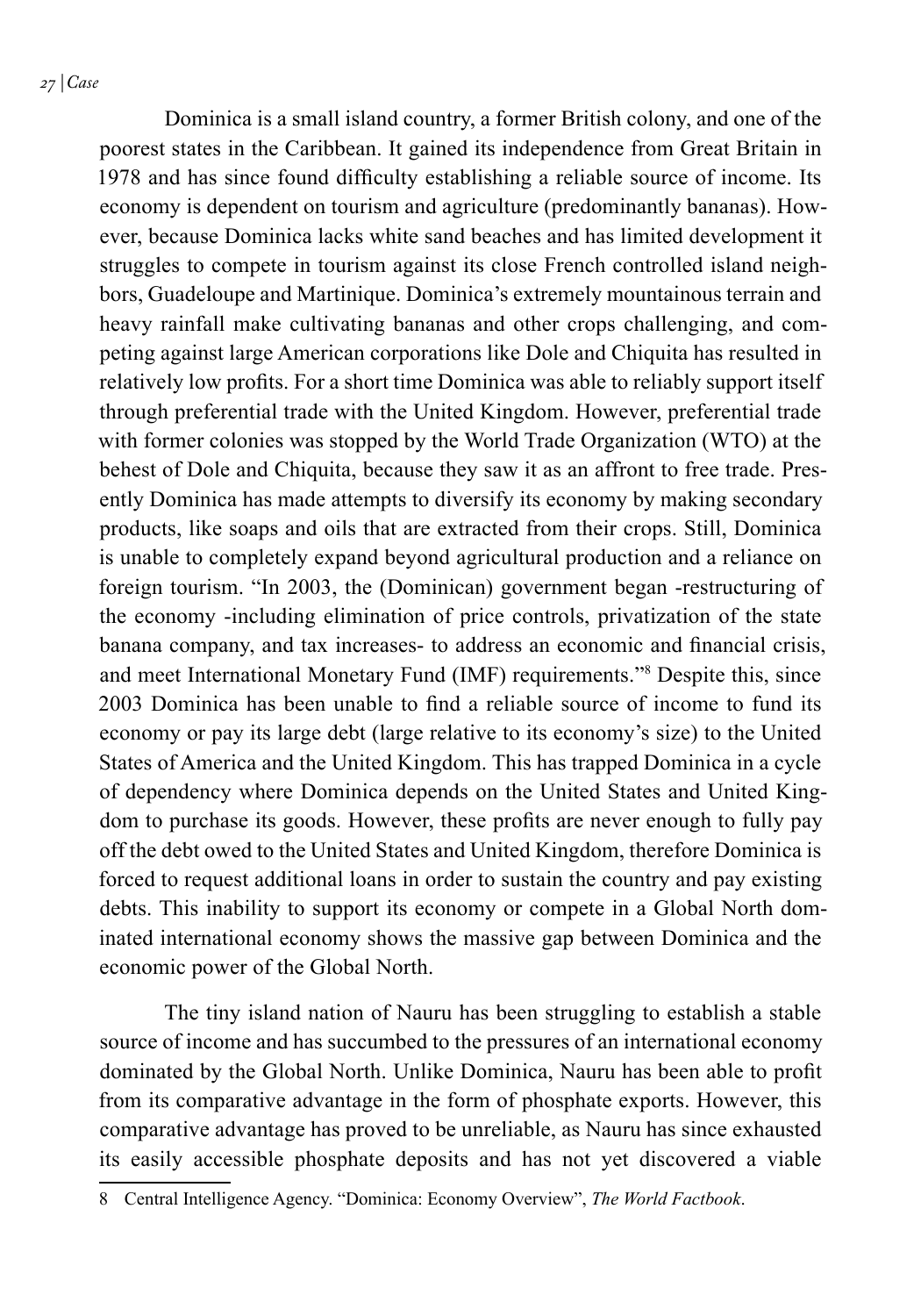replacement industry. During the 1960s and 1970s Nauru enjoyed economic prosperity brought on by "intensive phosphate mining (over) the past 90 years -mainly by a United Kingdom, Australian, and New Zealand consortium- has left the central 90% of Nauru a wasteland and threatens limited remaining land resources."9 Presently, Nauru faces a dilemma as it looks for ways to fund its economy.<sup>10</sup> In 2007 a new layer of phosphate was discovered, which "may last another 30 years," but continued mining will cause further damage to Nauru's territory.<sup>11</sup> Since the collapse of its mining industry Nauru has become highly dependent on states from the Global North, primarily Australia. The North provides a variety of services, including economic support and commercial endeavors, which generate some wealth for Nauru.<sup>12</sup> This transition by a rentier state going from economic prosperity to foreign reliance is further evidence to support the widening North-South gap.

The small desert state of Kuwait situated in the Persian Gulf, is a special case for understanding dependency theory. Unlike other states in the Global South, Kuwait benefits from good trade with the Global North, and generates high revenues from its exports. Yet, Kuwait is entirely reliant on its trade relationship with the North. Like Nauru with phosphate rock, Kuwait enjoys high profits from exporting petroleum. However, like Nauru's did, Kuwait's economy could suffer greatly when its resource and primary way of funding services runs out. This could lead to further problems because "petroleum accounts for nearly half of (Kuwait's) GDP, 95% of export revenues, and 95% of government income."13 To further exacerbate the problem, "around 90% of (Kuwait's) citizens -work for the public sector, either directly for the government or for a state owned enterprise of some sort," which all rely on the oil industry, meaning there would be an extreme unemployment crisis if Kuwait were to not create other industries before its petroleum runs out.14 This is further worrisome because unlike the

<sup>9</sup> Central Intelligence Agency. "Nauru: Environment Overview", *The World Factbook*.

<sup>10</sup> Note, the Asian Development Bank issued a report titled *Country Operations Business Plan: Nauru 2013-15*, which advises Nauru on improving its domestic economy. The report recommends Nauru "focus on private sector development and strengthening public sector management" (1).

<sup>11</sup> Central Intelligence Agency. "Nauru: Economy Overview", *The World Factbook*.

<sup>12</sup> Note, Australian companies conduct and manage phosphate mining operations, thus a majority of the revenue goes to Australia and not Nauru. Aside from mining, Nauru also relies on Australia leasing Nauru's territory. Nauru hosts a processing facility for refugees seeking asylum in Australia, in return Nauru receives rent payments from Australia.

<sup>13</sup> Central Intelligence Agency. "Kuwait: Economy Overview", *The World Factbook*.

<sup>14</sup> Michele Penner Angrist. *Politics & Society in the Contemporary Middle East*. 2nd ed. (Boulder: Lynne Rienner Publishers, Inc., 2013), 381.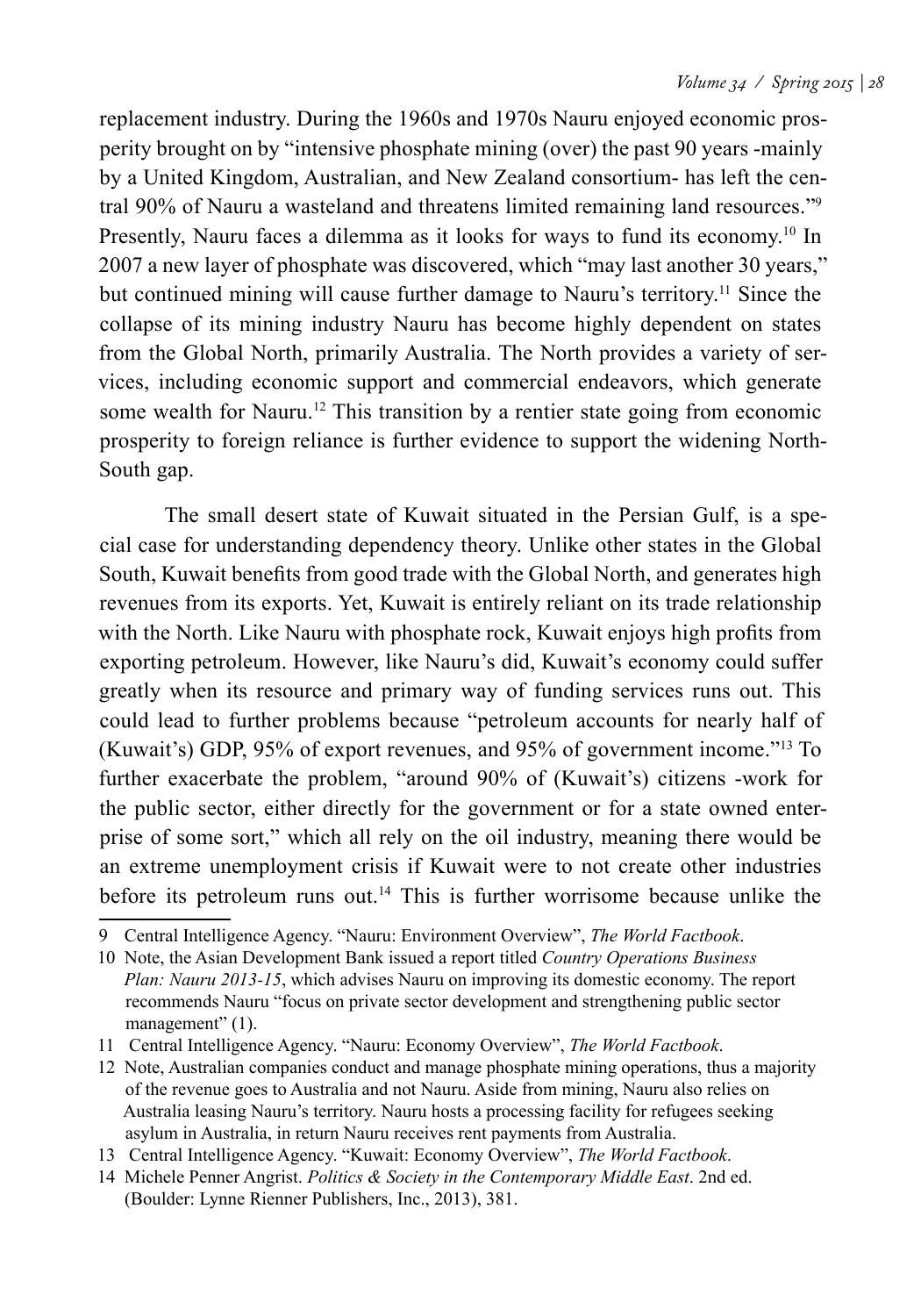United Arab Emirates, which has been developing alternative industries (tourism and finance), Kuwait has done very little to prepare for the end of its oil industry. "In 2010, Kuwait passed an economic development plan that pledged to spend up to \$130 billion over five years to diversify the economy away from oil, attract more investment, and boost private sector participation in the economy."15 Despite these claims "Kuwait has done little to diversify its economy over the years."16 This is because Kuwait has become content with the status quo of high profits and because of conflicting plans for the future of Kuwait's economy between the National Assembly and the Kuwaiti Government, progress towards developing new sources of income has been nonexistent. Kuwait must act before its oil runs dry. Ideally, Kuwait will establish alternative industries that help sustain its population's lifestyle, but most likely Kuwait (like Dominica and Nauru) will struggle to compete against the North in the international economy once it no longer profits from a comparative advantage.

There is one small state which is an exception to the dependency theory concept of the Global North and the Global South, especially when looking at former colonies. This outlier is the small city-state Singapore (and to some degree the other Asian Tigers: South Korea, Taiwan, Hong Kong). Singapore is a special case when looking at how a small state has been affected by the North because it was able to succeed in a creating a stable comparative advantage while others have failed. Singapore was able to do this however, by "breaking the rules" of the capitalist international economy; similarly to what Dominica and the United Kingdom did through their preferential trade agreements. However, instead of preferential trade, Singapore practiced protectionism and import substitution industrialization (ISI) to establish its own industries and boost its economy so that it could compete against the North. As one of the few small states to succeed in the present liberal market, Singapore should be a model for other small countries to follow. However, it would be impossible for states to implement protectionist policies and develop the way Singapore did without severe criticism from the IMF, the WTO, and the Global North.

Dependency theory is a valid lens to explain the economic gap that exists between the Global North and the Global South as it examines both the parasitic colonial relationship between the North and the South and the present economic

<sup>15</sup> Central Intelligence Agency. "Kuwait: Economy Overview", *The World Factbook*.

<sup>16</sup> Martin Hvidt, "Economic Diversification in GCC Countries: Past Record and Future Trends," *The London School of Economics and Political Science*, January 2013, http://www.lse.ac.uk/ middleEastCentre/kuwait/documents/economic- diversification-in-the-gcc-countries.pdf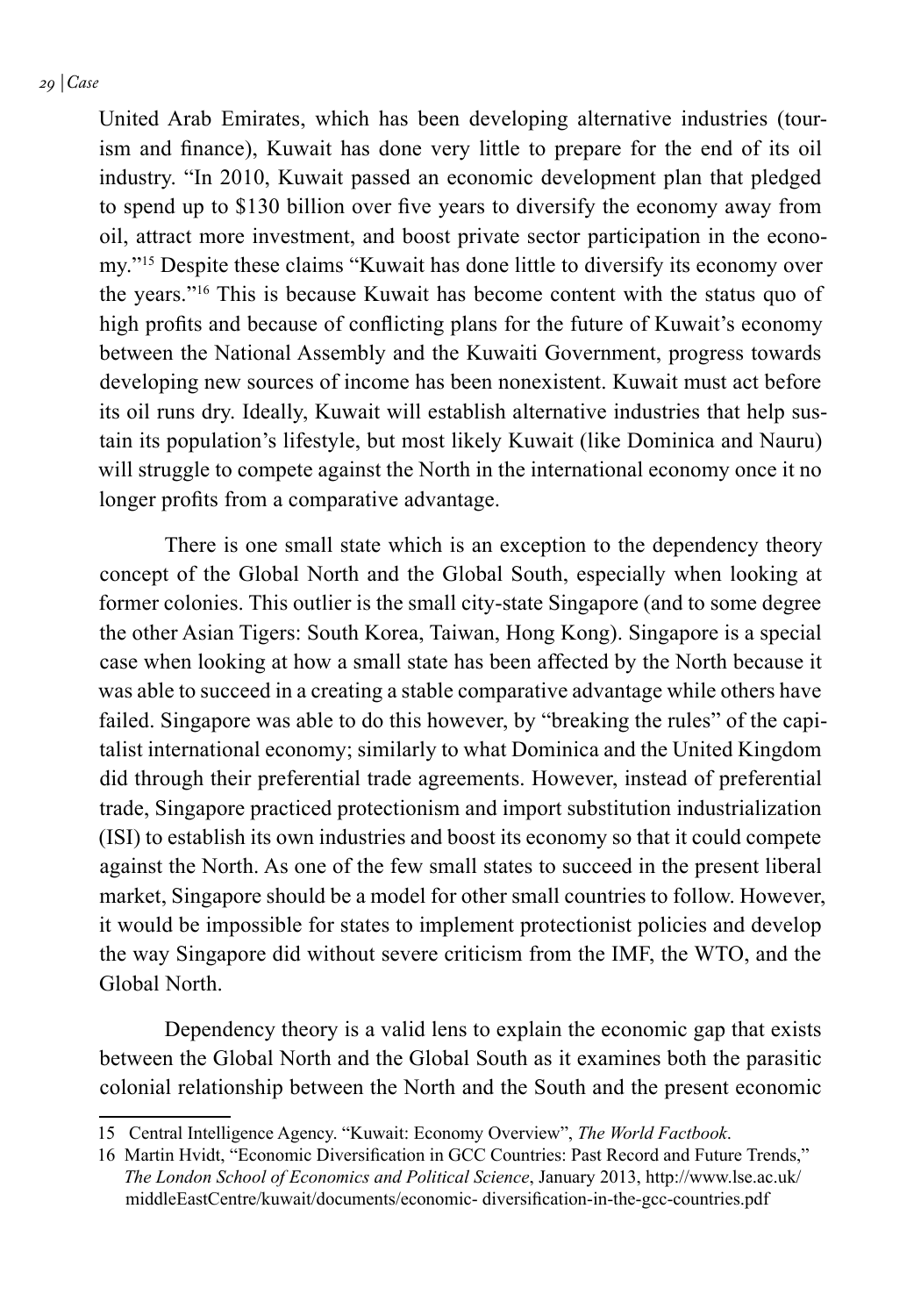exploitation of the North and the South. The economies of Kuwait and Nauru are highly reliant on the North purchasing their resources. In Nauru, we have seen how this reliance has caused problems when the state has not diversified its economy or established an alternative industry. Unfortunately, diversifying an economy, establishing alternative industries, and discovering a comparative advantage is easier said than done. When looking at the Dominica case study it is evident that Dominica has done everything in its power to practice liberal economics. However, Dominica has been unable to become successful and establish itself due to the dominance of companies and industry from the North. Short of the international community adopting affirmative action type policies (like preferential trade) to support states that have been exploited, there is little hope that the North-South gap will ever be resolved.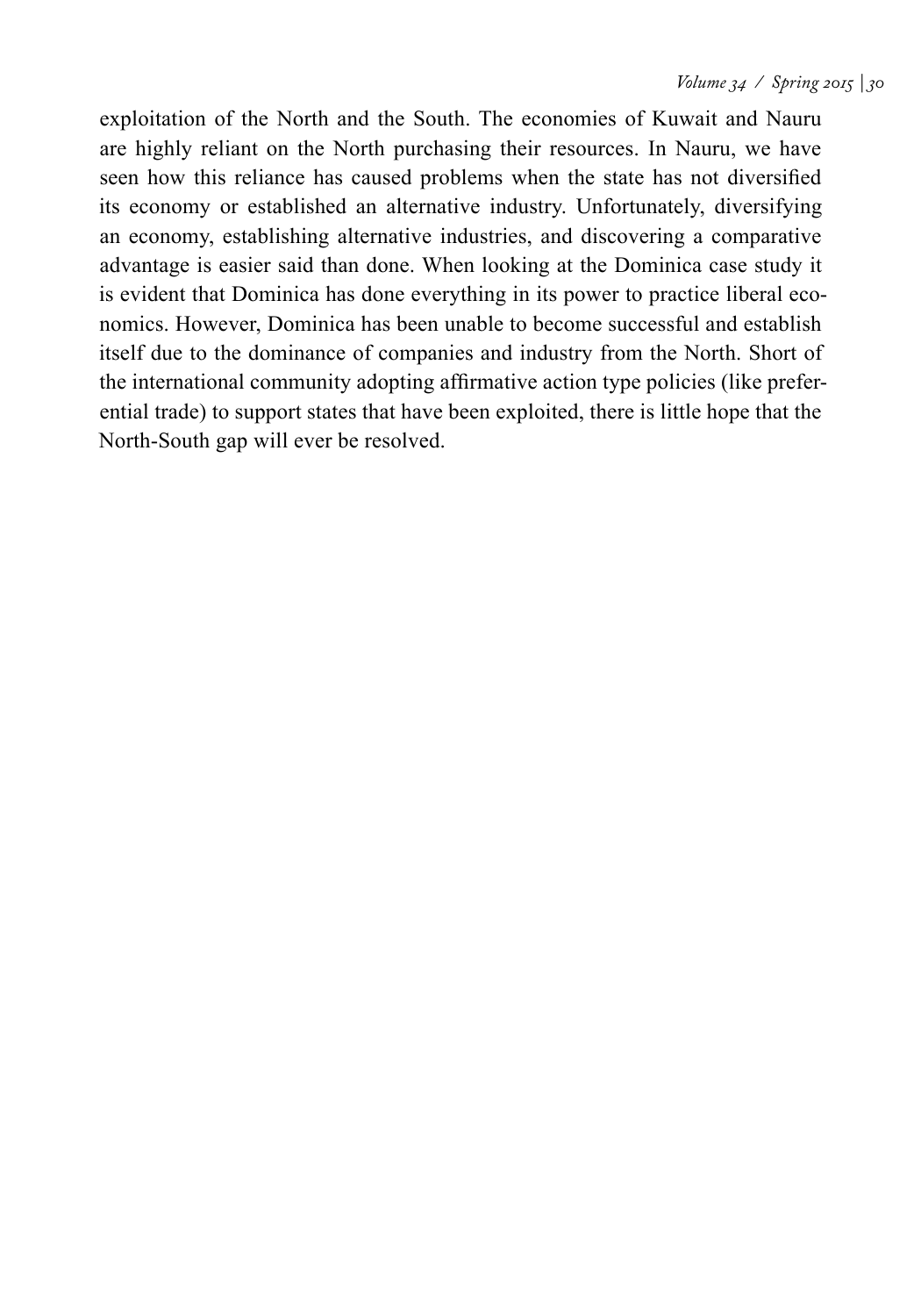#### **Works Cited**

- Sheldon Anderson, Jeanne A.K. Hey, Mark Allen Peterson, and Stanley W. Toops. *International Studies: An Interdisciplinary Approach to Global Issues*. 2nd ed. Boulder: Westview Press, 2013.
- Angrist, Michele Penner. *Politics & Society in the Contemporary Middle East*. 2nd ed. Boulder: Lynne Rienner Publishers, Inc. , 2013.
- Asian Development Bank. "Country Operations Business Plan: Nauru 2013-15." *Country Operations Business Plan*. September 2012. http://www.adb.org/sites/ default/files/institutional-document/33654/files/cobp-nauru-2013-2015.pdf
- Central Intelligence Agency. "Dominica: Economy- Overview." *The World Factbook*. October 24, 2014. https://www.cia.gov/library/publications/the-worldfactbook/geos/do.html
- Central Intelligence Agency. "Kuwait: Economy- Overview." *The World Factbook*. June 20, 2014. https://www.cia.gov/library/publications/the-world-factbook/geos/ku.html
- Central Intelligence Agency. "Nauru: Economy- Overview." *The World Factbook*. October 24, 2014. https://www.cia.gov/library/publications/the-world-factbook/geos/nr.html
- Central Intelligence Agency. "Nauru: Environment- Overview." *The World Factbook*. October 24, 2014. https://www.cia.gov/library/publications/the-worldfactbook/geos/nr.html
- Michael Cox, and Doug Stokes. *US Foreign Policy*. 2nd ed. New York: Oxford University Press Inc. ,2012.
- Juliet Kaarbo, and James Lee Ray. *Global Politics*. 10<sup>th</sup> ed. Boston: Wadsworth, Cengage Learning, 2011.
- Grove, Andrea K. *Political Leadership in Foreign Policy: Manipulating Support Across Borders*. New York: Palgrave MacMillan, 2007.
- Hillman, Richard S. *Understanding Contemporary Latin America*. 3rd ed. Boulder: Lynne Rienner Publishers, Inc., 2005.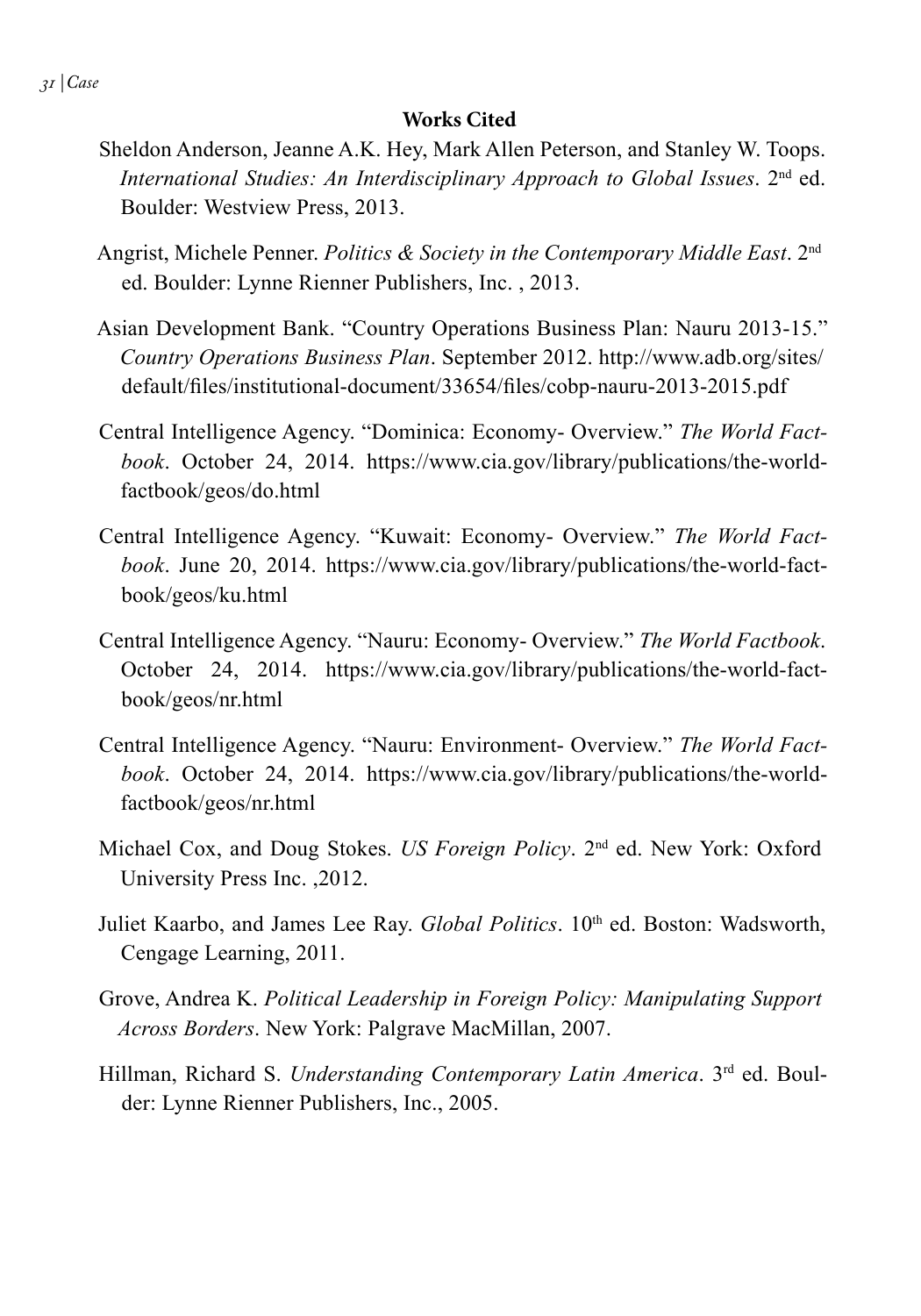- Hvidt, Martin. "Economic Diversification in GCC Countries: Past Record and Future Trends." *The London School of Economics and Political Science*, January 2013, http://www.lse.ac.uk/middleEastCentre/kuwait/documents/economicdiversification-in-the-gcc-countries.pdf.
- Masselman, George. *The Cradle of Colonialism*. Binghamton, New York: Yale University Press, 1963.
- O'Neil, Patrick H. *Essentials of Comparative Politics*. 3rd. ed. New York: W. W. Norton & Company, Inc. , 2010.
- Rogoziński, Jan. *A Brief History of the Caribbean: From the Arawak and Carib to the Present*. New York: Plume, 2000.
- Weber, Cynthia. *International Relations Theory: A Critical Introduction*. 4<sup>th</sup> ed. London: Routledge, 2014.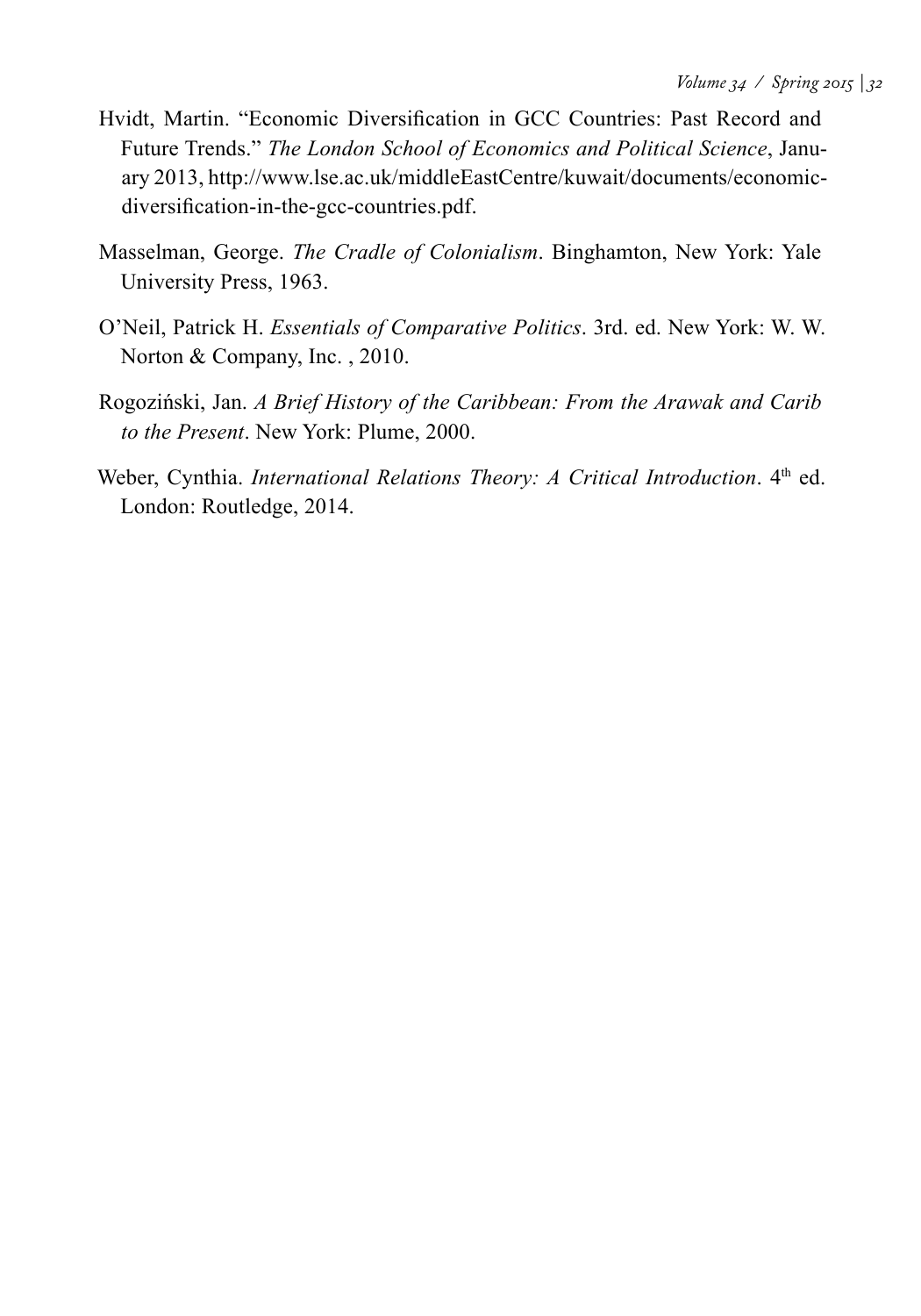*ABSTRACT* » The purpose of this research is to test whether participa*tion by radical factions affects the outputs and acceptability of negotiated conflict agreements. This article examines the Northern Ireland conflict (The Troubles), and compares conflict context, agreement text, and participant contributions to the Sunningdale and Belfast Agreements. The history of Britain-Ireland conflict from 18th century to present is reviewed with an emphasis on the 20th century Troubles and the US intervention in negotiating the Belfast Agreement. It finds evidence that US involvement brought disparate political parties that were excluded from the Sunningdale talks into the Belfast negotiations, and that previously-ostracized stakeholders contributed new clauses and articles to the Belfast Agreements. It concludes that competent third-party intervention is conducive to bringing and keeping radical stakeholder in negotiations. It suggests radical stakeholder participation builds agreements which are more enduring because they are acceptable to a wider spectrum of the conflict communities.*

*Copy-edited by Eduardo Gonzalez*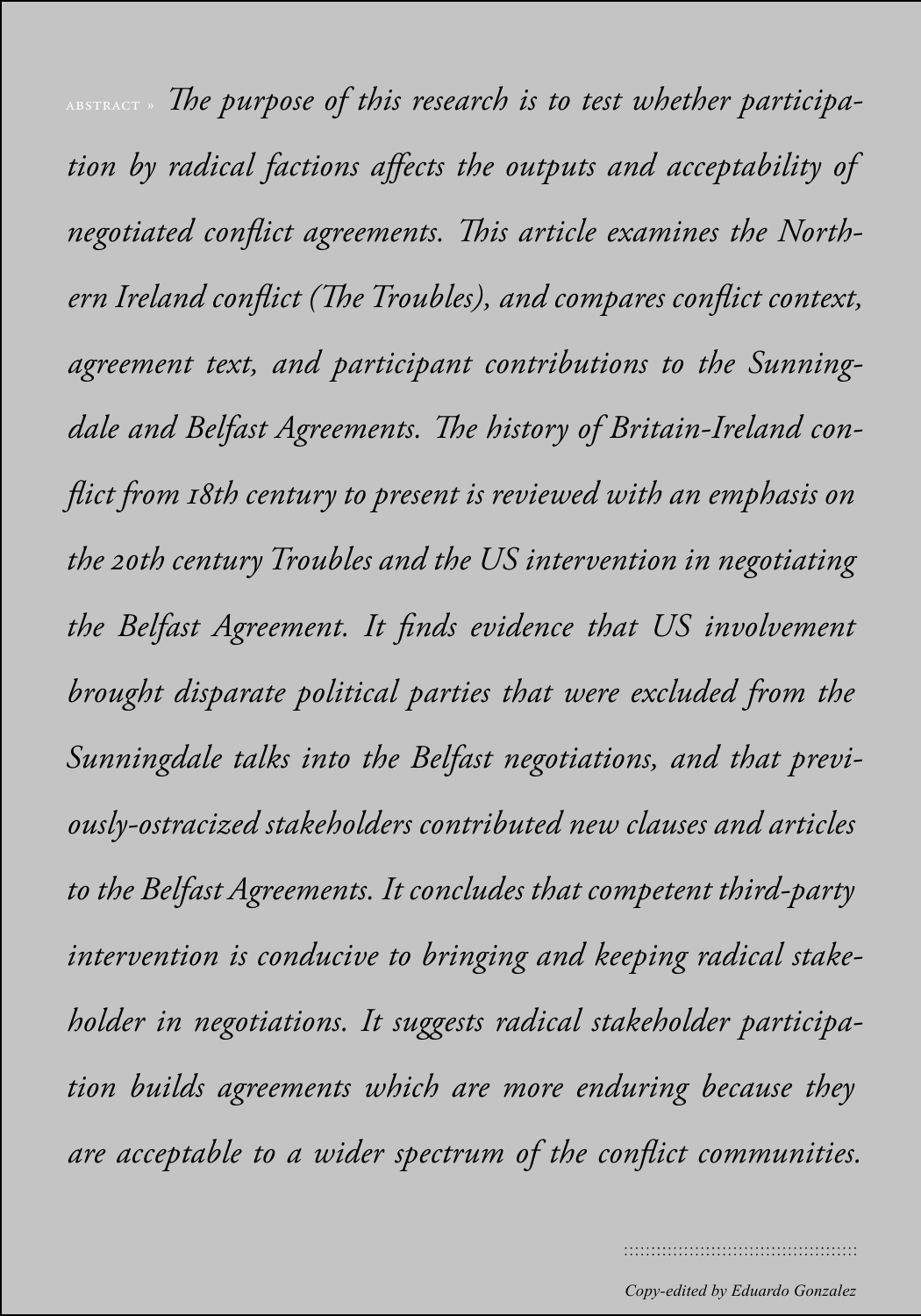# 1111

### Getting Warriors to Negotiate: The Effect of US Mediation on the Conflict in Northern Ireland<sup>1</sup>

*» by Edwin D. Critchlow*

In early December of  $1973$ ,<sup>2</sup> in Sunningdale, England – about 40 kilometers west of London – the British and Irish governments, and representatives of parties of the nascent Northern Ireland Executive issued a communiqué following their conference to discuss the establishment of a Council of Ireland.<sup>3</sup> This tripartite agreement would come to be called the Sunningdale Agreement. It was an attempt to end the nearly two-year long, direct rule of Northern Ireland by the United Kingdom government in London (Westminster), to pacify the escalating violence of The Troubles, and to assuage the Roman Catholic minority by giving them greater say in and great protections from the Northern Ireland government in Belfast (Stormont).4 Political parties in the Northern

Ireland Assembly that favored Northern Ireland remaining part of the United Kingdom (Unionists) rejected the Council of Ireland. Within months, a crisis brought on by a Unionist-lead, general led to the collapse of the

- 3. Great Britain, North Ireland (Temporary Provisions) Act 1972, (London: The Stationary Office, 1972)
- 4. http://www.legislation.gov.uk/ ukpga/1972/22/pdfs/ukpga\_19720022\_ en.pdf.; Gerry Adams, A Farther Shore, (New York: Random House, 2003), xiv. Martin Melaugh, "The Sunningdale Agreement - Chronology of Main Events," CAIN Web Service - Conflict and Politics in Northern Ireland, CAIN (Conflict Archive on the Internet), http://cain.ulst. ac.uk/events/sunningdale/chron.htm.

<sup>1</sup>. The author would like to thank Professor Sophie Clavier for her helpful suggestions and James Z M Wong for guiding and motivating me to write this paper.

<sup>2.</sup> Joseph E. Thompson, American Policy and Northern Ireland (Westport, CT: Praeger, 2001), 41.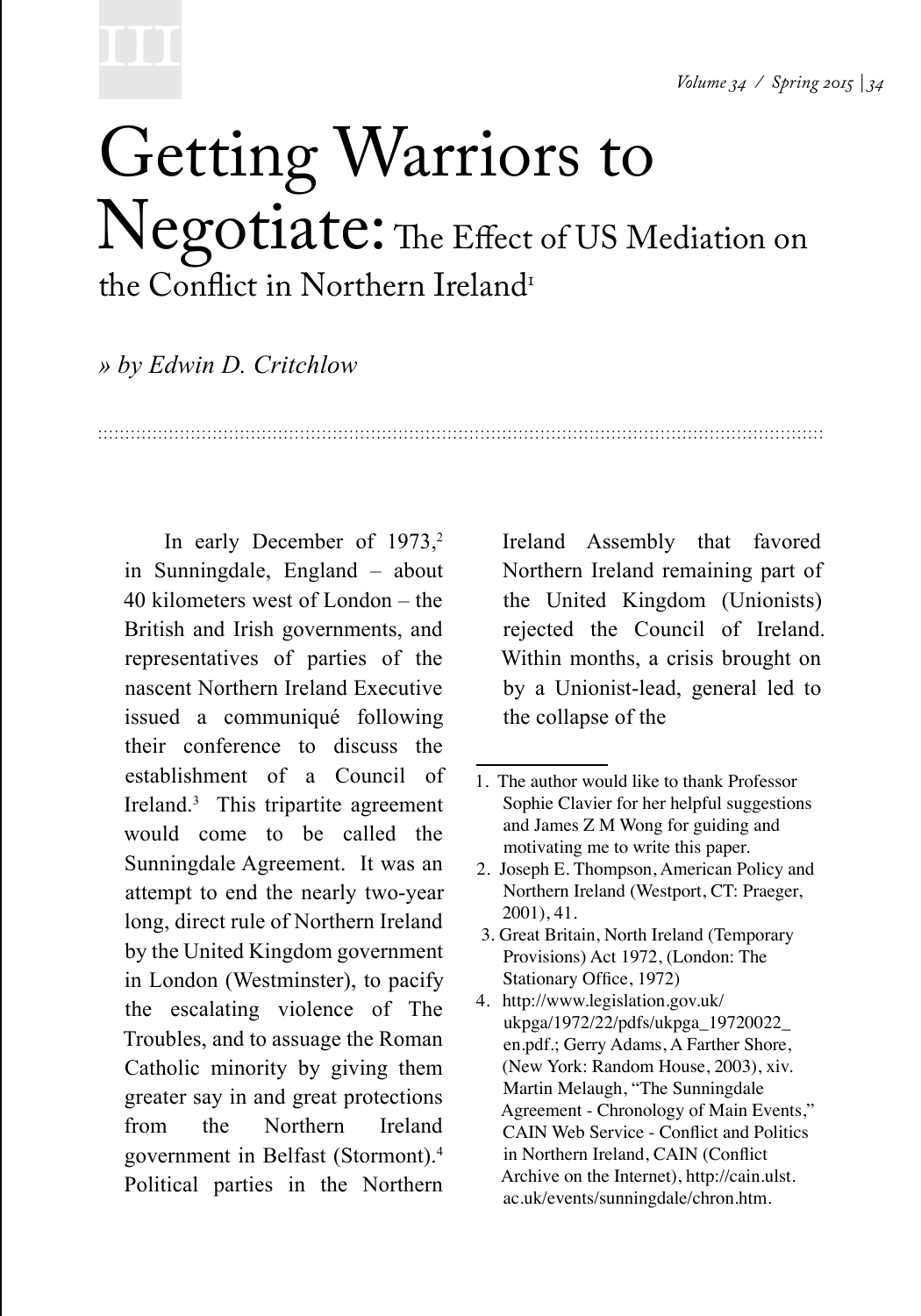*35 | Critchlow*

governing, power-sharing Northern Ireland Executive.5

On April 10, 1998 (Good Friday) in Belfast, Northern Ireland, the governments of the United Kingdom and the Republic of Ireland, and most of the major political parties in Northern Ireland signed two interrelated documents called the Belfast Agreement and the Good Friday Agreement.<sup>6</sup> It is considered a major development in the success of the on-going Northern Ireland peace process and a foundation of Northern Ireland governance.78 While some politicians have derided the Belfast Agreement as no different than the Sunningdale Agreement, while others have pointed to significant differences in the content of the text, the context of the struggle, the conditions of the negotiations, and the execution of the policies laid out in the agreement.<sup>9</sup>

Two key differences in the conditions of the Sunningdale versus Belfast negotiations were: one, the participation of all the major factions of the Northern Ireland polity (moderate and radical); and two, the intercession of the United States government as mediator. It has been suggested that conflict negotiation among moderates will fail to garner wider approval. Only when radicals are brought to the table, do negotiations have a chance to find a broadly acceptable resolution to the conflict. The failure of the Sunningdale Agreement and the success of the Belfast Agreement offer a chance to explore the validity of this proposition.

This paper will explore how the participation of previously excluded, radical political parties affected the content of the agreement. First, it will review the history of the Northern Ireland conflict in the context of British/Irish history. Then, it will contrast the texts of the Sunningdale and Belfast Agreements to find differing clauses, articles, and policies. It will then examine past statements and critical assessments of the newly participating parties to ascertain whether the new policies can be attributed to the new participants. Further, this paper will explore the role of the United States in bringing the radical parties into the negotiation process. It will attempt to determine if Washington's

<sup>5.</sup> Thompson, American Policy and Northern Ireland, 200.

<sup>6.</sup> Bertie Ahern, "In Search of Peace," *Harvard International Review* 24, no. 4 (Winter 2003): 27.

<sup>7.</sup> Conor O'Clery, "Sunningdale Failed Partly Because Mainstream Republicans and Unionists Were Not on Board," *Irish Times (Dublin)* April 6, 1998, 5.

<sup>8.</sup> Thompson, American Policy and NI, 207.

<sup>9.</sup> Suzanne McCorkle and Melanie J. Reese, Mediation Theory and Practice (San Francisco, CA: Pearson Education, 2005), 81.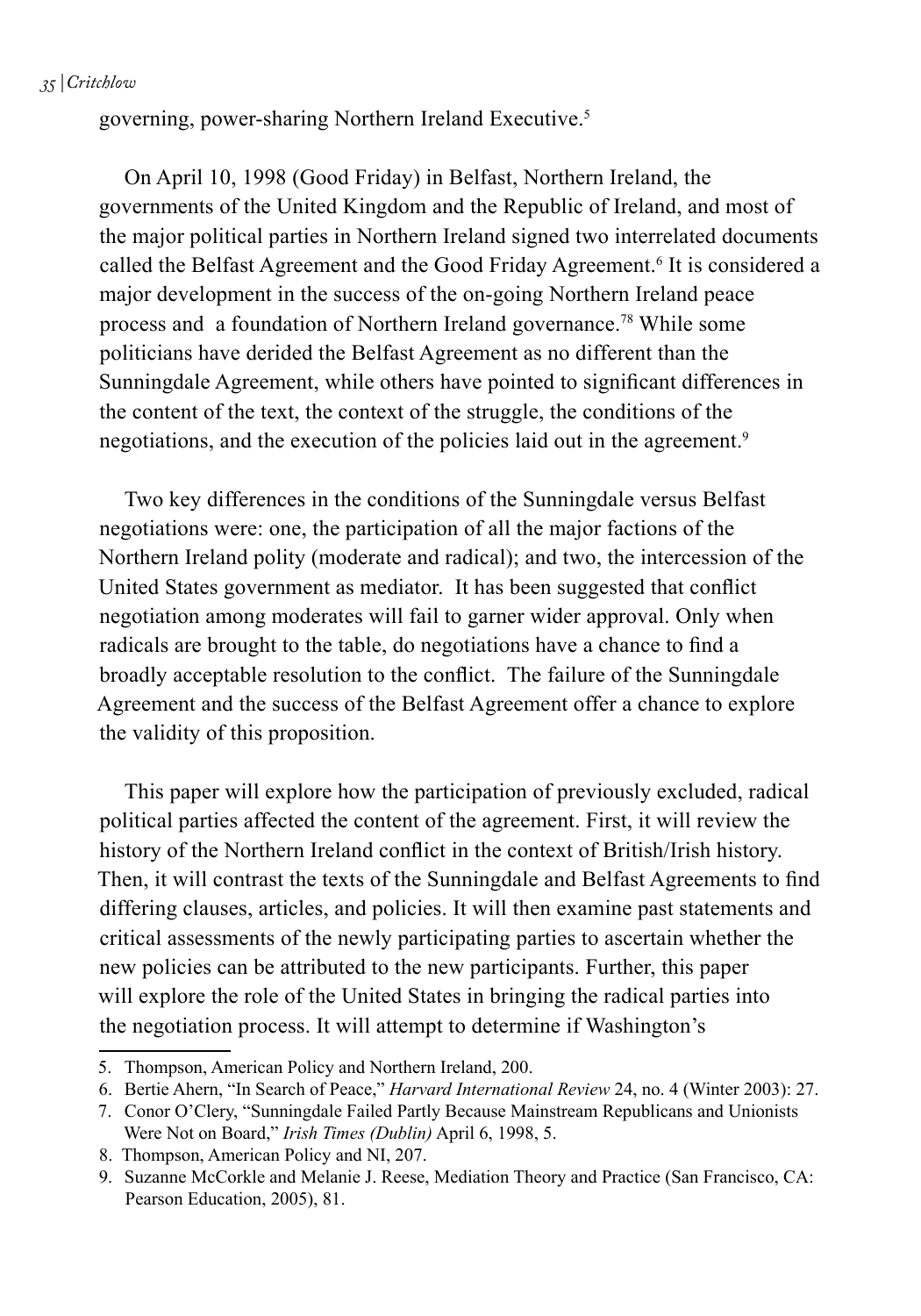participation was necessary or merely sufficient to bring the previously ostracized groups into the talks. It will make that determination by reviewing writings and comments by the participating negotiators and mediators.

In Mediation Theory and Practice, the authors view as "problematic" negotiations which exclude any of the stakeholder (or their authorized legitimate negotiators).<sup>10</sup> Authors Suzanne McCorkle and Melanie J. Reese define stakeholders as persons who have a substantial and direct interest in the outcome of the negotiations.11 They give a practical introduction to and instructions for mediating conflict. McCorkle and Reese concede it may be unwieldy to convene all the stakeholders in one venue, so they advise conducting separate meetings between the disputants when a single meeting is impractical.12 They also, acknowledge the stakeholders may not be available or competent to negotiate, and therefore may choose to send a surrogate to participate in the mediated negotiations. For the outcome of the negotiations to be accepted by all parties, the authors assert the participants in the negotiations must have the authority to make concessions and offers on the part of the stakeholders.13 In the case of communities in conflict, representatives must be seen as legitimate by their communities to make agreements that will be accepted by the communities. Further, if chosen representatives of a faction of the community are excluded from the negotiations, that faction is likely to reject any agreement negotiated in their absence. These assertions and reasoning seem to be in line with Kumar Rupesinghe's advice to identify all influential actors, and his admonition against exclusively relying on highly visible and articulate elites. He offers the former Yugoslavia, Somalia and Sri Lanka as cautionary examples.14 Kumar Rupesinghe is active in, and knowledgeable of, international and intra-national conflict resolution.<sup>15 16</sup>

<sup>10.</sup> McCorkle and Reese, Mediation, 80.

<sup>11.</sup> Ibid., 81

<sup>12.</sup> Ibid. 81; Kumar Rupesinghe, "Mediation in Internal Conflicts: Lessons from Sri Lanka," in Resolving International Conflicts

<sup>13.</sup> Rupesinghe, "Mediation in Internal Conflicts," 167.

<sup>14.</sup> Rupesinghe, "Mediation," 264.

<sup>15.</sup> I. William Zartman, "The Timing of Peace Initiatives: Hurting Stalemates and Ripe Moments," *The Global Review of Ethnopolitics* 1, no. 1, (September 2001): 8, http://www.ethnopolitics. org/ethnopolitics/archive/volume\_I/issue\_1/zartman.pdf.

<sup>16.</sup> Joseph Campbell, Successful Negotiation: Trieste, (Princeton, NJ: Princeton University Press, 1976), 73.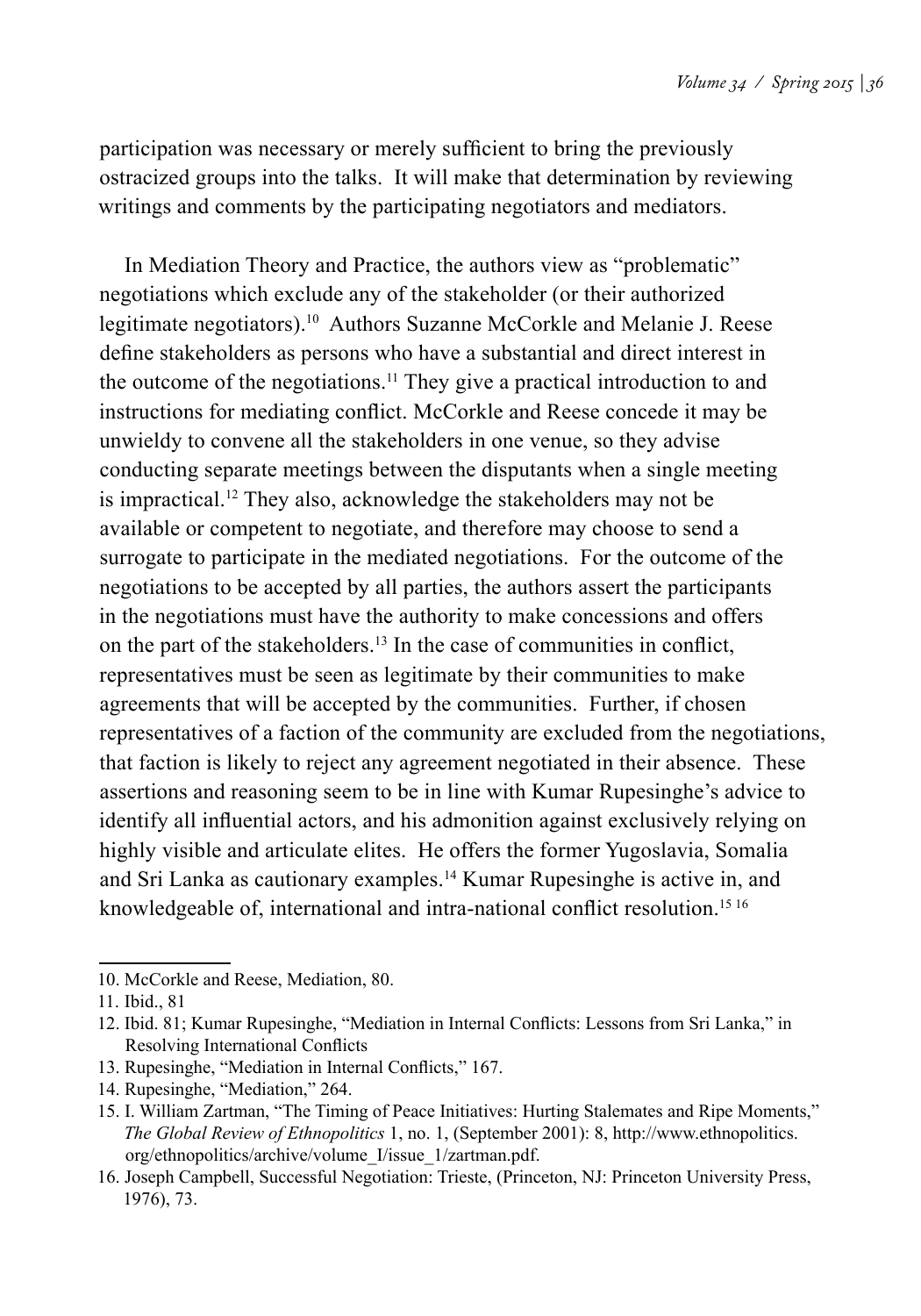#### *37 | Critchlow*

Suzanne McCorkle and Melanie J. Reese glean their insights from teaching civil and business mediation. The thesis that all disputants must be included in negotiation seems to hold across all levels of conflict: family, victim-offender, community, organizational, national, and international.

Some theorists in international conflict resolution suggest a conflict must reach a certain "ripeness" before negotiations are likely to succeed.17 They point to a military stalemate as a necessary condition (though not necessarily sufficient) for likely success of negotiations.<sup>18</sup> Other theorists, from the field of international political economy, assert lack of broadly shared economic prosperity as an impetus for community members to resort to use of violence. These academics further assert if wealth is perceived as equitably shared between elites and plebeians, it is less likely that a country will experience domestic terrorism.19 Neither a martial impasse nor economic inequality seemsgermane to this Sunningdale/Belfast case. The following overview of the history of the British/Irish conflict will demonstrate that neither of these factors contributed to differences in the agreements.

The mere proximity of Britain and Ireland has contributed to their long history of cultural, linguistic, economic, technologic, political, and military interactions.20 Though their common history can be dated to the at least the twelfth century, activists and historians have pointed to 1608 or 1609 as the first significant event in what would become the British/Northern Irish conflict.<sup>21</sup> It was early in the seventeenth century that large numbers of English, Welsh, and Scottish settlers colonized the northeastern portion of the island and established a garrison in Ireland called the Plantation of Ulster.<sup>22</sup> By the midseventeenth century, the displaced and dispossessed native people rose in a

<sup>17.</sup> I. William Zartman, "Timing," 9.

<sup>18.</sup> S. Brock Blomberg, Gregory D. Hess, and Akila Weerapana, "Economic Conditions and Terrorism," *European Journal of Political Economy* 20, no. 2 (2004): 477.

<sup>19.</sup> John Darby, "Northern Ireland: The background to the Peace Process," CAIN Web Service - Conflict and Politics in Northern Ireland, CAIN (Conflict Archive on the Internet), http://cain. ulst.ac.uk/events/peace/darby03.htm#history.

<sup>20.</sup> Mari Fitzduff and Liam O'Hagan, "The Northern Ireland Troubles," CAIN Web Service - Conflict and Politics in Northern Ireland, CAIN (Conflict Archive on the Internet), http://cain. ulst.ac.uk/othelem/incorepaper09.htm.

<sup>21.</sup>John Darby, "Conflict in Northern Ireland," in Facets of the Conflict in Northern Ireland ed. Seamus Dunn, (New York: St. Martin's Press, 1995), http://cain.ulst.ac.uk/csc/reports/facets. htm#chap2.

<sup>22.</sup> Adams, A Farther Shore, xi.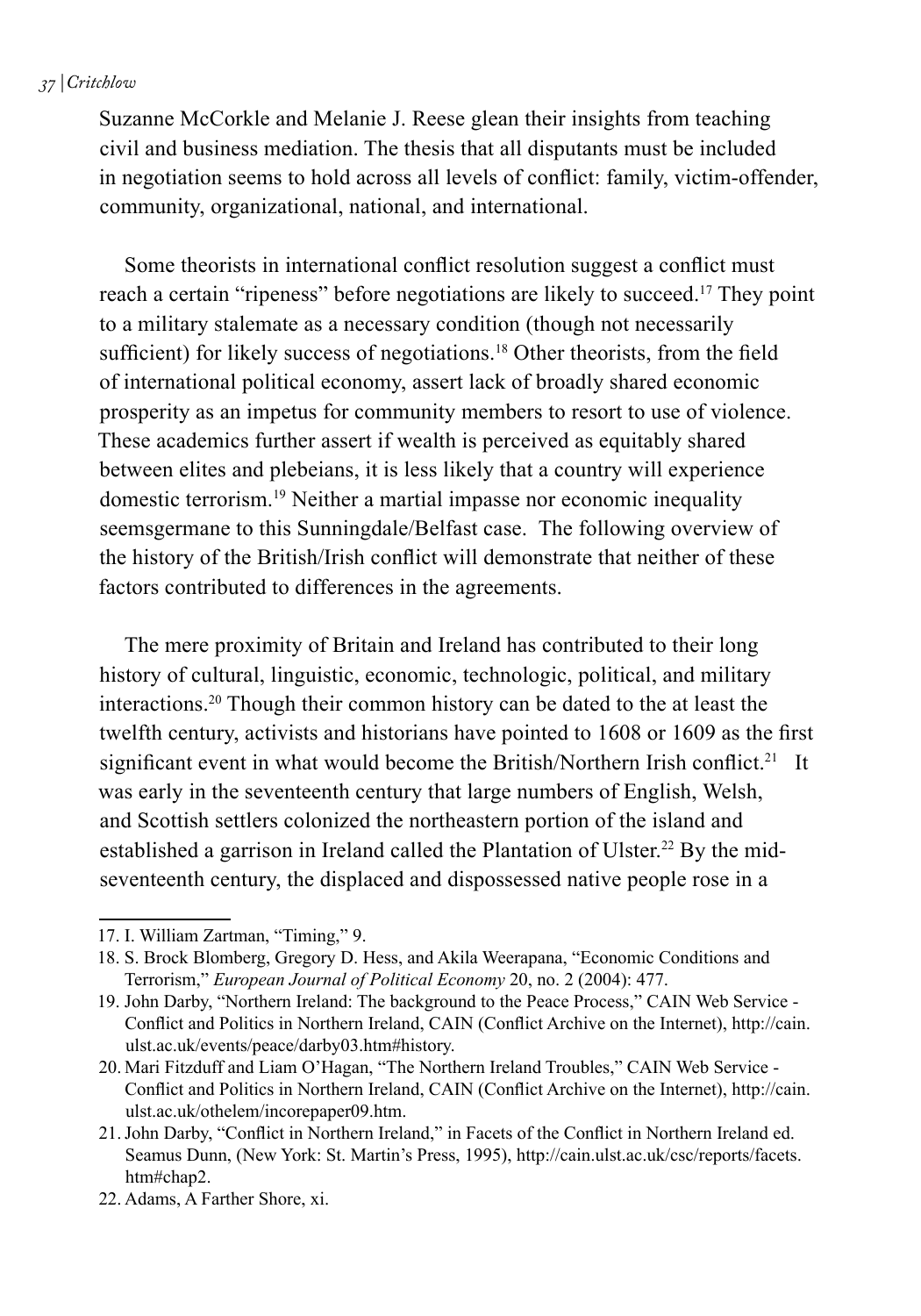revolt which was put down by Oliver Cromwell.23 Famously, in 1690 the last Catholic monarch of England, the dethroned James II, was defeated at the Battle of Boyne (near Drogheda, Ireland) by the Protestant King William of Orange.24 Soon anti-Catholic laws were introduced to restrict the predominantly Catholic, culturally-Irish population from accessing education, public office, and owning land or livestock.<sup>25</sup>

Over the next two centuries as the British consolidated their power over the Irish there would be many uprisings.<sup>26</sup> In 1800, in a move to further consolidate power, the British government abolished the Irish Parliament and brought Ireland directly under the power of Westminster as a single United Kingdom with the Act of Union.<sup>27</sup> Over the course of the nineteenth century several movements – some political, some militant – attempted to overturn British control.<sup>28</sup> In the early twentieth century, the Irish nationalist movement gained the political and military upper hand, and established its own parliament.29 However, in north-eastern Ireland where they had a demographic majority, Protestants Unionist prepared to use force to resist absorption into an independent Ireland.<sup>30</sup>

As a compromise, in 1921, the island was partitioned with twenty-six independent southern counties which would become the Republic of Ireland, and six north-eastern counties whish remained in political union with the United Kingdom as Northern Ireland.<sup>31</sup> Some Irish nationalist accepted the partition whiles others did not. The newly independent state fell into a bitter civil conflict over this compromise. Many Irish nationalist (Republicans) viewed the partition as "unfinished business" and sought to unite the entire island into one state.<sup>32</sup> From 1956 to 1962, the century-old military group, the Irish Republican

- 31.John Darby, "Conflict in NI."
- 32.Adams, A Farther Shore, xiii.
- 33. David E. Schmitt, "Bicommunalism in Northern Ireland," *Publius* 18, no. 2 (Bicommunal Societies & Polities, Spring 1988): 33.

<sup>23.</sup> Fitzduff and O'Hagan, "The Northern Ireland Troubles."

<sup>24.</sup> Adams, A Farther Shore, xi-xii.

<sup>25.</sup>John Darby, "Conflict in NI."

<sup>26.</sup>John Darby, "Conflict in NI."

<sup>27.</sup> Adams, A Farther Shore, xii.

<sup>28.</sup> Fitzduff and O'Hagan, "The NI Troubles."

<sup>29.</sup>Ibid.

<sup>30.</sup>John Darby, "Northern Ireland."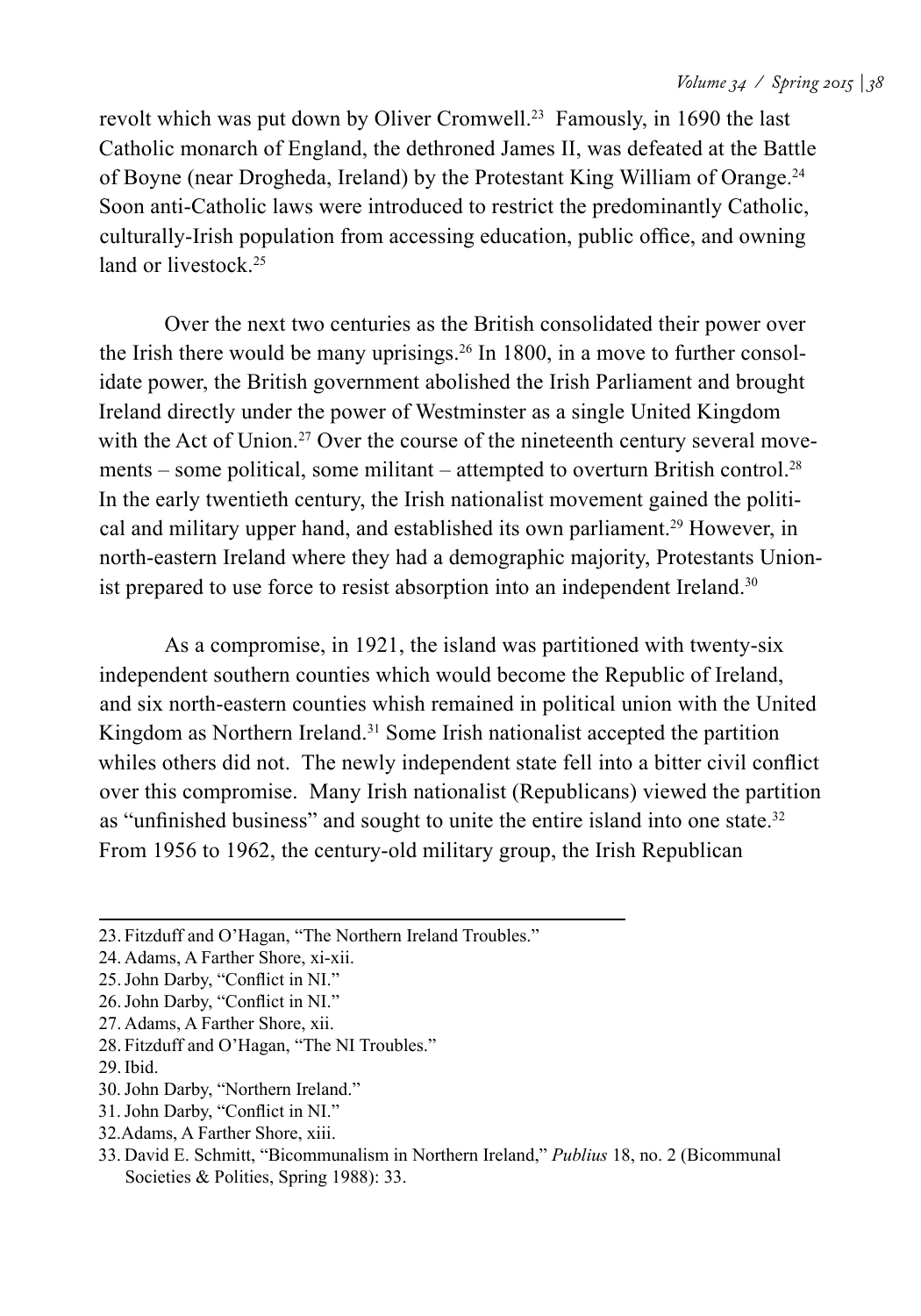Army (IRA) which had taken part to the Land War of the nineteenth century and the Irish War of Independence, launched a border campaign against Northern Ireland.<sup>33</sup>

With the partition of Northern Ireland as a semi-autonomous province of the United Kingdom, a bicommunal political order was established. Bicommunalism can be defined as "a political system in which two distinct communal groups comprise at least 80 percent of the population" of the jurisdiction.<sup>34</sup> The numerical domination of the Protestants in Northern Ireland is reflected in the Westminster-style, first-past-the-goal-post electoral process to the political exclusion of Roman Catholics in government. To redress this lack of representation and other social inequities, a predominantly Catholic civil rights movement arose in Northern Ireland in the late 1960s.<sup>35</sup> Unionist paramilitary groups attacked their peaceable, civil rights marches.36 To repel to these attacks and the British troop presence in Northern Ireland, the Provisional IRA formed in Northern Ireland.37 In the early 1970s, the violence between the Provisional IRA and the British Army intensified.<sup>38</sup>

Throughout United States history, Washington had taken little note of political affairs in Ireland. Despite the massive immigration of Irish escaping the Great Hunger in the mid-nineteenth century, and a dozen US Presidents with Irish ancestry, American administrations treated the British/Irish conflict as a domestic matter within a sovereign state.39 In the 1970s, the Nixon and Ford administrations viewed Northern Ireland as an integral part of the United Kingdom. Their administrations refrained from pressuring Westminster to resolve the Irish Question, even after the abhorrent, 1972 Bloody Sunday massacre itish soldiers killed thirteen unarmed civilians.<sup>40</sup> For their part, the British

<sup>34.</sup> Ruth Wallsgrove, "Interview: Sinn Fein" (interview of Mairead Keane), Off Our Backs, 19, no. 10 (November 1989): 13.

<sup>35.</sup> Fitzduff and O'Hagan, "The NI Troubles."

<sup>36.</sup>John Darby, "Conflict in NI."; Fitzduff and O'Hagan, "The NI Troubles."

<sup>37.</sup> Adams, A Farther Shore, xiv.

<sup>38.</sup>Joseph E. Thompson, "United States - Northern Ireland Relations," World Affairs 146, no. 4 (Spring 1984): 318; Adams, A Farther Shore, 147.

<sup>39.</sup> Thompson, "US – NI Relations," 318.

<sup>40.</sup> Keith Kyle, "Sunningdale and After: Britain, Ireland and Ulster," The World Today 31, no. 11, (November 1975): 439.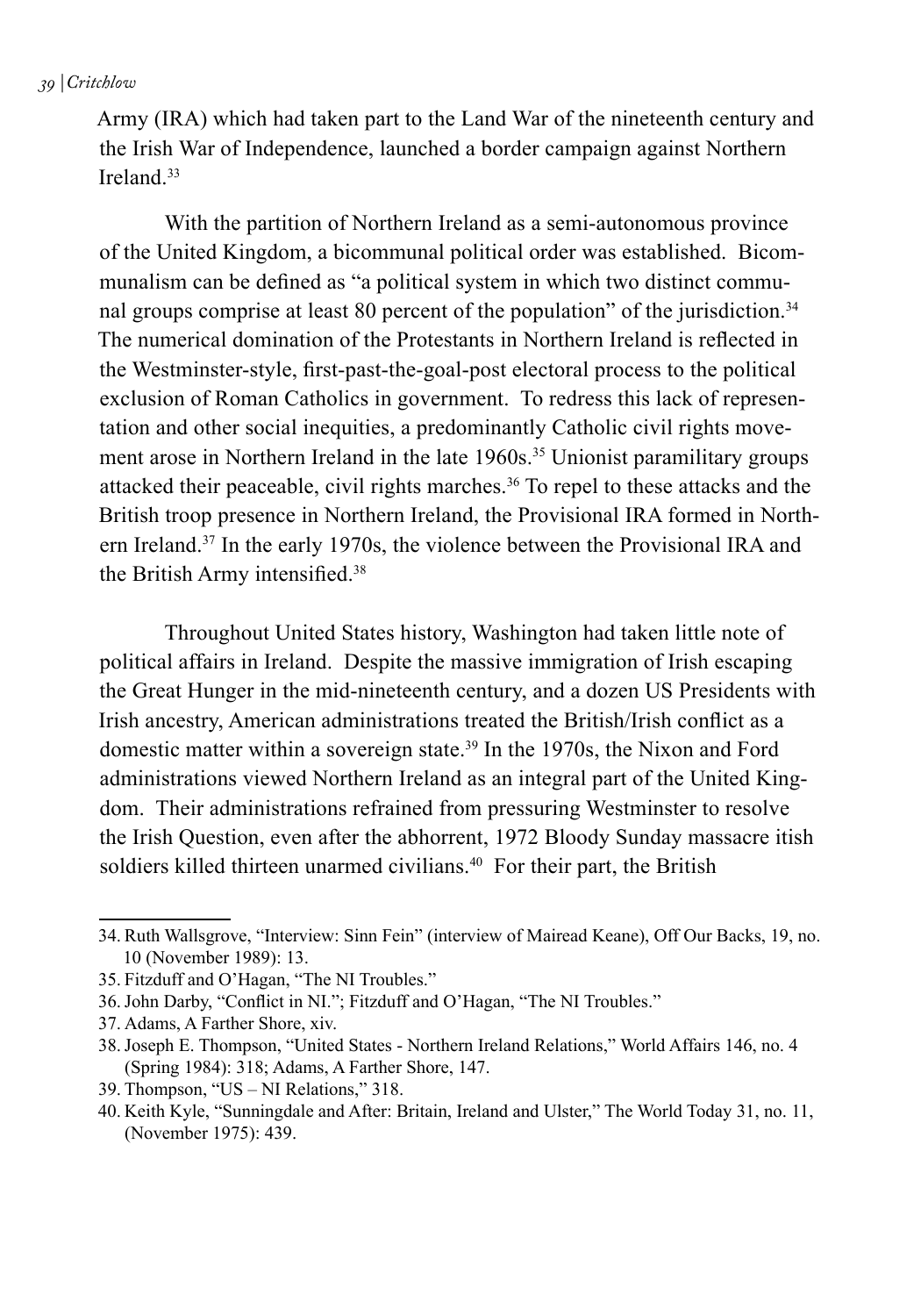refused to accept participation by foreign states in meetings regarding Northern Ireland.41 British government officials of the time also adamantly rejected any contributions or participation by Irish-Americans.<sup>42</sup> Westminster conducted the negotiations for the Sunningdale Agreement only with parties it considered appropriate and germane to the conflict: the Irish government, and political parties represented in the Unionist dominated Northern Ireland Executive. Though the Executive did include moderate Irish Nationalists, it lacked any representatives from the radical Republicans and was majority Unionists.43 Only after personal lobbying of President Carter by prominent Irish-American congressional figures, Senator Ted Kennedy and Speaker of the House Tip O'Neil, did US foreign policy address the Northern Ireland Question. Even then, Carter chose to focus American attention on human rights issues.<sup>44</sup>

During the 1980s, Westminster attempted to address human rights and social inequality issues from the ground up. The UK launched community based programs to "ensure in equality of opportunity and equity of treatment", "increase cross community contact", and "encourage greater mutual understanding".45 These initiatives alleviated the economic inequalities between the Protestant and Catholic communities. Irish Catholics perceived their fortunes as approaching par with their Protestant counterparts, yet terrorist violence continued to escalate 46

While it refused foreign contributions to resolving the conflict, Westminster also excluded Sinn Fein, the political arm of the IRA, from the 1991 peace talks ostensibly because Sinn Fein refused to renounce violence.47 In 1994, Sinn Fein announced a Provisional IRA ceasefire, and yet they were still refused

<sup>41.</sup> The British Lord Chancellor became enraged at the notion of a prominent Irish-American intervening in a British domestic issue, slapping his desk and fuming, "How dare they interfere!" from Adams, A Farther Shore, 147.

<sup>42.</sup> Thompson, American Policy and NI, 41.

<sup>43.</sup> Thompson, "US – NI Relations," 319.

<sup>44.</sup> Colin Knox, "Conflict Resolution at the Microlevel: Community Relations in Northern Ireland," The Journal of Conflict Resolution 38, no. 4 (December 1994): 596.

<sup>45.</sup> Maria Godoy, "Timeline: London's Explosive History," NPR, July 7, 2005, http://www.npr.org/ templates/story/story.php?storyId=4734400.

<sup>46.</sup> Vancouver Sun (Vancouver, BC), "Northern Ireland Begins Talks for Peace," June 17, 1991, sec. A, 5.

<sup>47.</sup> Neal Ascherson, "Even After 25 Years, Our Ignorance about IRA is Almost Total," The Independent (London), September 4, 1994, 18.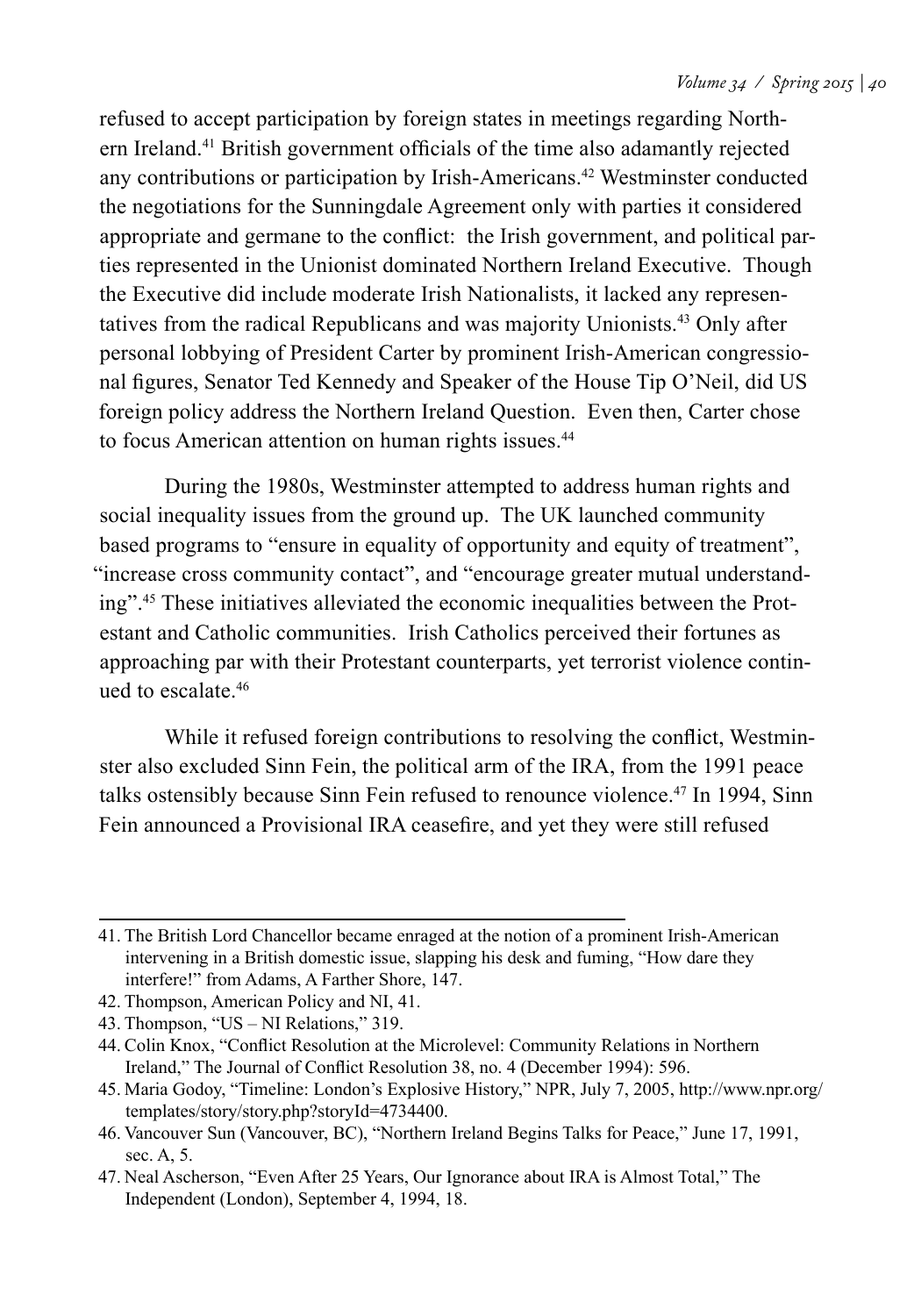#### *41 | Critchlow*

seat at the negotiation table.<sup>48</sup>

In the twenty-five years between the Sunningdale and Belfast Agreement the negotiations continued to evolve. The Framework Document from the United Kingdom and the Republic of Ireland governments of February 22, 1995 acknowledged the right of Northern Ireland self-determination whether to secede. The Document also created the Northern Ireland Assembly, ended the Republic of Ireland's claim to Northern Ireland, and set-up cross border institutions. However, despite all this progress on key issues, the major breakthrough in negotiations would come only after former-US Senator George Mitchell became involved in the talks and formerly-excluded radical parties participated in direct negotiations.

This review of the history of the British/Irish conflict demonstrates that the twenty-five year period between the Sunningdale and Belfast Agreements is brief in the scope of the centuries-long conflict. There had been amble "ripe" moments in the course of the conflict. Most notably just prior to the Great War, when Irish nationalists had the advantage on the island, and reached a military stalemate in Northern Ireland. The compromise settlement did not satisfy all the nationalist factions, indeed it led to a civil war in the newly independent Irish state. The Catholic minority saw their economic conditions improving towards equity with the Protestant majority in the 1980s, yet the terrorist attacks on British targets intensified and widened during that period. It was not until nearly the end of the next decade that a successful deal was brokered. Neither military stalemate nor economic equity seems to correlate to the success of the negotiations. Assuring that all stakeholders are included in direct talks may prove to correlate to all factions accepting the negotiated agreements.

The next section of this paper will examine the differences between the Sunningdale and Belfast Agreements. It will then find the sources of the policies that differ between them. Though each of the new elements that appear in the Belfast Agreement is not attributable to a new participant, the rebalanced power dynamic likely allowed the non-Unionist parties to form coalitions to have their policies included in the final document.

<sup>48.</sup> Stefan Wolff, "Context and Content: Sunningdale and Belfast Compared," in Aspects of the Belfast Agreement, ed. Rick Wilford, (Oxford, UK: Oxford University Press, 2001), quoted in BBC, The Good Friday Agreement, http://www.bbc.co.uk/northernireland/schools/agreement/ agreement/support/ba\_c081.shtml.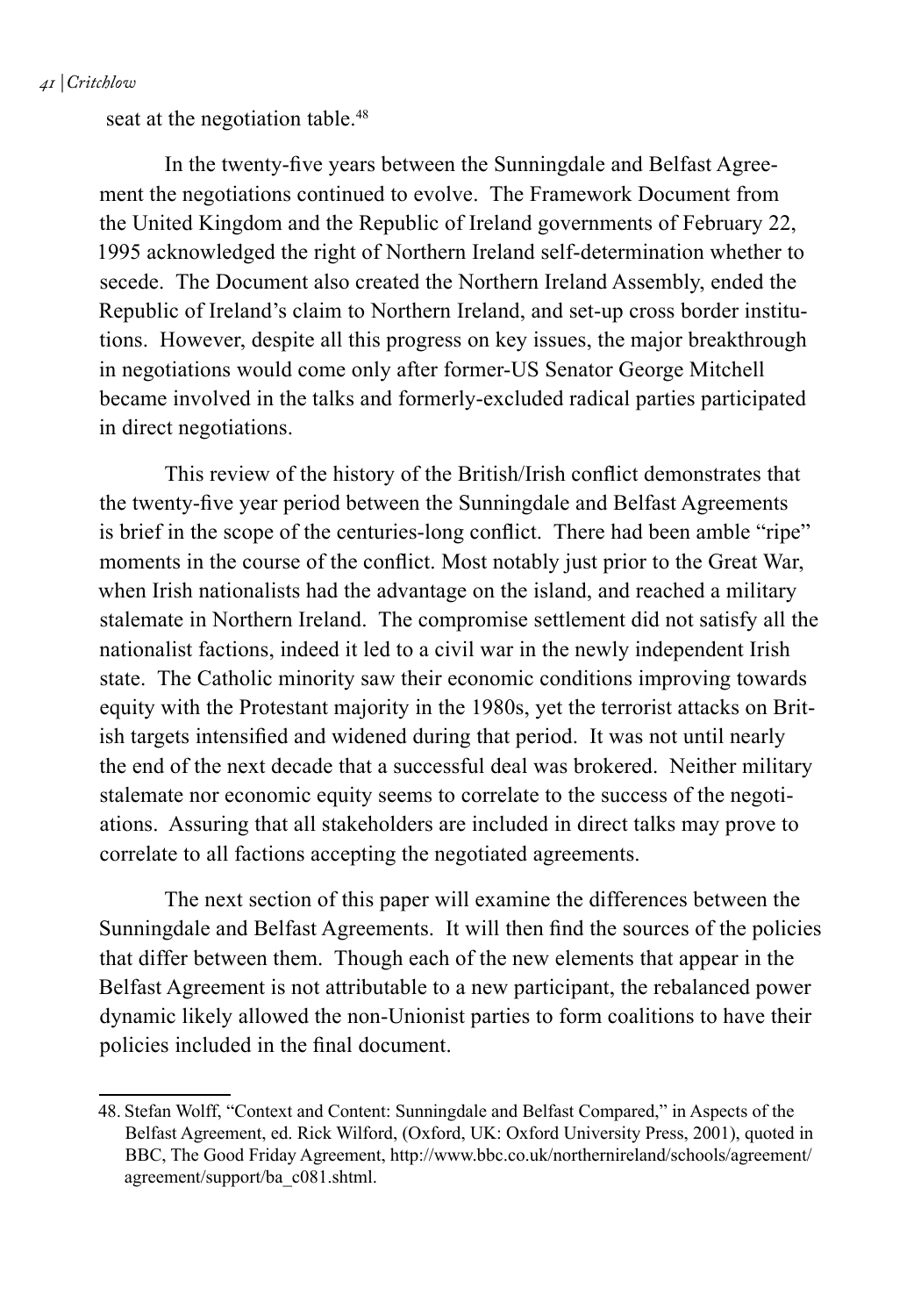The parties to the Sunningdale Agreement included the United Kingdom (UK), the Republic of Ireland (RoI), six members of the Ulster Unionist Party (UUP), four members of the Social Democratic and Labour Party (SDLP), and one member of the Alliance Party of Northern Ireland (APNI).49 In addition to these participants, the Belfast Agreement negotiations, moderated by a United States representative, also included the Ulster Democratic Party (UDP), the Progressive Unionist Party (PUP), Northern Ireland Women's Coalition (NIWC), Labour  $(L)$ , and Sinn Fein  $(SF)$ .<sup>50</sup> In his examination of American involvement in the Northern Ireland peace process, Joseph E. Thompson summarizes each agreement. He sees the five major components of the Sunningdale Agreement as:

1.The Irish government must be included in the Northern Ireland governance structure;

2.A majority of Northern Irish voters must consent to changes in the status of the province;

3.Establishment of a Council of Ireland composed of 30 representatives from Northern Ireland and 30 from the Republic of Ireland;

4.Establish institutions for cross-border security and justice;

5.Britain would devolve governance of the province to Northern Ireland politicians.<sup>51</sup>

Thompson summarizes the five major components of the Belfast Agreement as:

1.Northern Ireland remains part of the United Kingdom so long as that is the wish of the majority of its residence;

2.Devolution of executive and legislative powers, with safeguards and oversight of human and community rights, to the Northern Ireland Assembly;

3.A North-South Ministerial Council accountable to both the Northern Ireland Assembly and the Republic of Ireland Parliament to be created promptly;

<sup>49.</sup> Stefan Wolff, "Context and Content."

<sup>50.</sup> Thompson, American Policy and NI, 41.

<sup>51</sup> Thompson, American Policy and NI, 200.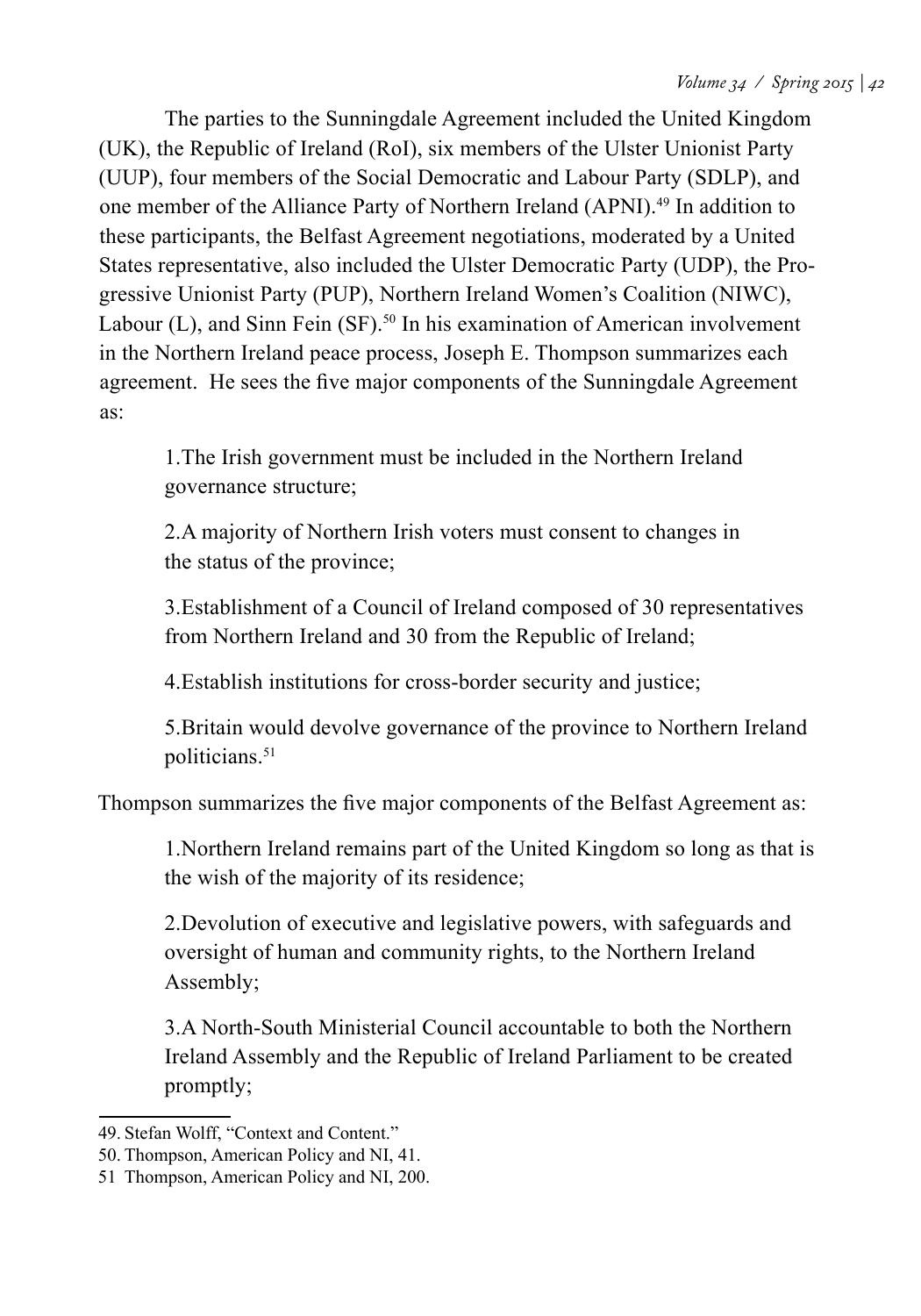4.A British-Irish council planned;

5.A new British-Irish Agreement to be negotiated after the above four policies are in place.52

When these basic points are compared, there seems to be much repetition between them. The Belfast agreement merely seems to be a more detailed version of the Sunningdale. By way of comparison, the 1973 tripartite communiqué is four pages long while the text of the multiparty agreement is thirty-five pages. Stefan Wolff, in his overview of the core content of the Agreements notes the similarities, and finds some differences. His table explicates these differences:

#### **Table 1**

|  |  | The content of the Sunningdale and Belfast Agreements compared |  |
|--|--|----------------------------------------------------------------|--|
|  |  |                                                                |  |

|                                 | Sunningdale Agreement    | <b>Belfast Agreement</b>                           |  |
|---------------------------------|--------------------------|----------------------------------------------------|--|
| Signatories                     | UK, Rol, UUP, SDLP, APNI | UK, Rol, UUP, UDP, PUP,<br>NIWC, L, APNI, SF, SDLP |  |
| Consent principie               |                          |                                                    |  |
| Self-determination              |                          |                                                    |  |
| Reform of the policing system   |                          |                                                    |  |
| Prisoners                       |                          |                                                    |  |
| <b>Bill of Rights</b>           |                          |                                                    |  |
| Abandonment of violence         |                          |                                                    |  |
| Security co-operation           |                          |                                                    |  |
| Cross-border co-operation       |                          |                                                    |  |
| Recognition of both identities  |                          |                                                    |  |
| Intergovernmental co-operation  |                          |                                                    |  |
| Institutional role for the Rol. |                          |                                                    |  |
| Power-sharing                   | Implied                  |                                                    |  |
| Inter-island co-operation       |                          |                                                    |  |
| Devolution of powers            |                          |                                                    |  |

*Source:* Stefan Wolff, "Context and Content".

From Wolff's assessment, it is clear the differences between the Sunningdale and Belfast Agreements are the right of the Northern Irish to self-

<sup>52.</sup>John Murray Brown, "Mitchell seeks backing for Northern Ireland Plan," *Financial Times* (London), April 7, 1998, 1.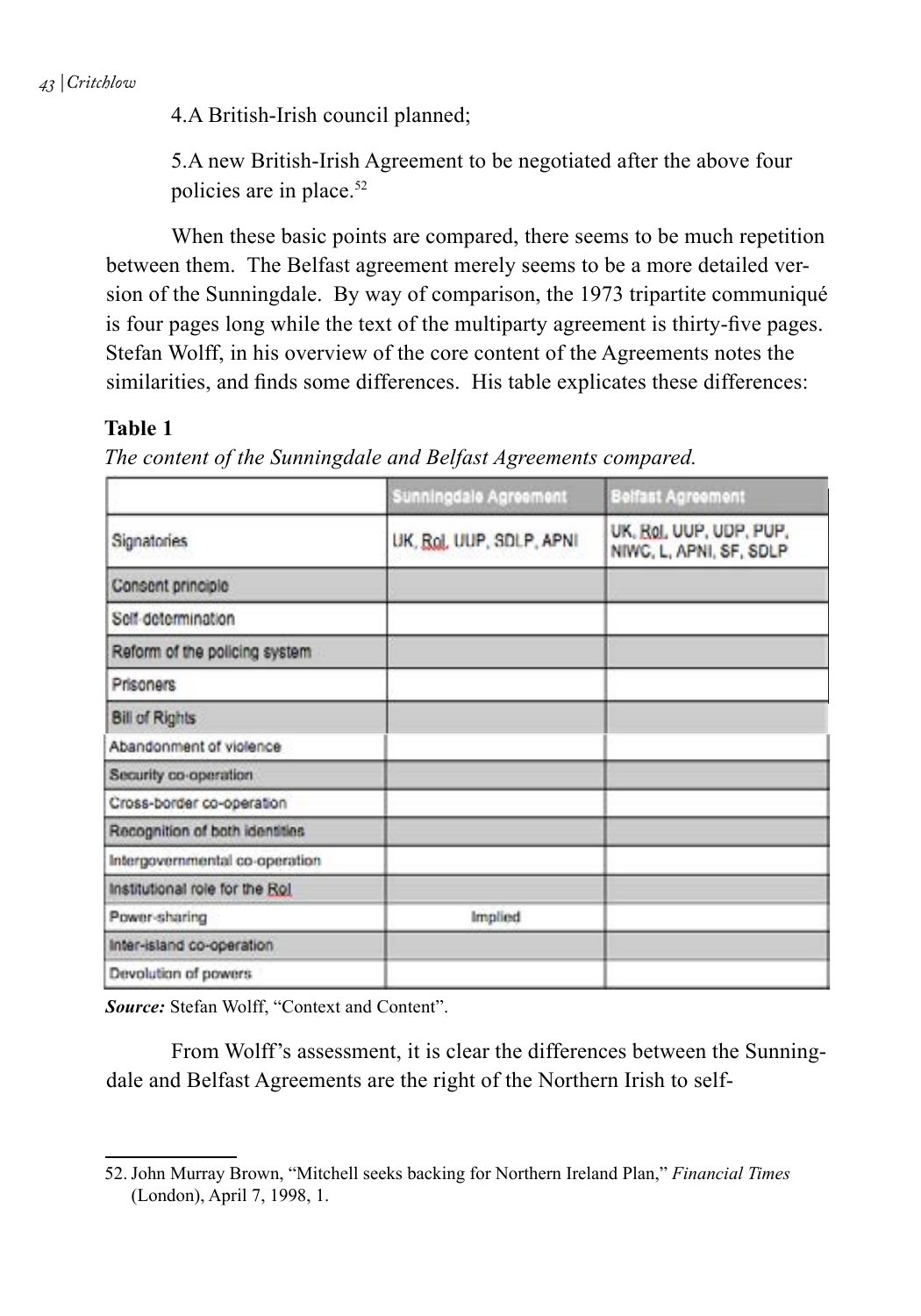determination, the mutual recognition of both identities, an explicit statement of power-sharing, and inter-island co-operation. The inclusion of each of the new elements in the Belfast Agreement can be traced to one of the participants in the negotiations.

The SDLP long sought to form a cabinet-style, power-sharing government to safeguard the interests of the two communities.<sup>53</sup> Such an arrangement would divide the government's portfolios among the various parties in the Assembly and force them to work together to manage the state, or allow them to check each other's power. The NIWC party originated from the northern and southern Irish civil rights movements of late sixties and seventies. In Northern Ireland, women were active in the civil rights movements that sought equitable access to housing and social services, and fair representation in government. In the Republic of Ireland, women were inspired by the women's liberation movements in the UK and US. North and south, women were active, but chose not to take up the issue of partition.<sup>54</sup>

The NIWC tends to look beyond the Unionist/Republican divide to health, education and childcare issues.<sup>55</sup> There is evidence that Irish feminists attempted to expand self-determination to a broad, individual-level to national-level definition and appropriate it for their movement.<sup>56</sup> However, the platform of self-determination is more strongly associated with Sinn Fein. Unreservedly, Republican public intellectuals lay out the case for Irish self-determination.57 And, political leaders of Sinn Fein made vociferous demands for national self-determination by all the residence of the island.<sup>58</sup> On the issue of inter-island co-operation, it was the Republic of Ireland that pressed for North-South institutions.

<sup>53.</sup> Wallsgrove, "Interview: Sinn Fein," 13.

<sup>54.</sup> David Sharrock, "Peace Women Unite at Ballot Box to Take on Party Dinosaurs," *Daily Mirror* (London), May 29, 1996, 6.

<sup>55.</sup> Claire Hackett, "Self-determination: The Republican Feminist Agenda," *Feminist Review* 50 The Irish Issue: The British Question (Summer 1995): 111.

<sup>56.</sup> Niall Meehan, "Right of Self-determination" (letter to the editor), *Irish Times* (Dublin), March 7, 1996, 13.

<sup>57.</sup> Michael O'Regan, "Delegates Disagree on Peace Process," *Irish Times* (Dublin), February 27, 1995, 7.

<sup>58.</sup>John Murray Brown, "Once More to the table," *Financial Times* (London), January 12, 1998, 19.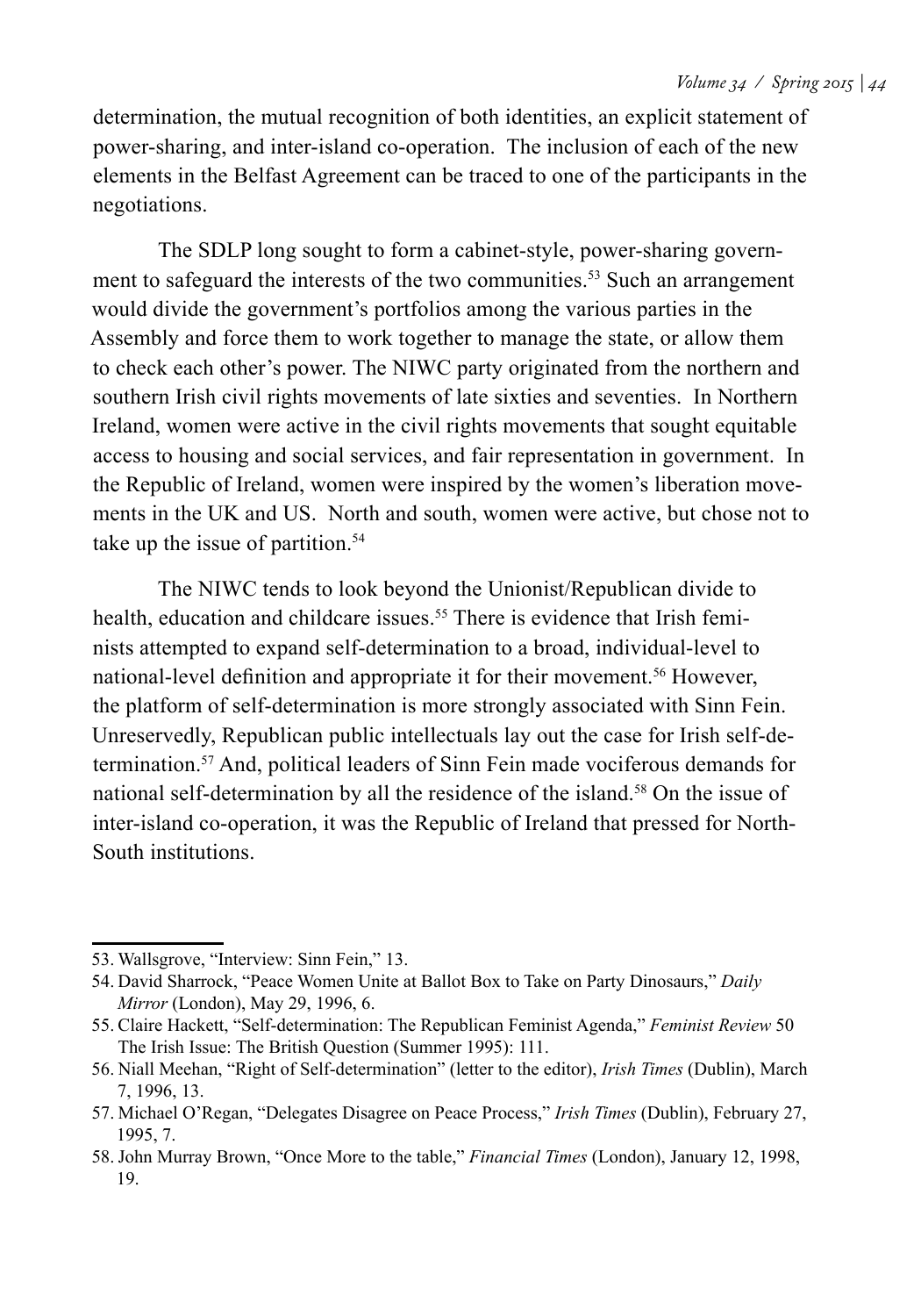#### *45 | Critchlow*

As late in the negotiations as January 1998, the Republic of Ireland refused to bargain away the notion of the Assembly as a North-South power-sharing body with executive powers that the United Kingdom and Republic of Ireland had agreed to in Framework Document of 1995.<sup>59</sup>

Though the Republic of Ireland was hesitant to accept it, the North-South Ministerial Council, put forward by Tony Blair, was the compromise that allowed for autonomy for the Northern Ireland Assembly, and a blended North-South institution of inter-island co-operation with defined executive powers.<sup>60</sup> The inclusion of the recognition of both identities seems to come from an unexpected quarter. The Progressive Unionist Party, a newly formed, young, Protestant faction seems to have pushed forward this agenda. The PUP leader, David Ervine, presumed a "parity of esteem" for Catholics, and called for "an end to their second-class citizenship".<sup>61</sup>

As demonstrated, at least some of the new elements are attributable to the newly included actors. It is generally accepted by the negotiators that the skills and attitude of George Mitchell made the opportunity for previously ostracized radical factions to join the talks, and for most of the parties to bear through the difficult and often uncivil discussions. National and political party leaders believed that Mitchell contributed a positive attitude into the negotiation, and his wisdom and patience made the accords possible.<sup>62</sup> David Adams of the Ulster Democratic Party, the political wing of Unionist, Protestant street militias, credited Mitchell with getting warriors to negotiate. While John Hume, leader of SDLP and Nobel laureate, credited Mitchell with patience in maintaining contacts with all parties.63 George Mitchell's personal background and career likely made him a uniquely appropriate, neutral and skilled moderator. Though he is descended from an Irish family by the name of Kilroy, he was unaware of this in his childhood as he was adopted and raised by a Maronite, immigrant Lebanese family.64 As United States Senate Majority Leader he is accustomed to heated negotiations and finding creative solutions to seeming impasses.

- 61.John S. Day "World's Highest Honors May Come to Sen. Mitchell," *Bangor Daily News* (Bangor, ME), April 16, 1998, 1; The Belfast News Letter, "American George is Irish Person of Year," Nov 10, 1998, 7; Thompson, American Policy and Northern Ireland, 200;
- 62. T.R. Reid, "Countdown to Peace," *The Gazette* (Montreal, Quebec), April 6, 1998, D13.
- 63.Reid, "Countdown to Peace," D13.
- 64. The Maronite Church is an Eastern Rite, Catholic Church centered in Lebanon.

<sup>59.</sup> David Wastell and Alan Murray, "Irish Government Vetoes Peace," *The Ottawa Citizen,*  (Ottawa, ON), January 11. 1998, A12.

<sup>60.</sup> Nick Cohen, "Forty Shades of Orange Ulster Unionism Now Appear to Have Many Strands of Opinion," *The Observer* (London), June 9, 1996, 1.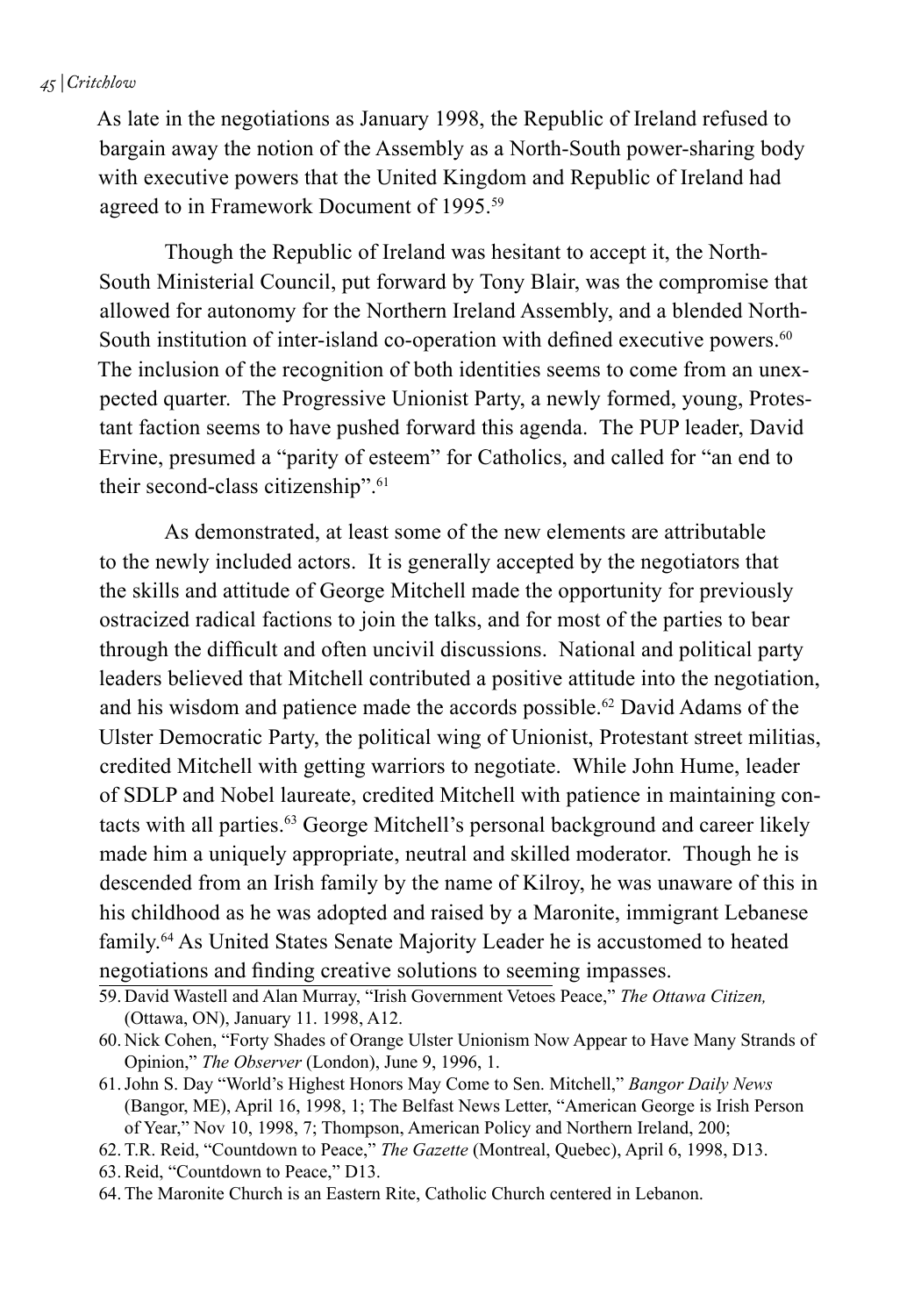In conclusion, this paper has substantiated the thesis, the inclusion of radical factions in moderated negotiations contribute positively to the acceptability of the settlement by the affected communities. It has shown that the new policies can be attributed to once-ostracized, radical, or newly formed participants. Further, this document has demonstrated that the efforts of the US mediator were instrumental in bringing the radical factions into the negotiations.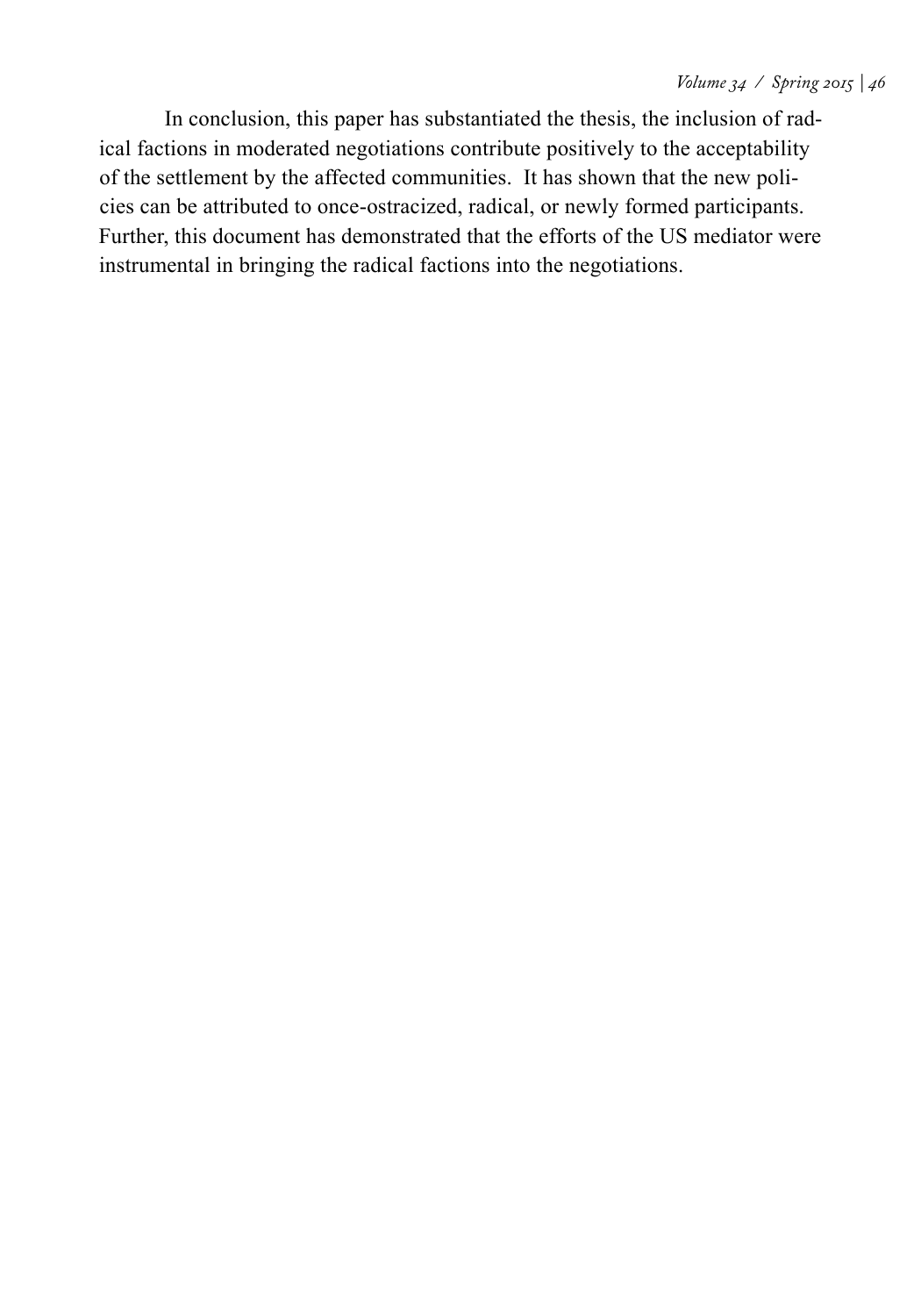#### **Works Cited**

Adams, Gerry. A Farther Shore. New York: Random House, 2003.

- Ahern, Bertie. "In Search of Peace." *Harvard International Review* 24, no. 4 (Winter 2003): 26-31.
- Ascherson, Neal. "Even After 25 Years, Our Ignorance about IRA is Almost Total." *The Independent* (London), September 4, 1994, 18.
- Belfast News Letter, The. "American George is Irish Person of Year." Nov 10, 1998, 7.
- Blomberg, S. Brock, Gregory D. Hess, and Akila Weerapana, "Economic Con ditions and Terrorism", *European Journal of Political Economy* 20, no. 2 (2004): 463-478.
- Campbell, Joseph. Successful Negotiation: Trieste. Princeton, NJ: Princeton University Press, 1976.
- Cohen, Nick. "Forty Shades of Orange Ulster Unionism Now Appear to Have Many Strands of Opinion." *The Observer* (London), June 9, 1996, 1.
- Darby, John. "Conflict in Northern Ireland." In Facets of the Conflict in North ern Ireland, edited by Seamus Dunn, New York: St. Martin's Press, 1995. http://cain.ulst.ac.uk/csc/reports/facets.htm#chap2.
- Darby, John. "Northern Ireland: The background to the Peace Process." CAIN Web Service - Conflict and Politics in Northern Ireland. CAIN (Conflict Archive on the Internet). http://cain.ulst.ac.uk/events/peace/darby03. htm#history.
- Day, John S. "World's Highest Honors May Come to Sen. Mitchell." *Bangor Daily News* (Bangor, ME), April 16, 1998, 1.
- Fitzduff, Mari and Liam O'Hagan. "The Northern Ireland Troubles." CAIN Web Service - Conflict and Politics in Northern Ireland. CAIN (Conflict Archive on the Internet). http://cain.ulst.ac.uk/othelem/incorepaper09. htm.
- Godoy, Maria. "Timeline: London's Explosive History." *NPR*, July 7, 2005. http://www.npr.org/templates/story/story.php?storyId=4734400.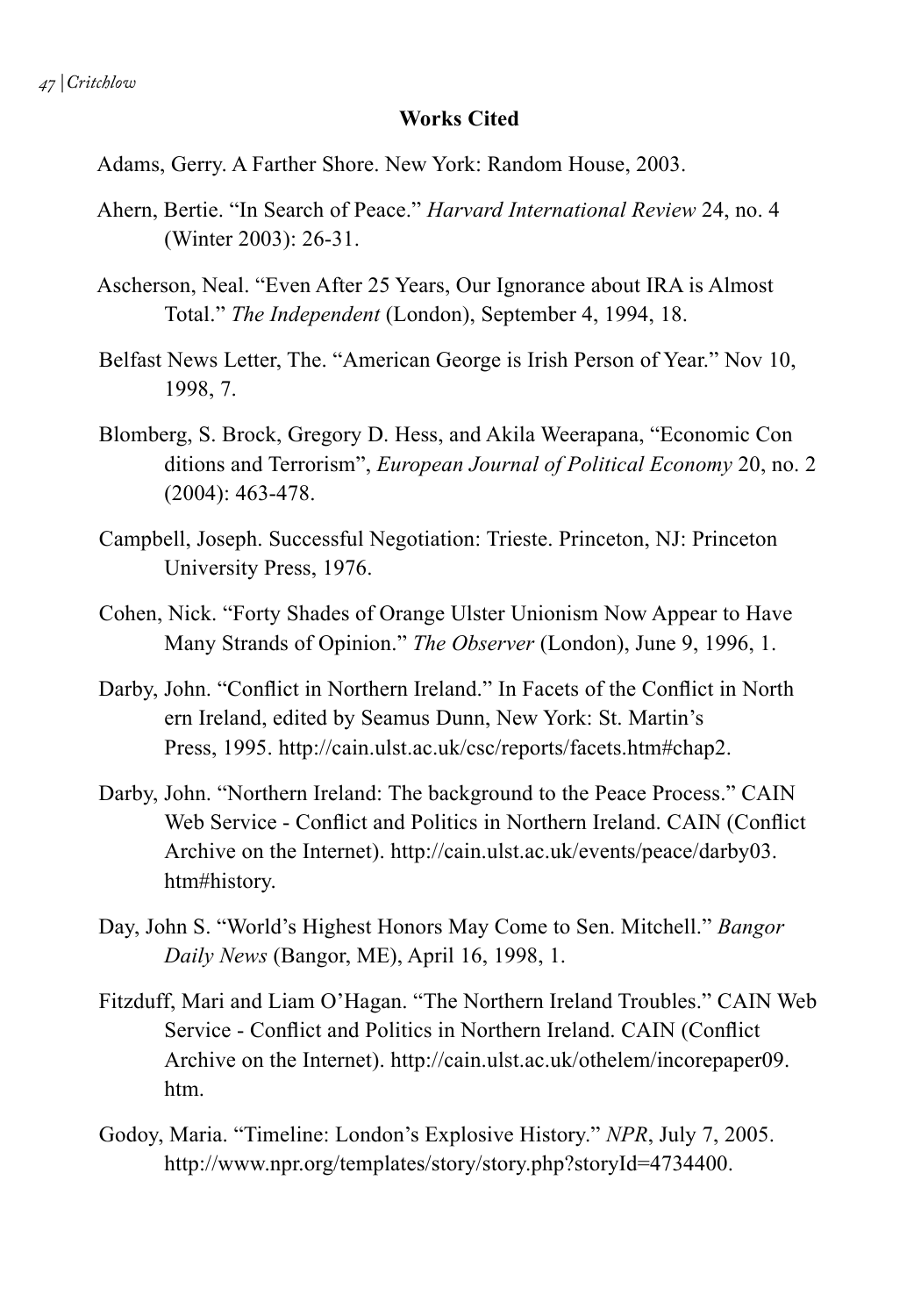- Great Britain. North Ireland (Temporary Provisions) Act 1972. London: The Stationary Office, 1972, http://www.legislation.gov.uk/ukpga/1972/22/ pdfs/ukpga\_19720022\_en.pdf.
- Hackett, Claire. "Self-determination: The Republican Feminist Agenda." *Femi nist Review* 50 The Irish Issue: The British Question (Summer 1995): 111-116.
- Knox, Colin. "Conflict Resolution at the Microlevel: Community Relations in Northern Ireland." *The Journal of Conflict Resolution* 38, no. 4 (December 1994): 595-619.
- Kyle, Keith. "Sunningdale and After: Britain, Ireland and Ulster." *The World Today* 31, no. 11 (November 1975): 439-450.
- Meehan, Niall. "Right of Self-determination" (letter to the editor). *Irish Times*  (Dublin), March 7, 1996, 13.
- Melaugh, Martin. "The Sunningdale Agreement Chronology of Main Events." CAIN Web Service - Conflict and Politics in Northern Ireland. CAIN (Conflict Archive on the Internet), http://cain.ulst.ac.uk/events/ sunningdale/chron.htm.
- McCorkle, Suzanne, and Melanie J. Reese. Mediation Theory and Practice. San Francisco, CA: Pearson Education, 2005.
- Murray Brown, John. "Mitchell seeks backing for Northern Ireland Plan." *Financial Times* (London), April 7, 1998, 1.
- Murray Brown, John. "Once More to the table." *Financial Times* (London), Jan uary 12, 1998, 19.
- O'Clery, Conor. "Sunningdale Failed Partly Because Mainstream Republicans and Unionists Were Not on Board." *Irish Times* (Dublin) April 6, 1998, 5.
- O'Regan, Michael. "Delegates Disagree on Peace Process." *Irish Times* (Dub lin), February 27, 1995, 7.
- Reid, T.R. "Countdown to Peace." *The Gazette* (Montreal, Quebec), April 6, 1998, D13.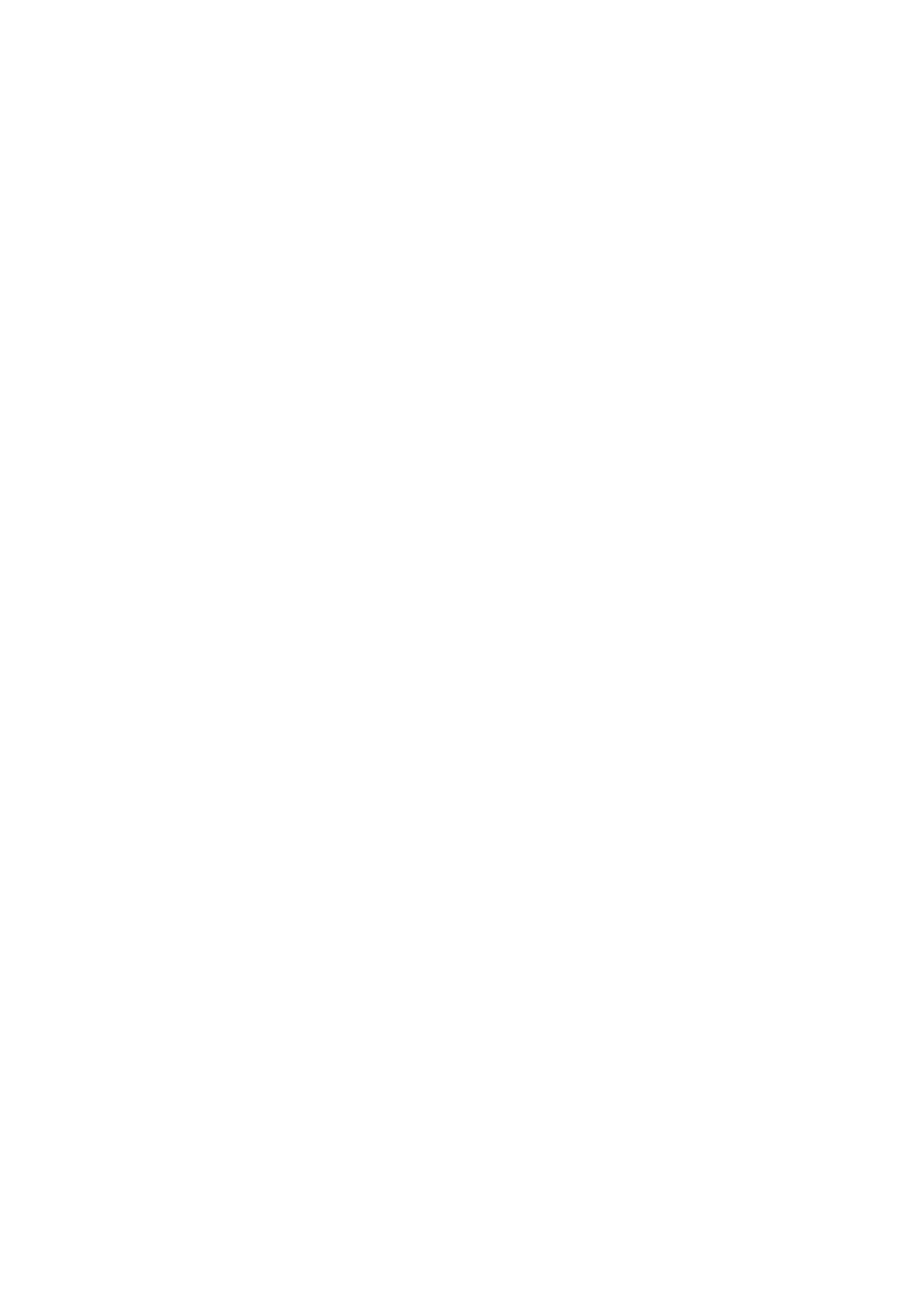*Volume 34 / Spring 2015 | 50* abstract » *In four hundred years, there has been one non-European Pope, Argentinean Jorge Mario Bergoglio, also known as Pope Francis. Through gaining global popularity and gracing the cover of Time magazine three times, including receiving the title as Person of the Year in 2013, Francis demonstrates that personality matters in leadership and influences foreign policy decisions. By looking at Time's coverage through a constructivist lens during his first year in papacy, this paper will show that media is a tool for a state to attain soft power and widen global influence. Coding reoccurring themes, subjective media rhetoric, and chosen quotes, Time has framed Francis as more left leaning through the style and image he portrays to the media. Francis has used the media as diplomatic tool and now the world watches and waits for anticipated change to occur, but for how long and to what extent, only time will tell.*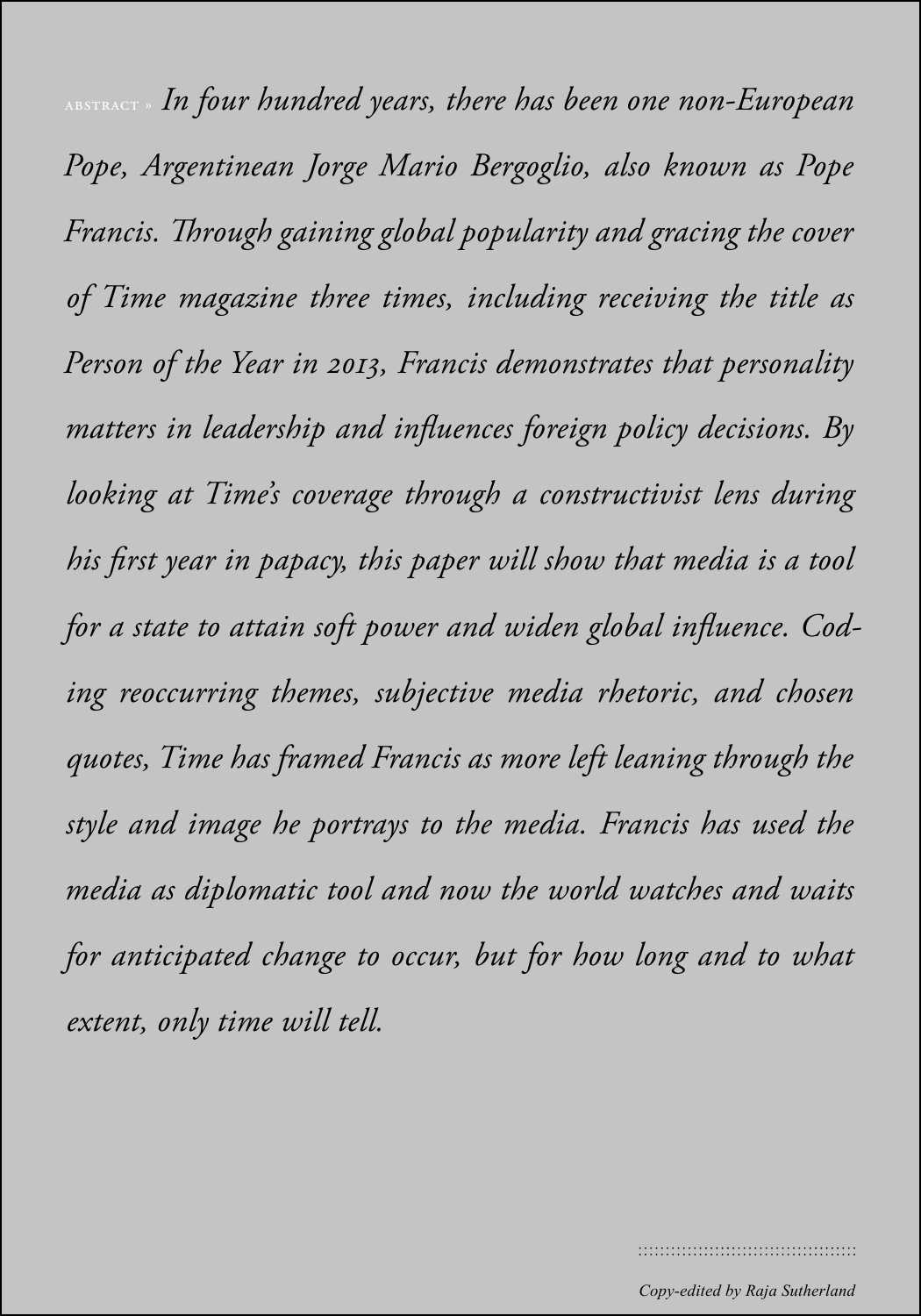## The Curious Case of the Holy See: A Content Analysis Pope Francis' Papacy Through a Constructivist Viewpoint.

*» by Rebekah Didlake*

## **Introduction**

Four hundred years have passed since the last non-European Pope has headed the Holy See. Pope Francis has captivated the media and created a plethora of conversation among Catholics and non-Catholics for many of his unorthodox and untraditional decisions and rhetoric. A leader of a transnational church with membership surmounting a billion people, the head of the Holy See, a globally recognized participant in global relations and politics, Pope Francis is anticipated to catalyze change within the Church and worldwide. Francis gained instantaneous popularity upon his appointment but deciphering whether his global presence and popularity stems from extensive media coverage or whether he is really departing from past Vatican policies is important when looking at personalities role in leadership in International Relations.

Through a constructivist lens, this paper will analyze the importance of soft power in regards to foreign policy by looking at the pope as a public diplomat. Secondly, this paper will analyze media framing and its role in Pope Francis' widespread popularity. Through this methodology, this paper will aim to determine if the media is exacerbating Pope Francis' progressive ideology and if his personality influences the Vatican's foreign policy.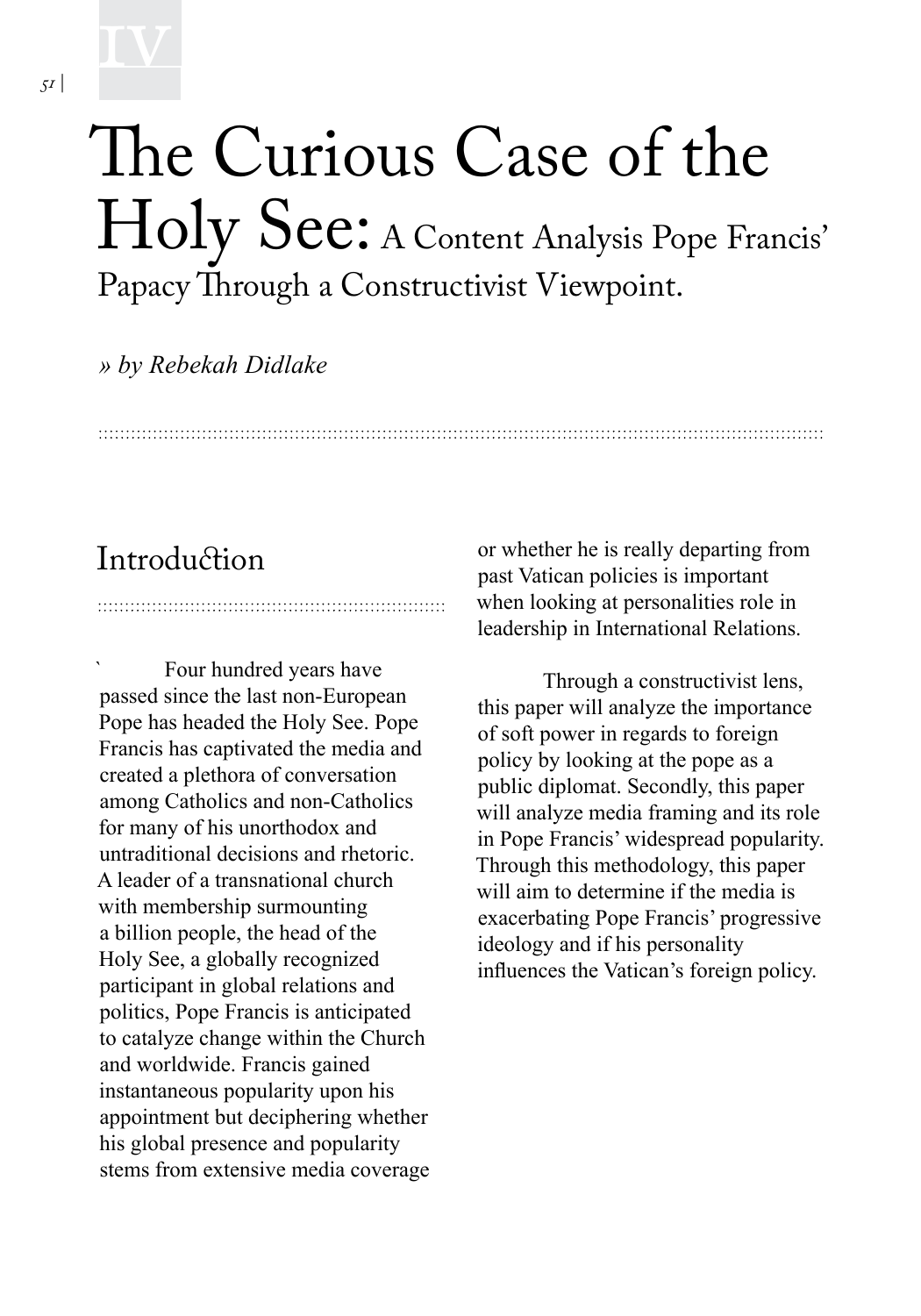#### **The Different Faces of Power**

The definition of power is a matter of debate in International Relations. Neo realists like Thomas Hobbes, author of Leviathan, only factor in military, economic, and financial ability when measuring the power of a state. On the other hand, constructivist Joseph Nye coined and defined the term soft power in his article Public Diplomacy and Soft Power by first defining power as "getting others to want the outcomes that you want" and then introducing soft power as more than "just persuasion or the ability to move people by argument...but also the ability to entice and attract".<sup>1</sup> In other words, money, tanks, and military are not the only means to measure power but instead its image and perception that others have can increase a countries influence and strength. A country's soft power has the ability to entice other countries to do what that country wants and the creation and capability of that power is worth analyzing.2 According to Nye, soft power has three levels: culture, political values, and foreign policies. This paper will primarily focus on the foreign policy aspect, defined by Nye as a country's "moral authority" and gained through active public diplomacy.3

 Because a states leader often carries out public diplomacy, we must examine personality of leadership as an aspect of influence. Realists, like Kenneth Waltz, believe that a nation will act in the self-interest of the state, apart from the personality of the leader but constructivists disagree. Byman and Pollack explore Kenneth Waltz' realist claims of image in international relations through a constructivist lens in their article Let Us Now Praise Great Men. The first claim, criticized by Waltz himself and tackled by Pollack and Byman, is the theory that actions and behaviors of the state come from the behaviors of individuals.4 In the case of Adolf Hitler, he took actions despite the opposition of other voices and eventually transformed the opposition into submission to gain more power.<sup>5</sup> Although personality cannot alone explain actions,

<sup>1</sup> Joseph Nye, "Public Diplomacy and Soft Power," Annals of the American Academy of Political and Social Science, 616 (2008): 95, URL <http://www.jstor.org/stable/20672331>

<sup>2.</sup> Ibid.

<sup>3.</sup> Ibid., 97-98.

<sup>4.</sup> Daniel L. Byman, Kenneth M. Pollack, "Let us Now Praise Great Men: Brining the Statesman Back In." International Security 4, no. 4 (2001): 111, URL <http://0-www.jstor.org.opac.sfsu. edu/stable/3092135>.

<sup>5.</sup> Ibid.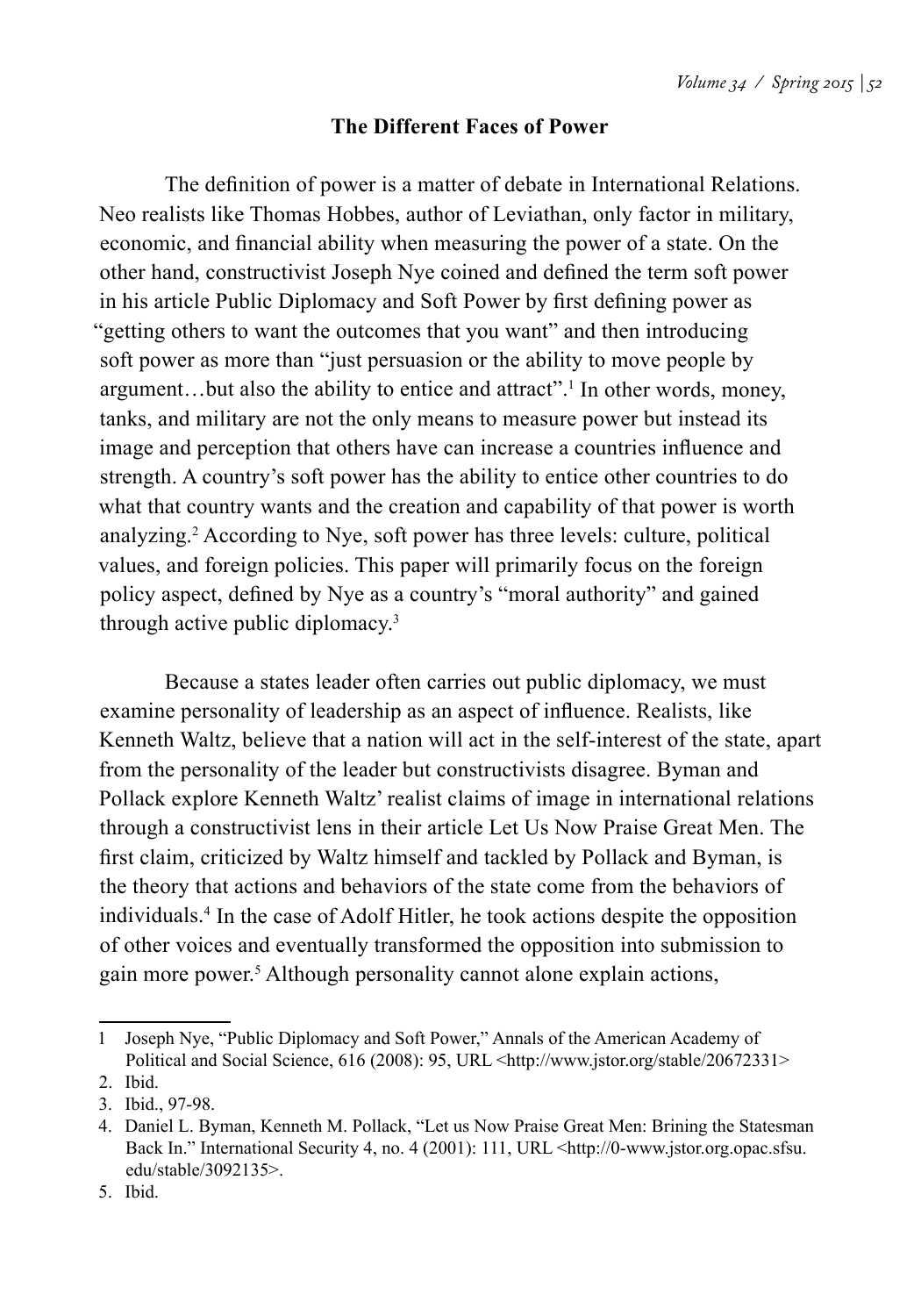#### *53 | Didlake*

differences in personalities could explain variance of events in international relations.<sup>6</sup> Now, we must examine the different aspects of public diplomacy and how and if leaders personality influence foreign policy.

 Diplomacy has many goals and different strategies to achieve those goals. Candace White and Danijela Radic, authors of Comparative Public Diplomacy: Message Strategies of Countries in Transition, defined six types of public diplomacy: advocacy, communicational, relational, promotional, warfare/foreign policy propaganda, and political strategy.<sup>7</sup> The epitome of soft power, diplomacy gives nations the opportunity to pursue their goals through individuals. As public diplomacy has evolved since the Cold War, it has become a significant part of international relations. Behind closed door meeting still exist but Nye claims public diplomacy focusing on public opinion can become as influential as classified diplomatic meetings.<sup>8</sup> White and Radic studied messaging strategies of EU membership countries diplomats and found that informational diplomacy was most frequently used but least effective and advocacy diplomacy used least but most influential.<sup>9</sup> In addition, globalization and the rise of the information age have further intensified diplomatic efforts.

 The rise of social media, the spread of the Internet, and popularity of the smart phone, make information attainable instantaneously to millions of people worldwide. Because of the information age, public diplomacy can be considered a nation's international public relations.10 People have access to an exponential amount of information and therefore have to choose what information to absorb and pay attention too, as Nye calls the "paradox of plenty" where attention becomes more powerful than the information.<sup>11</sup>

 For this reason, mass media has become an important actor in diplomatic efforts and attaining soft power. Reporters, editors, and news organizations help channel information in a digestible manner through framing and choosing

11. Ibid.

<sup>6.</sup> Ibid,. 112.

<sup>7.</sup> Candace White, Danijela Radic, "Comparative Public Diplomacy: Message Strategies of Countries in Translation." Public Relations Review 3, no. 40 (2014): 460. URL <http://0www. sciencedirect.com.opac.sfsu.edu/science/article/pii/S0363811114000289>

<sup>8.</sup> Ibid.

<sup>9.</sup> White, Radic, "Comparative Public Diplomacy," 465.

<sup>10.</sup> Ibid., 549.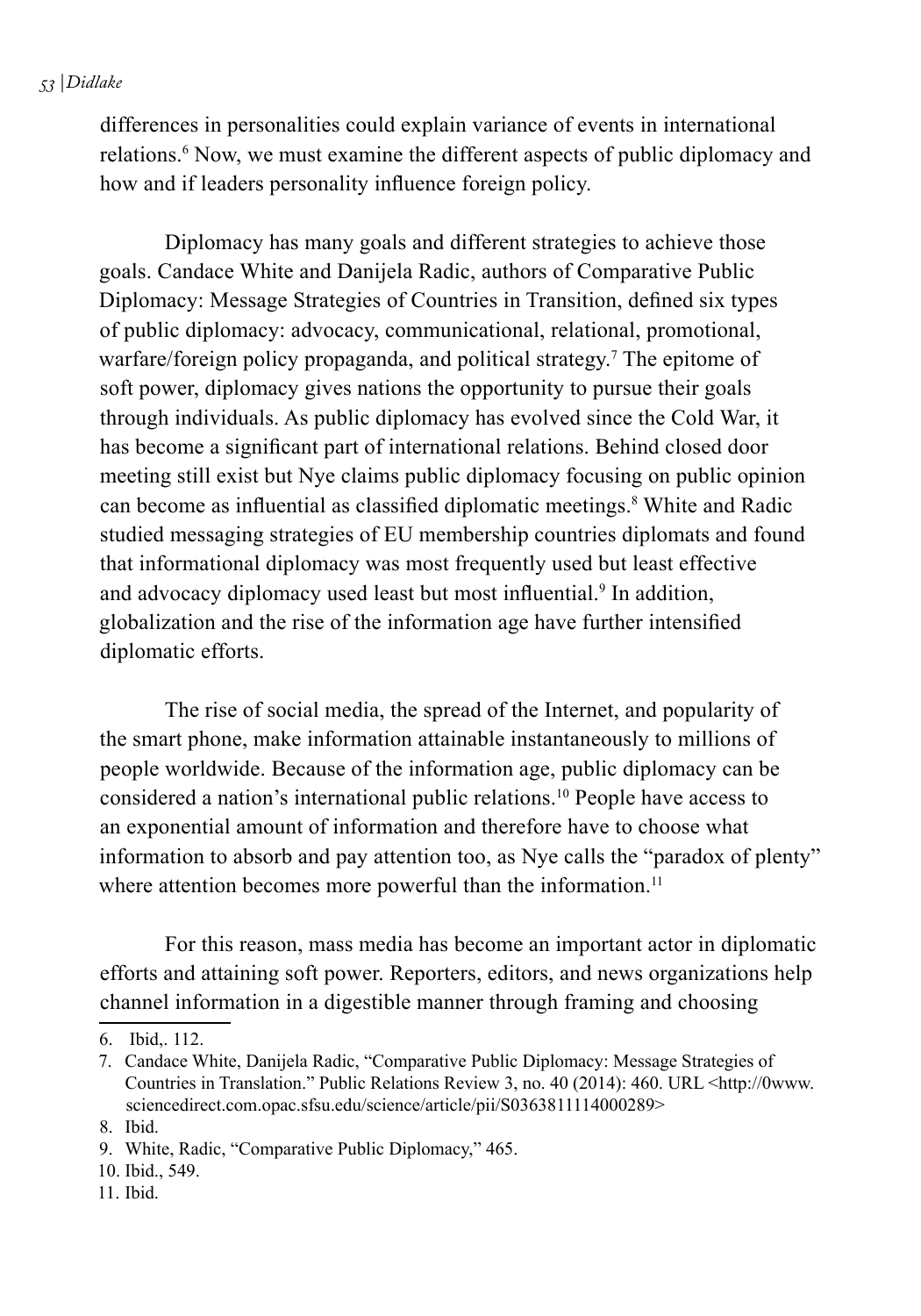what information to include in an article.<sup>12</sup> Media frames to help the public understand a concept or situation by applying meaning to an event or series of actions.13 According to Scheufele in the 1980's we entered the media age of "social constructivism" where mass media has the ability to construct reality but at the same time is limited by the communication between news and recipients.14 Media framing constantly faces criticism for lack of total objectivity but motives can be intentional or unconscious.15 Therefore, the editors are actors in achieving soft power as they help determine what people should pay attention too. $16$ 

 In order to understand the influential capabilities of soft power and utilization of the media, we must look at a state with virtually no hard powers, but who has vast influence globally: The Vatican. Mariano Barbato analyzes the overlooked power of the Vatican in his article A State, a Diplomat, and a Transnational Church: The Multi-layered Actorness of the Holy See. Barbarto looks at three levels of the Holy See: first territory itself gives the Vatican global recognition, secondly, the Pope as a leader of a global church with membership over one billion people, and lastly the Holy See as an observer state in the United Nations and a global participant in international relations.17 The Holy See presents a unique case because of the driving Catholic doctrine that hoovers behind decisions of the state, but it also allows the Vatican to reach more people due to its "preparedness to accept competing solidarist views and pluralistic societies of states and beliefs".18 In order to analyze the capability of influence we must not only look at the Church or the territory, but the role and personality of the Pope himself. After the resignation of Pope Benedict XVII, the cardinals elected the first non-European pope in over four hundred years, Pope Francis from Argentina. Roland Flamini analyzes the instantaneous popularity of Francis in his article Pope Francis: Resurrecting Catholicism's Image?". Entering on the platform to bring concern and awareness of poverty, Pope Francis refused the papal residency, the traditional

<sup>12.</sup> Ibid., 100.

<sup>13.</sup> D. Scheufele, "Framing as a Theory of Media Effects," Journal of Communication 1, no. 49 (1999): 104

<sup>14.</sup> Ibid., 105.

<sup>15.</sup> Ibid., 106.

<sup>16.</sup> Nye, "Public Diplomacy and Soft Power," 100.

<sup>17.</sup> Mariano Barbato, "A State, a Diplomat, and a Transnational Church: The Multilayered Actorness of the Holy See," Perspectives Review of International Affairs 2, no. 21 (2013): 33.

<sup>18.</sup> Ibid., 37.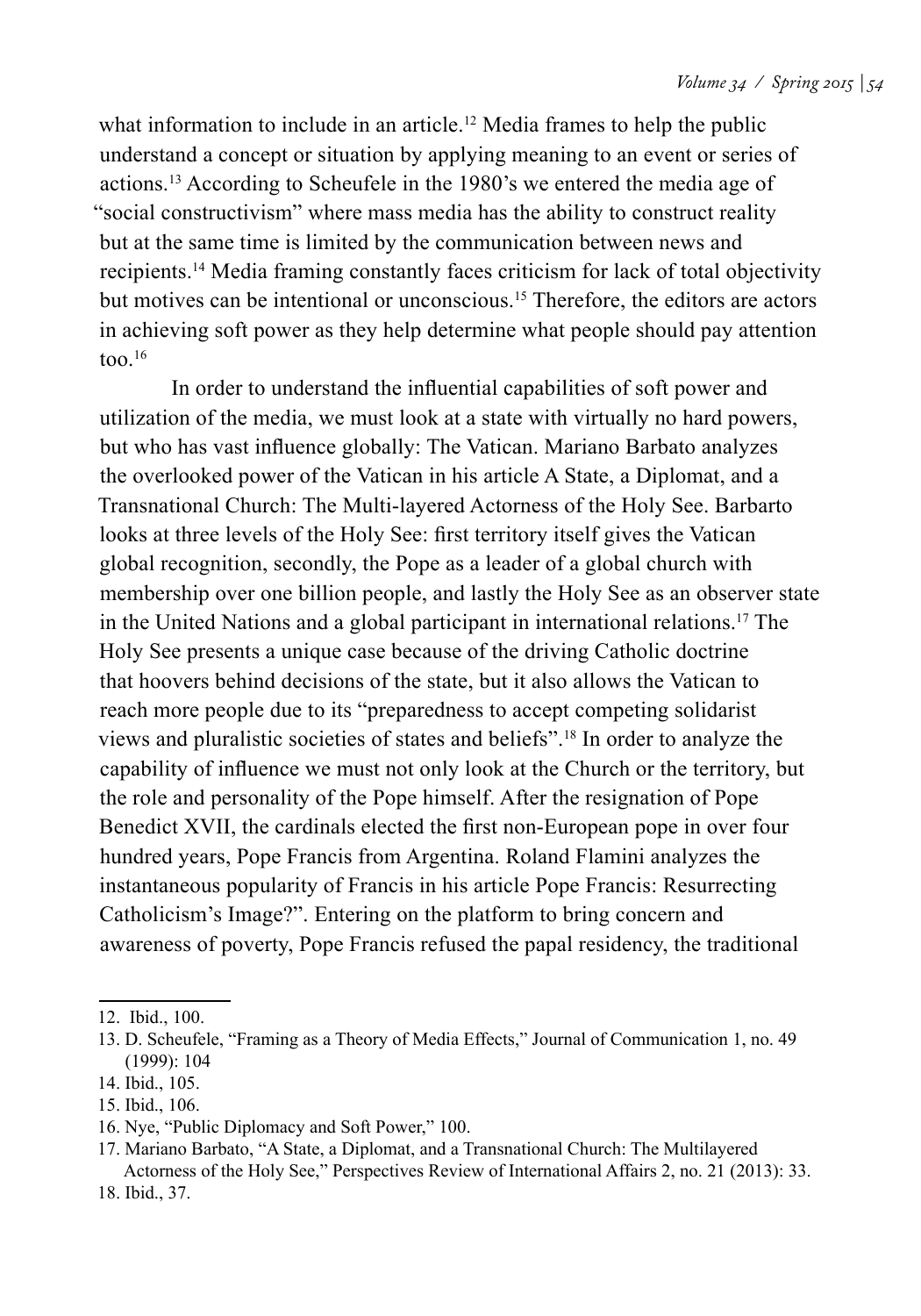#### *55 | Didlake*

papal shoes, and often dines with hotel dining guests.19 A pope dedicated to creating a close relationship with the people, he has drawn vast attention from the media and has widely been labeled "The People's Pope." By looking at the pope as a public diplomat and the media's portrayal of his symbolic actions, we can determine whether the pope is left leaning or if image portrayal is the extent of his progressiveness.

#### **Methodology**

 Time Magazine is one of America's oldest magazines starting in 1923, and one of the highest circulating weekly magazine publications with over 3 million subscriptions in 2012.<sup>20</sup> This paper will analyze the printed articles on Pope Francis in the weekly editions from the time of his appointment through May 2014. In those thirteen months, Time has written six exclusive articles about him, including featuring him on the cover three times and naming him "Person of the Year" for 2013.

In order to understand Time's framing of Pope Francis during his first year, this paper will analyze a number of different elements. First, this paper will analyze the themes of the articles that reoccur and cycle in the magazine over the year. Themes will bring to light what agendas the mainstream media decides to perpetuate and recirculate to the public and how they frame the topics. By readdressing certain issues or public appearances, the publication reintroduces the subject into public debate and conversation. Secondly, articles will be coded for repetitive and subjective rhetoric in order to understand what key words and phrases the media has chosen to associate with each theme. Analyzing rhetoric can lead to learning how Time interprets Pope Francis' diplomacy and if they frame him as progressive and left leaning. In addition, the rhetoric used and quotes chosen will disclose whether the media grants Pope Francis the ability to guide the Vatican's foreign policy

<sup>19.</sup> Roland Flamini, "Pope Francis," World Affairs 176, no. 3 (2013): 26, URL <http://0 search.ebscohost.com.opac.sfsu.edu/login.aspx?direct=true&AuthType=ip,cookie,url,uid&db= a9h&AN=89861176&site=ehost-live>.

<sup>20.</sup>Jane Sasseen, Katerina-Eva Matsa, Amy Mitchell, "News Magazines: By the Numbers State of the Media," News Magazines: By the Numbers | State of the Media (2013). URL <http:// stateofthemedia.org/2013/news-magazines-embracing-their-digital-future/news-magazines-bythe-numbers/>.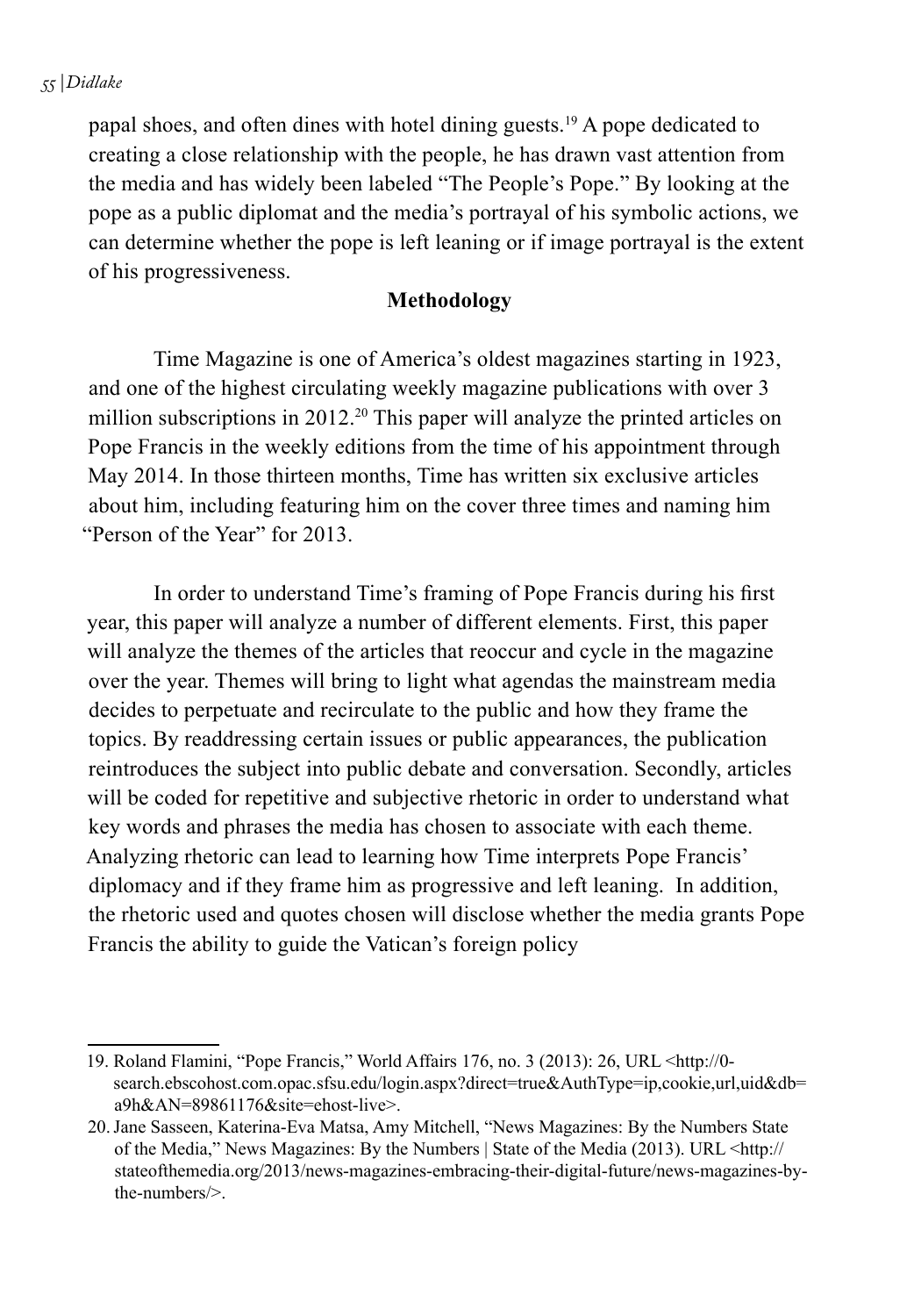#### **A Pope for the New World**

 Two weeks after Jorge Mario Bergoglio changed his name to Pope Francis, he appeared on the cover of Time magazine with the title "New World Pope". Following the self-resignation of Pope Benedict the XVI, the first since the 12th century, the next Pope was destined to capture the media's attention, but the Vatican shocked the media by electing an Argentinean, giving a voice to the Southern Hemisphere. Time immediately established Francis' popularity in the debut cover story with the article lead, "Habeus Papam Francis came the tweet, the first official word from the  $@$ Pontifex account".<sup>21</sup>

By focusing on his social media presence as the first aspect of his papacy, the magazine established the Pope as one who will be constantly watched, talked about, and paid attention to. In addition to mentioning his twitter account, in the same sentence, author Howard Chua-Eoan states his papal appointment was "watched millions and millions on every imaginable 21st century technology around the world".22 Twice in the first sentence of his initial publicity is his accessibility and popularity emphasized by media technology and therefore subtly stating a potential influence of change not only among Catholics but also worldwide. In addition, the publication established media as his main tool to reach and communicate with the world.

 Throughout the six major articles about the new Pope, Time focused on two major topics discussed by Francis: helping the poor and global economic inequality. In addition, Time perpetually emphasized Francis' humble personality, defining him as one of the people, and therefore instituting his potential to initiate change. By taking the name from Saint Francis of Assisi, Pope Francis coined the theme of his papacy to help those in poverty, but it was the media who created the term "Pope for the poor". Within the six articles, the words "poor" and "poverty" appear over twenty six times, which

<sup>19.</sup> Ibid

<sup>20.</sup>Jane Sasseen, Katerina-Eva Matsa, Amy Mitchell, "News Magazines: By the Numbers State of the Media," News Magazines: By the Numbers | State of the Media (2013). URL <http:// stateofthemedia.org/2013/news-magazines-embracing-their-digital-future/news-magazines-bythe-numbers/>.

<sup>21.</sup> Howard Cheu-Eoan, "A Pope of the Americas," Time Magazine, last modified March 13, 2013, <http://world.time.com/2013/03/13/pope-of-the-americas/>.

<sup>22.</sup>Ibid.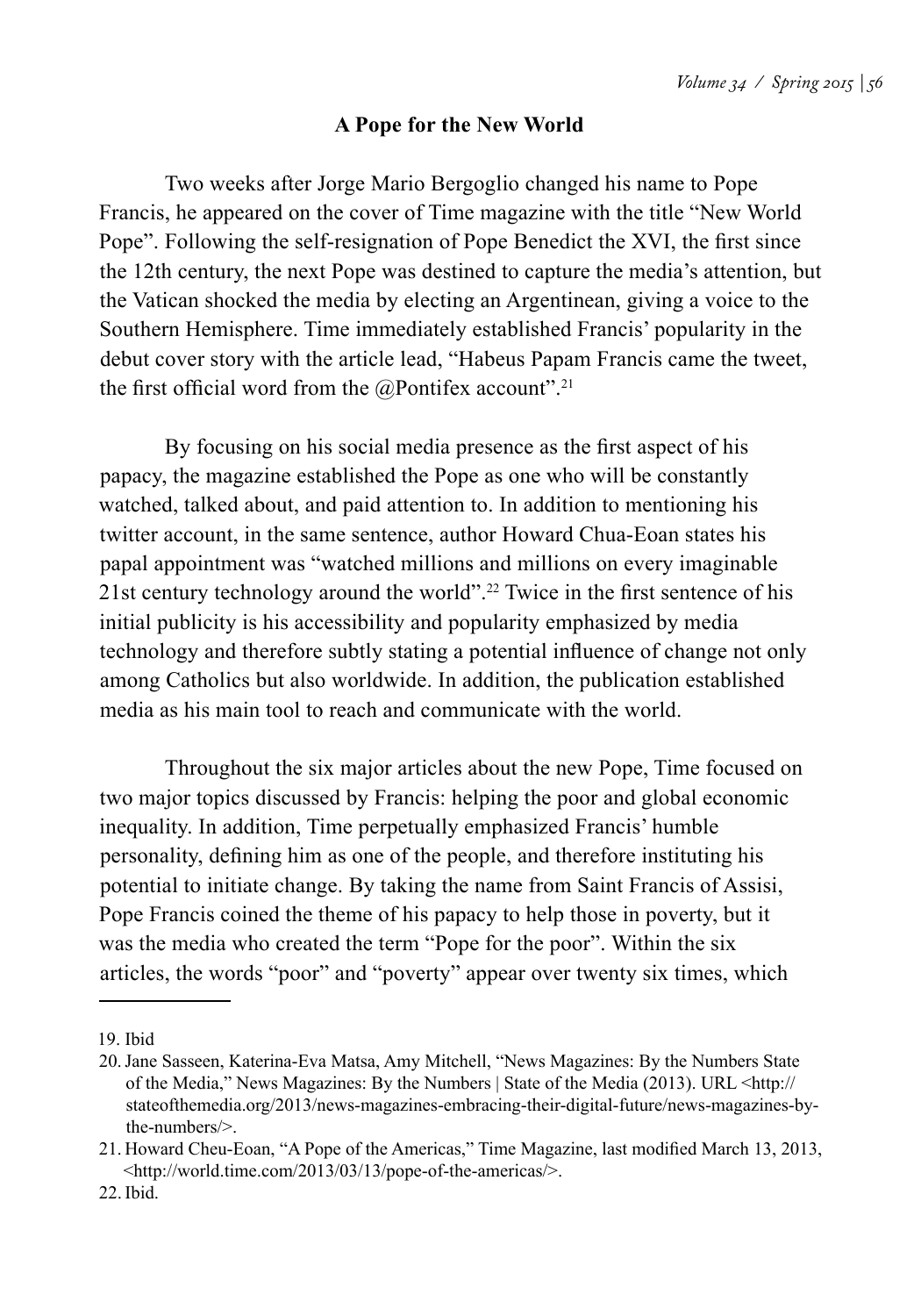emphasizes the media's focus on the Pope who's from the southern hemisphere wanting to aid those in extreme poverty who predominantly live in the same region of the world. It is not his intelligence or experience in theology that has captivated the media, but his far from luxurious upbringing and simplistic lifestyle.

 In his second cover story, a mere four months after his appointment, titled "A Pope for the Poor," the article states that Francs could be a "Pope for everyone." Francis gained the popularity of evangelicals "as a Pontiff they can deal with" and atheists after he stated some of them could merit heaven, shocking conservatives and stirring up progressive suspicions. In fact, the preceding statements were found in the same paragraph showing the magazine correlates a Pope for the poor as also having the potential to be a Pope for everyone.23 Defining Francis, as a Pope for everyone is a strong claim based on the ideal that because of his different perspective, he could catalyze change, which is where the Vatican gains all of its soft power. Framing Francis as putting "fresh face on the ancient papacy" and claiming he will "deliver much-needed oxygen to parts of the Catholic doctrine" has kept all eyes on the Vatican including evangelicals, atheists, and homosexuals.

 In addition to drawing attention to the poor, Francis has gone further by advocating against the current global economic structure by visiting third world countries and speaking against materialism and greed.<sup>24</sup> Economic equality is a progressive ideal but only through statements, and not actions, has he voiced this opinion. The article did point out Francis' decision to tackle the scandal around the Vatican's banking system, the Institute for Works of Religion (IOR), by having the IOR focus on greater transparency and emphasizing a need to follow accounting rules and regulations.25 It is not the actions themselves that cause the media to frame him as a progressive, but instead the continual correlation that his desire for economic equality stems from his background and region of origin. He has been pressured, just like the previous Pope's, to tackle the sex scandals, corruption allegations, and stance on homosexuality and abortion. Although he took steps to regulate the Vatican's bank, he stated the church has become too focused on the issues of abortion, homosexuality, and

- 24.Ibid.
- 25.Ibid.

<sup>23.</sup> Howard Chua-Eoan, "A Pope for the Poor," Time Magazine, last modified July 29, 2013, http://content.time.com/time/magazine/article/0,9171,2147719,00.html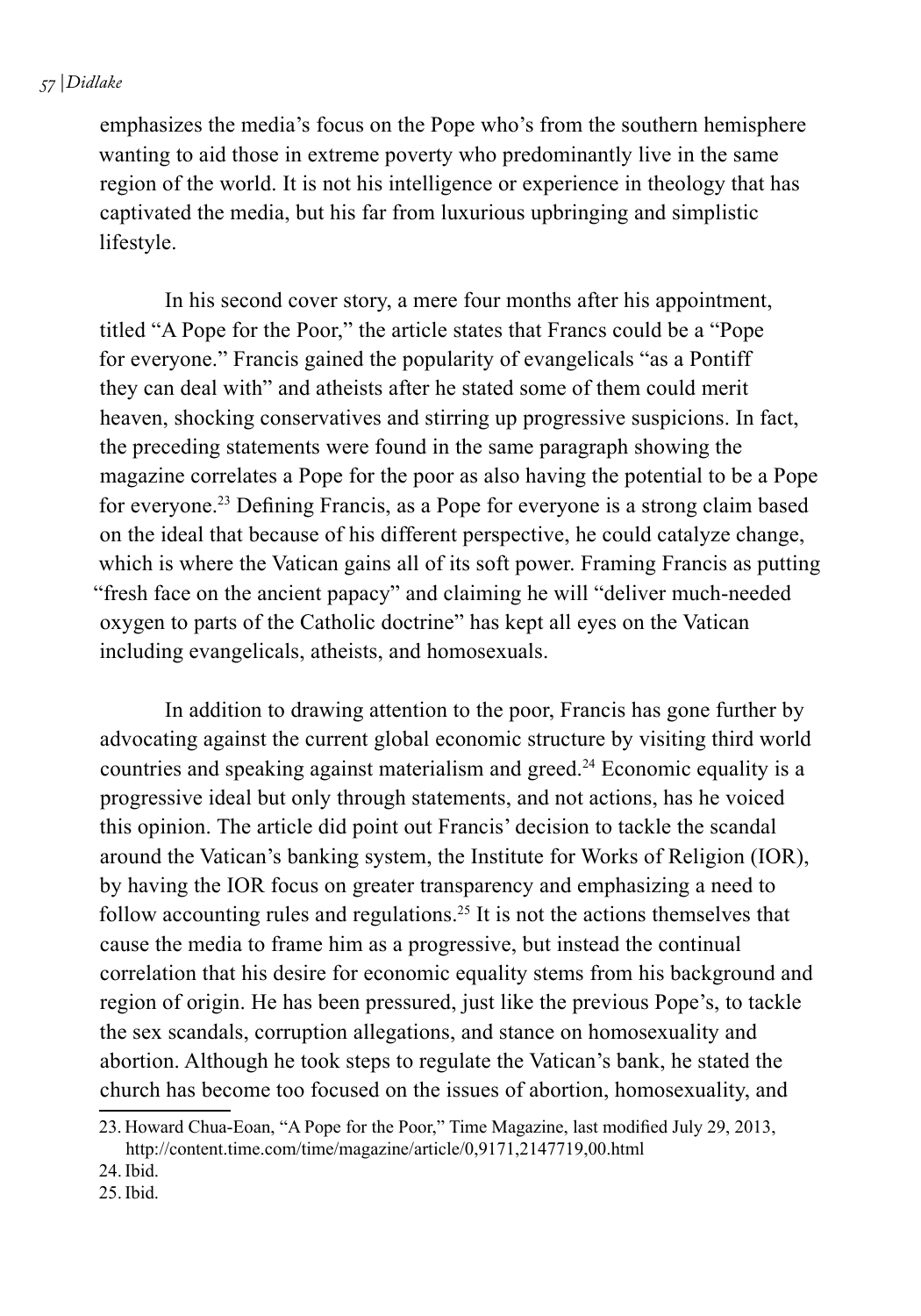#### contraception.26

Nye would define this decision as "attractive power" because by avoiding the wounds of the past, he has shifted the world's focus away from negative events caused by a certain number of people to combating poverty by encouraging compassion and participation from everyone. He has divided the world, not by faith, political beliefs, geography, or socioeconomic class, but simply by those who need help and those who can provide it. It is through this advocacy diplomacy that Francis has gained the media and public's attention, backing White and Radic's claim that advocacy diplomacy may be the most influential.

 Next, we must look at how the media portrays the Pope's personality and image to the public. Throughout the printed articles, Time mentioned his choice to wear black shoes four different times (opposed to the traditional red), his choice not to stay in the papal residence seven times, his experience riding the bus five times, and even mentioned the denial of the Vatican that Francis occasionally dresses casually to sneak out and give alms.27 The media portrays him as one of humility and having the ability to relate to those of lower socioeconomic class, establishing him as someone expected to initiate dramatic change despite his representation of the Holy See and Catholic doctrine. In fact, throughout the articles, their was anticipation of change or claim change had occurred over ten times but statements that he has not disagreed with the Catholic doctrine only four. Although not a significant gap, it does show the media favoring a more "liberal" Pope. Even more interesting, in rhetoric stating an anticipation or claim of change, Francis is given sole responsibility but any resistance to change is due to the Church, Catholic teachings, or history of the Vatican. For instance, in the article "A People's Pope" the authors pulled a quote from an interview where he was asked about more controversial topics and he stated "The teaching of the church…is clear and I am a son of the church but it is not necessary to talk about those issues all the time."28 The media has therefore framed Francis as being progressive and having his ideals hindered by the institution he represents but he has avoided stating his personal views

<sup>26.</sup> Mary Eberstadt, "The Pope is No Radical," Time Magazine, last modified October 7, 2013. <http://content.time.com/time/magazine/article/0,9171,2153109-2,00.html>.

<sup>27.</sup> Howard Chua-Eoan, Elizabeth Dias, "Pope of the Americas," Time Magazine, last modified December 11, 2013. http://poy.time.com/2013/12/11/person-of-the-year-pope-francis-thepeoples-pope/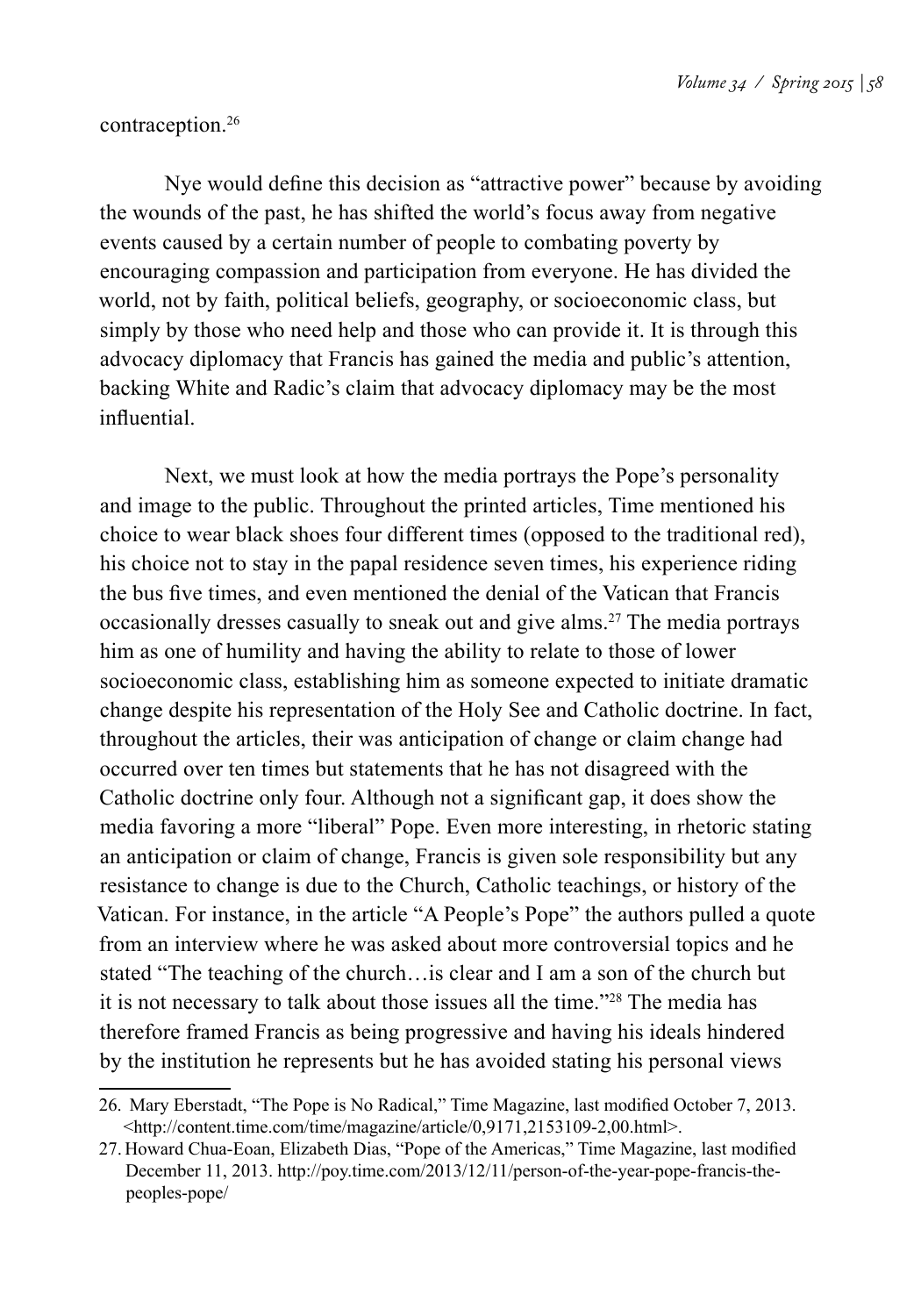#### *59 | Didlake*

choosing to keep the Church open to all. Although he may be hindered from stating personal beliefs, whether conservative or liberal, his personality plays a significant part in the foreign policy decisions of the Vatican.

In fact, his personality has influenced many of the Vatican's foreign policy decisions. At the beginning of the year Francis named 19 new cardinals – the majority being from small towns in Latin America, Asia and Africa.29 In addition, he specifically picked cardinals for their pastoral experience rather than popularity or hierarchy. Not only did Francis steer away from appointing Italians, but also instead of having the Vatican inform the Cardinals of their appointment, many of them were informed of their appointments by TV broadcast.30 This change in style shows Francis utilizing the media as the Vatican's public relations by having them pay attention to the diversity of cardinal picks instead of publicly addressing previous sex scandals.31 In addition, Francis has mastered Nye's "paradox of plenty" concept by knowing how to steer the media to focus on what he wants.<sup>32</sup>

 His active diplomatic efforts in a style far different from previous Popes, has gained the Vatican an immeasurable amount of soft power. Gracing three covers of the most notorious and respected magazine in the first year of his papacy, Francis has intrigued the world with his style of leadership, the mere definition of soft power.<sup>33</sup> In addition he has mastered the ability to use the media as the Holy See's public relations platform, strengthening his public diplomacy efforts and widening his influence.<sup>34</sup> The media, in turn, has vehemently responded to Francis, framing him as having numerous potential to initiate change, but to what extent, no one knows.

It is important to note that a comparative study with the Vatican's news source or using a sample size including images or other sources could provide more conclusive results. In addition, with Francis' papacy barely entering into its second year, the clear direction of his papacy and accomplishments are widely

- 33. Ibid., 95.
- 34. Ibid.

<sup>28.</sup>Chua-Eoan, "A People's Pope."

<sup>29.</sup> Howard Chua-Eoan, "Pope Picks Cardinals Fit for New Church," Time Magazine, last modified January 16, 2014. <http://time.com/912/pope-picks-cardinals-fit-for-new-church/>. 30. Ibid.

<sup>31.</sup> White, Radic, "Comparative Public Diplomacy," 459.

<sup>32.</sup> Ibid.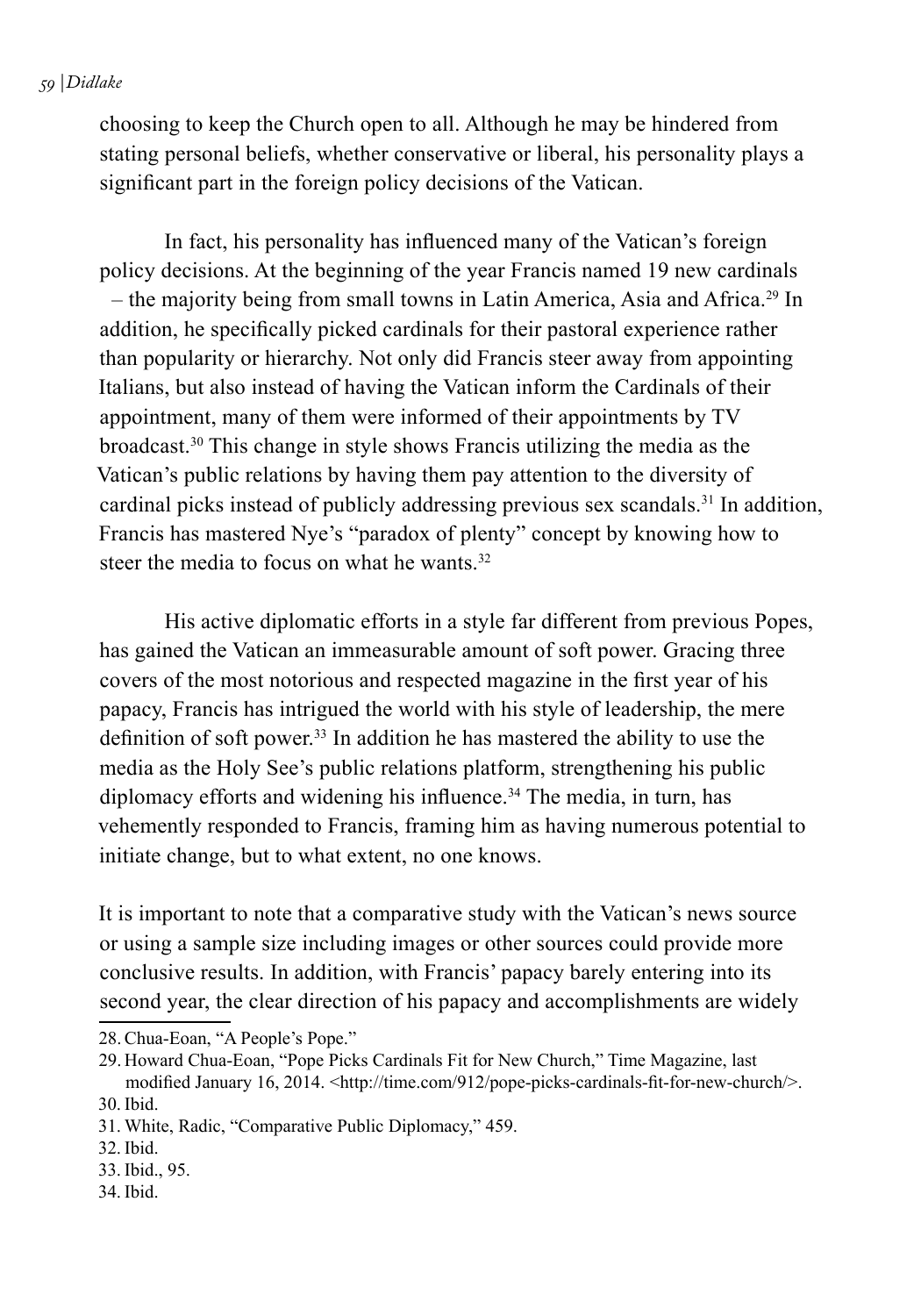unclear.

#### **Conclusion**

 In the last year the Vatican, a state with virtually no hard powers, has captivated the media through one man, Pope Francis. Gracing the cover of Time magazine three different times in his short papacy, Francis has sparked public debate and gained global popularity and recognition through a change in style and new perspective of century old traditions. He has always lived a simple lifestyle back in Argentina and refused to change after his appointment as Pope by choosing the Vatican guesthouse opposed the traditional papal residency. His simplistic choices sparked media attention and he has steered them since.

 A public diplomat for the Holy See and the head of a Church with over a billion people, Francis' attainment of soft power in the last year has established him as a global leader. Only time will tell the extent of his influence and potential for change through his modern perspective of our current global economic situation.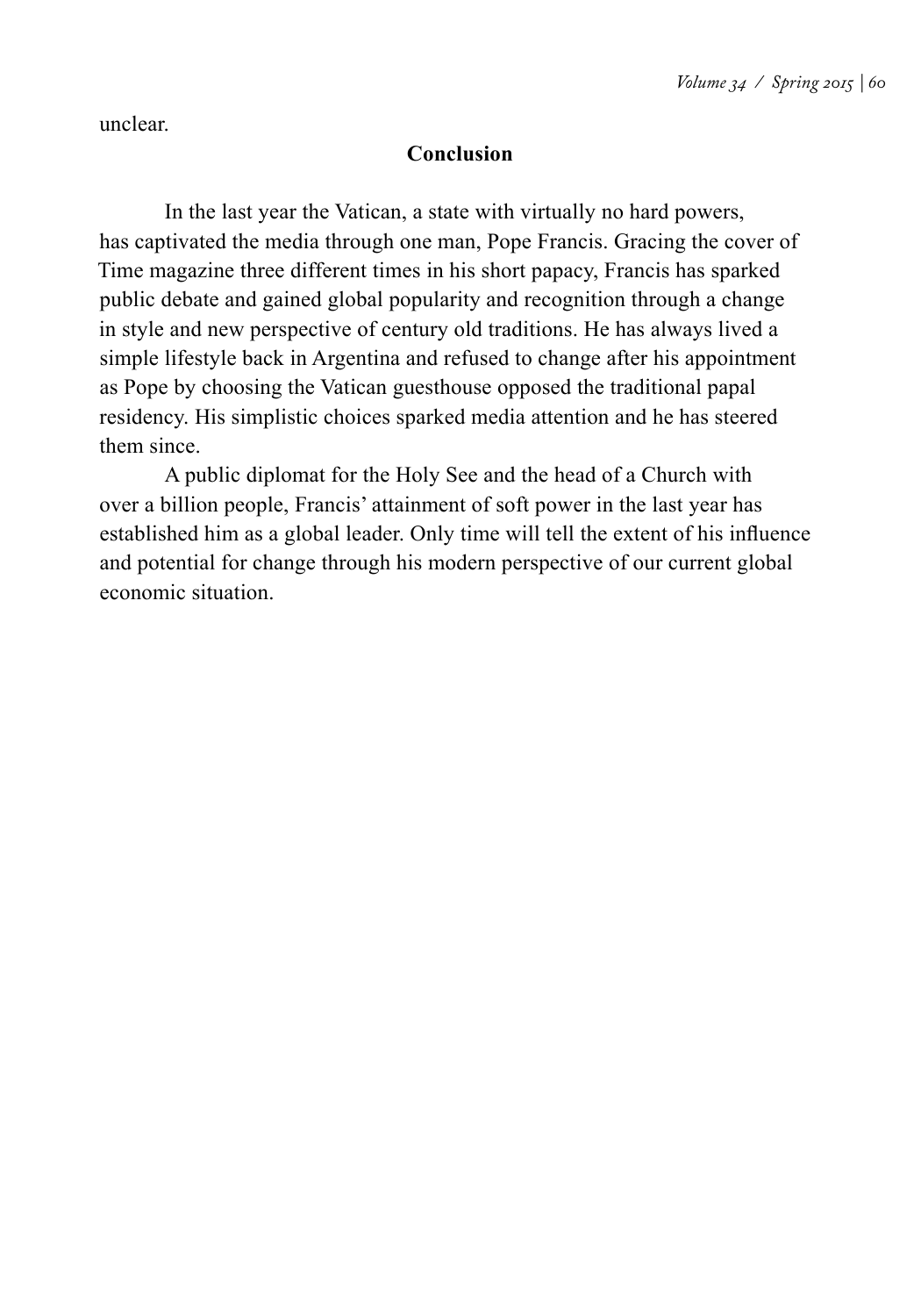#### **Works Cited**

- Barbato, Mariano. "A State, a Diplomat, and a Transnational Church: The Multi-Layered Actorness of the Holy See," Perspectives. Review of International Affiars 21.2 (2013): 27-48. JSTOR.
- Byman, Daniel L., and Kenneth M. Pollack. "Let Us Now Praise Great Men: Bringing the Statesman Back In." International Security 25.4 (2001):107-46. <http://0-www.jstor.org.opac.sfsu.edu/stable/3092135>. (Accessed June 19, 2014)
- Chua-Eoan, Howard. "A Pope for the Poor." Time Magazine 29 July 2013: n. pag. Time Magazine. Time Inc. <http://content.time. com/time/magazine/article/0,9171,2147719-1,00.html>. (Accessed June 30, 2014).
- Chua-Eoan, Howard. "Pope of the Americas." Time Magazine 25 Mar. 2013: n. pag. Time Magazine. Time Inc. <http://world.time. com/2013/03/13/pope-of-the-americas/>. (Accessed June 30, 2014).
- Chua-Eoan, Howard. "Pope Picks Cardinals Fit for New Church." Time Magazine 16 Jan. 2014: n. pag. Time Magazine. Time Inc., 16 Jan. 2014. <http://time.com/912/pope-picks-cardinals-fit-for-newchurch/>. (Accessed June 30, 2014).
- Eberstadt, Mary. "The Pope Is No Radical." Time Magazine 7 Oct. 2013: n. pag. Time Magazine. Time Inc., 7 Oct. 2013. <http://content. time.com/time/magazine/article/0,9171,2153109-2,00.html>. (Accessed June 30, 2014).
- Evans, Ernest. "The Vatican's Foreign Policy after the Collapse of Soviet Communism." World Affairs 155.1 (1992): 27-30. <http://www. jstor.org/stable/20672331>. (Accessed June 19, 2014).
- Flamini, Roland. "Pope Francis." World Affairs 176.3 (2013): 25-34. Academic Search Complete. <http://0-search.ebscohost.com. opac.sfsu.edu/login.aspx?direct=true&AuthType=ip,cook ie,url,uid&db=a9h&AN=89861176&site=ehost-live>. (Accessed June 19, 2014).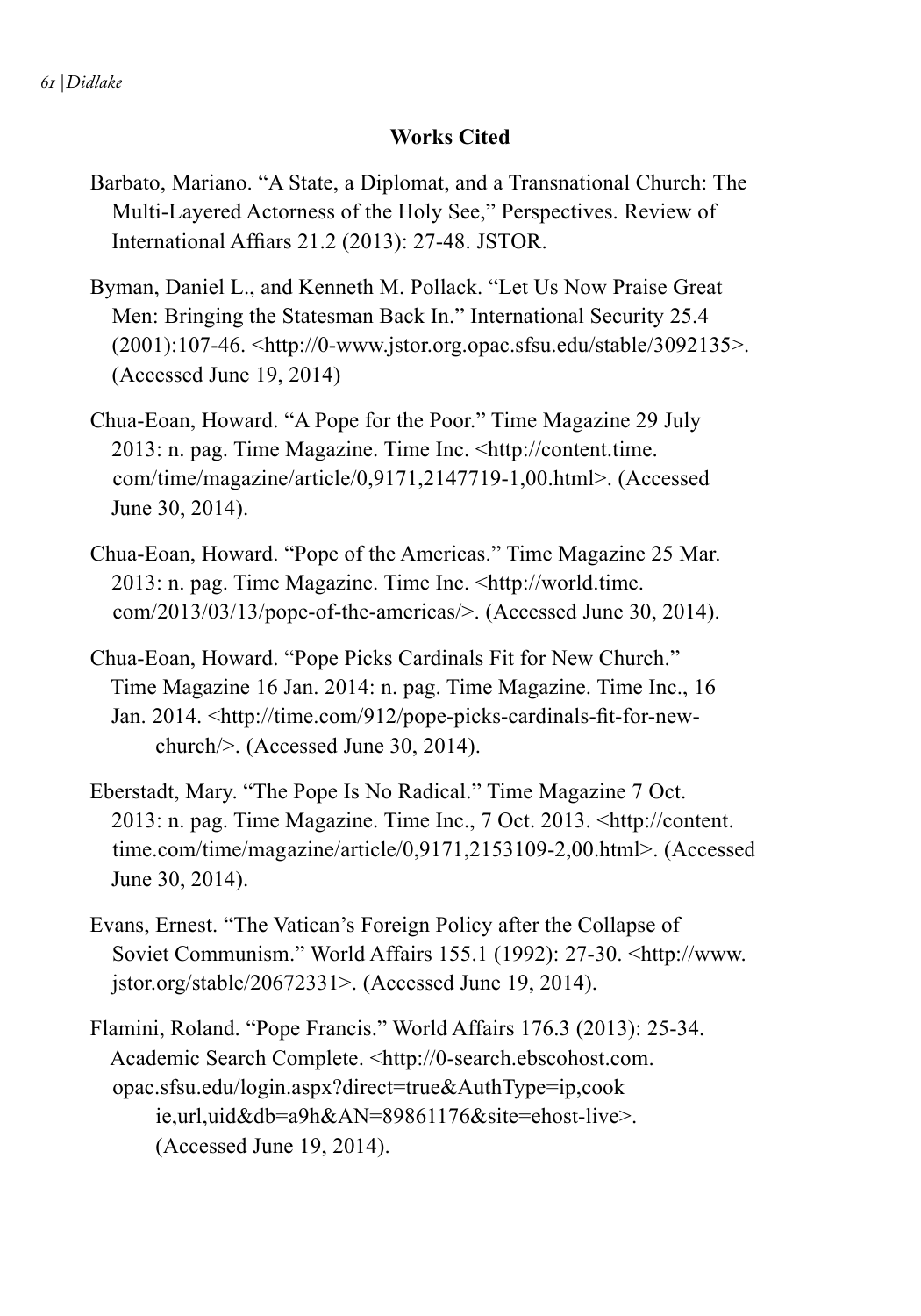- Gross, Kimberly, and Lisa D'Ambrosio. "Framing Emotional Response." Political Psychology 25.1 (2004): 1-29. JSTOR. International Society of Political Psychology. <http://www.jstor.org/stable/3792521>. (Accessed June 23, 2014).
- Nye, Joseph S. "Public Diplomacy and Soft Power." Annals of the American Academy of Political and Social Science 616 (2008): 94-109. JSTOR. Sage Publications. <http://www.jstor.org/stable/20672331>. (Accessed June 23, 2014).
- Robinson, Gene. "Pope Francis' Baby Step on Gays." Time Magazine 12 Aug. 2013: n. pag. Time Magazine. Time Inc., 12 Aug. 2013.. <http:// content.time.com/ time/magazine/article/0,9171,2148640,00.html>. (Accessed June 30, 2014).
- Sasseen, Jane, Katerina-Eva Matsa, and Amy Mitchell. "News Magazines: By the Numbers | State of the Media." News Magazines: By the Numbers | State of the Media. Pew Research, 2013. <http:// stateofthemedia.org/2013/news-magazines-embracing-their-digi tal-future/news-magazines-by-the-numbers/>. (Accessed July 2, 2014).
- Scheufele, D. "Framing as a Theory of Media Effects." Journal of Communication 49.1 (1999): 103-22. (Accessed June 23, 2014).
- Wang, Jian. "Managing National Reputation and International Relations in the Global Era:Public Diplomacy Revisited." Public Relations Review 32.2 (2006): 91-96. Science Direct.
- White, Candace, and Danijela Radic. "Comparative Public Diplomacy: Message Strategies of Countries in Transition." Public Relations Review 40.3 (2014): 459-65. Science Direct. <http://0www.sciencedirect.com. opac.sfsu.edu/science/article/pii/S0363811114000289>. (Accessed May 20, 2014).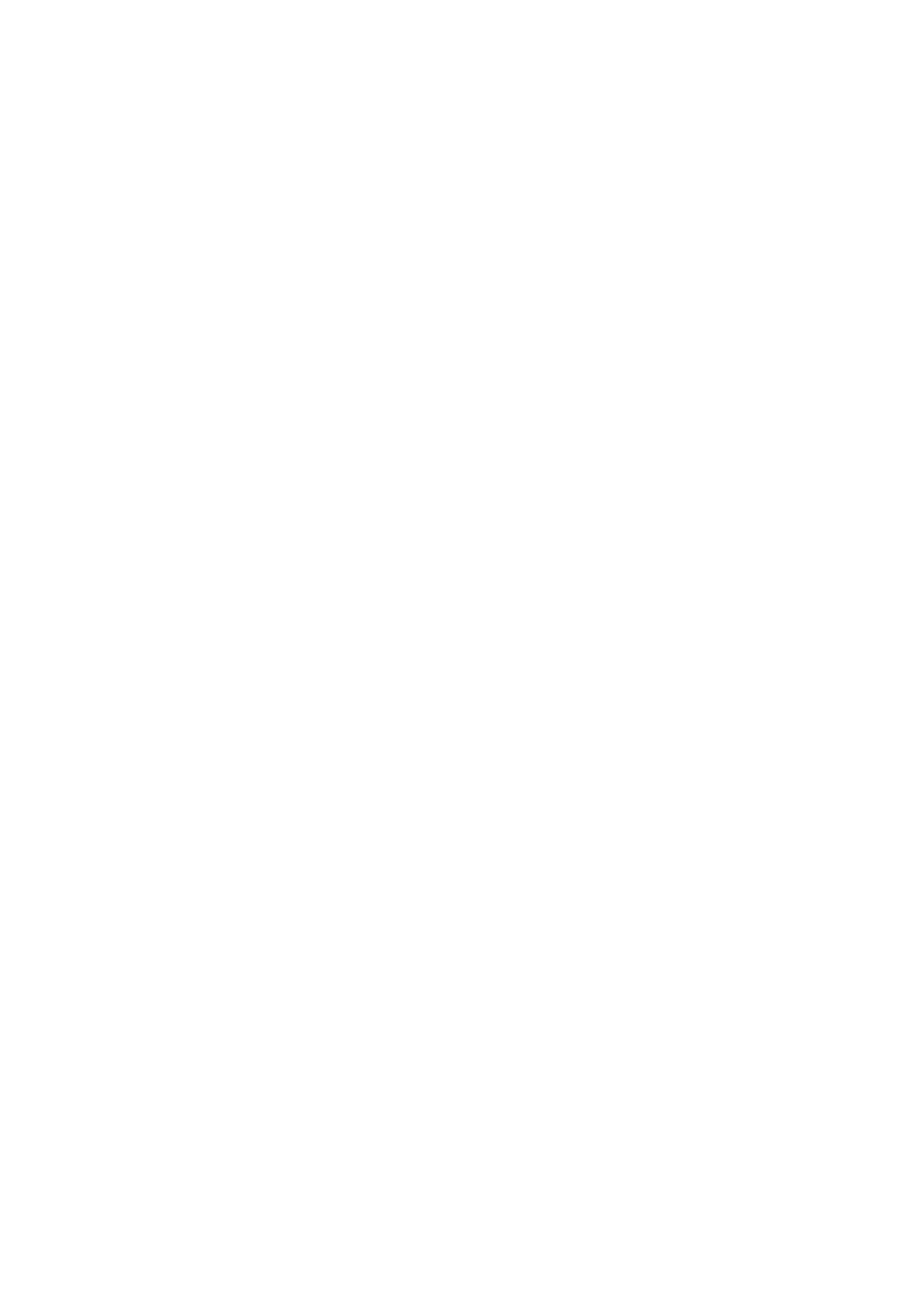*Volume 34 / Spring 2015 | 64* abstract » *This essay will attempt to answer the question, "Why have Islamist groups like Boko Haram had success in West Africa?" I will focus on Nigeria, where BH is most prevalent. In order to gain some basic knowledge about BH, the paper will begin with a background section. This section will include information on the systemic problems of Nigeria, the teachings of the group and their political platform, the leaders of the group and the prominent actors involved in combating the group, as well as some history of their attacks on the population. The paper will then provide a short literature review to show what scholars have identified as the leading causes of a powerful terrorist organization emerging in this country at this time. I will discuss why despite other prominent problems such as extreme poverty and corruption, Nigeria's federal government could have much more control over the situation than it has shown.*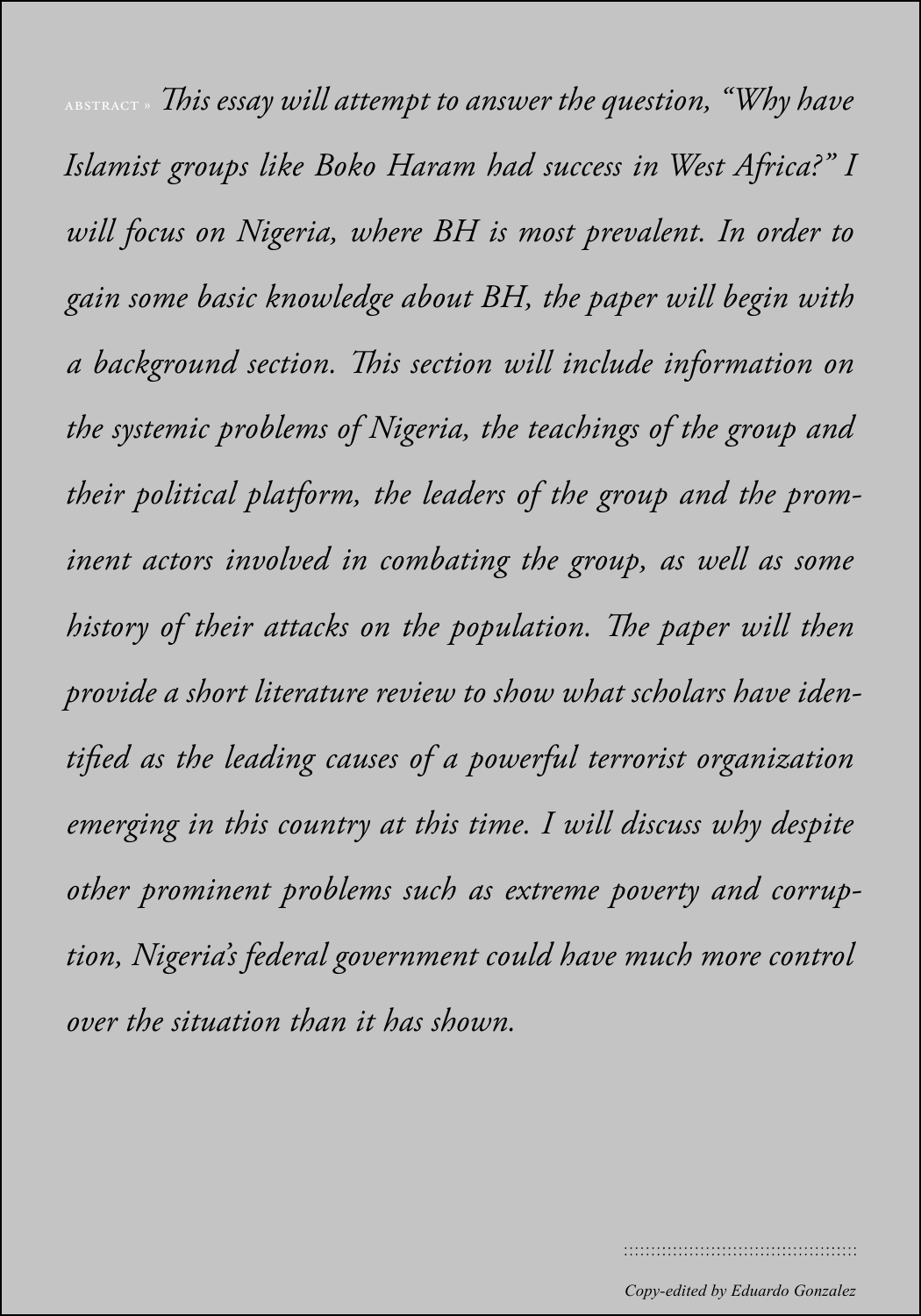# Boko Haram and the Mismanagement of the Nigerian State

*» by Ian Laettner*

### **Introduction**

Boko Haram (BH) has gained attention recently with reports of mass kidnappings and murders throughout Nigeria. Since BH led riots in 2009, the group has grown powerful in northeast Nigeria as well as parts of Niger, Chad, Benin, Somalia and Mauritania.<sup>1</sup> This power is a result of success in terrorizing northern Nigeria, gaining followers, and staying away from capture. As is the case with many issues in Africa, BH's success in wreaking havoc can be blamed on multiple causes. This paper will discuss the possible explanations for BH's emergence as a terrorist

organization attempting to answer the question, "Why has BH had success in Nigeria?"

Since its rise with the Boko Haram Riots in 2009, the group has been involved in multiple violent incidents almost every month.2 The group has not discriminated as to whom it attacks, as they have carried out many attacks against both civilians and military personnel.<sup>3</sup> Some of the main atrocities committed by the group include "the use of gunmen on motorbikes, killing police, politicians

<sup>1</sup> Iro Aghedo and Oarhe Osumah, "The Boko Haram Uprising: How Should Nigeria Respond?" *Third World Quarterly* 33, no. 5 (2012), 858.

<sup>2 &</sup>quot;Timeline of Boko Haram attacks and related violence," IRIN Humanitarian News and Analysis, last modified January 20, 2012, http://www.irinnews.org/ report/94691/ nigeria-timeline-of-bokoharam-attacks-and-related-violence.

<sup>3</sup> Farouk Chothia, "Who are Nigeria's Boko Haram Islamists," BBC African Service, Last modified January 21, 2015, http://www.bbc.co.uk/news/worldafrica-13809501.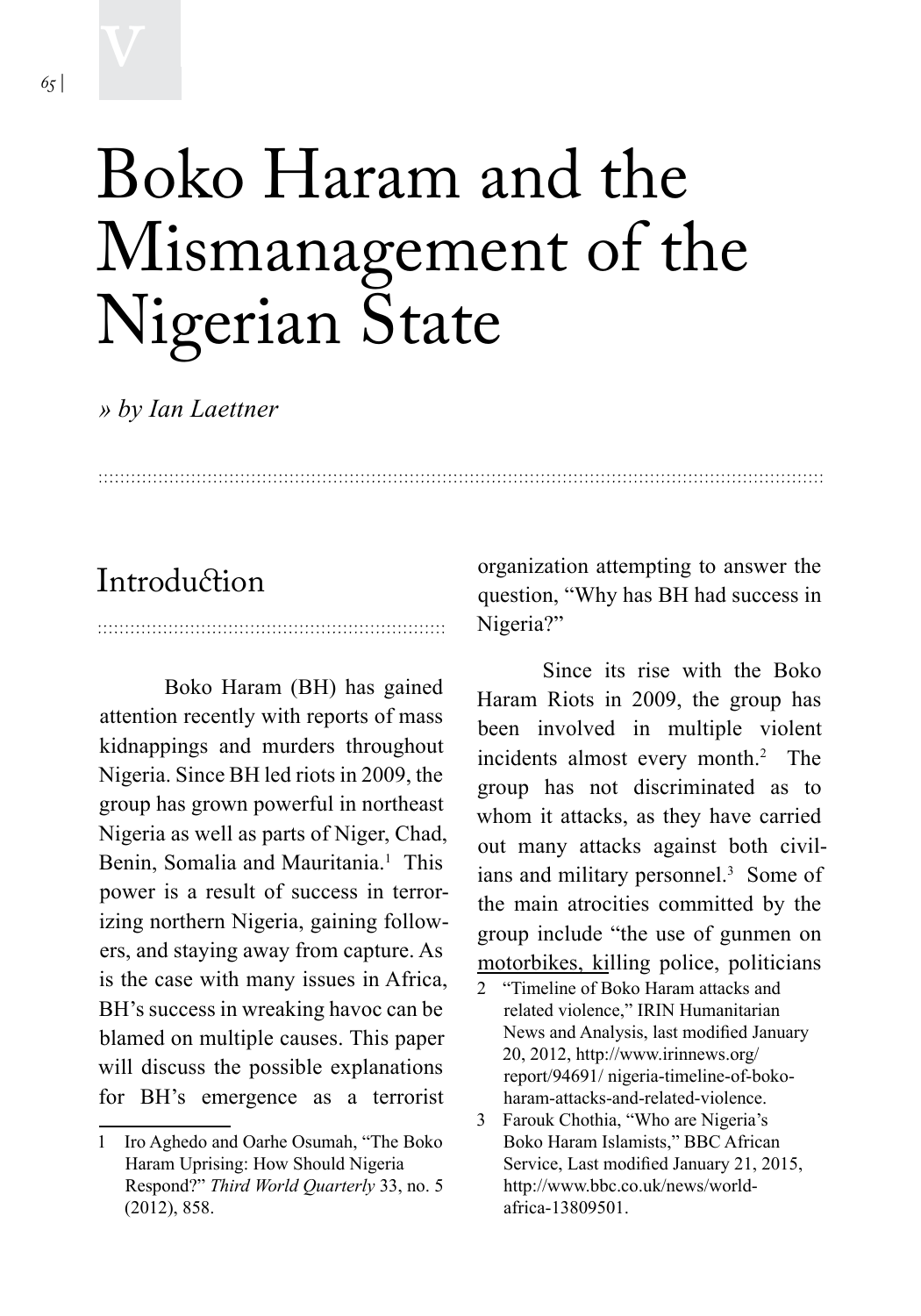and anyone who criticizes it, including clerics from other Muslim traditions and Christian preachers."4 The group has also carried out multiple bombings in the last few years in places such as "churches, bus ranks, bars, military barracks and even the police and UN headquarters in the capital, Abuja."5 The most recent development was the May 2013 promise-made-good by leader Abubakar Shekau to start abducting girls.<sup>6</sup> Shekau took responsibility for the abduction of 276 girls from a girl's school in Borno State in April, 2014: "'I abducted your girls,' a man claiming to be Boko Haram leader Abubakar Shekau said in a video first obtained by Agence France-Presse…'There is a market for selling humans. Allah says I should sell. He commands me to sell.<sup>2077</sup> The newest development has finally warranted some international support of the Nigerian government with the U.S., U.K., France, China and Israel sending teams to help with the crisis. Unfortunately for Nigeria, this support is most likely limited to the immediate problem.<sup>8</sup>

Despite BH just now becoming a universally known group, scholars have been writing about the group since its inception. The main literature on the group revolves around what has allowed them to emerge as such a successful organization at terrorizing West Africa. The emergence has been blamed on systemic problems such as extreme poverty, lack of education, unequal distribution of wealth, corruption, and governmental mismanagement.<sup>9</sup>

In order to gain some basic knowledge about BH, the paper will begin with a background section. This section will include information on the systemic problems of Nigeria, the teachings of the group and their political platform, the leaders of the group and the prominent actors involved in combating the group, as well as some history of their attacks on the population. The paper will then provide a short literature review to show what scholars have identified as the leading causes of a powerful terrorist organization emerging in this country at this time. Once we have established an array of ideas about BH's rise, I will show why, despite other prominent problems such as extreme poverty and cor-

<sup>4</sup> Ibid.

<sup>5</sup> Ibid.

<sup>6</sup> Saeed Ahmed, "Boko Haram leader Abubakar Shekau: A ruthless leader with a twisted ideology," CNN World, last modified May 7, 2014, http://www.cnn.com/2014/05/07/world/ africa/abubakar-shekau-profile/.

<sup>7</sup> Aminu Abubakar, "'I will sell them,' Boko Haram Leader Says of Kidnapped Nigerian Girls." CNN World, last modified May 6, 2014. http://www.cnn.com/2014/05/05/world/africa/nigeriaabducted-girls/.

<sup>8</sup> Andrew Walker, "Why Nigeria Has Defeated Boko Haram," BBC African Service, last modified May 14, 2014, http://www.bbc.com/news/world-africa-27396702.

<sup>9</sup> Iro Aghedo and Oarhe Osumah, "The Boko Haram Uprising…", 854.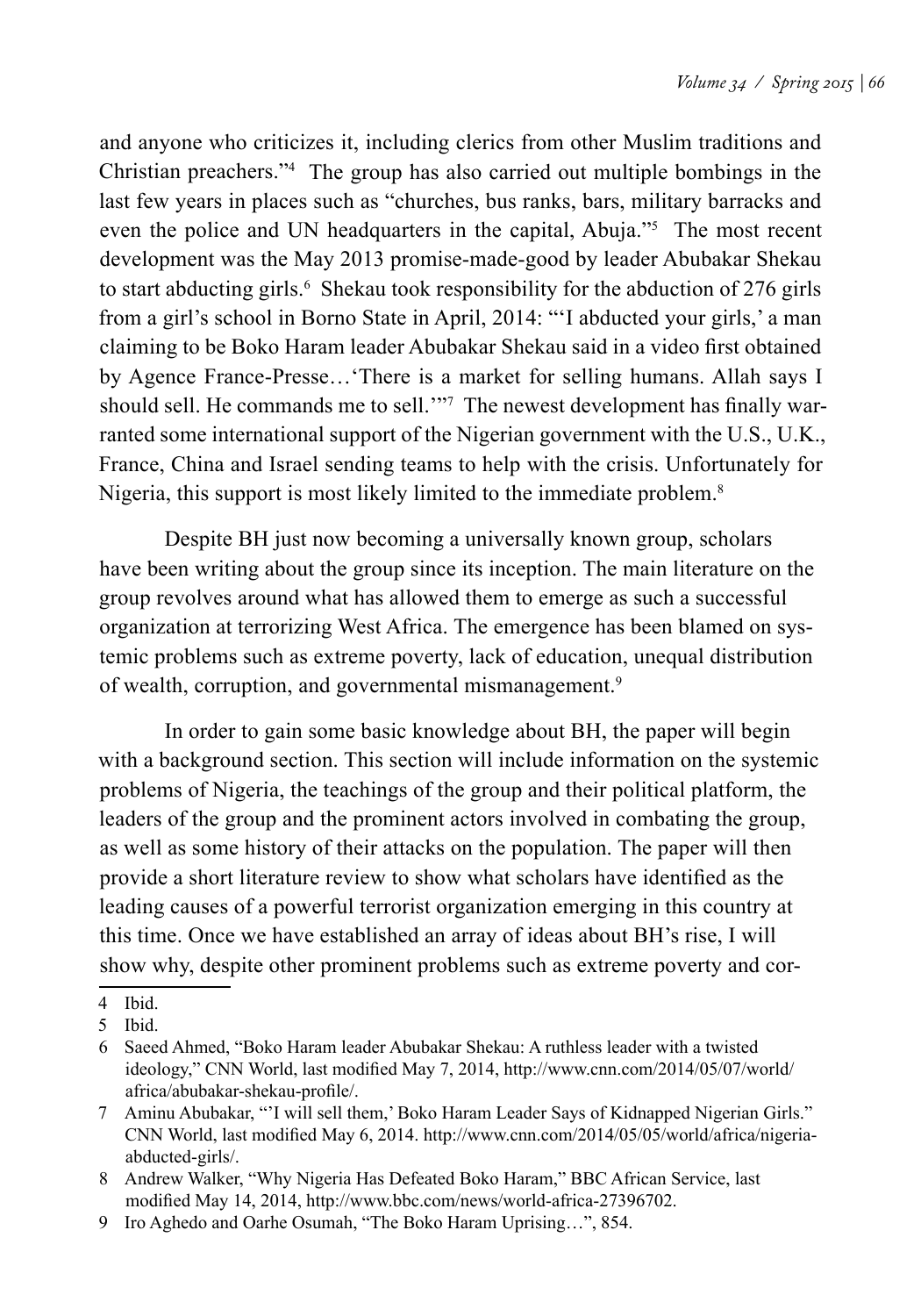#### *67 | Laettner*

ruption, Nigeria's federal government could have much more control over the situation than it has shown.

#### **Background**

In order to better understand what makes BH successful, we must look at the problems of the country in which the group has been most prevalent, Nigeria. Following the abolition of the slave trade, Nigeria was colonized by Britain from 1861 until Nigerian independence on October 1, 1960.<sup>10</sup> Nigeria is now Africa's most populous country with 177,155,754 people as well as the largest economy in Africa with a GDP of US\$502 billion, mainly due to its oil resources.<sup>11</sup> Nigeria lays claim to four billionaires, including the richest black man in the world.12 Despite this large GDP, Nigeria is  $180<sup>th</sup>$  in the world in GDP per capita and  $177<sup>th</sup>$ in the world with a  $23.9\%$  unemployment rate.<sup>13</sup> The country has more than  $250$ ethnic groups, the largest groups are "Hausa and Fulani 29%, Yoruba 21%, Igbo (Ibo) 18%, Ijaw 10%, Kanuri 4%, Ibibio 3.5%, Tiv 2.5%."14 About 50% of the country is Christian, 40% Muslim, and 10% of the population follow indigenous religions.<sup>15</sup> The literacy rate is about  $61\%$  of the population.<sup>16</sup> All of these problems and more lead Nigeria to a 2011 Human Development Index (HDI) rating of just .459, which ranks 158 of 187 countries listed.17 Corruption is difficult to measure, but Transparency International ranked Nigeria 144 of 177 countries in perceived corruption with a score of 25 out of 100 (100 signifying no corruption). $18$ 

Now that we have some historic, demographic, and economic context, we can look more closely at the group itself. While the translation of 'Boko Haram' is contested, the name is typically translated as 'western education is sinful'.<sup>19</sup> However, Paul Newman, a Hausa scholar writes, "'Boko' has a vari-

<sup>10</sup> "A Country Study: Nigeria," The Library of Congress, *Country Studies*. Last Modified March 29, 2011, http://lcweb2.loc.gov/frd/cs/ngtoc.html.

<sup>11</sup> Central Intelligence Agency, "The World Factbook: Nigeria," Last Updated April 23, 2014, https://www.cia.gov/library/publications/the-world-factbook/geos/ni.html

<sup>12</sup> "The World's Billionaires: #24 Aliko Dangote." Forbes, Last Modified May 14, 2014, http:// www.forbes.com/profile/aliko-dangote/.

<sup>13</sup> Central Intelligence Agency, "The World Factbook: Nigeria."

<sup>14</sup> Ibid.

<sup>15</sup> Ibid.

<sup>16</sup> Ibid.

<sup>17</sup> "Corruption Perceptions Index 2013," Transparency International: The Global Coalition Against Corruption. Last modified 2013, http://www.transparency.org/country#NGA.

<sup>18</sup> "Corruption Perceptions Index 2013." Transparency International.

<sup>19</sup> Abimbola Adesoji, "Between Maitatsine and Boko Haram: Islamic Fundamentalism and the Response of the Nigerian State," *Africa Today* 57, no. 4 (2011): 98-119.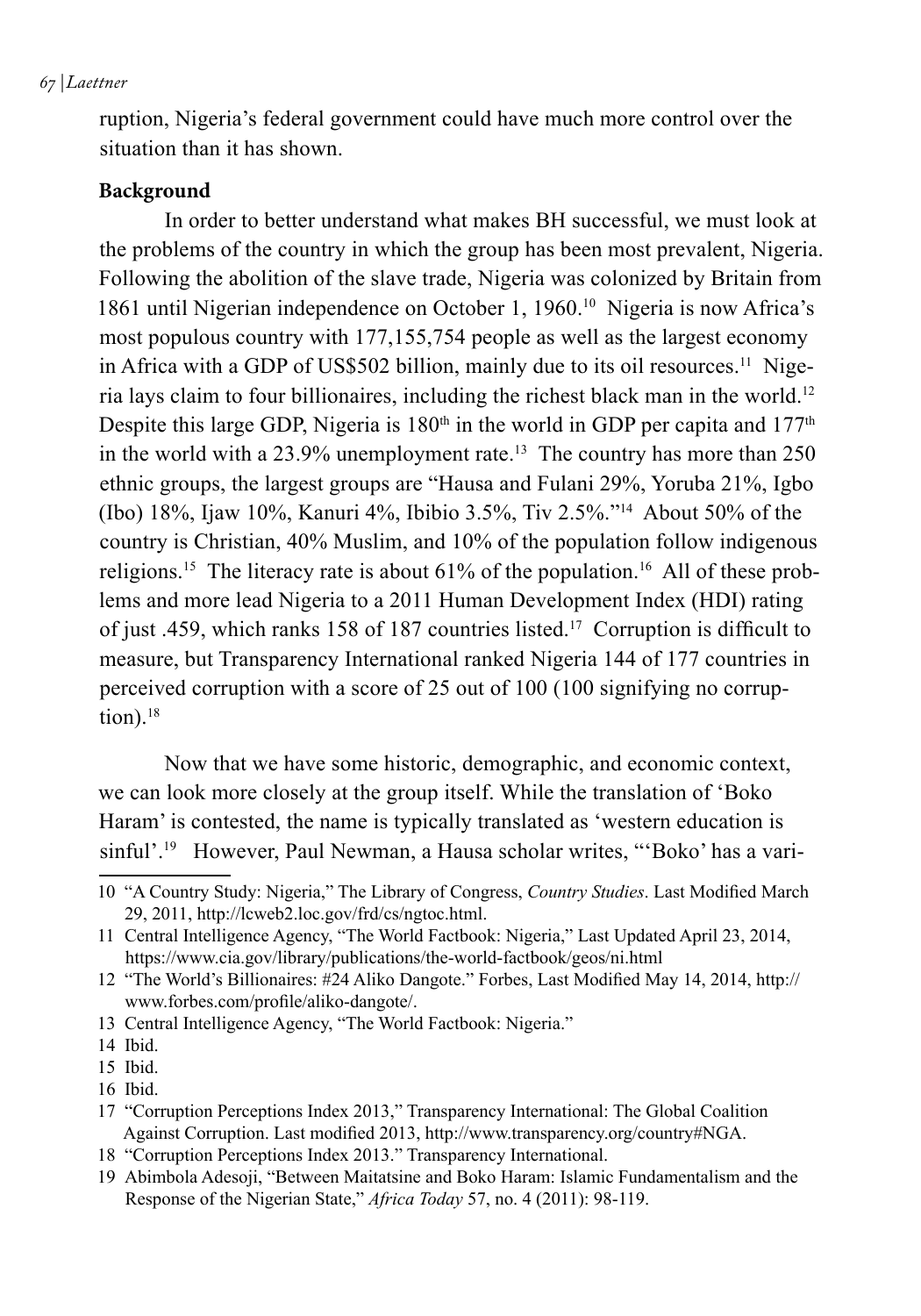ety of meanings focused around denoting 'things or actions having to do with fraudulence, sham, or inauthenticity' or deception."20 Regardless of how the name is translated, the ideals of the group include the destruction of democracy and western education.21 "Although the group's name is widely translated as 'Western education is forbidden/sinful,' Boko Haram's leaders insist that the name refers not just to Western education but also to Western civilization in its entirety."22 Atane Ofiaja tells us that this resentment toward western civilization is left over from British colonization and disproportionate attention given to the northern and southern regions of the country.23

Preaching these anti-western sentiments popular in the north, Mohammed Yusuf founded BH in 2002.<sup>24</sup> Yusuf was a preacher and former Nigerian Muslim Brotherhood member in the 1980s, which they call the Yan Brothers in Hausa.<sup>25</sup> In a lecture in Yobe, Nigeria, he laid out the reason why western education is a problem:

"The intent behind this is education within schools which have been established by missionaries which includes the education curriculum from elementary education to secondary schooling and institutes to national service to employment."26

He believed that Western civilization was infecting all forms of life in Nigeria, and Islamic teachings and laws were the solution to this problem. Yusuf's rejection of Nigeria's secular system led him to turn "against the Nigerian state and criticize the arbitrariness of Nigerian institutions –in particular,

<sup>20</sup> Dan Murphy, "'Boko Haram' Doesn't Really Mean 'Western Education Is a Sin,'" Security Watch, Last modified May 6, 2014, http://www.csmonitor.com/World/Security-Watch/ Backchannels/2014/0506/Boko-Haram-doesn-t-really-mean-Western-education-is-a-sin.

<sup>21</sup> Ibid.

<sup>22</sup> "Boko Haram: The Emerging Jihadist Threat in West Africa." ADL: Anti-Defamation League, Last modified December 12, 2011, http://www.adl.org/combating-hate/internationalextremism-terrorism/c/boko-haram-jihadist-threat-africa.html.

<sup>23</sup> Atane Ofiaja, "To Understand Boko Haram, The West Must Look More Closely at Itself Than At Nigeria," Policy Mic, Last modified May 13, 2014. http://www.policymic.com/ articles/89247/to-understand-boko-haram-the-west-must-look-more-closely-at-itself-than-atnigeria.

<sup>24</sup> UN Office for the Coordination of Humanitarian Affairs. "Timeline of Boko Haram attacks and Related Violence."

<sup>25</sup> Ahmad Murtada, *Boko Haram Movement in Nigeria: Beginnings, Principles and Activities*. Translated by 'AbdulHaq Al-Ashanti. (Vol. 12 of *Al-Qira'at, Rabi' al-Akhir- Jumada al-Akhira*. www.salafimanhaj.com, 2012). PDF e-book, 5.

<sup>26</sup> Ibid, 4.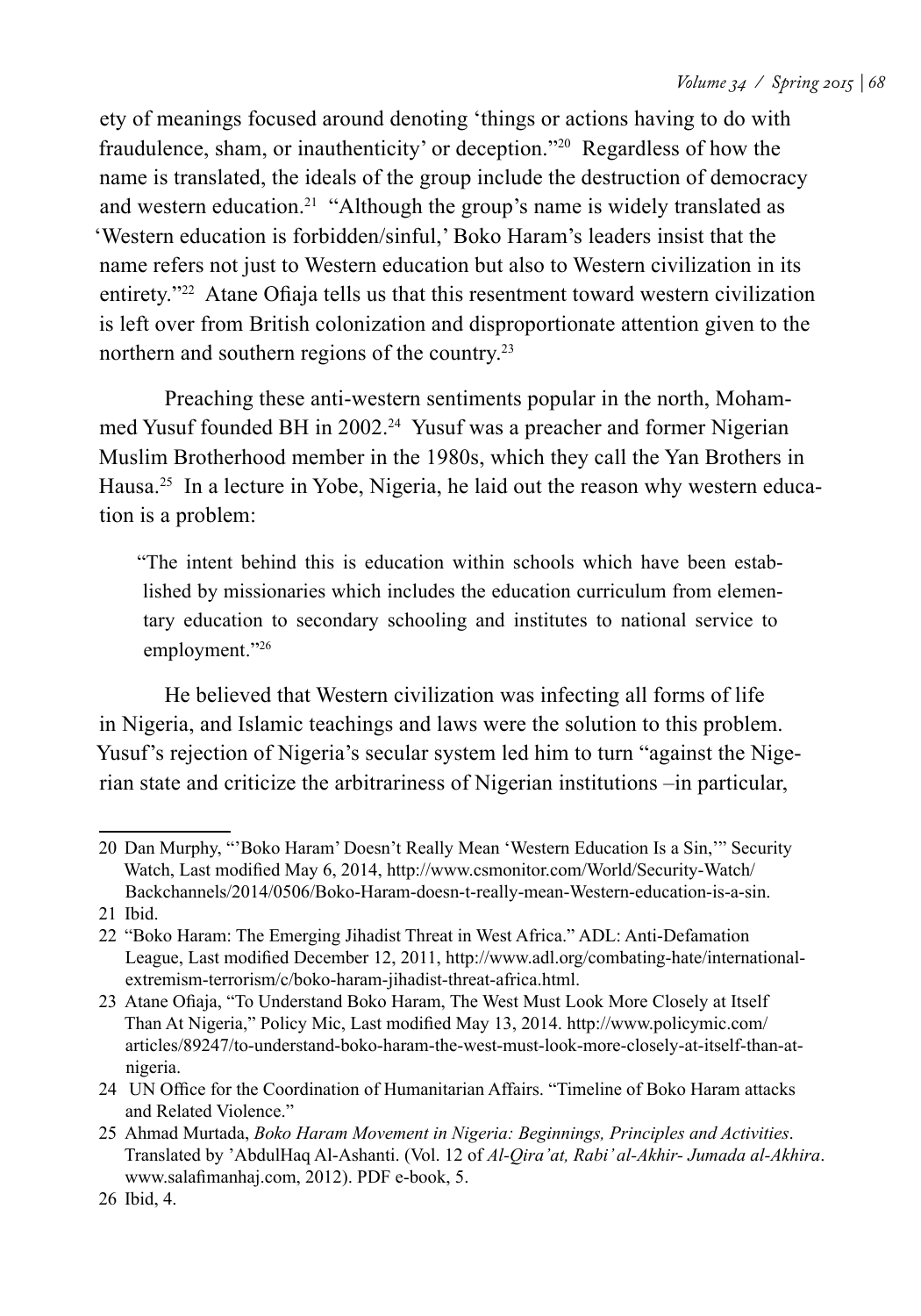#### *69 | Laettner*

the police and security forces."27 As we can see from his quote, this bottomless hatred for all things Western was initially sparked by the colonization of Nigeria by British missionaries.<sup>28</sup>

Between 2002 and 2009, BH carried out some minor attacks, but mostly focused on recruiting and finding resources.29 The true rise of BH came with riots in 2009 after a series of police raids of BH camps.<sup>30</sup> These riots left 900-1100 dead, mostly BH sect members. One of those who died in the riots was Mohammed Yusuf, who was killed at the police station after being arrested.<sup>31</sup> After his death, Yusuf's body was shown on Nigerian television as a declaration of victory over the group. However, the group's new leader, Abubakar Shekau, stepped up in 2009.<sup>32</sup>

#### **Literature Review**

In the opinion of Aghedo and Osumah, BH is "a consequence of governance failure and institutional fragility."33 Nigeria's repressive state security approach to BH is not working. Rather, the state should adopt a human security approach.34 The authors differentiate between the two types of security, which have often been grouped together as 'national security'.

"While state security is analogous to the dominant notion of national security, human security, on the other hand, emphasizes the preservation of the well-being of persons, including the protection of their socioeconomic, political and environmental rights."35

This idea is widely agreed upon in the literature about Nigeria. According to these writers, a bottom-up approach is the only way to solve the problems of terrorism long term. With so much money generated from oil production, Nigeria's criminal and economic problems are blamed on leadership, "The leadership since independence has essentially been corrupt, wasteful and insensitive to the genuine needs and aspirations of the populace, despite immense human and nat-

<sup>27</sup> Roman Loimeier, "Boko Haram: The Development of a Militant Religious Movement in Nigeria," *Africa Spectrum* 47, no. 2/3 (2012), 149

<sup>28</sup> Atane Ofiaja, "To Understand Boko Haram…," 2014.

<sup>29</sup> UN Office for the Coordination of Humanitarian Affairs. "Timeline of Boko Haram Attacks and Related Violence."

<sup>30</sup> Roman Loimeier, "Boko Haram: The Development…," 150.

<sup>31</sup> Ibid., 150.

<sup>32</sup> Farouk Chothia, "Who are Nigeria's Boko Haram Islamists?"

<sup>33</sup> Aghedo and Osumah. "The Boko Haram Uprising…," 853.

<sup>34</sup> Ibid., 853.

<sup>35</sup> Ibid., 855.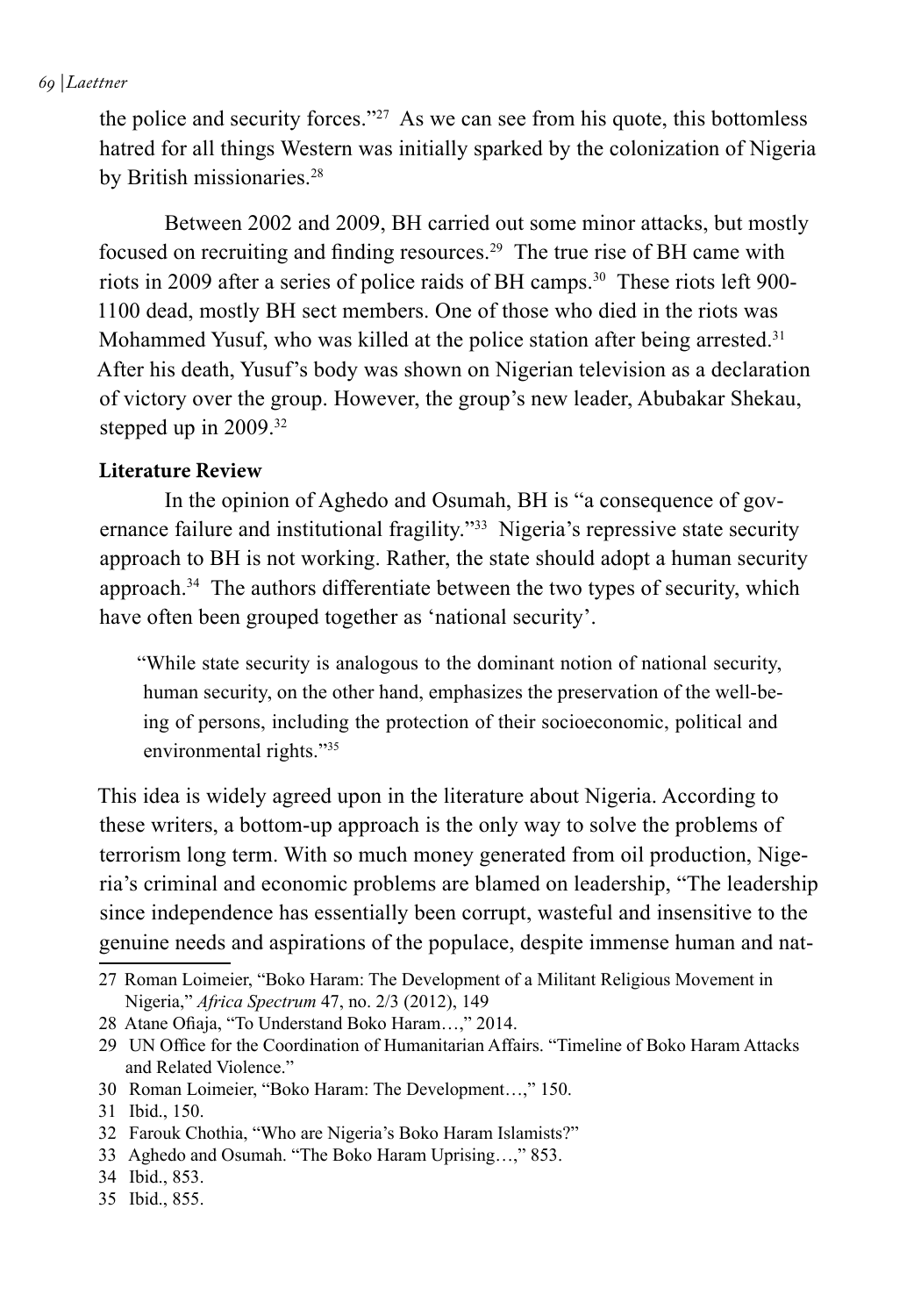ural resources."36 Because most of BH's members are from low socio-economic backgrounds, we can infer that the desperation of individuals can largely answer how the group gained over 40,000 followers.<sup>37</sup>

Abimbola Adesoji claims that the problem has not only been caused by the recent government's inefficiency, but by decades of incompetence. "Beyond the usual approach of brutally suppressing insurgence and constituting tribunal or commission of inquiry, government has not taken concrete steps toward addressing the problem."38 He cites the case of 923 Maitatsine members (another Nigerian Islamist group) pardoned in October 1982 as an example of the state refusing to take responsibility in fear of negligence.39 He criticizes the Nigerian state for its 1999 attempt to appease the fundamentalists by allowing Sharia law implemented in 12 of the 19 northern states.<sup>40</sup>

"The inability or reluctance to tackle Sharia operators and checkmate the fanatical sects and armed gangs could be evidence of political patronage, political laxity and rivalries, or a combination of both. The patronage of religion by the political elite could explain the situation where the elite in government vacillate in making decisions or are indecisive on issues that require prompt action<sup>"41</sup>

Adesoji says that police are often wrongfully blamed for this ineptitude, but the blame should really fall on the state for refusing to "arm them adequately and motivate them for better performance."42 He believes that the best way to become more proactive in the removal of fundamentalist groups prone to violence is to enlist Islamic leaders from the north to help "in the process of identification, categorization, monitoring, to prevent jaundiced and politically motivated teaching from spreading."43 After addressing the identification of these groups, the state must stop allowing religious patronage to run the country, the state must hold strong as a secular entity.<sup>44</sup>

- 41 Ibid., 113.
- 42 Ibid., 114.
- 43 Ibid., 115.
- 44 Ibid., 115.

<sup>36</sup> Aghedo and Osumah. "The Boko Haram Uprising…," 861.

<sup>37</sup> Ibid., 861.

<sup>38</sup> Abimbola Adesoji, "Between Maitatsine and Boko Haram," 110.

<sup>39</sup> Ibid., 111.

<sup>40</sup> Ibid., 110.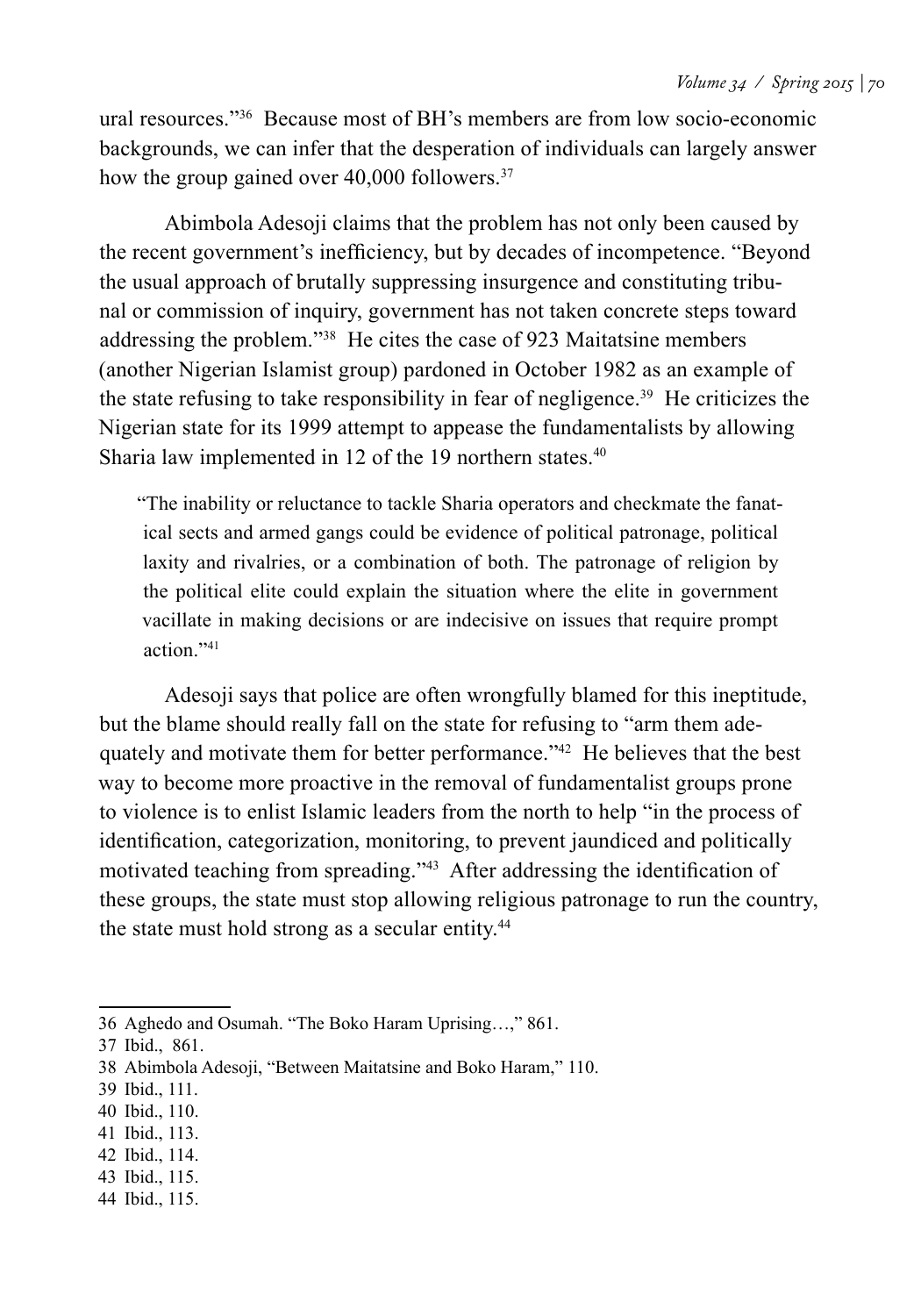Roman Loimeier is of the same opinion that militant movements like BH's will continue to occur if changes aren't made.<sup>45</sup> He blames Nigeria's "inability to sustain economic growth as well as some degree of social justice."46 On a similar economic perspective, London Christina Katsouris argued in 2004 that the United States' lack of follow through on its energy policy is at least partially to blame for problems in Africa.

"Its energy policy calls for promoting diversity of supply and promoting stability. This involves tackling the root causes of tension and mismanagement – corruption, bad governance and limited capacity to hold governments to account – through technical assistance, political pressure and dialogue with producer governments." 47

While this policy sounds good, the actions provided by the U.S. are inconsistent with its policy. Focus on the 'War on Terror' in other parts of the world has caused the U.S. to neglect West Africa.<sup>48</sup> Although northern Nigeria has long shown obvious signs of the reemergence of Islamic militants, "[t]here are no Western consulates and very little intelligence, very little information on what's going on." 49

Campaigning for pacifism, Agbiboa and Maiangwa call on Nigeria to create a 'non-killing' society, or at least a society in which purposeful killings are an anomaly.50 They claim that this seemingly utopian idea of a society for Nigeria is closer than one may think.

"…the Nigerian government will have to attend to the following issues: promote a culture of religious tolerance; address issues of underdevelopment and extremism in northern Nigeria; and control its porous borders against the influx of small arms and terrorists."<sup>51</sup>

Because Christianity and Islam are peaceful in nature, the authors claim that by encouraging and publicizing religious success rather than shunning it,

<sup>45</sup> Roman Loimeier, "Boko Haram: The Development…," 152.

<sup>46</sup> Ibid., 152.

<sup>47</sup> London Christina Katsouris, "Africa: Washington Neglects Oil Producers," *Energy Compass*. 1. (2004) http://0-search.proquest.com.opac.sfsu.edu/docview/199497197?accountid=13802.

<sup>48</sup> Ibid.

<sup>49</sup> Ibid.

<sup>50</sup> Daniel Agbiboa and Benjamin Maiangwa, "Boko Haram, Religious Violence, and the Crisis of National Identity in Nigeria: Towards a Non-Killing Approach," *Journal of Developing Societies*. 29, no.4 (2013): 392.

<sup>51</sup> Ibid., 394.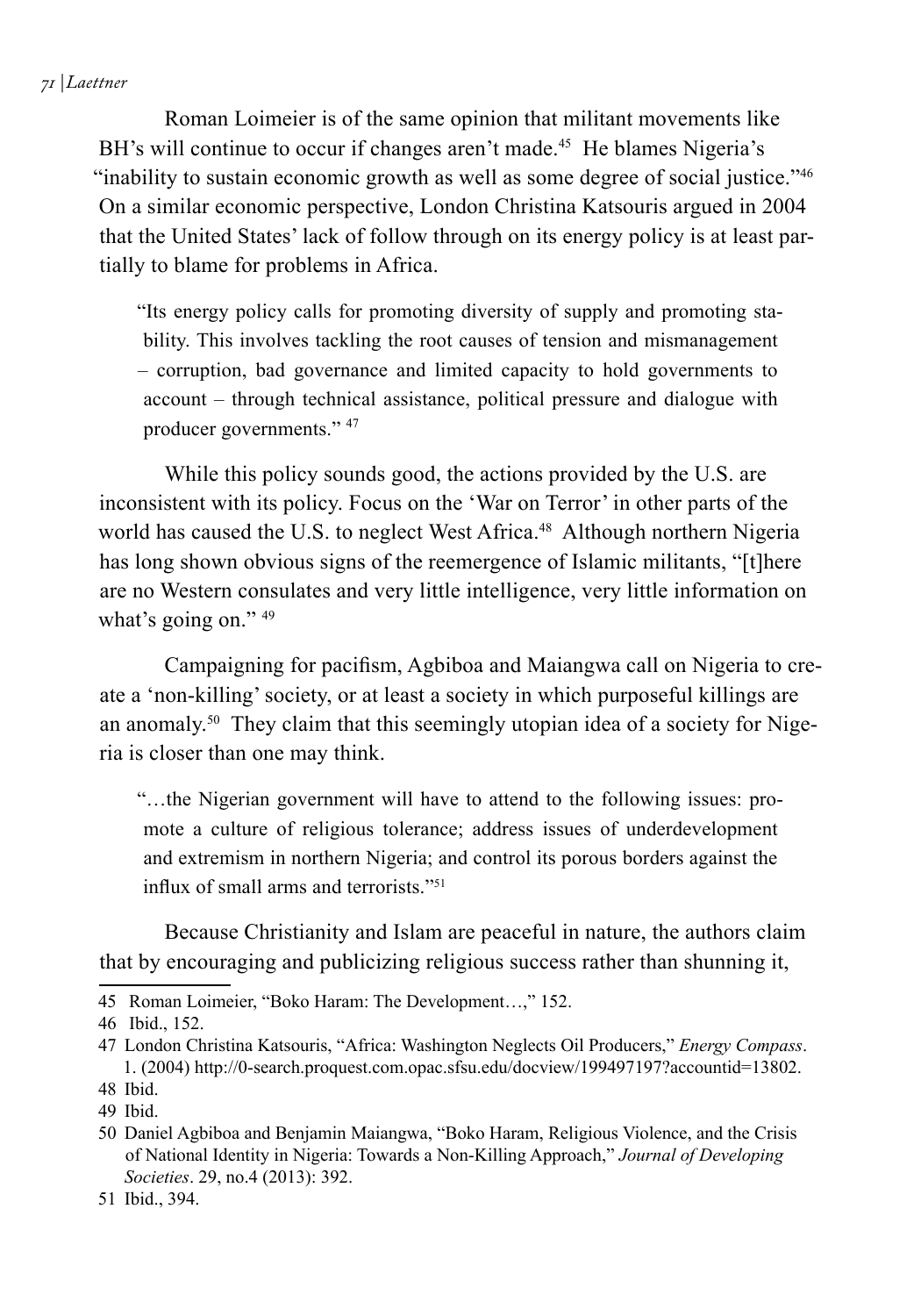people will stop believing that killing is inevitable.52 Utilizing religious leaders to proclaim the wrongs of BH would be a useful tool to the Nigerian state, and an attempt to change the culture of killing.53

#### **Analysis**

It is worth noting that all of the literature listed argues that the state has some control over the success of BH. Governmental problems are the best explanation for the group's ability to have so much success in terrorizing the population. Clearly, BH has been able to rise at this point in time in large part as a result of decades of mismanagement of government. We can easily deduce that the main problems of Nigeria (poverty, employment, health, corruption, terrorism) are interrelated. Poverty, employment and health problems are solvable with some improved leadership to crack down on corruption and to fund education and health care. As these other three problems are acknowledged and reduced, the state can address BH effectively.

Aghedo and Osumah show that the people of Nigeria agree that the state must take the lead on these problems. When asked how the Nigerian state should respond to BH violent operations, 90% of respondents to the authors' survey agreed that poverty alleviation was needed and 88% agreed that employment generation was needed. These statistics compare to just 38% agreeing that amnesty would be effective, and 46% agreeing that dialogue would help.<sup>54</sup> President Goodluck Jonathan's most recent approval rating was just 49%, with "very poor" rankings in security, power (utilities), and job creation.<sup>55</sup> The answers that emerge as the most prudent are those with long-term solutions rather than immediate action. Because this analysis focuses on how to stop future uprisings and reduce BH's power, attempting to solve the current crisis would not lead us to a long-term solution.

The mix of oil wealth and high levels of corruption has contributed greatly to the high levels of poverty.

"Petroleum has long become the most important aspect of the national economy, accounting for more than half of GDP, about 85 percent of government revenues, and over 90 percent of exports." 56

<sup>52</sup> Ibid., 394-395.

<sup>53</sup> Ibid., 396

<sup>54</sup> Aghedo and Osumah. "The Boko Haram Uprising…," 864.

<sup>55 &</sup>quot;NOI Polls Monthly: Jonathan Job Approval." News release. May 7, 2014.

<sup>56</sup> Alex Gboyega, Tina Soreide, Tuan Minh Le, and G P Shukla. 2011. Political Economy of the Petroleum Sector in Nigeria. *The World Bank, Policy Research Working Paper Series*: 5779: (2011), 7.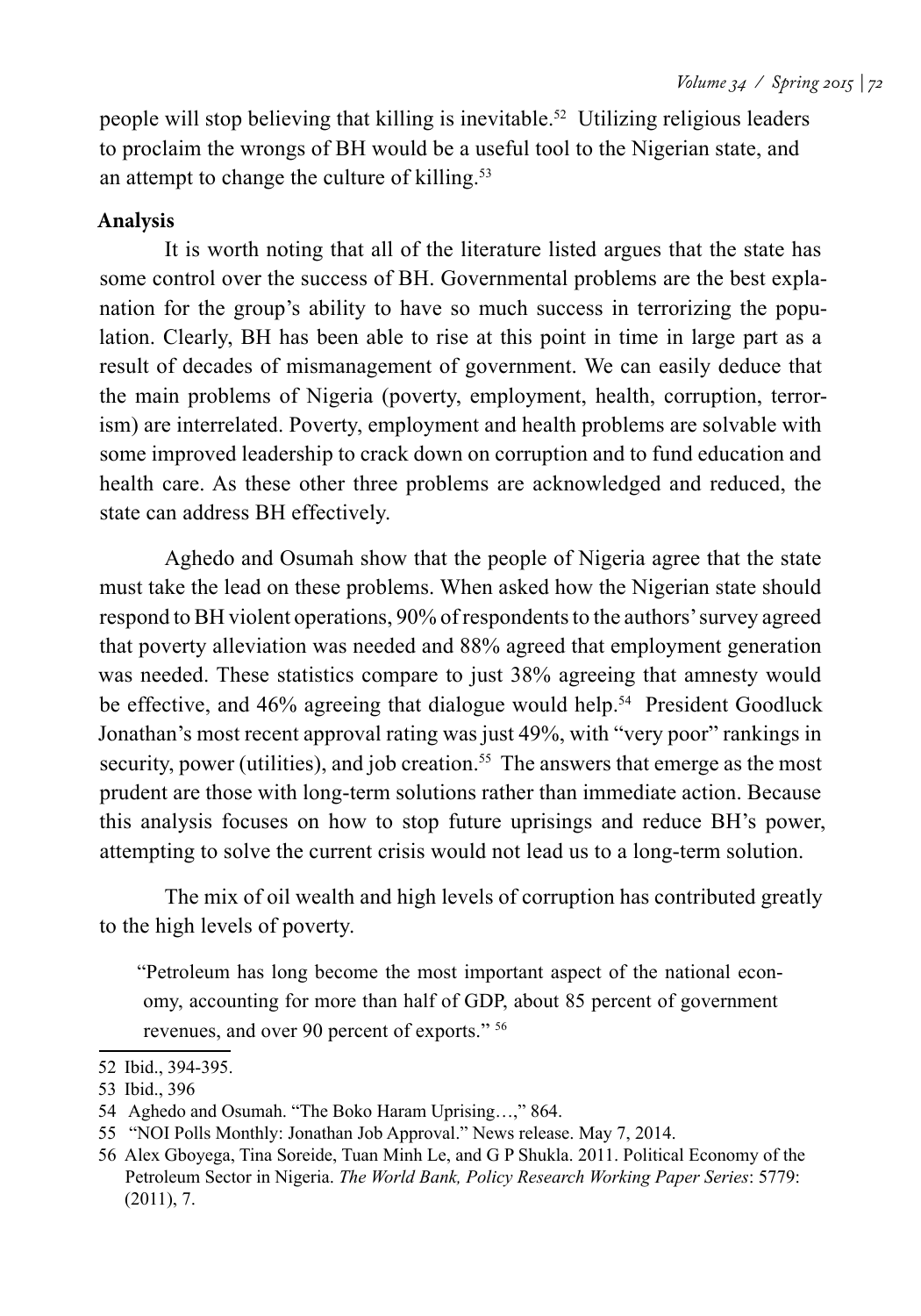#### *73 | Laettner*

"Gross domestic product (GDP) per capita has remained almost unchanged (still below US\$1,200) and there are few signs of multiplier effects from the oil industry. For the majority of the population, few, if any, benefits from the oil industry have been realized."56

Although there have been recent measures to improve transparency of where oil money is being spent, the federal government maintains complete control over oil resources in the country.<sup>57</sup> The government has thus far been unable to get oil money to its populace. This inability is due to high levels of corruption, stealing or bunkering, and unwise spending.<sup>58</sup> Because the Niger Delta, where most of the oil is extracted, is in the southern region of the country, oil money has even less chance of making it to the northern part of the country, causing further poverty.59

This divide between north and south really started with the colonization of the country. A strong argument can be made that British colonization is the reason why anti-western preachers from BH and similar groups throughout history have gained followers in the north.<sup>60</sup>

"In the South, the British built schools, roads and infrastructure, none of which appeared in the North, or at least not to the same extent. In turn, southern Nigerians were more accepting of western education, which Boko Haram so vehemently rejects." <sup>61</sup>

Britain was able to convert most of the southern half of the country to Christianity, but the north has been ostracized for remaining Muslim. The south has continued to reap natural resource benefits while 80% of the north remains in poverty.<sup>62</sup> While BH's violent methods are not condonable, the north's resentment can be understood.

Although BH has preached an extreme version of what much of the north believes, the group has been bit mysterious in its rise. There is disputed information behind how BH has been able to rise so quickly.

- 60 Ibid.
- 61 Ibid.
- 62 Ibid.

<sup>57</sup> Ibid.

<sup>58</sup> Ibid.

<sup>59</sup> Atane Ofiaja, "To Understand Boko Haram…," 2014.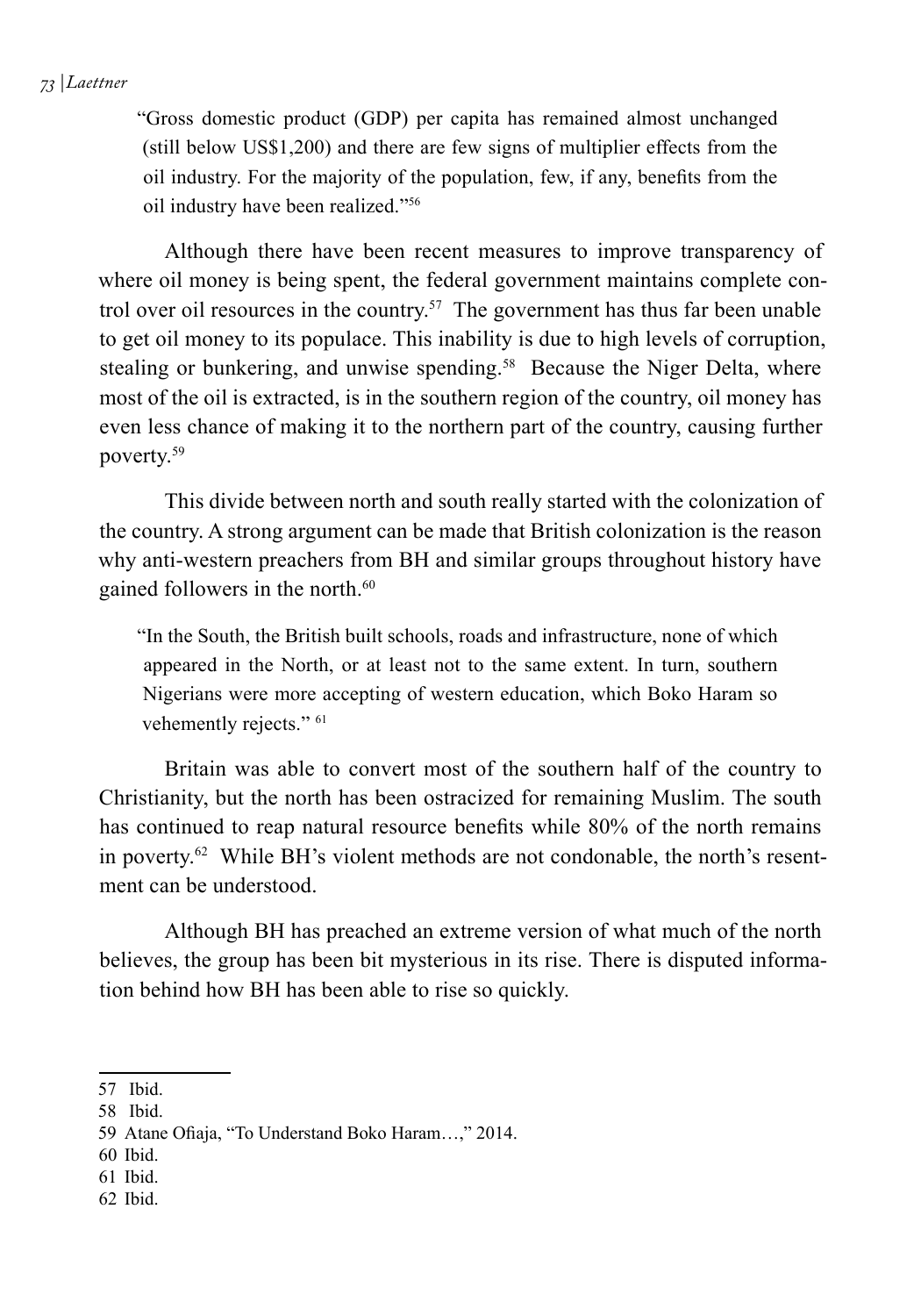"Boko Haram seemingly adapts and adjusts effortlessly to Nigerian efforts to suppress it. Since 2009, more sophisticated tactics, as well as weaponry, has assisted Boko Haram in its ability to acclimate so quickly." 63

There is much speculation about where the funding is coming from to enable the group to make these improvements. Unfortunately for the Nigerian government, the group is believed to have diversified its fundraising very impressively. As we can see from Table 1, it is believed that the group receives funding internationally, regionally, and locally.



#### **Table 1**

**64**

The question remains, "why has the group risen so quickly now, and not ten years ago?" This question can be answered with the change of leadership from Mohammed Yusuf to Abubakar Shekau.<sup>65</sup> While Yusuf was in power, the group was virtually a cult in the north of Nigeria that preached Salafi principles and

<sup>63</sup> "Boko Haram: Coffers and Coffins; A Pandora's Box - the Vast Financing Options for Boko Haram," TRAC: Terrorism Research and Analysis Consortium, accessed May 15, 2014, http:// www.trackingterrorism.org/article/boko-haram%E2%80%99s-funding-operations.

<sup>64</sup> Ibid.

<sup>65</sup> Ibid.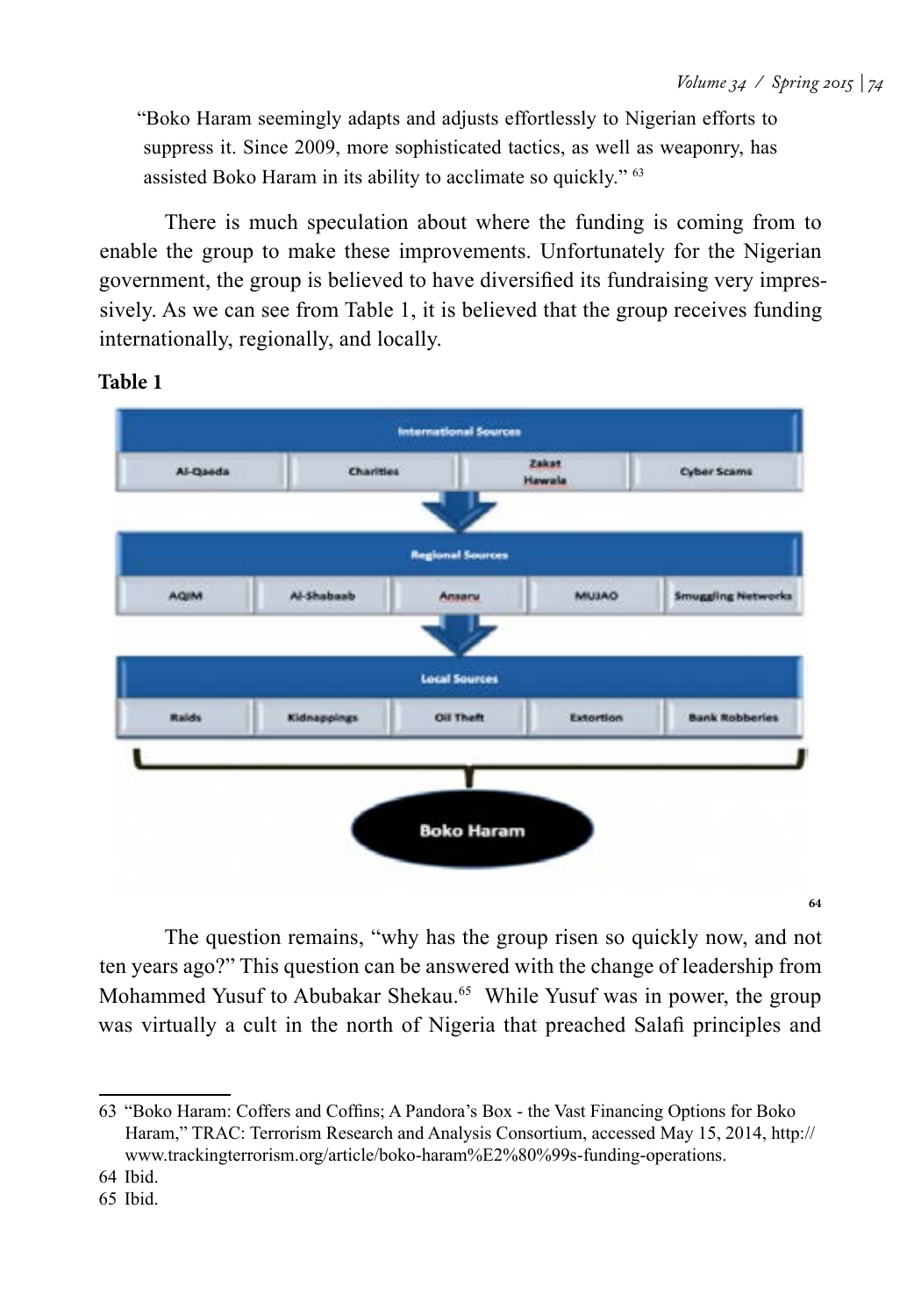#### *75 | Laettner*

mimicked the societal style of the Taliban, earning them the nickname, "Nigerian Taliban."<sup>66</sup> Shekau is much more violent and radical than the preacher Yusuf.<sup>67</sup>

"Shekau tied Boko Haram to the international jihadi movement in his statements by adopting anti-American rhetoric and showing support for jihadists in Algeria, Yemen, Somalia and Iraq."68

Because we have seen that oil money is not being distributed to the rest of the country, the group's ability to steal the oil is a major advantage.<sup>69</sup>

The group has also been able to kidnap and recruit children in order to increase its ranks.<sup>70</sup> One of the reasons the group is so effective in its recruitment is that Nigerian soldiers and security forces are often times just as cruel as BH members.<sup>71</sup> Public executions by soldiers and people disappearing after being detained by security forces make it difficult to blame northerners for their deepseated distrust of the government.<sup>72</sup> There appears to be no regulation on Nigerian soldiers, leading them to an abysmal human rights record.<sup>73</sup> This record has even led Britain to avoid helping Nigerian soldiers with training or funding.<sup>74</sup>

Table 2 is evidence that increased military presence after President Jonathan declared a state of emergency in northeastern Nigeria has been ineffective in slowing down BH. It seems that in an effort to avoid responsibility, the government has not held soldiers accountable for their actions.<sup>75</sup> The government has gone as far as rejecting the idea that there is a problem, and has given soldiers extra incentives to proceed as usual: "In a bid to improve morale…soldiers' salaries would be paid to their families after their death for longer than currently allowed."76 In order to solve the problem of a corrupt military, the Nigerian government has to follow the cliché of first admitting that it has a problem.

76 Ibid

<sup>66</sup> Ibid.

<sup>67</sup> Ibid.

<sup>68</sup> Ibid.

<sup>69</sup> Gboyega et al., "Political Economy of the Petroleum Sector in Nigeria," 2011.

<sup>70</sup> Sarah Margon, "How Do You Beat Boko Haram With an Army That's Almost as Evil?" *Politico Magazine*, Last modified May 13, 2014, http://www.politico.com/magazine/ story/2014/05/obama-should-be-cautious-about-nigerias-military-106625.html#. U3UmBq1dWKw.

<sup>71</sup> Ibid.

<sup>72</sup> Ibid.

<sup>73</sup> Andrew Walker, "Why Nigeria Has Not Defeated Boko Haram," 2014.

<sup>74</sup> Ibid.

<sup>75</sup> Ibid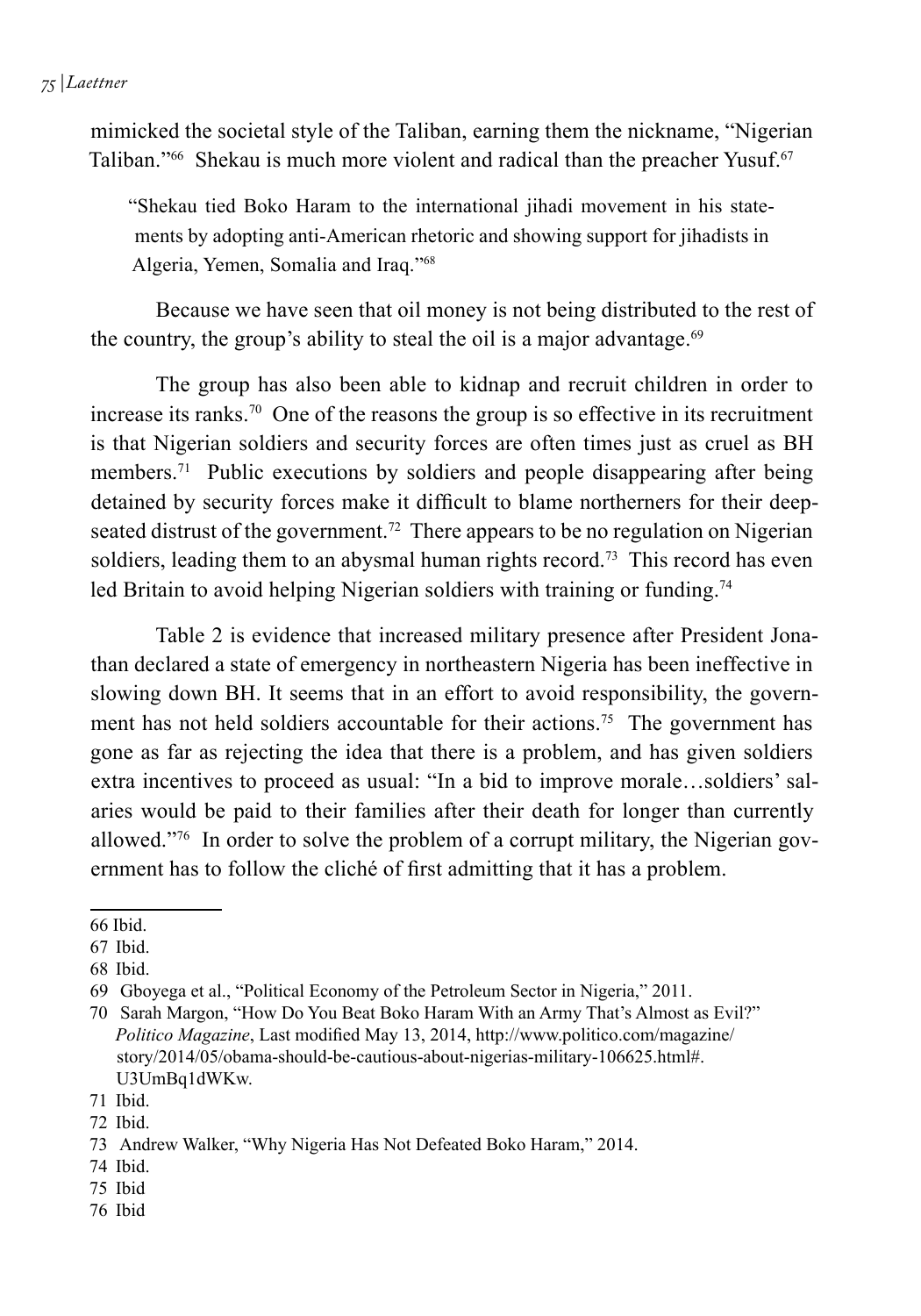



University of Sussex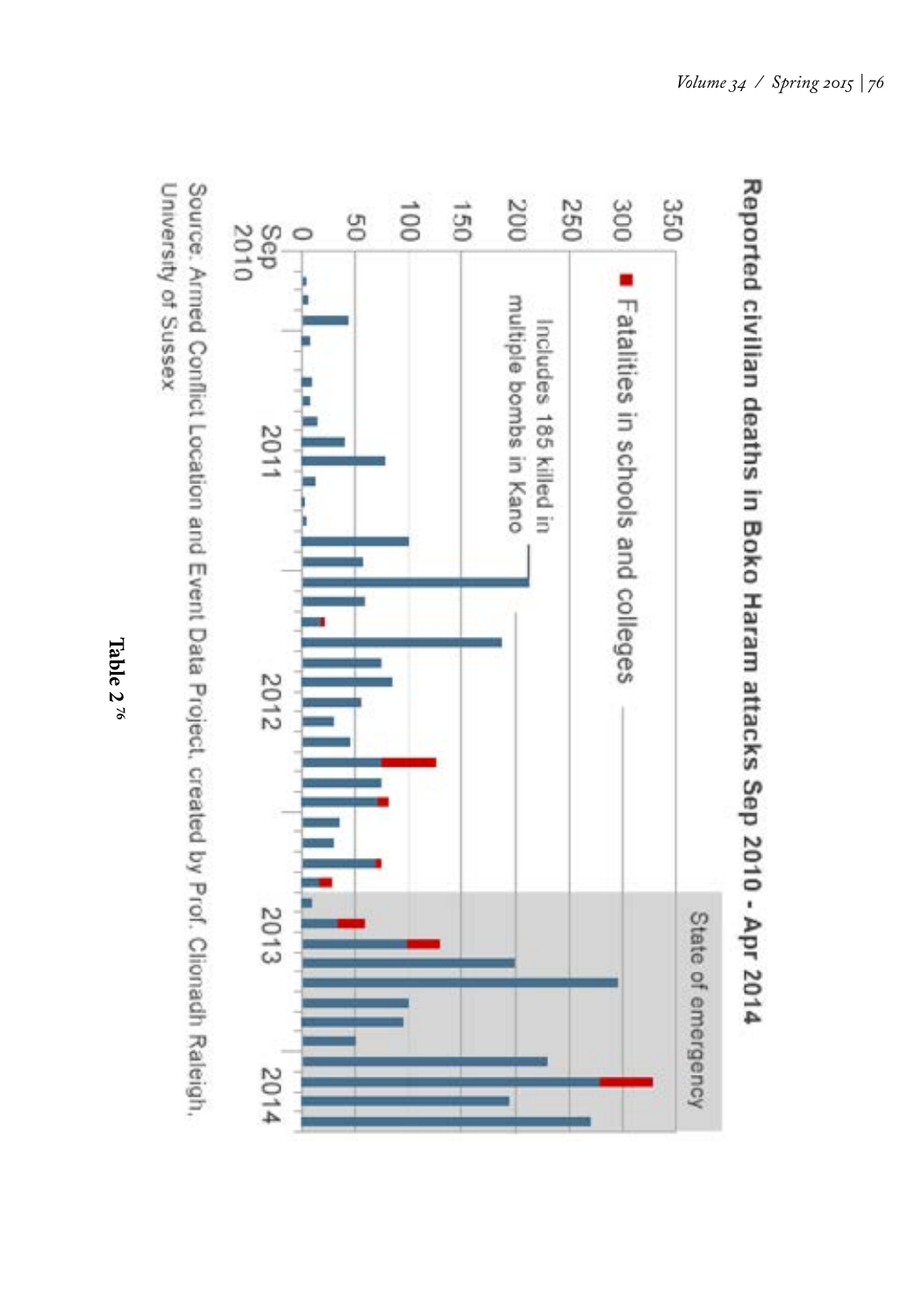#### *77 | Laettner*

Adeshina Afolayan, who writes that he has resorted to dealing with such terrible leadership through laughter, makes a good case for why the Nigerian state is to blame for BH's rise.<sup>77</sup> To show the extent of state problems, he uses lyrics from "Shuffering and Shmiling" by Fela Anikulapo-Kuti, a famous Afro beat musician:

Every day my people dey inside bus [My people commutes daily in the bus] Every day my people dey inside bus Forty-nine sitting, ninety-nine standing Them go pack themselves in like sardine [They pack themselves tight like canned sardines] Them dey faint, them dey wake like cock [They faint and daily wake up like cock] Them go reach house, water no dey [When they get home, there isn't water] Them go reach bed, power no dey [When they get ready for bed, there is no electricity] Them go reach road, go-slow go come [When they get on the road, there is unceasing traffic jam] Them go reach road, police go slap [When they get on the road, there is policy brutality] Them go reach road, army go whip [When they get on the road, there is army brutality] Them go look pocket, money no dey [When they check their pocket, it lacks purchasing power] Them go reach work, query ready [When they eventually get to work, summons and queries are waiting] <sup>78</sup>

Most of these problems listed are indeed problems that could be solved with improvements in state management. As mentioned earlier in the background section, Nigeria does not have a problem with overall money, it has a problem with distribution of wealth. Distribution of wealth and corruption are interrelated. The inequality of wealth can lead to heightened corruption, and "corruption tends to preserve or even widen inequalities in the distribution of income."79 Education can be another variable that is connected to income distribution, and is clearly connected to BH's ability to sway youth into joining their cause.<sup>80</sup> According to Aghedo and Osumah, most of BH's members are "uneducated, school drop-

<sup>77</sup> Adeshina Afolayan, "Hilarity and the Nigerian Condition," *Journal of Pan African Studies* 6, no. 5 (2013): 156-174.

<sup>78</sup> Ibid., 156-157.

<sup>79</sup> Bryan W. Husted, "Wealth, Culture, and Corruption," *Journal of International Business Studies* 30, no. 2. (1999): 342.

<sup>80</sup> Francisco H.G. Ferreira, "Education for the Masses? The Interaction Between Wealth, Educational and Political Inequalities," *Economics of Transition* 9, no. 2 (2001): 533.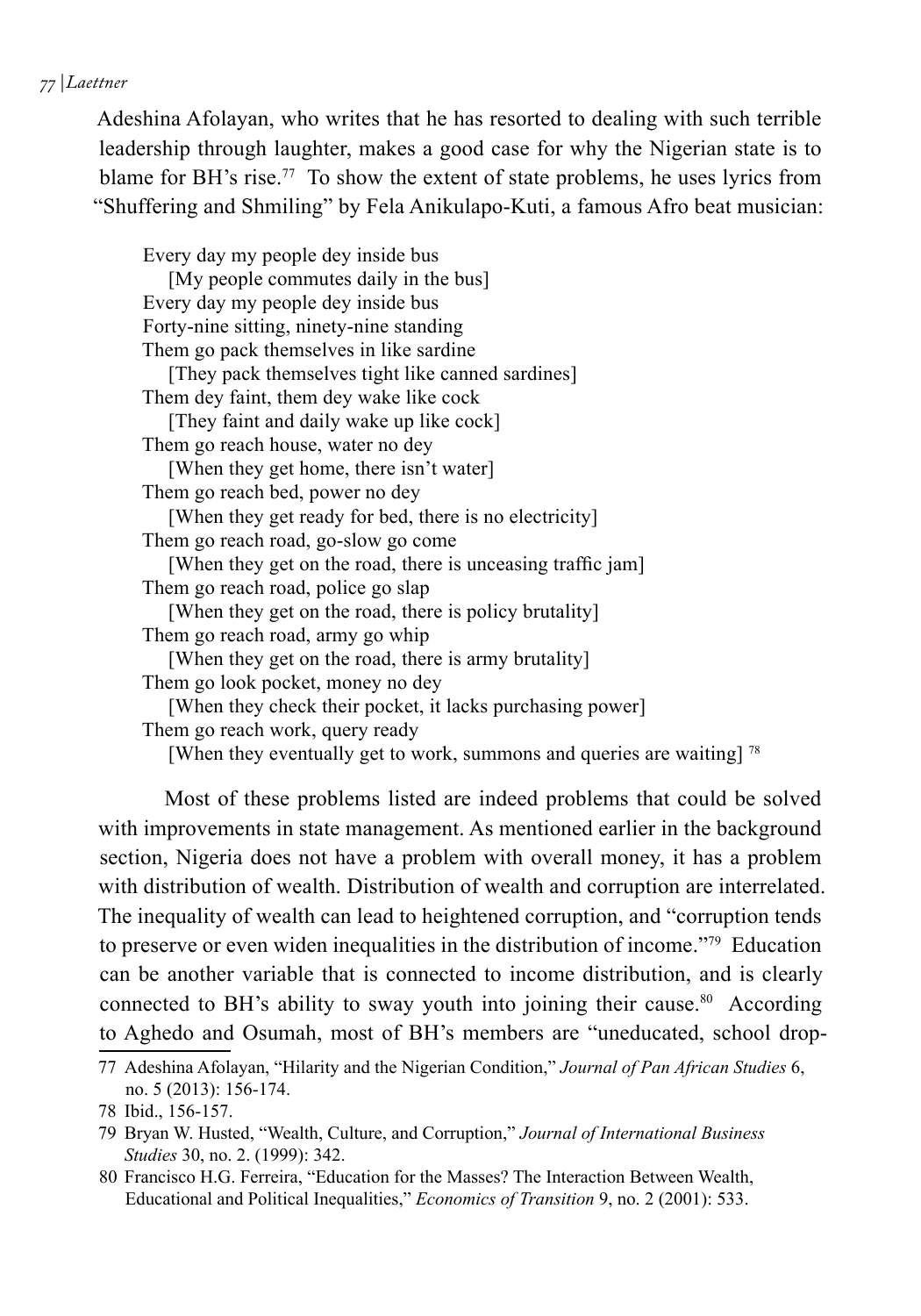outs, jobless youth, political thugs and students from low socio-economic backgrounds."81

"Educational inequality may persist in a steady state if…the voting equilibrium fails to generate levels of public expenditure which are sufficient to increase the quality of the public schools attended by the poor."82

Education inequality is an endless cycle because a voting populace who has not been educated will be less likely to believe that education is the key to improving conditions. The state must take the lead on education issues by starting dialogue about how the nation must improve its literacy rates, currently standing at just 61%.83 One step in the right direction is the free Universal Basic Education (UBE) Act of 2004, which attempts "to fight illiteracy and extend basic education opportunities to all children in the country."84 From the U.S. State Department's profile of Nigerian education:

"The Federal Government of Nigeria regards education as an instrument for effecting national development. Her philosophy on education is based on the development of the individual into a sound and effective citizen and the provision of equal educational opportunities for all citizens of the nation at the primary, secondary and tertiary levels both inside and outside the formal school system."85

This diplomatic type of dialogue can be found all over the internet, but looking at Nigeria's official government website, there is no information under the "Issues: Education" section.<sup>86</sup> This omission could be a simple oversight, but it could also be an indication of the government's incompetence or lack of caring about its promises. The challenges of implementing the UBE Act are abundant, but implementation is still possible with correct governmental action.<sup>87</sup> One of these challenges is from high dropuot rates. Like the other problems of Nigeria, educational problems stem from overpopulation, with 45% of the population 15 years or younger.<sup>88</sup> There is currently not an effective policy in place to deter chil-

81 Aghedo and Osumah. "The Boko Haram Uprising…," 861.

82 Francisco Ferreira, "Education for the Masses?", 549.

83 Central Intelligence Agency. (2008). The World Factbook: Nigeria.

84 Ibid.

- 86 "Issues: Education." The Federal Republic of Nigeria. Accessed May 14, 2014. http://www. nigeria.gov.ng/2012-10-29-11-08-21/education/193-education.
- 87 S.O. Labo-Popoola, A.A. Bello, and F.A. Atanda, "Universal Basic Education in Nigeria: Challenges and Way Forward." *Medwell Journals* 4, no. 6 (2009): 636-43.
- 88 UNICEF, "Nigeria: Education," http://www.unicef.org/nigeria/children\_1937.html.

<sup>85</sup> U.S. State Department, Nigeria - Education Profile, Doc. (2014).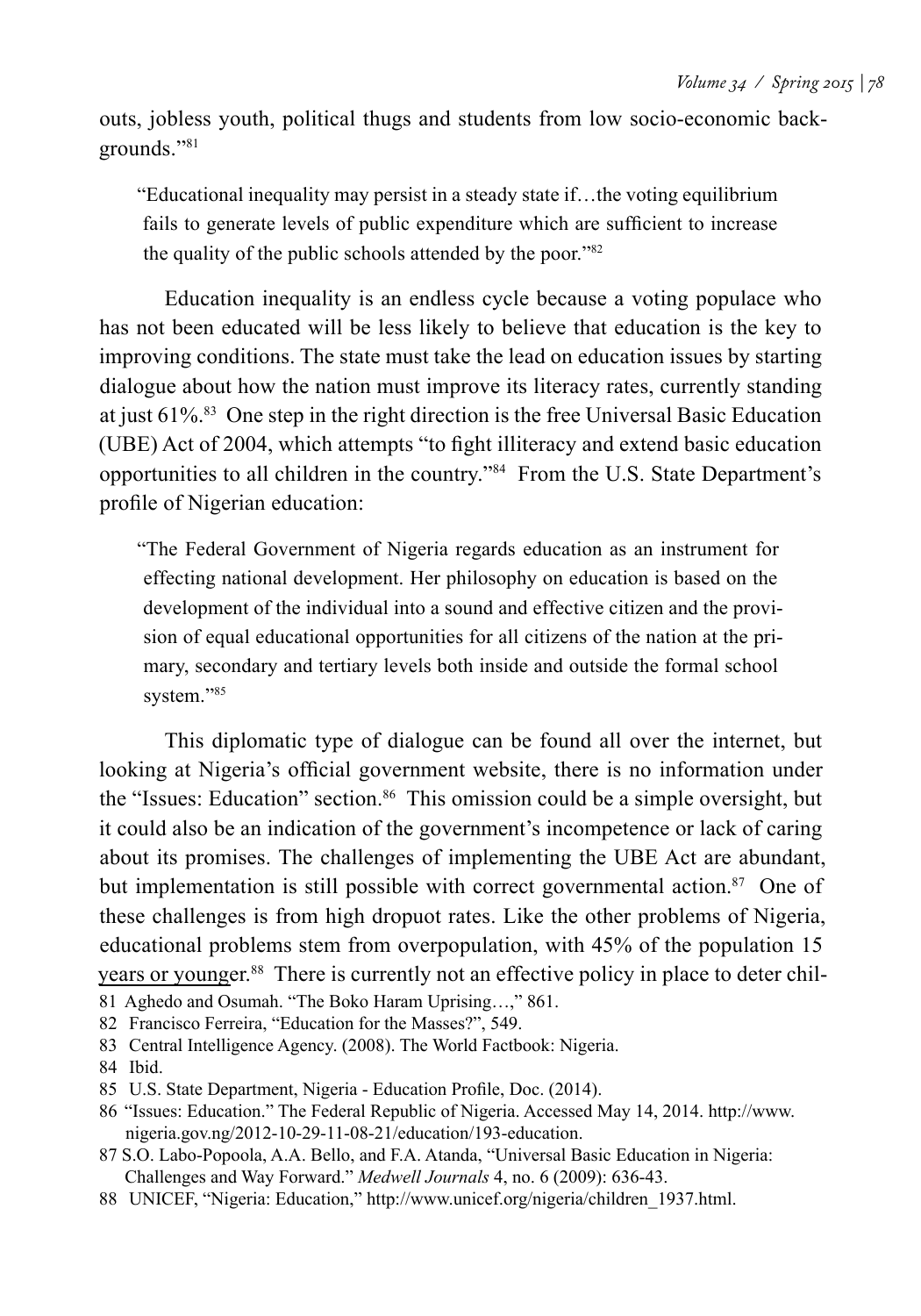#### *79 | Laettner*

dren from dropping out. Arresting children outside of school during school hours and holding their parents accountable would be one step in the right direction.<sup>89</sup> This action may be seen as cruel at first, but it would be a quick way to show the people that the acts of government are serious.

We can see that management problems have been a tradition throughout Nigerian history. The Nigerian government picked up right where the British colonists left off with vast inequality of attention given to the north and south. Issues of income inequality and educational inequality are good reasons for the north to resent the federal government, which was established by western civilization. An environment of mass resentment is a breeding ground for extremist ideas. Implementation of Sharia law and BH's current tactics are barbaric and inhumane, but Yusuf's initial teachings and resentment must be viewed as logical based on the situation in which the Nigerian government has put the north. The problems with BH do not come down to the spread of Islamism. Islam is but a tool to guide the group to their overall goal to remove all western influence in the country.

#### **Conclusion**

The purpose of this paper has been to magnify the Nigerian government's heavy influence on the rise of BH. Data provided has proven that the Nigerian government has placed extremism in an environment to thrive for decades. More research is needed to give further advice to improve the Nigerian government, but we can start with some logical ideas.

International funding from organizations such as Al-Qaeda and Al-Shabaab is very difficult to suppress, but the state can be blamed for much of BH's other sources of funding, as well as many of the systemic problems in the country that have enabled the group to recruit. If the government is going to have a chance to quell the BH uprising, it must first improve its ability to spread money earned from natural resources, especially to the north. This distribution of wealth would decrease poverty, as well as improve corruption rates and education. Since 1999, when democracy was put into force, the country has improved in some areas, but not nearly enough. Legislation such as the UBE Act to improve education and the Nigeria Extractive Industries Transparency Initiative (NEITI) to audit the oil industry are steps in the right direction, but are still far too weakly enforced.<sup>90</sup> To improve on this, the government must resist the pull of southern money. Passing laws to ensure equal funding to all parts of the country would be a very big step

<sup>89</sup> Ibid.

<sup>90</sup> Gboyega et al., "Political Economy of the Petroleum Sector in Nigeria," 2011.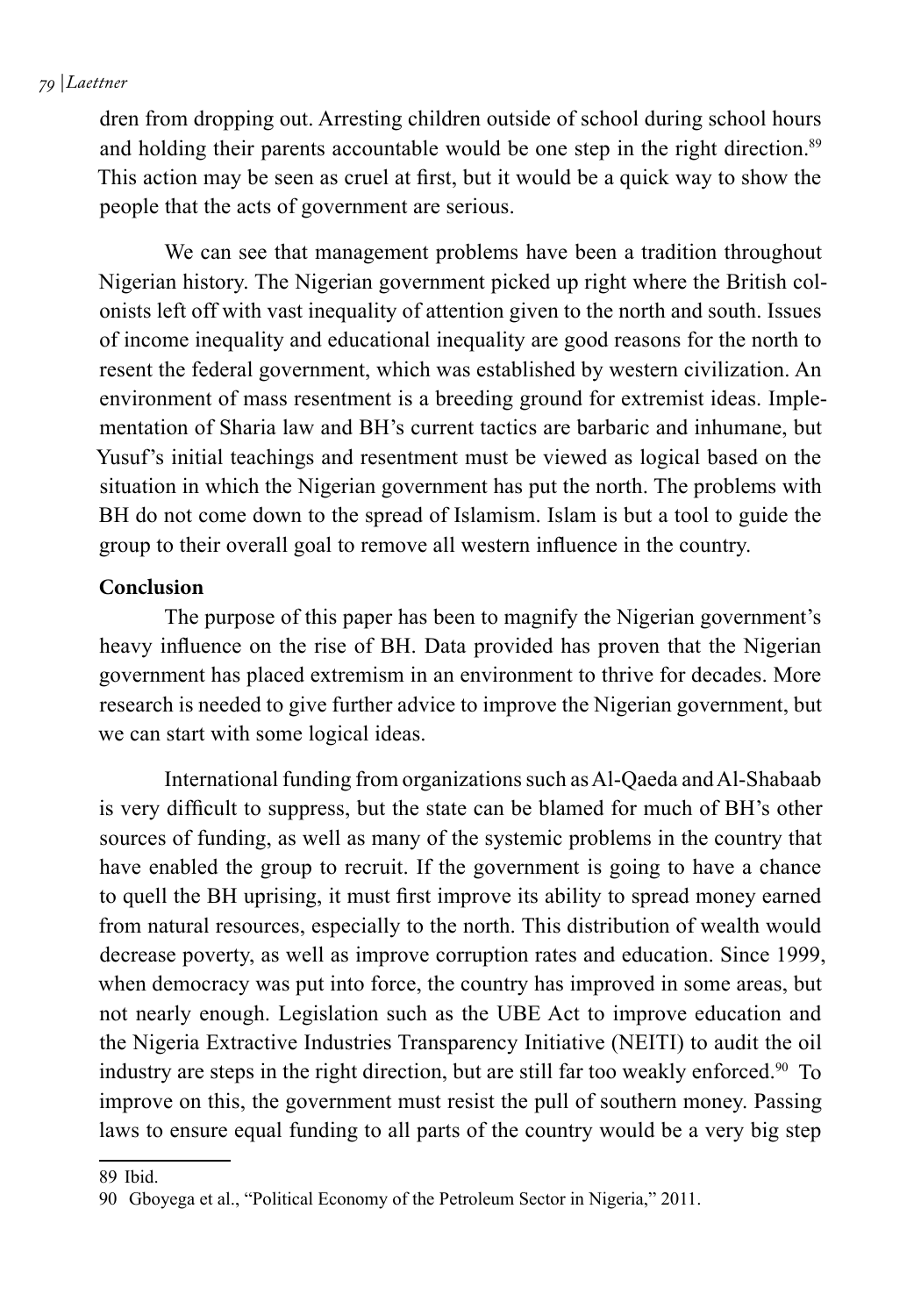toward winning the respect of its northern citizens. Funding military tribunals and a military police force to hold soldiers accountable would also improve the opinions of the inhabitants of the north. Looking to other governments for advice and strategies to stop soldiers' abuse of civilians would be useful as well.

Unlike many other developing countries, Nigeria does not have a problem making money. Rather, Nigeria faces the problem of how to manage all of its money. Currently, hardheaded ways and the pull of money have caused such high levels of corruption that the country will not be able to fix its problems without big changes. Systemic problems are the hardest type of problems to solve, but following the advice above would be an effective first step to extracting Nigeria from the endless cycle of poverty, poor education, corruption, and extremist beliefs. BH is violating basic human rights of the Nigerian people, and it is the responsibility of the state to protect them.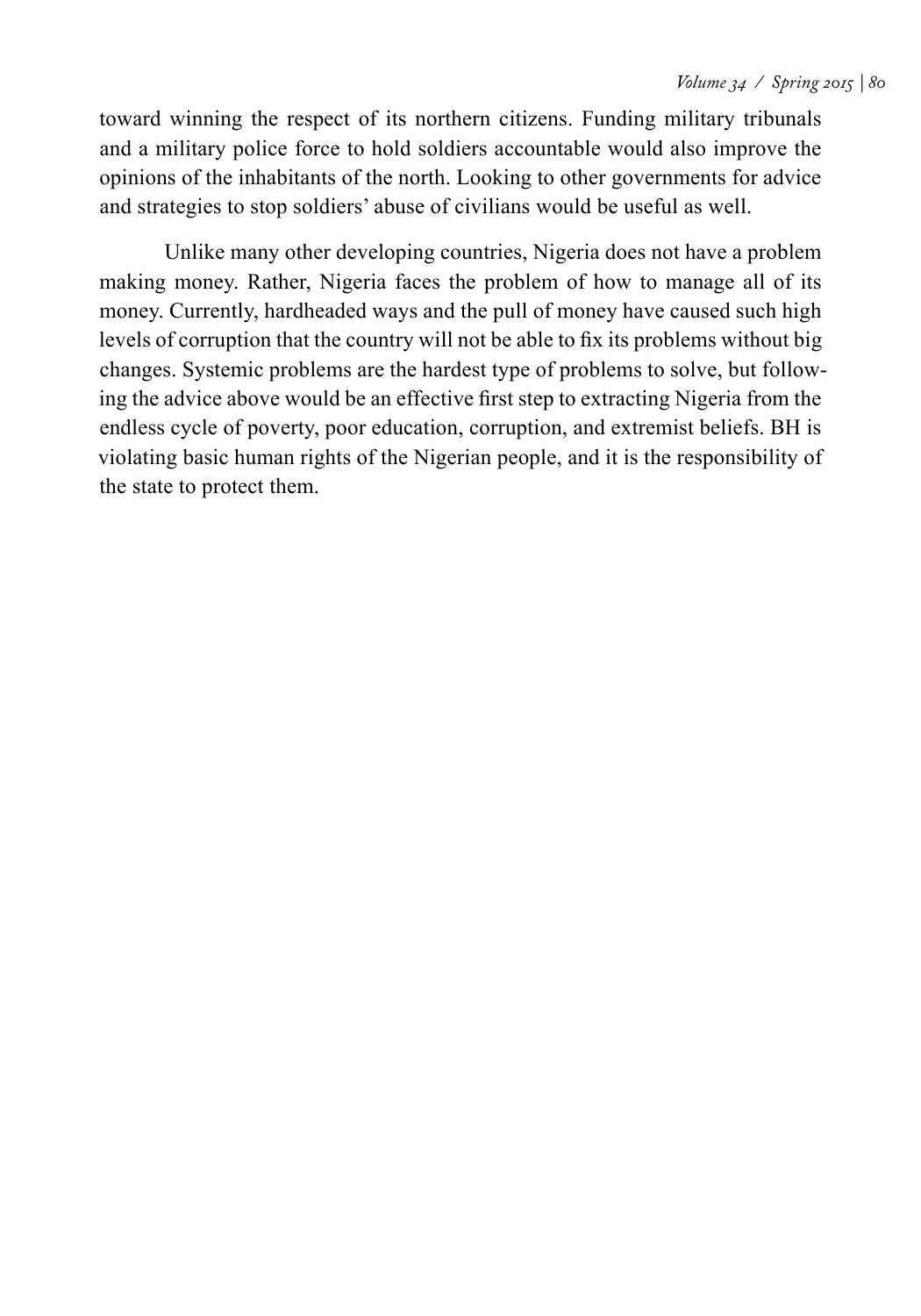#### **Works Cited**

- *A Country Study: Nigeria*. From the Library of Congress. *Country Studies*. Last Modified March 29, 2011. Accessed May 14, 2014. http://lcweb2.loc.gov/frd/ cs/ngtoc.html
- Abubakar, Aminu. "'I will sell them,' Boko Haram leader says of kidnapped Nigerian girls." CNN World. Last modified May 6, 2014. Accessed May 12, 2014. http://www.cnn.com/2014/05/05/world/africa/nigeria-abducted-girls/.
- Adesoji, Abimbola. 2011. Between Maitatsine and Boko Haram: Islamic Fundamentalism and the Response of the Nigerian State. *Africa Today*. 57, no. 4: 98-119.
- Afolayan, Adeshina. 2013. Hilarity and the Nigerian Condition. J*ournal of Pan African Studies*. 6, no. 5: 156-174.
- Agbiboa, Daniel, and Benjamin Maiangwa. 2013. Boko Haram, Religious Violence, and the Crisis of National Identity in Nigeria: Towards a Non-Killing Approach. *Journal of Developing Societies*. 29, no.4: 379-403.
- Aghedo, Iro and Oarhe Osumah. 2012. The Boko Haram Uprising: How Should Nigeria Respond?. *Third World Quarterly*. 33, no. 5, 853-869.
- Ahmed, Saeed. "Boko Haram leader Abubakar Shekau: A ruthless leader with a twisted ideology." CNN World. Last modified May 7, 2014. Accessed May 12, 2014. http://www.cnn.com/2014/05/05/world/africa/nigeria-abducted-girls/.
- "Boko Haram: Coffers and Coffins; A Pandora's Box the Vast Financing Options for Boko Haram." TRAC: Terrorism Research and Analysis Consortium. Accessed May 15, 2014. http://www.trackingterrorism.org/article/boko-haram%E2%80%99s-funding-operations.
- "Boko Haram: The Emerging Jihadist Threat in West Africa." ADL: Anti-Defamation League. Last modified December 12, 2011. Accessed May 11, 2014. http:// www.adl.org/combating-hate/international-extremism-terrorism/c/boko-haram-jihadist-threat-africa.html.
- Chothia, Farouk. (2011). Who are Nigeria's Boko Haram Islamists. Available on BBC African Service (News). Available on http://www.bbc.co.uk/news/ world-africa-13809501 (Accessed: 12 May, 2013).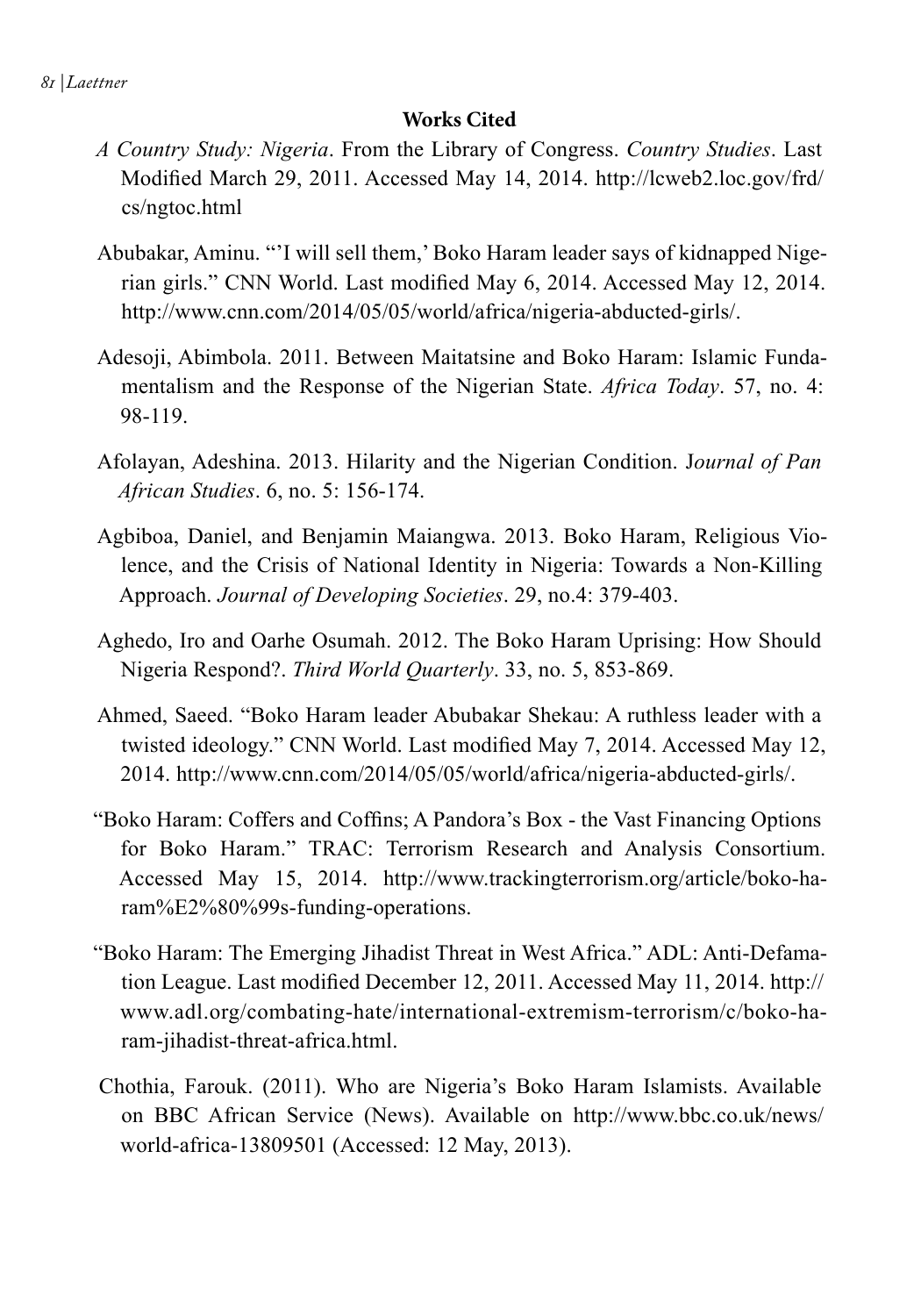- Central Intelligence Agency. 2014. The World Factbook: Nigeria. Updated April 23, 2014, Retrieved May 12, 2014, from https://www.cia.gov/library/publications/the-world-factbook/geos/ni.html
- "Corruption Perceptions Index 2013." Transparency International: The Global Coalition Against Corruption. Last modified 2013. Accessed May 12, 2014. http://www.transparency.org/country#NGA.
- Ferreira, Francisco H.G. 2001. Education for the Masses? The Interaction Between Wealth, Educational and Political Inequalities. *Economics of Transition*. 9, no. 2: 533-552.
- Gboyega, Alex, Tina Soreide, Tuan Minh Le, and G P Shukla. 2011. Political Economy of the Petroleum Sector in Nigeria. *The World Back, Policy Research Working Paper Series*: 5779, 2011.
- Husted, Bryan W. 1999. Wealth, Culture, and Corruption. J*ournal of International Business Studies*. 30, no. 2: 339-359.
- "Issues: Education." The Federal Republic of Nigeria. Accessed May 14, 2014. http://www.nigeria.gov.ng/2012-10-29-11-08-21/education/193-education.
- Katsouris, London Christina. 2004. Africa: Washington Neglects Oil Producers. *Energy Compass*. 1.
- Labo-Popoola, S.O., A.A. Bello, and F.A. Atanda. "Universal Basic Education in Nigeria: Challenges and Way Forward." *Medwell Journals* 4, no. 6 (2009): 636-43.
- Loimeier, Roman. 2012. Boko Haram: The Development of a Militant Religious Movement in Nigeria. *Africa Spectrum*. 47, no. 2/3: 137-155.
- Margon, Sarah. "How Do You Beat Boko Haram with an Army That's Almost as Evil?" Politico Magazine. Last modified May 13, 2014. Accessed May 15, 2014. http://www.politico.com/magazine/story/2014/05/obama-should-be-cautious-about-nigerias-military-106625.html#.U3UmBq1dWKw.
- Murphy, Dan. "'Boko Haram' Doesn't Really Mean 'Western Education Is a Sin.'" Security Watch. Last modified May 6, 2014. Accessed May 10, 2014. http:// www.csmonitor.com/World/Security-Watch/Backchannels/2014/0506/Boko-Haram-doesn-t-really-mean-Western-education-is-a-sin.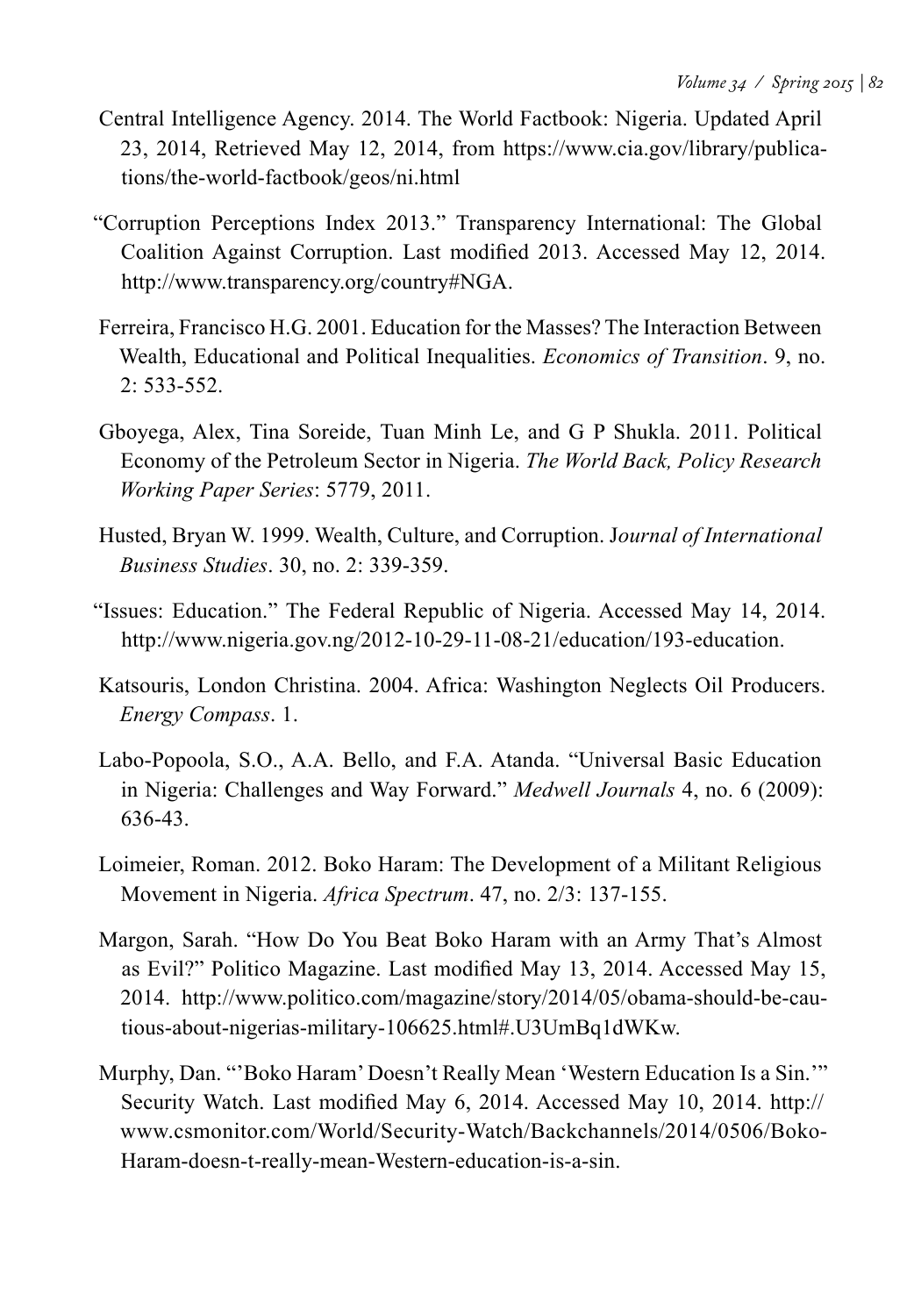- Murtada, Ahmad. "Boko Haram Movement in Nigeria: Beginnings, Principles and Activities." In *Boko Haram Movement in Nigeria: Beginnings, Principles and Activities*. Translated by 'AbdulHaq Al-Ashanti. N.p.: www.SalafiManhaj. com, 2013.
- "Nigeria: Education." UNICEF. Accessed May 14, 2014. http://www.unicef.org/ nigeria/children\_1937.html.
- "NOI Polls Monthly: Jonathan Job Approval." News release. May 7, 2014.
- Ofiaja, Atane. "To Understand Boko Haram, The West Must Look More Closely At Itself Than At Nigeria." Policy Mic. Last modified May 13, 2014. Accessed May 16, 2014. http://www.policymic.com/articles/89247/to-understand-bokoharam-the-west-must-look-more-closely-at-itself-than-at-nigeria.
- "The World's Billionaires: #24 Aliko Dangote." Forbes. Last modified May 14, 2014. Accessed May 14, 2014. http://www.forbes.com/profile/aliko-dangote/.
- UN Office for the Coordination of Humanitarian Affairs. "Timeline of Boko Haram Attacks and Related Violence." IRIN Humanitarian News and Analysis. Last modified January 20, 2012. Accessed May 11, 2014. http://www.irinnews. org/report/94691/ nigeria-timeline-of-boko-haram-attacks-and-related-violence.
- U.S. State Department, Nigeria Education Profile, Doc. (2014).
- Walker, Andrew. 2014. Why Nigeria Has Not Defeated Boko Haram. Available on BBC African Service (News). Available on http://www.bbc.com/news/ world-africa-27396702. (Accessed: 15 May, 2014).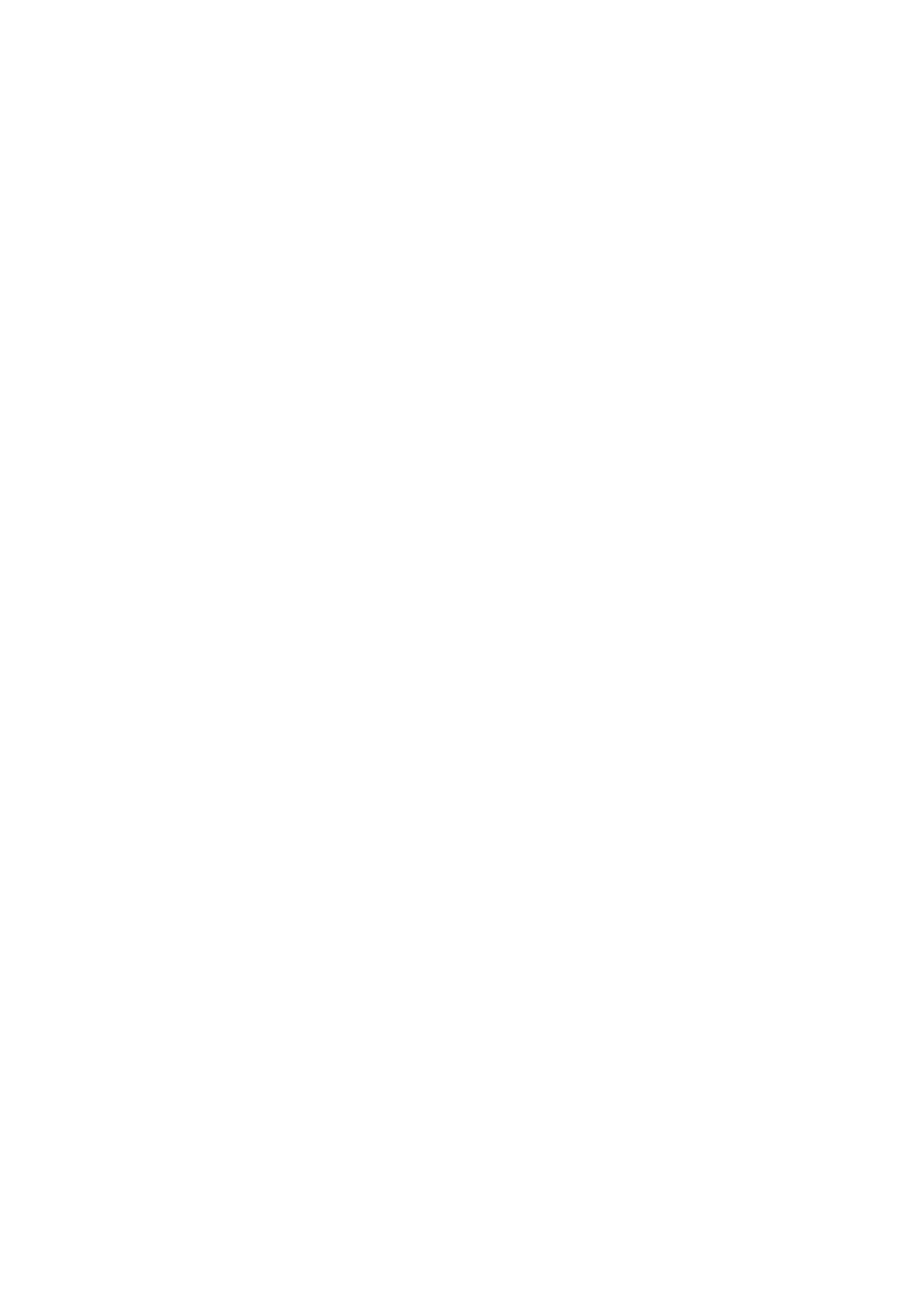*ABSTRACT* » The Ebola outbreak of 2014 began with the March 25th *reporting of the first 86 suspected cases from Guinea to the World Health Organization (WHO), of which included 49 deaths. Since then the disease has spread through West Africa with the worst cases seen in history. No global leader emerged to contain the virus in its early stages, and many lives were lost. This issue calls attention to a larger form of miscommunication among a globalized world. Who is responsible to help the people affected by such a crisis? These questions will be considered through a review of theories of what factors result in aide or intervention to occur. This argument provides an opportunity to learn from mistakes and more importantly, identify concrete ways to ensure they are not repeated.*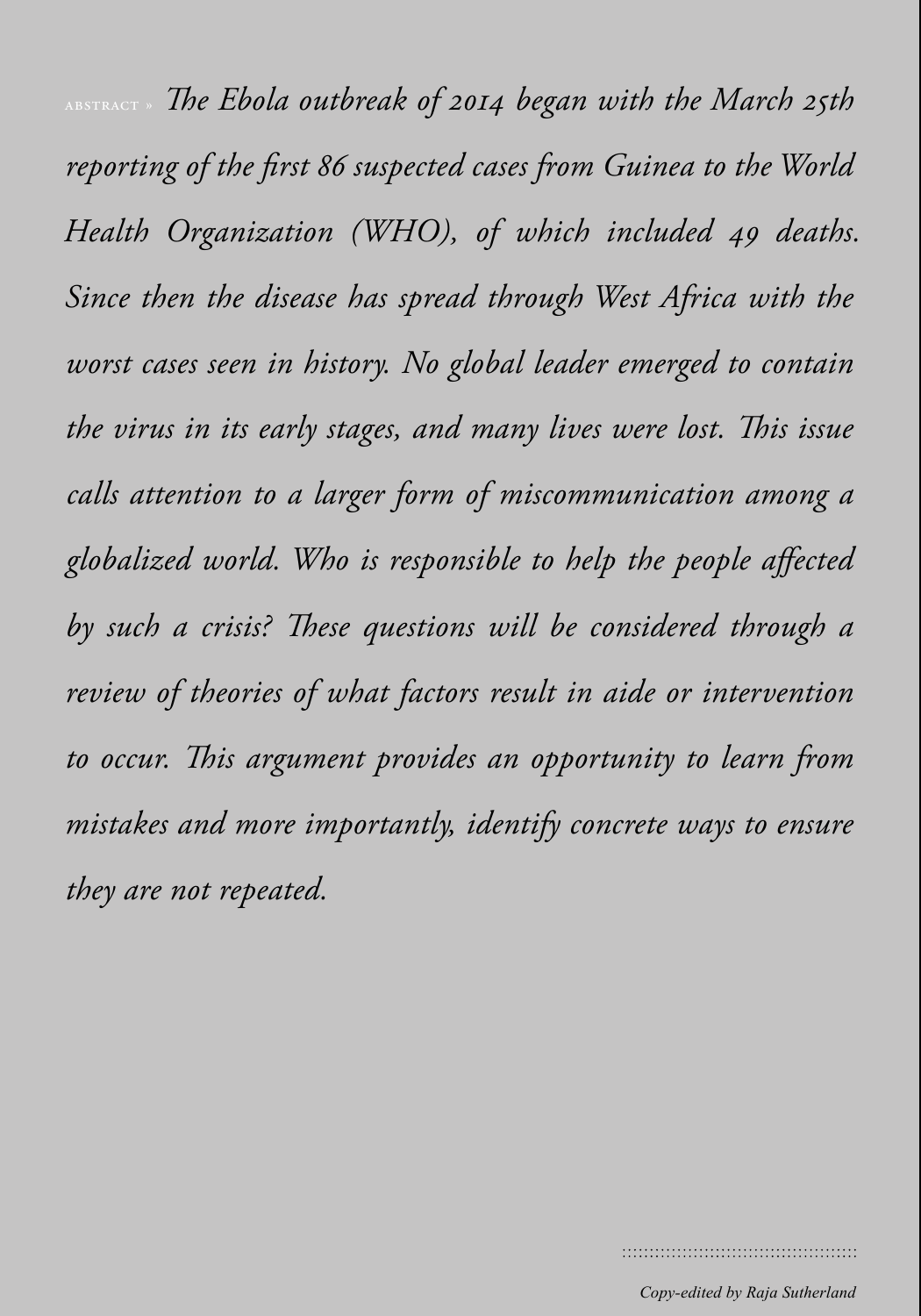# **VI**

## Humanitarian Aid and Intervention: The Responsibility for Action During the Ebola Epidemic

### *» by Noora Larson*

## A Common Humanity

Since the March 25th reporting to the World Health Organization (WHO), the disease has spread through West Africa with the worst cases seen in history.<sup>1</sup> This could have been caused by the Zaire strain, the deadliest of the five strains of Ebola.2 The larger reason, however, was the overall absence of initial collaborative response by

- 1 "2014 Ebola Outbreak in West Africa", CDC, September 25, 2014, accessed September 30, 2014,http://www.cdc.gov/ vhf/ebola/outbreaks/2014-west-africa/ previous-updates.html
- 2. "Why Ebola is so dangerous", BBC, October 8, 2014, accessed October 10, 2014, http://www.bbc.com/news/worldafrica-26835233

international and nongovernmental organizations (INGOs) and aid groups. The WHO specifically lacked the appropriate leadership role that needed to be in place to contain the virus efficiently as possible. Perhaps, those responsible at the WHO hoped a country would take the lead to battle this epidemic. However, no global leader emerged and the opportunity to contain the virus early and save many lives was lost within months. Theoretical perspectives will address a social, economic, and political aspects that determine decisions in regards to aiding those burdened with the Ebola epidemic.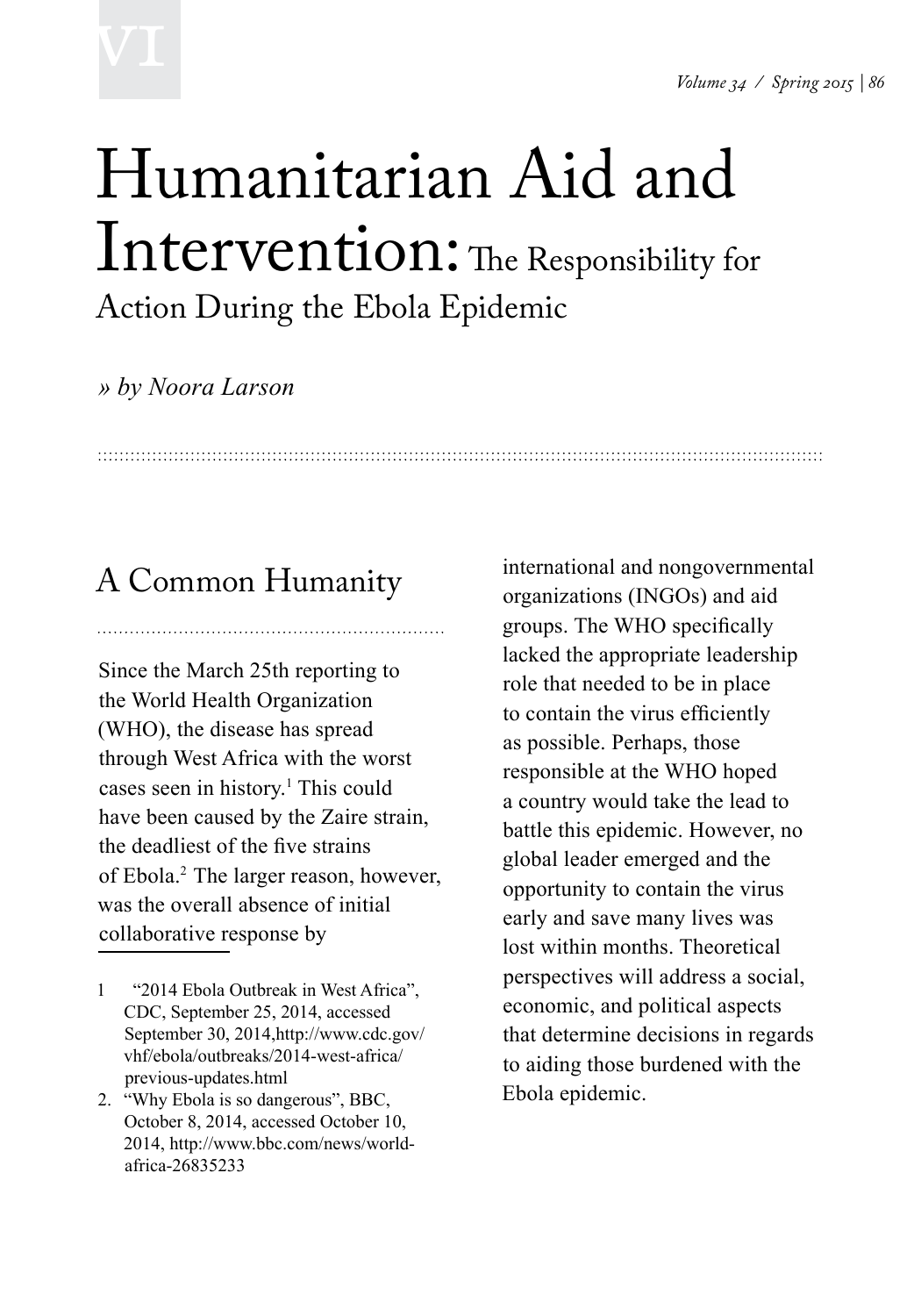*87 | Larson*

 Tim Dunne, an International Relations expert specializing in issues concerning peace and security, asserts that in order to recognize human rights there has to be a "common humanity." This common humanity is the essential moral worth of all humans - regardless of sovereign boundaries - that we have for fellow humans. Dunne explains, "human rights are the most obvious indicator of a move beyond a pluralist international society and its exclusive interest in the pursuit of order and the limitation of an understanding of justice that is limited to demands by sovereign states to be treated equally."3 The move towards this society is predicted by the need to recognize the rights of every individual. The extension of international law will occur if there is a broader understanding of justice beyond sovereign states, and a larger interest in pursuing something other than order.

 To explain the extension of international law, Dunne breaks down the institutional role of INGOs, by specifically addressing issues regarding human rights.<sup>4</sup> In a world society, the capability to cross sovereign borders to raise a collective conscience helps promote concern from individuals worldwide. INGOs are able to actively criticize a country's government that commits these violations. This ability to hold the government of a sovereign country responsible creates an extension of law that enables human rights interventions to take place. Dunne, following the English School theory, further explains the development of norms in which there is a fundamental common sense value of human rights.

#### **Lack of Human Rights Acknowledgement**

 In the case of the Ebola epidemic, the major nongovernmental actors are the WHO, Doctors without Borders (MSF), and the Centers for Disease Control and Prevention (CDC). They have each contributed where the local governments were unable to control the outbreak. On August 8th 2014, the WHO declared the Ebola virus as a global public health emergency, acknowledging the seriousness of the outbreak. Only thirteen days earlier, the WHO regional director visited Liberia (the affected most by Ebola), which followed standard WHO program procedure for assessment. Seeing as within a span of less than two weeks the WHO action went from a visit to one

<sup>1</sup> Tim Dunne, "The English School", in International Relations Theories: Discipline and Diversity, ed.Tim Dunne et al. (United Kingdom: Oxford University Press, 2013), 146.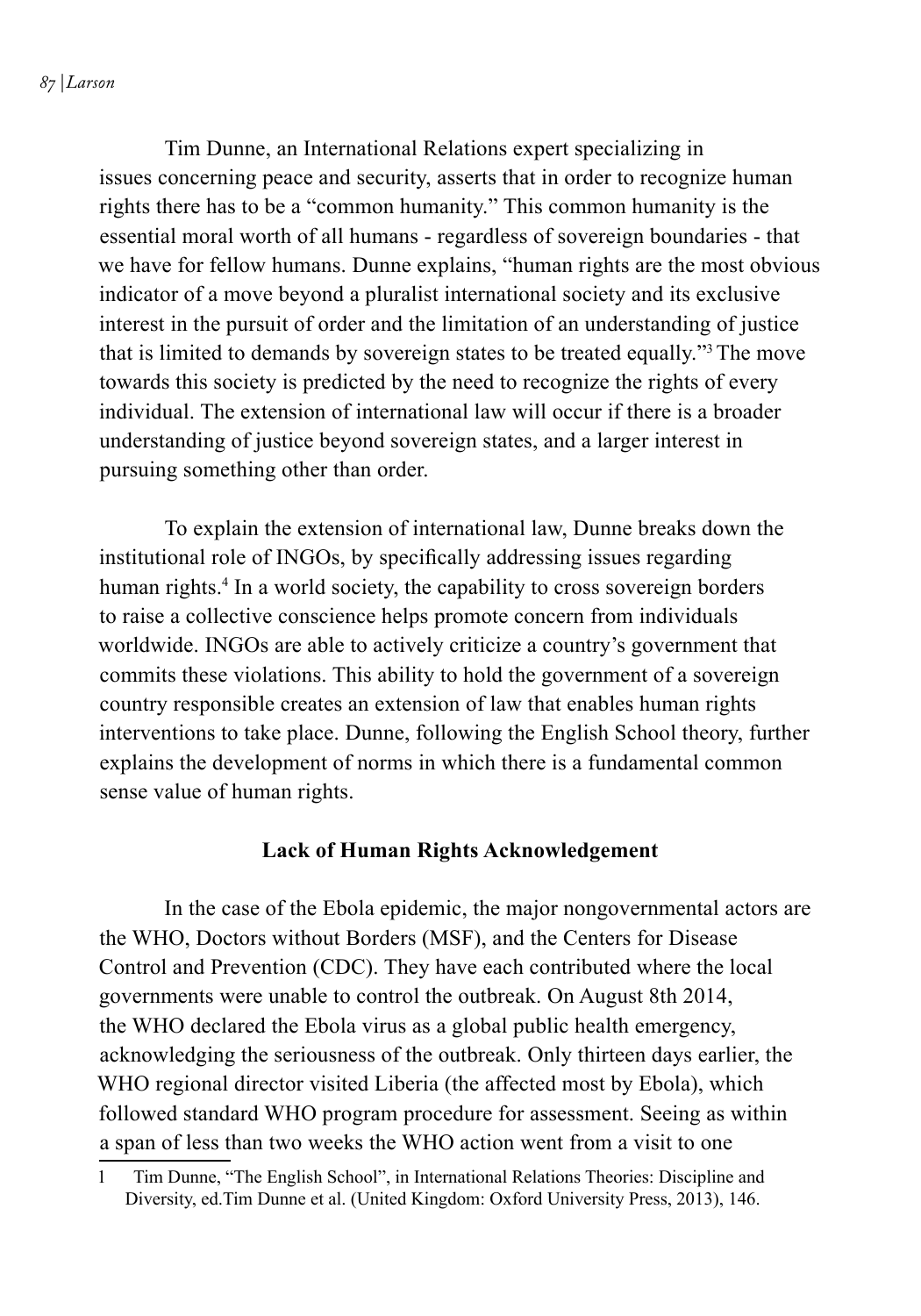span of less than two weeks the WHO action went from a visit to one affected country, to a declaration of the West African region being an "international public health emergency," shows that this assessment should have been done sooner $5$ 

 By early August, the Ebola outbreak had struck an entire region and rendered its governments incapable to respond to the increasing spread of the virus. The announcement on August 8th came more than four months into the epidemic, with the WHO officials previously dismissing greater roles from the CDC and MSF pleas for more action.<sup>6</sup> The only acknowledgements of a humanitarian mission occurred earlier in mid-July, when the African Union Security Council authorized the immediate deployment of a joint AU-led military and humanitarian mission.7 At this point INGOs involved in the beginning events raised collective consciousness, but failed to promote concern from individuals who would be able to actively make a difference in the response. For the West Africans plagued with this disease, there was neither "common humanity" nor reference to human equality that would have brought about a large enough response to effectively deal with the issue. Due to this failure, there was no broader understanding of justice that would result in the extension of international to aid West Africans.

#### **Justifiable Investment**

 However, according to Samuel Huntington, the motives behind providing foreign aid have less to do with a "common humanity", and are more about the conscious decision of a concessional transfer of resources. Huntington posits that aid would not be given without benefiting the country providing these

<sup>2</sup> Ibid.

<sup>5.</sup> WHO: Ebola Outbreak 'International Public Health Emergency'", Deutsche Welle, August 8, 2014,accessed September 27, 2014, http://www.dw.de/who-ebola-outbreak-internationalpublic-healthemergency/a-17840752

<sup>6.</sup> Lena H. Sung et al., "Out of Control: How the World's Health Organizations Failed to Stop the Ebola Disaster", The Washington Post, October 4, 2014, accessed October 10, 2014, http:// www.washingtonpost.com/sf/national/2014/10/04/how-ebola-sped-out-of-control/

<sup>7.</sup> "Peace & Security Council Report", Institute for Security Studies, September 2014, accessed October 12, 2014, http://www.operationspaix.net/DATA/RAPPORTCPS/41\_en~v~Rapport\_ sur\_le\_CPS - No \_62.pdf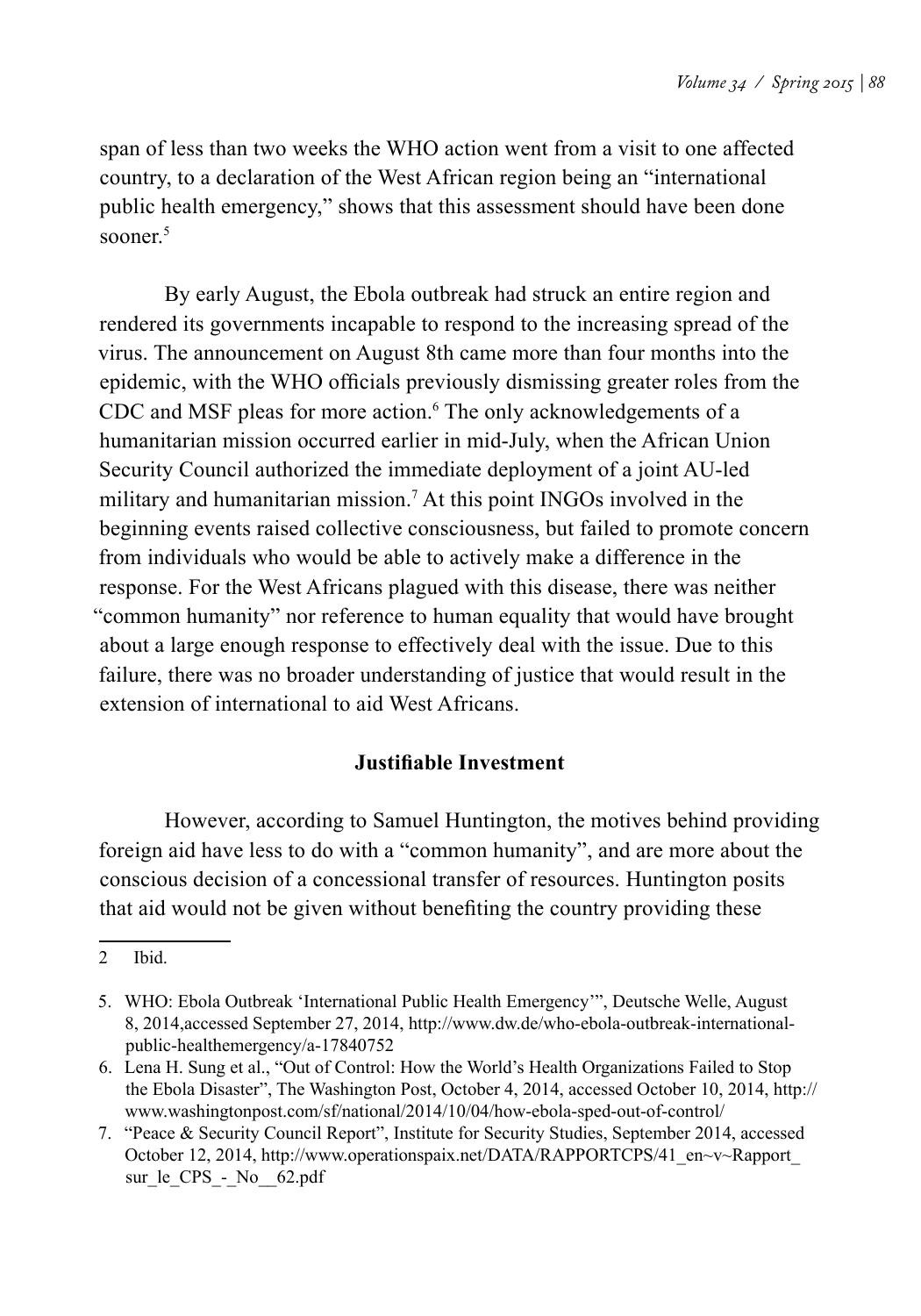#### *89 | Larson*

resources. He states, "the scope and nature of U.S. foreign aid presumably should reflect: (a) the relative importance of the ends to be served by foreign aid presumably should reflect: (a) the relative importance of the ends to be served by foreign aid in comparison with other goals; and (b) the relative effectiveness of foreign aid as a means to achieve those ends in comparison with other means."8 As such, the decision to allocate foreign aid is contingent upon a country's goals for itself and whether these are best achieved through aid or another mechanism.

 In Huntington's article, "Foreign Aid: For What and for Whom", he specifically deals with the goals of economic development which led to the practice of foreign aid. Aid programs in the 1940's and early 1950's had been devoted to the recovery of Western European countries which was incredibly important to the United States, and their own political and economic growth. Looking at the trends in the 1960s, he concludes that the primary objective of aiding other poorer countries was the promotion of economic development. Huntington further concludes that this development ultimately benefitted specific U.S. industries as it created markets for U.S. manufactured products. The other rationale for the allocation of aid is the fear of the consequences if it is not offered. This brought the U.S. government to the conclusion that the lack of foreign aid would inevitably affect the nation negatively due to the negative attention and socio-political pressure.

#### **Allocation of Aid**

 When Huntington refers to the allocation of aid as a concessional transfer of resources, he narrows the issue to a monetary focus rather than a moral focus, which Dunne argues. The determination of giving aid from a state is therefore focused on whether the aid provided will not only effectively address the issues at hand, but also achieve long lasting results.<sup>9</sup> Covering the rationale for allocating materials or financial support for a state would ultimately be decided on whether the state feels they are using their resources wisely. The same day the WHO announced the Ebola epidemic as an international public health emergency, the organization also published its Ebola

<sup>8.</sup> Samuel Huntington, "Foreign Aid: For What and for Whom." Foreign Policy, January 1, 1971. http://www.foreignpolicy.com/articles/2010/12/30/foreign\_aid\_for\_what\_and\_for\_whom.

<sup>9.</sup> Ibid.

<sup>10.</sup> Ibid.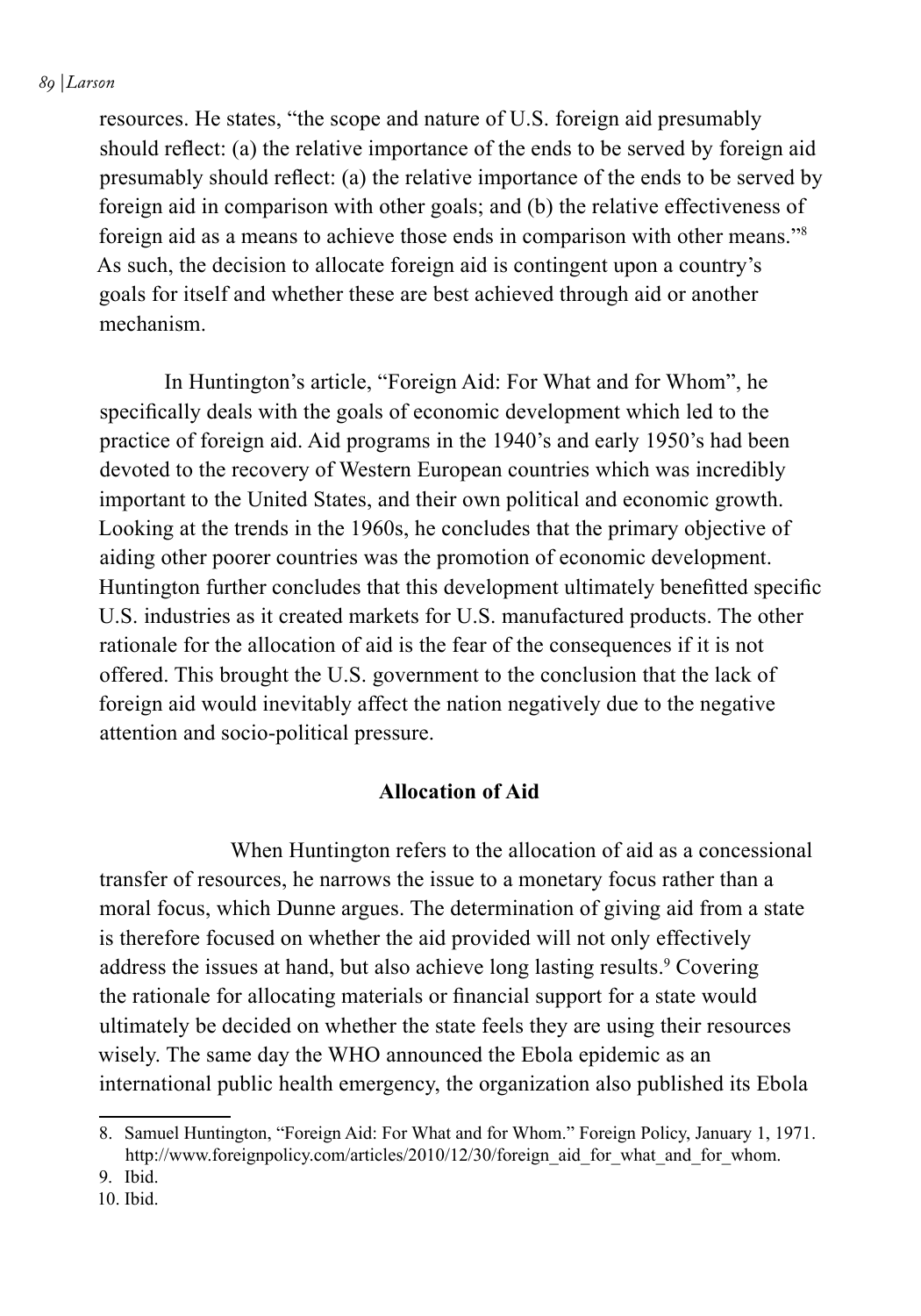Response Roadmap.10 Although both appropriate and standard protocol, the roadmap was essentially vague and poorly addressed the Ebola epidemic. This would therefore fail to show a plan put in place that would draw a desired amount of aid, since it lacks an effective solution for the issue at hand.

 From the initial reporting in March and continuing until August, very little action took place by either a country or organization. The issues that were brought to light were as simple as inadequate protective gear, unsanitary working areas, and lack of hospital supplies. People, especially in Liberia, were suffering and dying on the hospital floors because there were not enough cots available. As a visiting professor at the University of Liberia, Job Berestecky stated on August 23rd, "the management of the response in Liberia that I have been able to observe has been very disorganized and incompetent."<sup>11</sup>

 In addition to this, aid workers were not only at risk of being infected, but of violence from scared villagers. On September 18th, the Guinean government spokesman reported eight bodies had been found after an attack on a medical team educating locals on the risks of Ebola.12 These reports showed a lack of concrete leadership to put the necessary organization and a detailed plan to effectively respond to the crisis. It also shows a danger of sending medical teams to the cause, posing larger issues regarding the safety of volunteers and the instructions they are told to follow. These factors meant that any substantial aid given to this effort would not necessarily be a justifiable investment, as most efforts were disorganized and ineffective. Allocating aid would not be enough; what would be necessary is a specific group or nation taking a leadership role in Liberia and other West African nations infected with Ebola. This means more responsibility that would not satisfy national interests at home.

#### **Determining Responsibility**

Huntington's theory on justifiable investment compliments one of the most influential leaders in international politics, Hans Morgenthau. For Morgenthau,

<sup>11.</sup> Rebecca Buckwalter, "Why Hasn't Previously Successful Methods Used to Stop Ebola Working Against This New Strain?", Pacific Standard: The science of society, 4 August 2014, accessed September 10 2014, http://www.psmag.com/navigation/health-and-behavior/arentpreviously-successful-attempts-stop-ebola-working-new-strain-87510/

<sup>12.</sup> Rukmini Callimachi, "Fear of Ebola Drives Mob to Kill Officials in Guinea", NY Times, September 18, 2014, accessed September 18, 2014, http://www.nytimes.com/2014/09/19/ world/africa/fear-of-ebola-drives-mob-to-kill-officials-in-guinea.html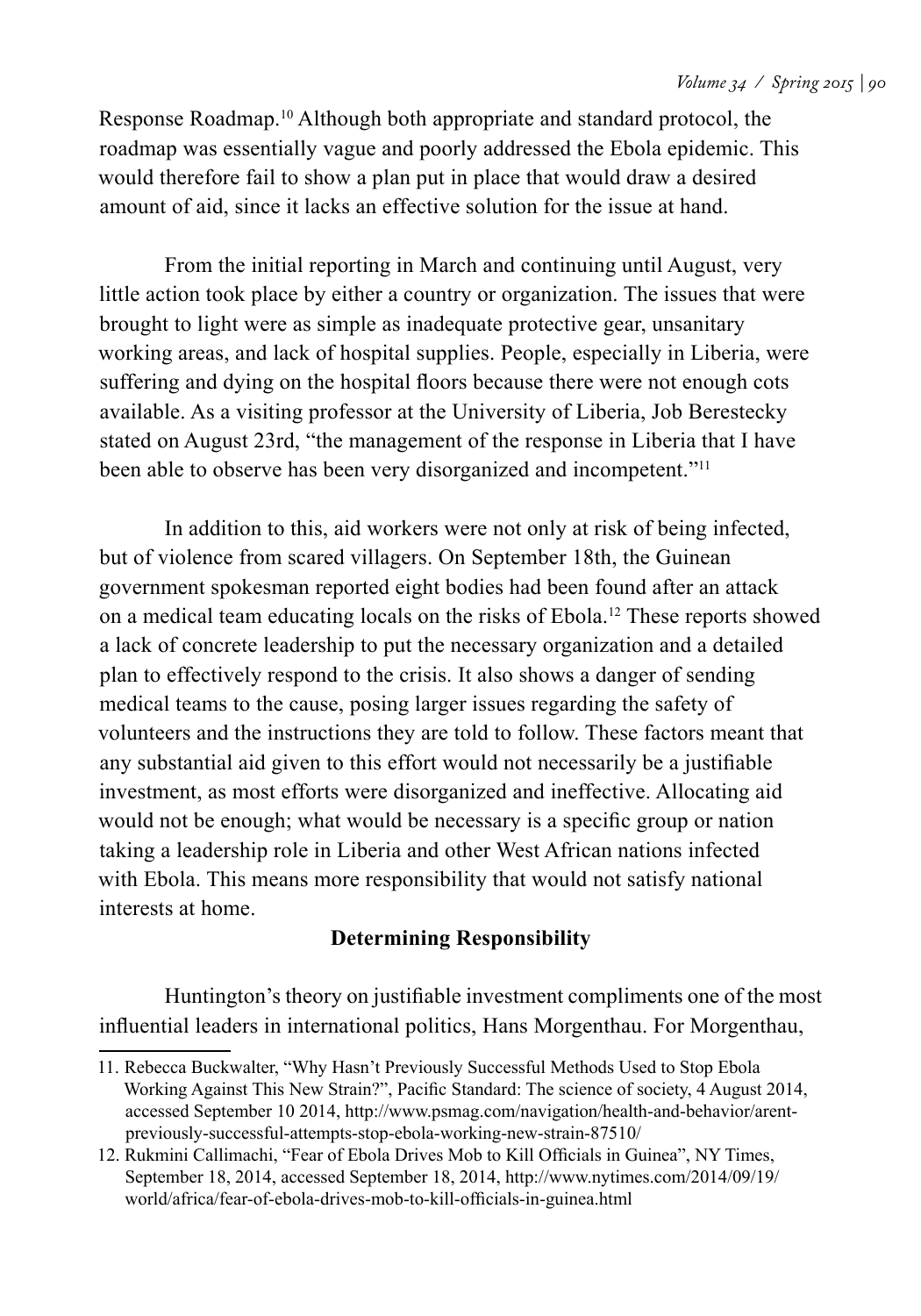#### *91 | Larson*

the conclusion is simple; if there is a national interest then there will be intervention or aid.13 So to analyze the events during the epidemic that would substantiate aid, would mean finding reasons for countries to conclude that giving aid was in their own national interests.

 Analyzing United States involvement in the Ebola epidemic, particularly in Liberia, is the best way to determine how national interest was the reasoning behind the allocation of aid. On September 11th, 2014, President Sirleaf of Liberia warned President Barack Obama that without help in tackling the spread of Ebola, the country would slip back into chaos; two days later she also made a public plea to the president for American support.<sup>14</sup> These two events inevitably drew a lot of attention on the United States. President Sirleaf stated, "Only governments like yours have the resources and assets to deploy at a pace required to arrest the spread",<sup>15</sup> and seeing how Liberia was a nation founded by former American slaves with a past record of the United States government as its largest donor, it was a national interest to continue such a trend of aid because of potential backlash and negative light the government would receive if it was unwilling to help during such a crisis.

When Tomas Eric Duncan became the first person in the United States to be diagnosed with Ebola on September 29th, it set forth an even more pressing reason to send in aid.16 The disease was now crossing into the public space of the American government, and therefore it was in the U.S.'s interest to stop an outbreak from occurring. President Obama named Ron Klain to oversee the administration's Ebola response by October, and the 101st Airborne Division sent to Liberia a month earlier was issued new hazmat suits so they

<sup>13.</sup> Hans J. Morgenthau, "To Intervene or Not to Intervene?" Foreign Affairs 45, no. 3 (1967, April): 430, accessed September 23, 2014, http://www.foreignaffairs.com/articles/23877/hansj-morgenthau/to-intervene-or-not-to-intervene

<sup>14.</sup> Emma Grham-Harrison, "Liberia President ask US for help in talking Ebola," The Guardian, 13 of September 2014, accessed September 18, 2014, http://www.theguardian.com/ society/2014/sep/13/liberia-president-asks-us-help-ebola

<sup>15.</sup> Siobhan O'Grady, "Colonial Line Drawn Again for Ebola Aid," Foreign Policy, 22 of September 2014, accessed September 23, 2014, http://blog.foreignpolicy.com/ posts/2014/09/22/colonial\_lines\_drawn\_again\_for\_ebola\_aid

<sup>16.</sup> Dan Bates, Paul Thompson, "Schoolchildren exposed in US Ebola scare: Texas governor Rick Perry reveals fears for kids and says 18 Americans may have virus after hospital sent infected man home", Daily Mail, October 1, 2014, accessed October 22, 2014, http://www.dailymail. co.uk/news/article-2775608/CDC-confirms-Dallas-patient-isolation-testing-returning-regionplagued-Ebola-HAS-deadly-virus.html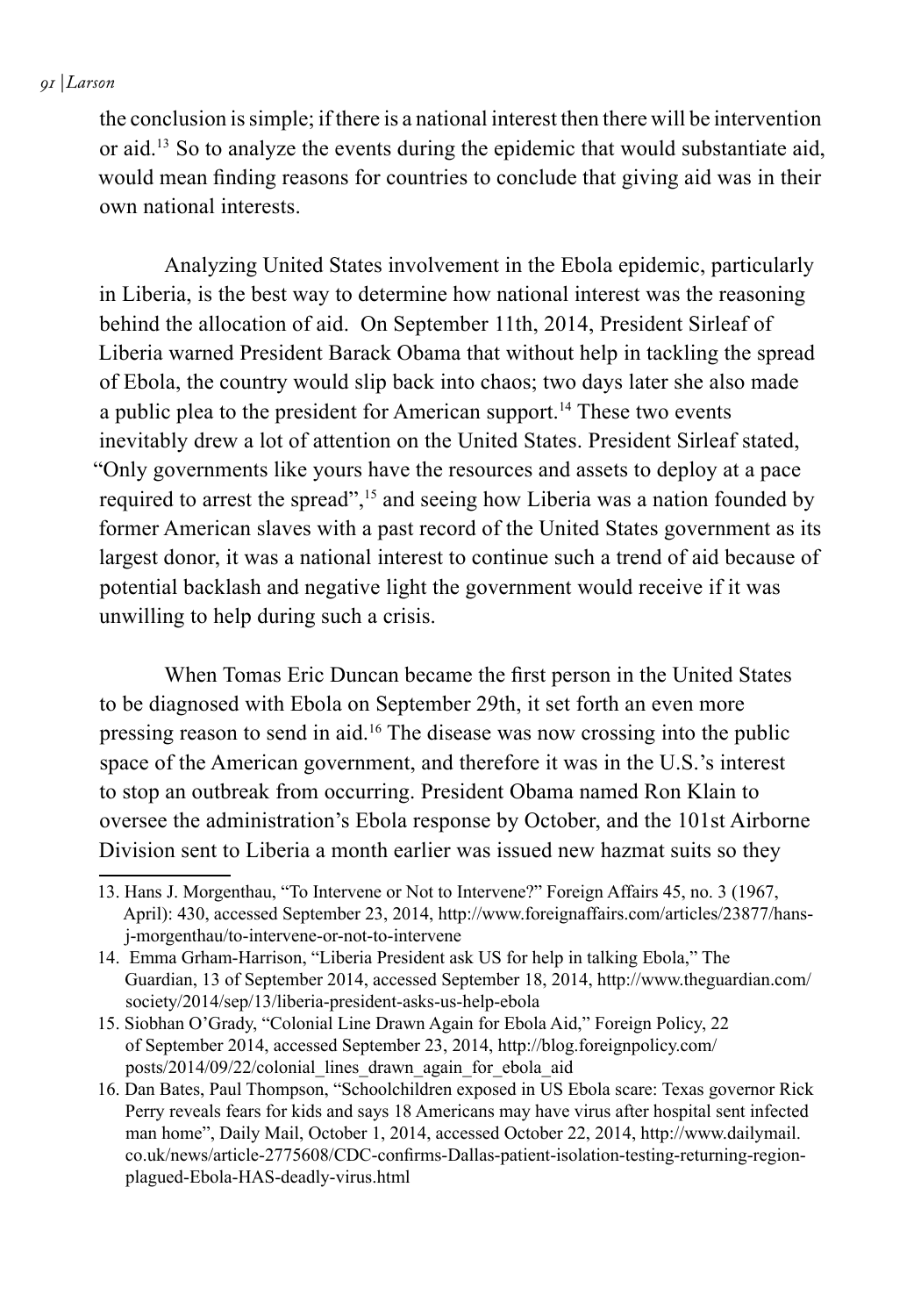would better protect themselves.<sup>17</sup> As summarized perfectly by Samantha Power, the US ambassador to the UN, "the best way to keep Americans safe is to help the West African countries fight the disease."<sup>18</sup>

 One may choose to look at these events of U.S. involvement as the beginnings of a leadership role in the epidemic. The assumption that other wealthier nations should be the ones responsible for aid and intervention would be a mistake. A single country, even if it is the United States, does not have the capability to effectively respond to a crisis like the one in West Africa without severely cutting back on its own national interests. Additionally, it does not have the means to call upon the international response to the issue. Furthermore, the country would not have been aware of the extent of the issue without organizations such as MSF or the CDC to supply data and reports from the ground.

 The chronological timeline of events points out that U.S. involvement occurred after the crucial time for containment of the disease to prevent a global health emergency. The United States would never have taken an active role so early on in addressing the Ebola virus, as it had not yet presented itself as national interest. Additionally a single outside nation-state would not have the parameters and ability to control what occurs on the ground as well as among the international community as an organization like the WHO. While analyzing the U.S. involvement, it is important to acknowledge for the sake of Morgenthau's argument, which was in the overwhelming majority of countries around the world to avoid involvement at all cost. So much that even the small island of Trinidad and Tobago followed the common practice of denying entry to any passenger coming from any country with Ebola. In fact, on August 21st South Africa was the first country to begin restricting entry for all non-citizens traveling from Guinea, Liberia, Nigeria, or Sierra Leone.<sup>19</sup>

<sup>17.</sup> Carol E. Lee, "Obama to Name Ron Klain as Ebola Czar", The Wall Street Journal, October 17, 2014, accessed October 20, 2014, http://online.wsj.com/articles/obama-to-name-ron-klain-asebola-czar-1413557184

<sup>18.</sup> Associated Press, "Top UN Ebola official: new cases poorly tracked", Daily Mail, 28 October, 2014, accessed October 29, 2014, http://www.dailymail.co.uk/wires/ap/article-2810710/5-000- Ebola-health-workers-needed-West-Africa.html

<sup>19.</sup> "Travel Security Advisories - Flight Bans and Closures", International SOS, October 19, 2014, accessed October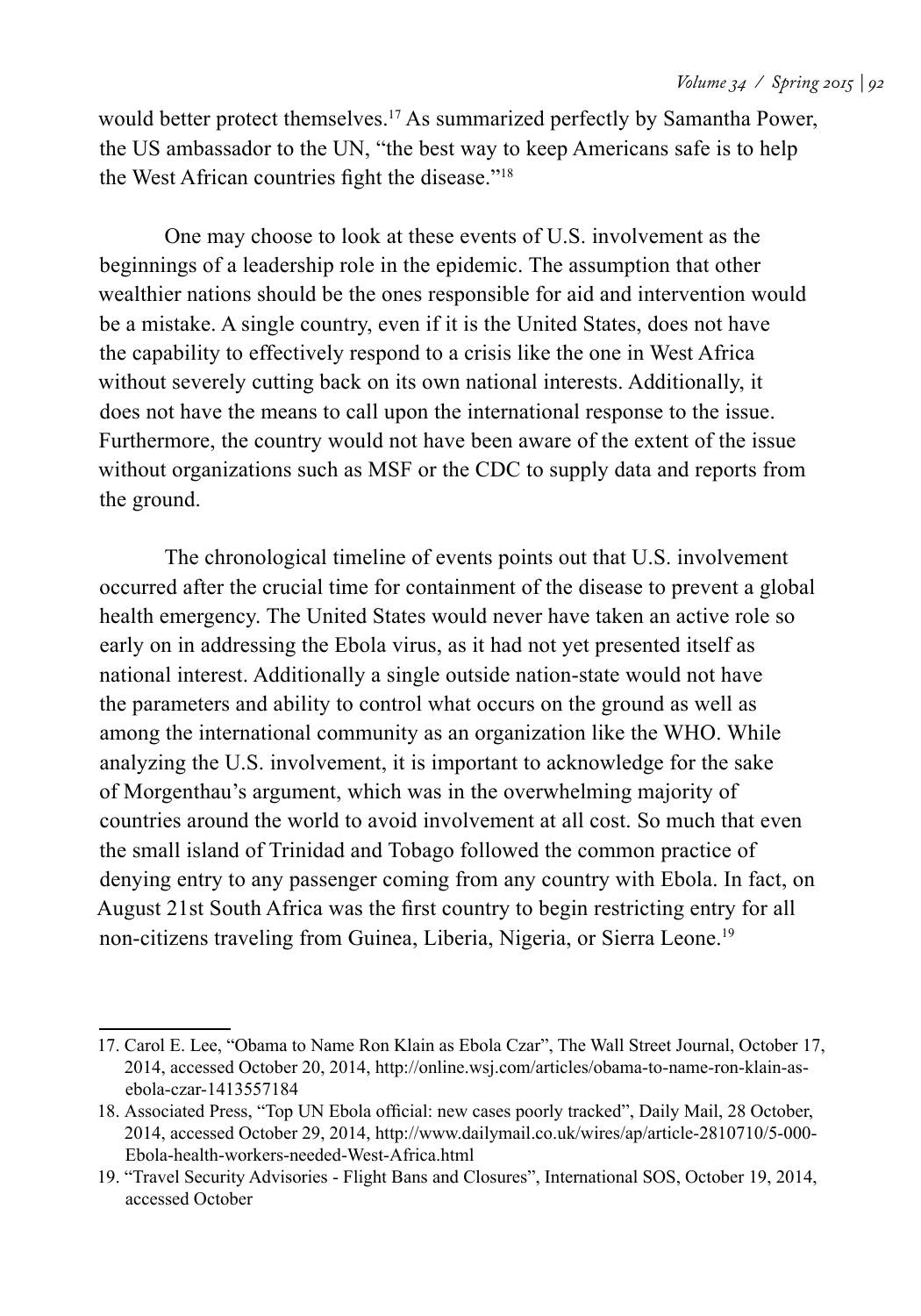#### **Process Utopias**

 For Ken Booth, an International Relations theorist whose focus is security and theory, improvements in human rights is a part of a larger "process utopia". As he explains, "Process utopias […] are benign and reformist steps calculated to make a better world somewhat more probable for future generations. Trying to reduce the risk of war each year, improving human rights and spreading economic justice are examples of such policies […] Process utopianism is thus practical utopianism."20 Booth claims an ideology invoking a utopian reality as practical. If there is an improvement of human rights and the spread of economic justice there will be a reduced risk of war resulting in a better world for future generations. Booth's argument shows the deliberate steps a nation should take to make the world a better place with a realistic approach rather than as an ideological fantasy, crossing realism with utopianism.

 If the improvement of human rights is a logical move for a democratic self-interested country that also spreads economic justice, then Booth has essentially blended Huntington's and Dunne's rationale for humanitarian aid and intervention. The motivation to acknowledge human rights is not only in a country's self-interest, but conscientious about future generations and growth of all countries. The ability to use human rights as a tool for the common humanity, economic development, or a larger process utopia, is immensely compelling and warrants larger discussion.<sup>21</sup>

#### **Failure of Immediate Response**

 When looking into the response to the Ebola epidemic during the summer months into the fall, Booth would be sorely deflated. Although no war has broken out from this conflict, attacks on aid workers due to intense fear from villagers has heightened the level of danger for those in charge of searching for

<sup>20.</sup> Ken Booth, "Security in Anarchy: Utopian Realism in Theory and Practice", Royal Institute of International Affairs 67, no. 3 (1991, July): 527-545, http://0-www.jstor.org.opac.sfsu.edu/ stable/pdfplus/2621950.pdf?&acceptTC=true&jpdConfirm=true

<sup>21.</sup> Ibid.

<sup>22.</sup> Terrence McCoy, "Why the Brutal Murder of Several Ebola Workers May Hint at More Violence to Come" The Washington Post, September 19, 2014, accessed September 22, 2014, http://www.washingtonpost.com/news/morning-mix/wp/2014/09/19/why-the-brutal-murder-ofeight-ebola-workers-may-hint-at-more-violence-to-come/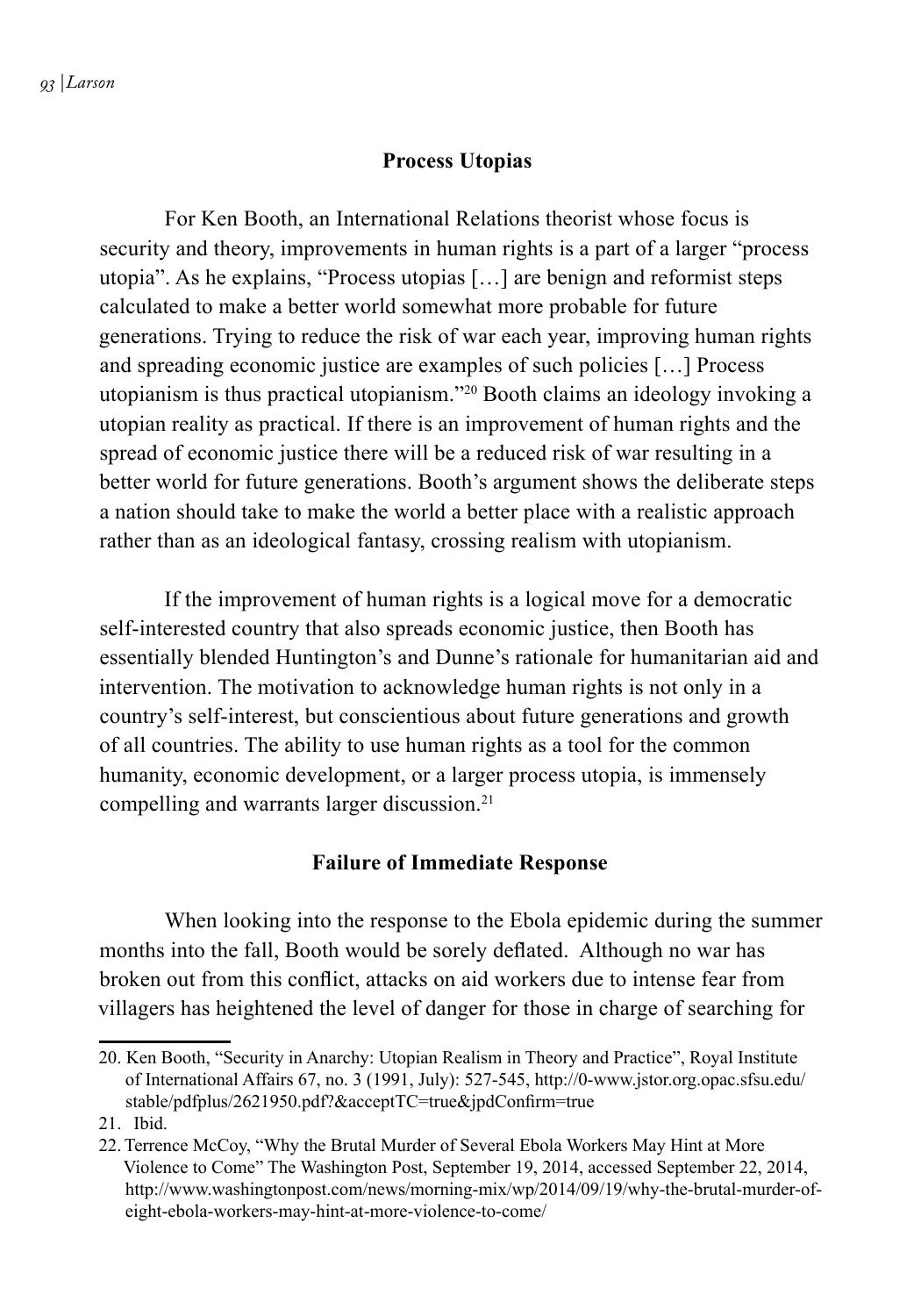people suffering from Ebola.22 The governments within West Africa were unable to create effective policies for their people to remain calm and to cooperate with health workers due to years of corruption evoking little trust of those in power. Economic justice is not a highlighted aspect of the epidemic; however it shows the extreme poverty and inaccessibility to basic health care. Booth's theory would also conclude that the failure of the international community to respond to the Ebola epidemic is a human rights violation.23

 When this epidemic began, the political entities in the West African nations were unable to respond appropriately to the damage the disease was causing. For instance, Liberia's government locked down a neighborhood in Monrovia to stop the spread of the virus on August 14th, which instilled panic instead of order.<sup>24</sup> An escalated version occurred a little over a month later when Sierra Leone began a three-day nationwide lockdown to halt the Ebola outbreak on September 19th.25 These efforts were methods for finding those who were sick by going door to door, and removing those infected to isolated treatment camps. This action actually worsened the efforts for those looking to contain the virus, as people ran in fear of being taken away to treatment camps where so many had died. On the same day Sierra Leone began its lockdown, MSF stated that it was unlikely to stop the spread of the disease.<sup>26</sup> In fact, they made a similar statement exclusively saying that lockdowns and quarantines do not help control Ebola, on the 29th of August in response to Liberia's decision to lock down Monrovia.27

 The least acknowledged, and perhaps the most important, argument for intervention when concerning Ebola in West Africa is human rights. On September 2nd, the WHO regional director for Africa, Luis Gomes Sambo,

<sup>23.</sup> Sara Jerving, "Why Liberians Thought Ebola Was a Government Scam to Attract Western Aid", The Nation, September 16, 2014, accessed September 22, 2014, http://www.thenation.com/ article/181618/why-liberians-thought-ebola-was-government-scam-attract-western-aid#

<sup>24.</sup> Norimitsu Onishi, "Clashes Erupt as Liberia Sets an Ebola Quarantine", The New York Times, August 20, 2014, accessed September 12, 2014, http://www.nytimes.com/2014/08/21/world/ africa/ebola-outbreak-liberia-quarantine.html

<sup>25.</sup>Chelsea J. Carter and Faith Karimi, "Sierra Leone starts nationwide lockdown to stop spread of Ebola", CNN, September 19, 2014, accessed September 19, 2014, http://www.cnn. com/2014/09/19/world/africa/sierra-leone-ebola-lockdown/

<sup>26.</sup>Ibid.

<sup>27.</sup> Adam Nossiter, "Sierra Leone to Impose 3-Day Ebola Quarantine" The New York Times, accessed September 12, 2014, http://www.nytimes.com/2014/09/07/world/africa/sierra-leoneto-impose-widespread-ebola-quarantine.html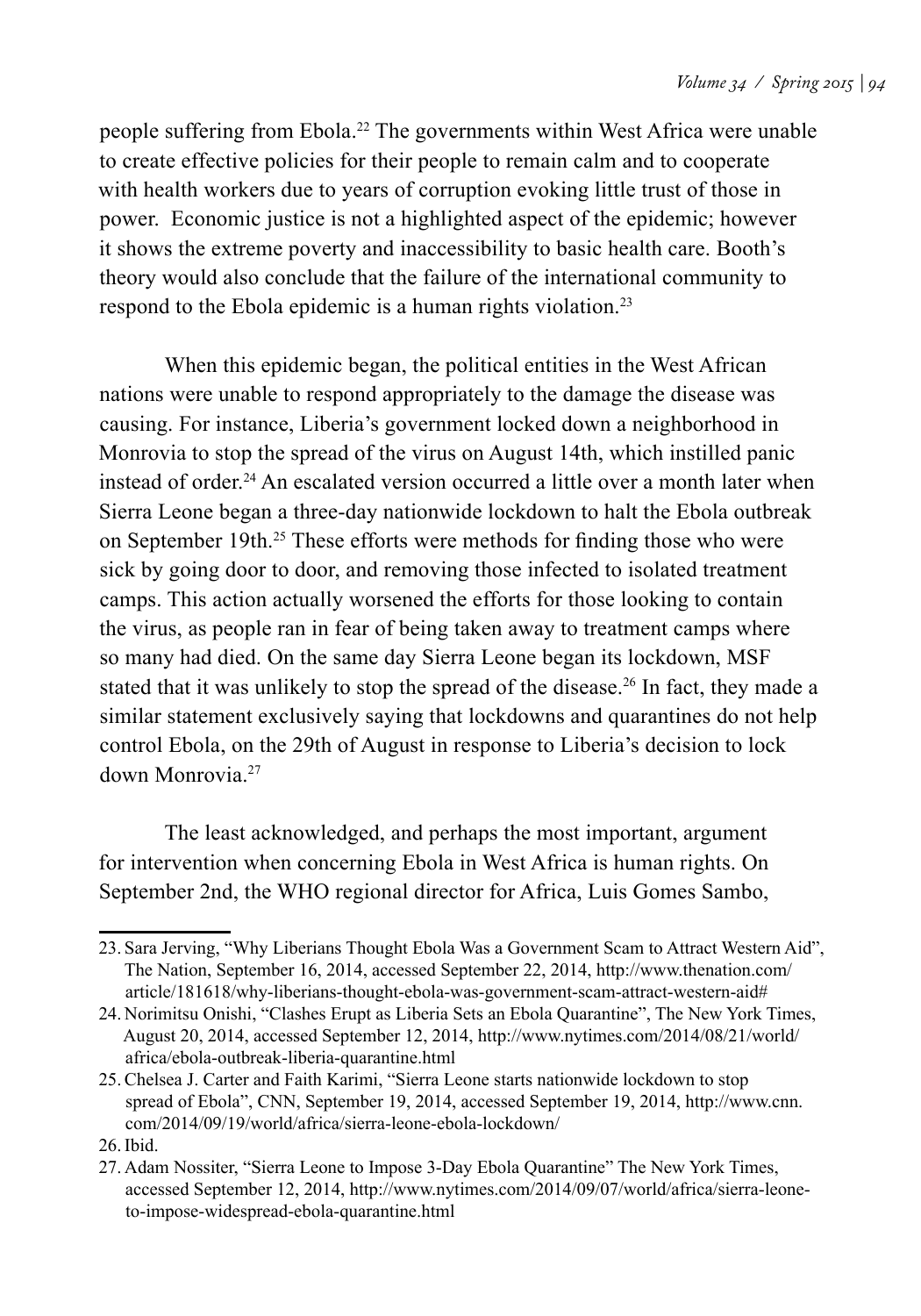*95 | Larson*

publicly criticized the international response on Ebola. He stated that, "isolating

and stigmatizing [the worst-hit countries, is] making it difficult to transport supplies, personnel and other resources", which inevitably makes everything worse. Many countries responded by avoiding this region of the world entirely, instead of sending aid to help solve the problem.

#### **Conclusion**

 In summary of all of these arguments, the evidence shows that for an epidemic like Ebola, the main source and implication of aid and intervention needs to come from INGOs and must not rely on differing nation states as they do not have the national interests to get involved. After analyzing and following the events that brought about the current state of West African countries through battling the Ebola epidemic, one can be severely disappointed with the failure to acknowledge the seriousness of the virus until it was too late. The marking of real action came just before the first international case stemming from Texas with Eric Duncan. By then, thousands of people had died in terrible conditions and entire local health care systems were completely useless due to the loss of doctors and medical staff. Although there were organizations such as the CDC, MSF, and WHO actively participating in the efforts to contain the virus, the INGOs waited too long in hopes that a country, such as the United States, would take control over the situation. In truth, the WHO was the ideal candidate to respond with an effective leadership role to actively direct and organize specific action towards efficiently aiding those infected in West Africa.

 Lying in the hands of organizations is the power to address global issues such as the Ebola epidemic; which if utilized, would enable us to conceive both a realist-utopian world Booth addresses that also encompasses Dunne's common humanity. A leadership that plans on receiving sparing aid from various countries due to investments made from their point of national interests would actively prompt more media attention directly targeting specific countries for aid. It also is important to understand that beyond justifiable investments in the form of monetary value or health and safety supplies, outside countries

<sup>28.</sup> Adam Nossiter, " Is Taking a Second Toll, on Economies" The New York Times, September 15, 2014, accessed on September 29, 2014, http://www.nytimes.com/2014/09/06/world/africa/ ebola-hurting-african-economies.html? $r=0$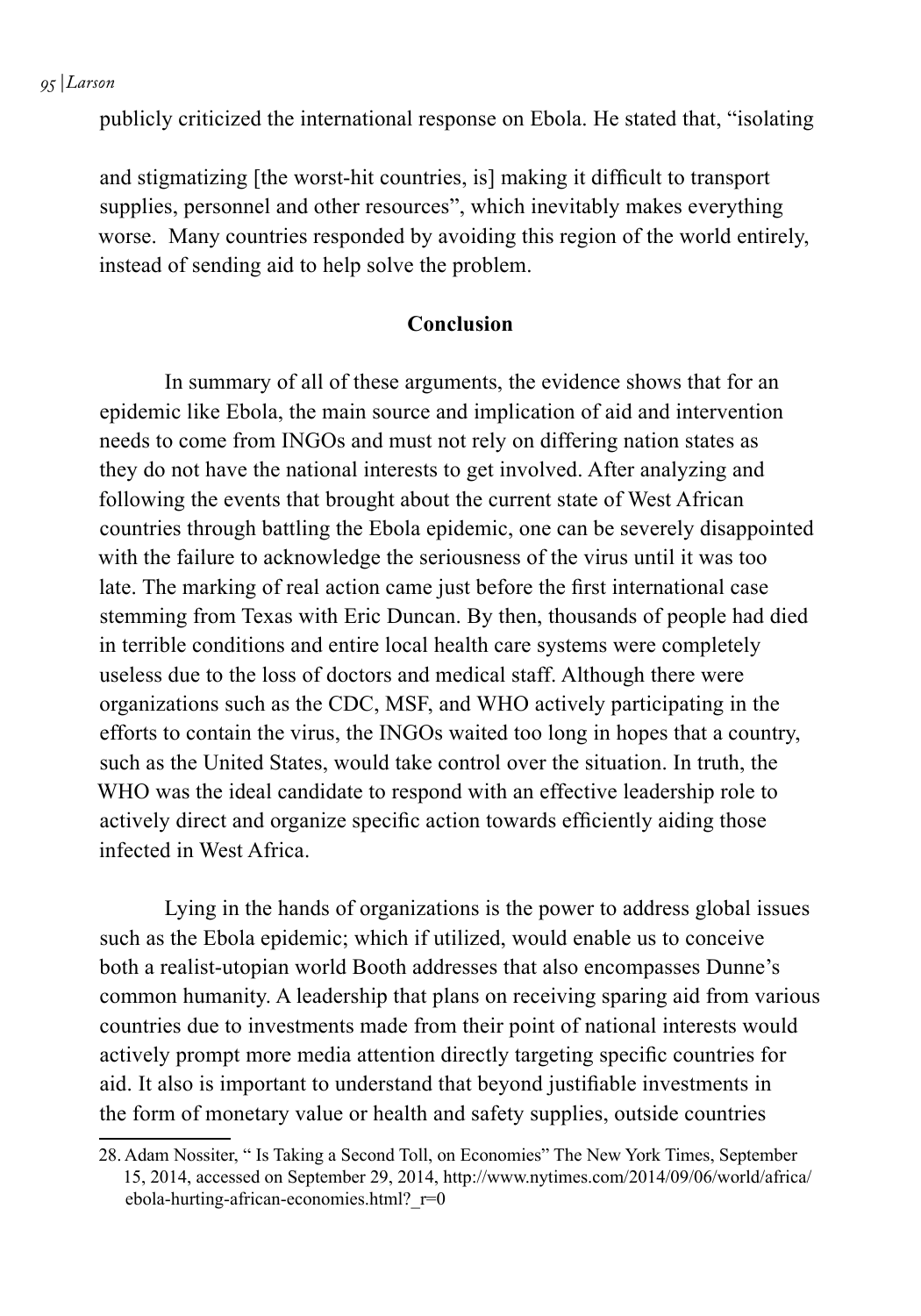are likely to avoid any further allocation of aid or intervention. While it is essential to point out the faults in the global reaction to the West African crisis over the last few months, it is also important to learn from them. The collaboration of the CDC, MSF, and WHO could have been more effective had there been an active direct line of leadership carrying out the details of aid processes, and even more crucially, being held responsible for any failure.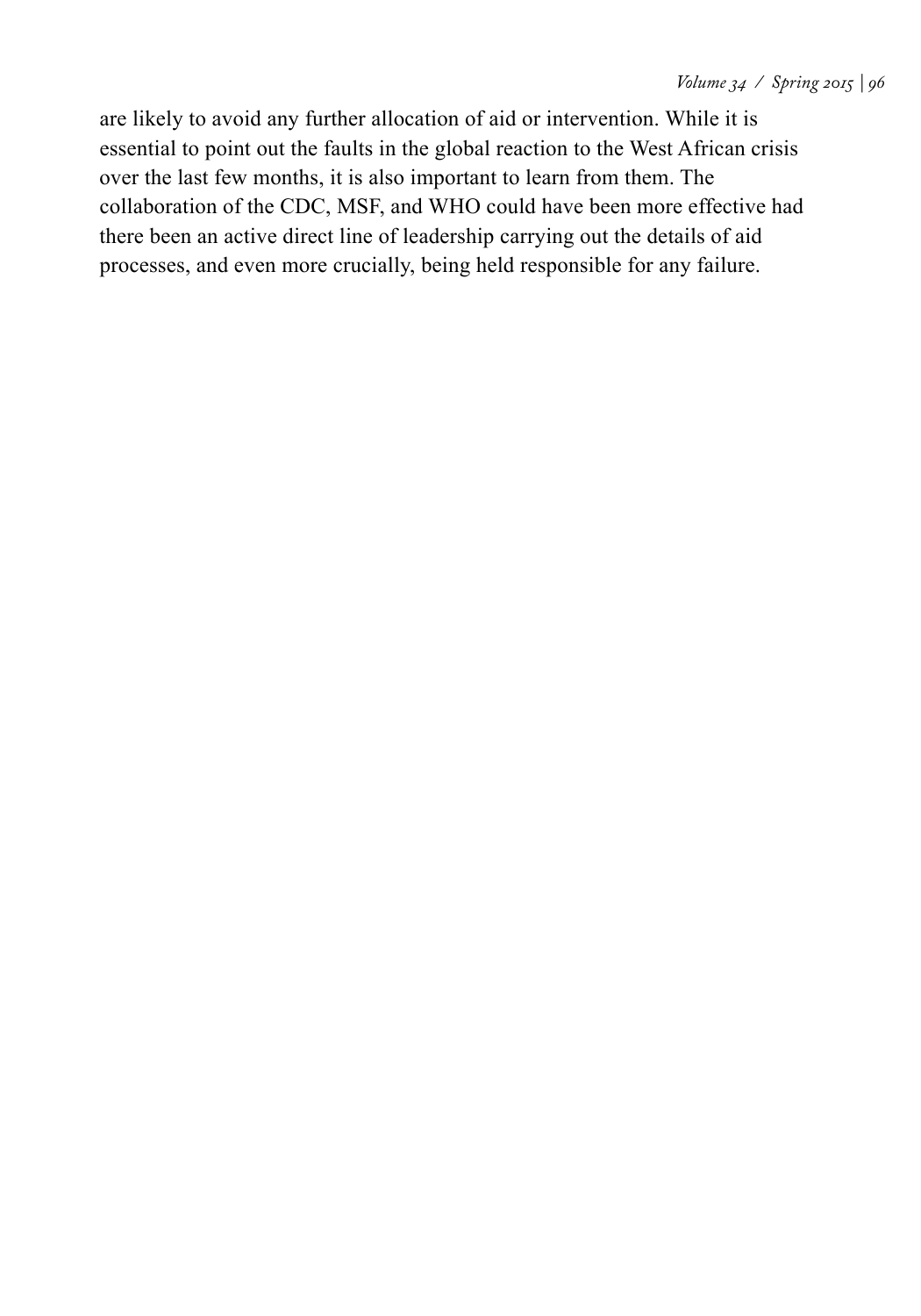#### **Bibliography**

- Bates, Dan, and Paul Thompson. "Schoolchildren Exposed in US Ebola Scare: Texas Governor Rick Perry Reveals Fears for Kids and Says 18 Ameri cans May Have Virus After Hospital Sent Infected Man Home". Daily Mail, October 1, 2014. Accessed October 22, 2014, http://www.dailymail. co.uk/news/article-2775608/CDC-confirms-Dallas-patient-isolation-test ing-returning-region-plagued-Ebola-HAS-deadly-virus.html
- Booth, Ken. "Security in Anarchy: Utopian Realism in Theory and Practice". Royal Institute of International Affairs 67, no. 3 (1991, July): 527-545. http://0-www.jstor.org.opac.sfsu.edu/stable/pdfplus/2621950. pdf?&acceptTC=true&jpdConfirm=true
- Buckwalter, Rebecca. "Why Hasn't Previously Successful Methods Used to Stop Ebola Working Against This New Strain?". Pacific Standard: The Science of Society, 4 August 2014. Accessed September 10 2014. http://www.psmag.com/navigation/health-and-behavior/ arent-previously-successful-attempts-stop-ebola-work ing-new-strain-87510/
- Callimachi, Rukmini. "Fear of Ebola Drives Mob to Kill Officials in Guinea". New York Times, September 18, 2014. Accessed September 18, 2014. http://www.nytimes.com/2014/09/19/world/africa/fear-ofebola-drives-mob-to-kill-officials-in-guinea.html
- Dunne, Tim. "The English School". In International Relations Theories: Disci pline and Diversity, edited by Tim Dunne, Milja Kurki, Steve Smith, 146. United Kingdom: Oxford University Press, 2013.
- Grham-Harrison, Emma."Liberia President ask US for Help in Talking Ebola". The Guardian, 13 September, 2014. Accessed September 18, 2014. http:// www.theguardian.com/society/2014/sep/13/liberia-president-asks-ushelp-ebola
- Huntington, Samuel. "Foreign Aid: For What and for Whom". Foreign Policy, January 1, 1971. http://www.foreignpolicy.com/articles/2010/12/30/for eign aid for what and for whom.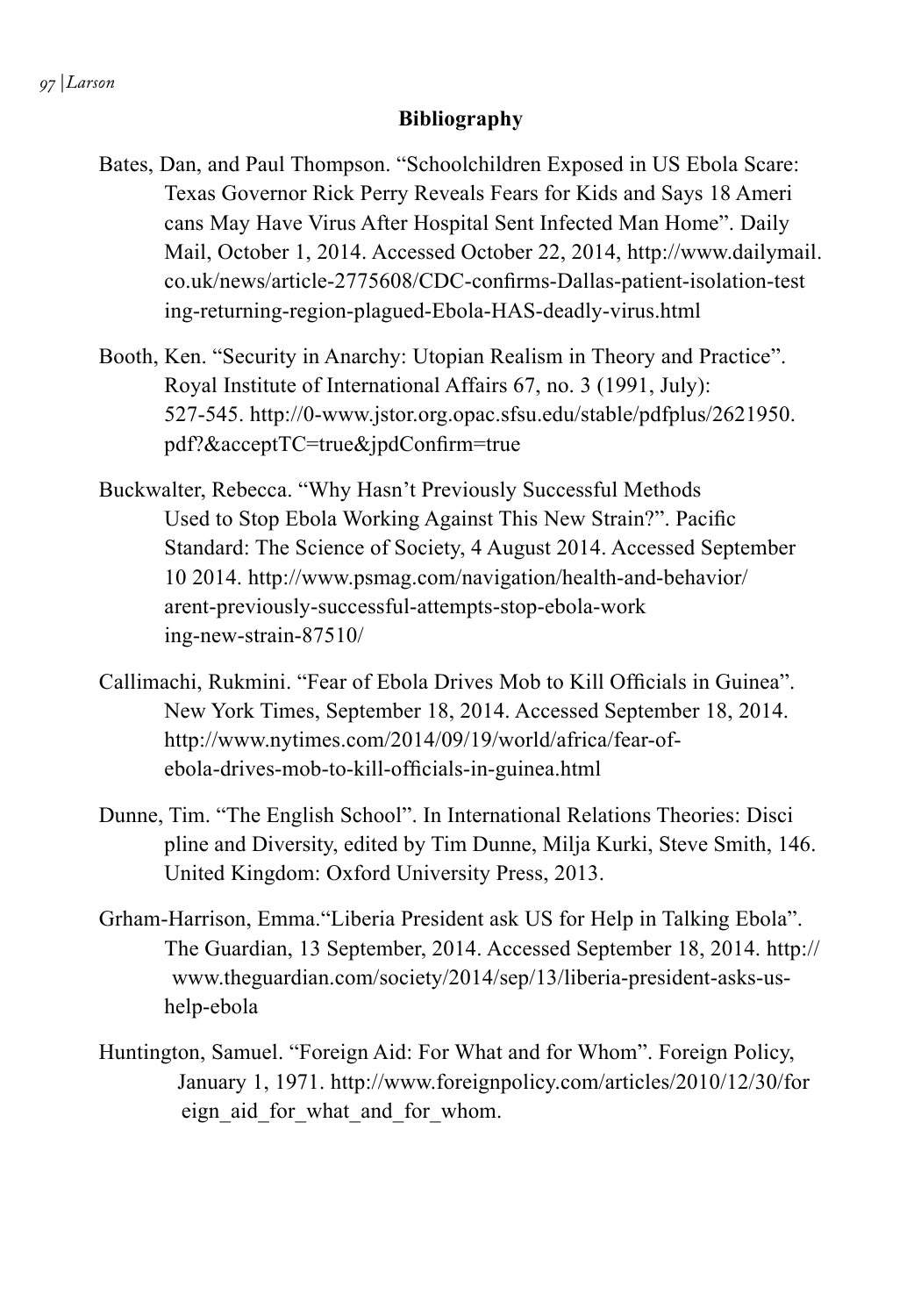- Jerving, Sara. "Why Libertarians Thought Ebola Was a Government Scam to Attract Western Aid". The Nation, September 16, 2014. Accessed September 22, 2014. http://www.thenation.com/article/181618/ why-liberians-thought-ebola-was-government-scam-attract-western-aid#
- Karimi, Faith, and Chelsea Carter. "Sierra Leone Starts Nationwide Lockdown to Stop Spread of Ebola". CNN, September 19, 2014. Accessed September 19, 2014. http://www.cnn.com/2014/09/19/world/africa/sierra-leone-ebo la-lockdown/
- Lee, Carol E."Obama to Name Ron Klain as Ebola Czar". The Wall Street Jour nal, October 17, 2014. Accessed October 20, 2014. http://online.wsj.com/ articles/obama-to-name-ron-klain-as-ebola-czar-1413557184
- McCoy, Terrence. "Why the Brutal Murder of Several Ebola Workers May Hint at More Violence to Come". The Washington Post, September 19, 2014. Accessed September 22, 2014. http://www.washingtonpost.com news/morning-mix/wp/2014/09/19/why-the-brutal-murder-of-eight-ebo la-workers-may-hint-at-more-violence-to-come/
- Morgenthau, Hans J. "To Intervene or Not to Intervene?" Foreign Affairs 45, no. 3 (1967, April): 430. Accessed September 23, 2014. http://www.foreign affairs.com/articles/23877/hans-j-morgenthau/to-intervene-or-not-to-in tervene
- Nossiter, Adam. "Sierra Leone to Impose 3-Day Ebola Quarantine". The New York Times, September 6, 2014. Accessed September 12, 2014. http://www. nytimes.com/2014/09/07/world/africa/sierra-leone-to-impose-wide spread-ebola-quarantine.html
- O'Grady, Siobhan. "Colonial Line Drawn Again for Ebola Aid". Foreign Policy, 22 September, 2014. Accessed September 23, 2014. http://blog.foreignpol icy.com/posts/2014/09/22/colonial\_lines\_drawn\_again\_for\_ebola\_aid
- Onishi, Norimitsu. "Clashes Erupt as Liberia Sets an Ebola Quarantine". The New York Times, August 20, 2014. Accessed September 12, 2014. http:// www.nytimes.com/2014/08/21/world/africa/ebola-outbreak-liberia-quar antine html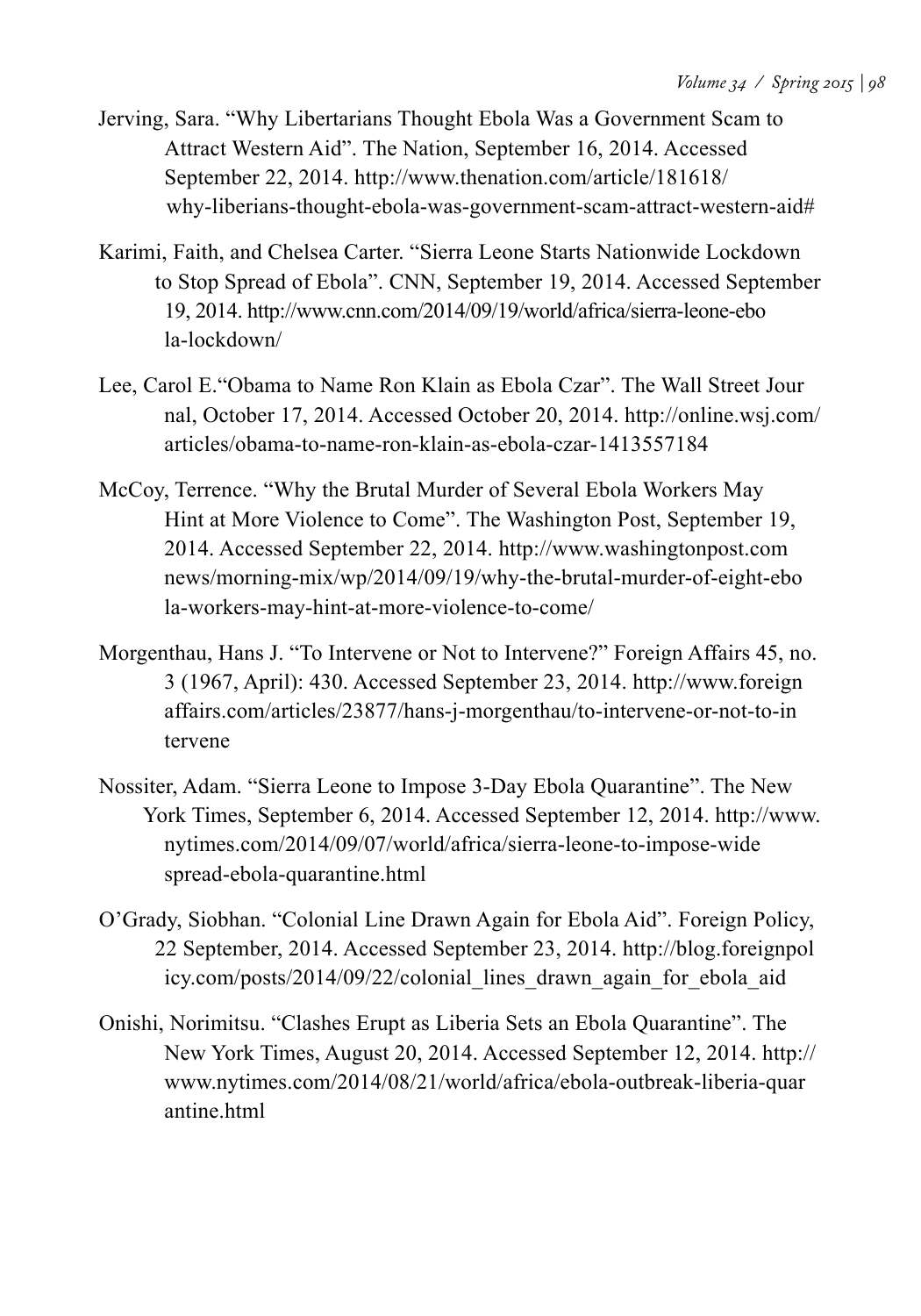#### *99 | Larson*

- "Peace & Security Council Report". Institute for Security Studies, September, 2014. Accessed October 12, 2014. http://www.operationspaix.net/DATA/ RAPPORTCPS/41 en $\sim$ v $\sim$ Rapport sur le CPS - No 62.pdf
- Sung, Lena, Bradly Dennis, Lenny Berstein and Joey Achenbach. "Out of Con trol: How the World's Health Organizations Failed to Stop the Ebola Disaster", The Washington Post, October 4, 2014. Accessed October 10, 2014. http://www.washingtonpost.com/sf/ national/2014/10/04/how-ebola-sped-out-of-control/
- "Travel Security Advisories Flight Bans and Closures". International SOS, October 19, 2014. Accessed October 20, 2014. https://www.international sos.com/ebola/index.cfm?content\_id=435&language\_id=ENG
- "Why Ebola is so Dangerous". BBC, October 8, 2014. Accessed October 10, 2014. http://www.bbc.com/news/world-africa-26835233
- "WHO: Ebola Outbreak 'International Public Health Emergency'". Deut sche Welle, August 8, 2014. Accessed September 27, 2014. http://www. dw.de/who-ebola-outbreak-international-public-health-emergency/a-17840752
- "2014 Ebola Outbreak in West Africa". CDC, September 25, 2014. Accessed September 30, 2014. http://www.cdc.gov/vhf/ebola/out breaks/2014-west-africa/previous-updates.html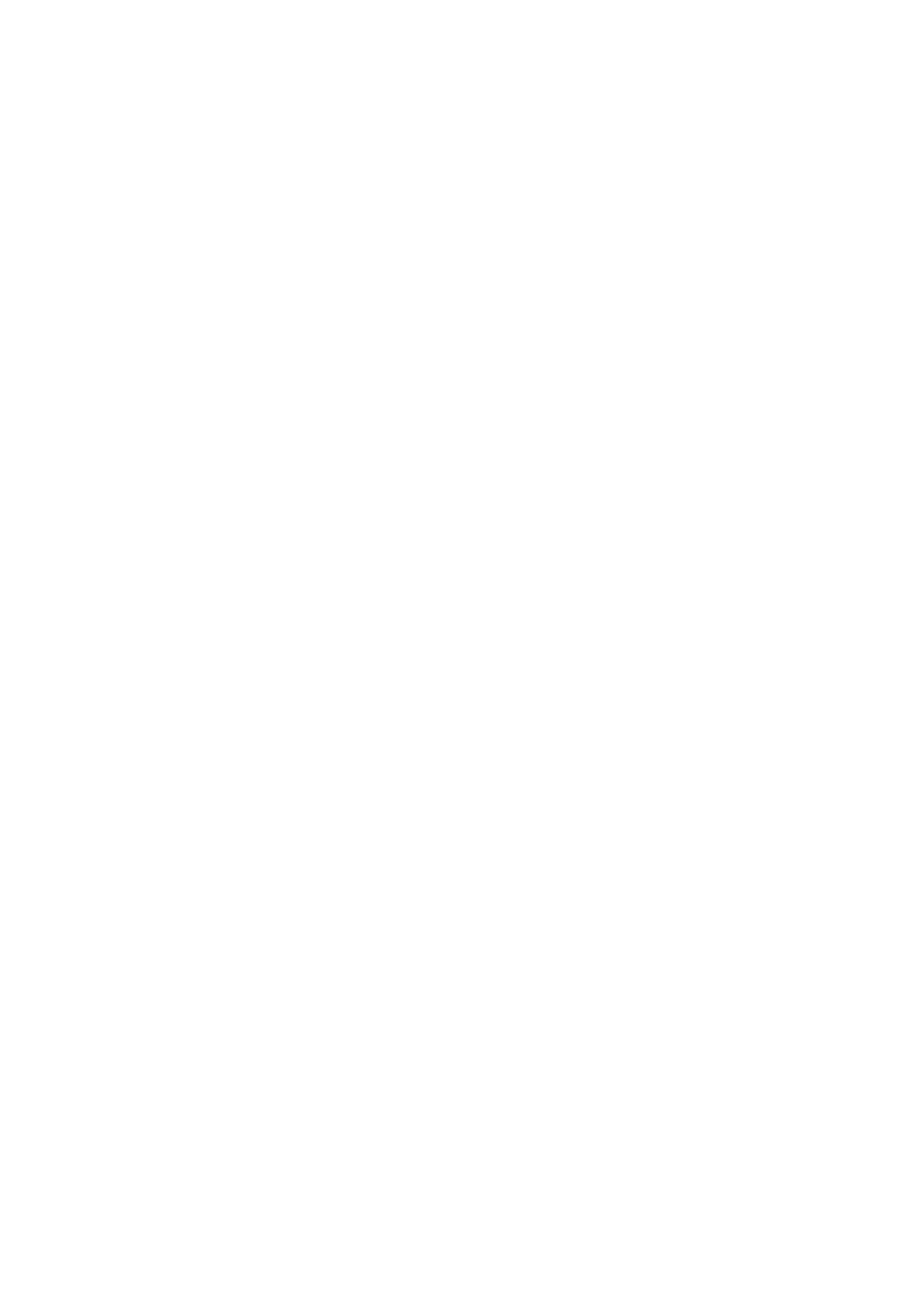*101 | Last name*  abstract » *This production will analyze the genesis, development and impact of Immigration Theater on the integration of migrants into their host society. The massive influx of immigrants through Ellis Island left New York City with a large immigrant population in need of a way to develop their identity outside of their host nation. Using Immigration Theater and the "power of performance"1 as a loudspeaker for the immigrant voice and struggle, the immigrants o¬f New York City have found a method of developing their identity, self-expression, and reaching out to other immigrants. This creates a safe space for all of these happen in their new community. I will set the scene with a brief history of Ellis Island and its immigration policy, which will lead into its impact on New York City's immigrant theater scene. Several immigrant plays and their impact will be reviewed, as well as organizations that facilitate Immigrant Theater, a scholarly response to Immigrant Theater, and the response of the international community.*

*Copy-edited by Eduardo Gonzalez*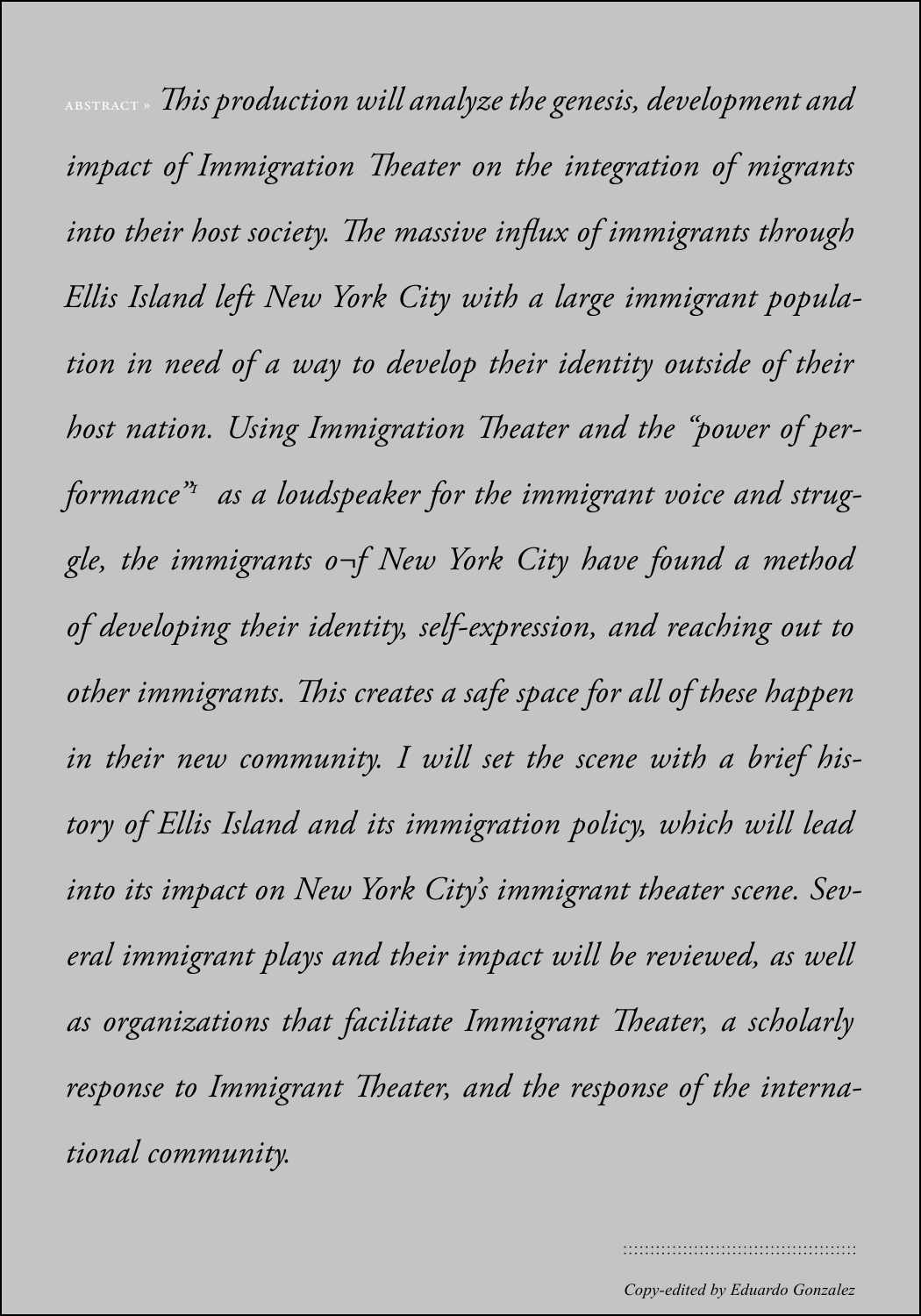## All The World's A Stage

*» by Crystal O'Connor*

### Production Staff (Research):

The Immigrants' Theatre Project (ITP) in New York City has been producing stage performances directed at giving immigrants a voice since 1988.<sup>1</sup> Marcy Arlin founded the project with the hope that immigrants who have been marginalized will gain their "public theatrical voice,"<sup>2</sup> breakdown stereotypes<sup>3</sup> and that theater in this form will be a method for intercultural relations<sup>4</sup> in a multicultural city. She believed that theater would

expose the truth about the experiences of immigrants.<sup>5</sup>

Through the conscious effort to integrate immigrants into the American life, immigrants are faced with

1 Rosche, Daniela and Steven Hawkins, "A New UN Agency for Women: Time for Impact 'The Coffee Dance': Interactive Theatre for Social Change with Nicaraguan Immigrants in Costa Rica: Compiled by Liz Cooke," Gender and Development 19, no. 1 (2011): 143-52.

isolationism and a lack of understanding by American citizens. A production called "Unexpected Journeys" by ITP focused on this slow development of the immigrant experience in New York City. "It was crucial to illustrate how the immigrant experience has remained the same ... over 300 years

- 3. Anne O'Connell, "The Immigrants' Theater Project," last modified, March 1, 2002. http://www.immigrantstheat.org/ review.cfm?REV=2.
- 4. Arlin, Immigrants' Theater Project.
- 5. O'Connell, "The Immigrants' Theater Project."
- 6. Sarach, Marian, "Unexpected Journey's at the Immigration Project," Last modified February 1, 2002, http://www. immigrantstheat.org/review.cfm?REV=3.
- 7. Arlim, Immigrants' Theater Project.
- 8. O'Connell, "The Immigrants' Theater Project."
- 9. Maddern, J. F., "Spectres Of Migration And The Ghosts Of Ellis Island," Cultural Geographies 15, no. 3, (2008): 359-81.
- 10. Frank, Leah, "THEATER REVIEW; Immigrants' Tales." New York Times, THEATER REVIEW; Immigrants' Tales, (1992).

<sup>2.</sup> Arlin, Immigrants' Theater Project, last modified 2012, http://www. immigrantstheat.org/about.cfm.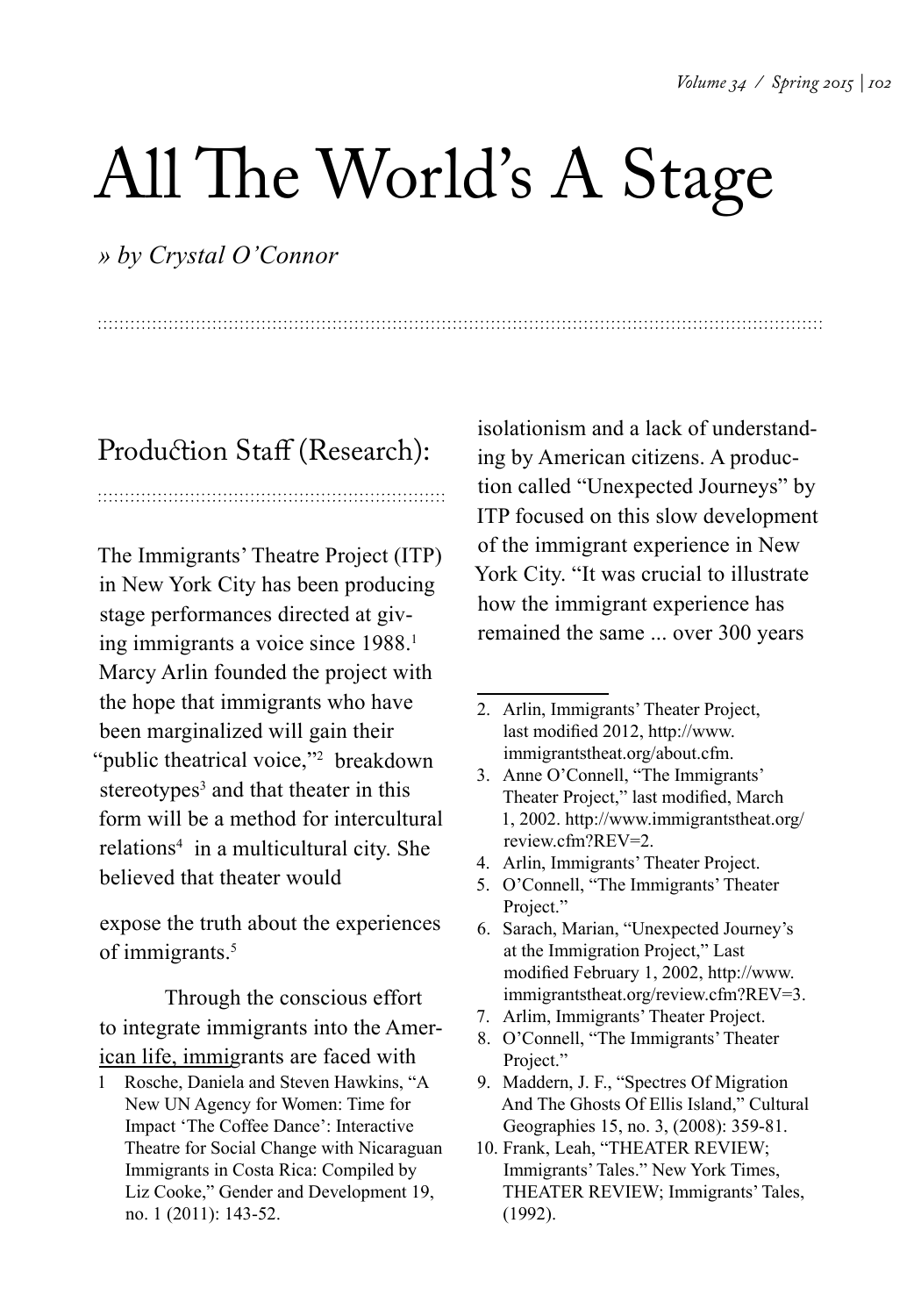of American history, and to use quality art to promote understanding and fight against intolerance and bigotry focused on newcomer immigrants."6 Efforts such as these are slowly bridging the social gap for immigrants in New York City.

The Immigrants' Theater Project strives to continue this trend by casting actors of diverse origins which gives an authentic representation of the American melting pot of immigrants<sup>7</sup> to the organization. Arlin "came to realize the centrality of the immigrant's story to the New York and, indeed, the American experience."<sup>8</sup> The ITP has covered a wide variety of immigrant group productions, each focusing on a different immigrant struggle.

#### **Setting and Cast (Background& Policy Analysis)**

They open with New York City, the recipient city of nearly 16 million immigrants between the years 1892 and 1924<sup>9</sup> via Ellis Island. While "...getting into America was frequently as hard, if not harder, than getting to America in the first place,"10 immigrants poured in by the droves, and New York City became the American melting pot of foreign influence. This foreign influence would later make its theatrical debut through the voices of immigrants on stage.

Although originally behind an ominous border for immigrants to cross, New York City is the home now to more foreign born immigrants than any other city in the world.11 At the end of 2013, the city was declared to be home to 3.07 million immigrants, higher than the number of people living in Chicago.<sup>12</sup> This extremely diverse group of immigrants, with no dominant ethnic group call New York City their home.

How did this region, once controlled by the British Naval forces during the American Revolution then become the largest amalgamation of immigrants in the world? The answer lies in immigration policy reform and the massive exodus of European citizens that left their homelands and were filtered through Ellis Island into New York. To understand how this influenced New York's transformation into "the world city,"13 it is necessary to look at the evolvement of Ellis Island's role in United States immigration reform.

<sup>11.</sup> Mathias, Christopher, "More Foreign-Born Immigrants Live In NYC Than There Are People In Chicago," The Huffington Post, (2013).

<sup>12.</sup> Ibid.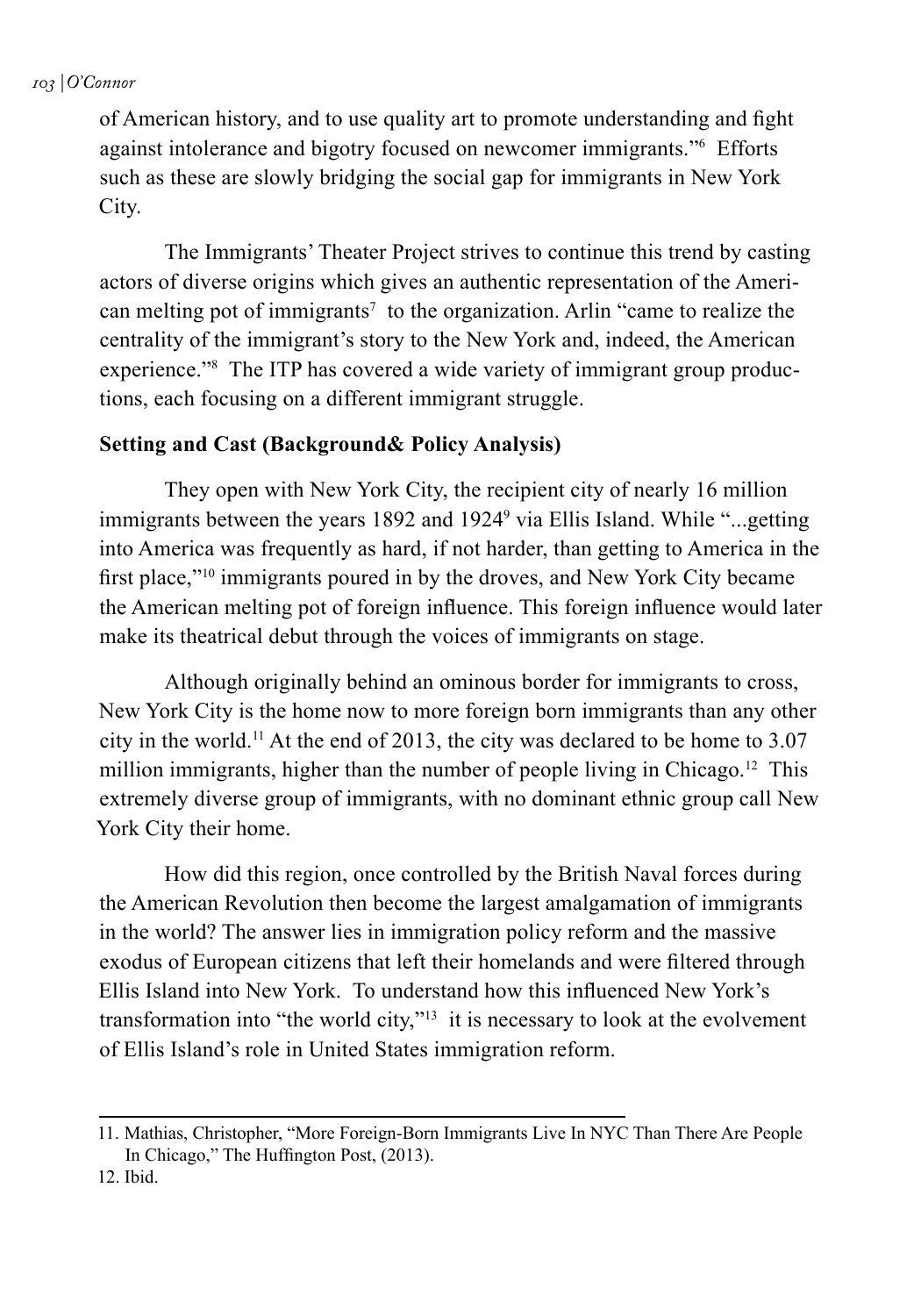During the late  $19<sup>th</sup>$  century New York was the city that held so much promise for immigrants, despite the treatment immigrants potentially faced upon arrival. When Ellis Island reopened in 1990, the difficult experiences of immigrants from Europe were revisited: "In its Historic Structure Report, the National Park Service said of the station: 'While a 'Portal of Hope and Freedom' for many, it was an 'Island of Tears' for those who were turned away, when they failed to meet the requirements of the immigration laws and regulations.'"14 New York City and the United States awaited immigrants behind a seemingly inaccessible immigrant station, but to many, the trip was worth it.

During the Revolutionary War the British occupied New York City and were the gatekeepers to the territory via Ellis Island and the surrounding areas. The freedom and governance from the British was assumed during this time. This led the United States to purchase the island from New York State in 1808.15 Nearly a century after its acquisition by the federal government, Ellis Island began to see a huge increase in the number of immigrants from Greece, Italy, Russia, Poland and Hungary.16 Millions of Europeans made the journey across the Atlantic Ocean in the late 1800's and early 1900's in hopes of being greeted by a 300 foot statue and lenient border control. Ellis Island became the hub for European immigrants during this time and New York City often subsequently became their home. In 1890 Ellis Island was declared the first Federal Immigration station, and this is when it saw over 16 million immigrants (between the years 1892 and 1924).<sup>17</sup>

During this time, the immigration process of Ellis Island became exceedingly efficient. The busiest years, (1898 to 1915) saw 5,000 immigrants processed per day.

Even in light of the massive flow of immigrants, it was not always easy to enter the United States. At times immigrants brought in diseases or did not produce complete immigrant papers. Through this the United States responded

16. David, Oshinsky "REVIEW; When Ellis Island Was the Only Portal," The New York Times, August 31, 2000.

<sup>13.</sup> Ibid.

<sup>14.</sup> Robert F, Zeidel "Ellis Island and the American Immigration Experience." USA Today, (1992), sec. 121.2568.

<sup>15.</sup> "Ellis Island - A Brief History of Events." The Statue of Liberty & Ellis Island, January 1, 2015, http://www.libertyellisfoundation.org/ellis-timeline.

<sup>17.</sup> J. F. Maddern, "Spectres Of Migration And The Ghosts Of Ellis Island," Cultural Geographies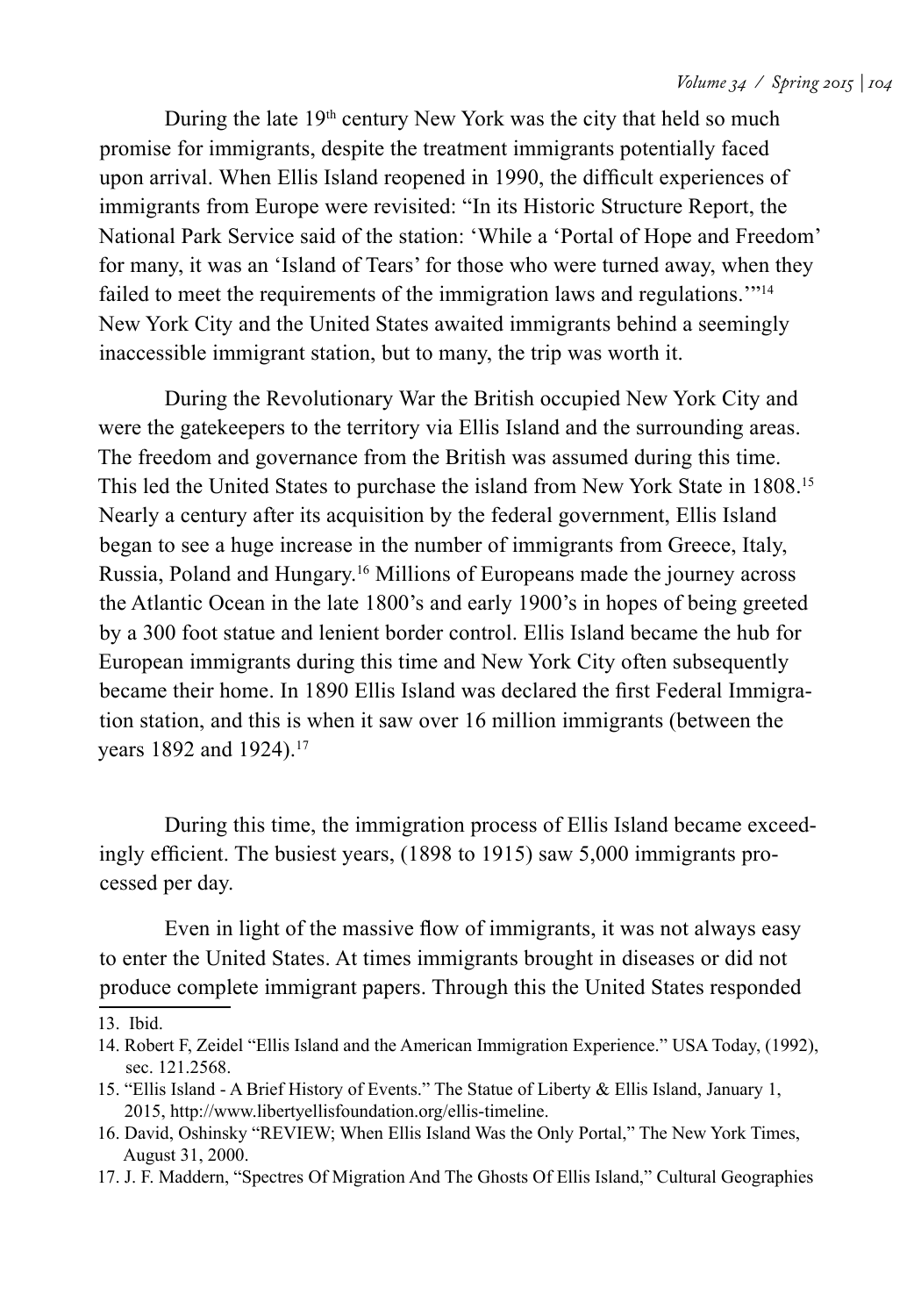#### *105 | O'Connor*

with the creation of early immigration policies. "Laws were passed excluding immigrants with a criminal past, a mental deficiency, or a communicable disease. The Bureau of Immigration was created, along with 24 federal inspection stations, to process new arrivals and weed out those deemed medically suspect, politically subversive, or unlikely to find a job."19 After traveling in terrible conditions across an ocean, immigrants were greeted with these high standards of entry along with interrogation and occasional hot meals. With so much resistance pushing against them, it is a wonder that only 2% of immigrants were rejected at the border. Even more so that today at least 40% of Americans can trace at least once ancestor to Ellis Island.20

The beginning of the  $20<sup>th</sup>$  century welcomed millions of immigrants. The days of welcoming thousands of immigrants per day began to fade by the First World War. During WWI, the United States' attitude towards immigrants became increasingly negative and Ellis Island became a lookout point for unwanted immigrants. Deportation, literacy tests and strict racial guidelines were implemented during this time as a result of anti-immigration sentiment.<sup>21</sup> The elitist attitude was strengthened when the demographic of immigrants changed. What was once an influx of western Europeans changed to southern and eastern Europeans from the late 1800's to World War 1. "This change triggered the explosive passions of racial and religious prejudice, fears of revolutionary contagion, class conflict, and other deep-seated animosities against the newcomers who appeared to threaten the value system known as 'American.'"22 Many ethnicities and demographics were refused during this time as nationalism was growing.

The continuous flow of immigrants into the United States during the late 1800's and early 1900's was ancient history by the end of World War I. "The Bolshevik Revolution, the Red Scare of 1919, disillusionment with America's participation in World War I -- all raised anti-immigrant feelings at home. Congress passed the National Origins Act in 1924, which used a quota system to slash immigration from central and southern Europe. The Great Depression of the 1930's further slowed this process, and, when Ellis Island closed for good in 1954, the United States contained the smallest percentage of foreign-born residents in its history."23 President Warren G. Harding chose to sign the Immi-18. Oshinsky, "REVIEW; When Ellis Island Was the Only Portal."

19. Ibid.

21. Ibid.

<sup>20.</sup> "Ellis Island," History.com, http://www.history.com/topics/ellis-island.

<sup>22.</sup> Schuck, Peter. "The Transformation of Immigration Law." Columbia Law Review 84 (1984).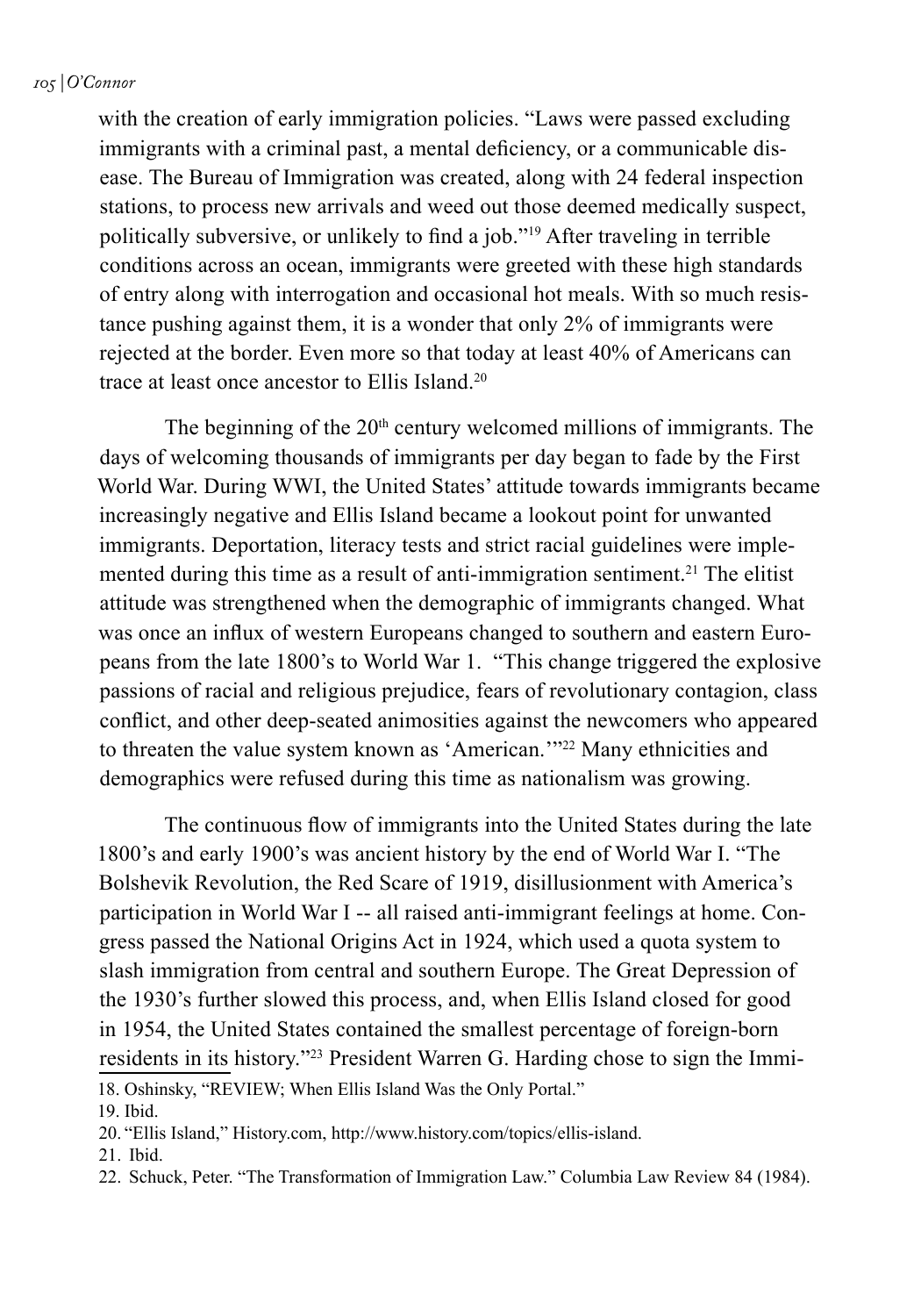gration Quota Act24 due to "booming post-war immigration results in 590, 971 people passing through Ellis Island. According to the new law, annual immigration from any country cannot exceed 3 percent of the total number of immigrants from a country living in the U.S. in 1910."25 The history of thousands of immigrants that came through Ellis Island began to fade to a distant memory as the United States once again tightened its borders to foreign infiltration..

During this time the country reverted back to classical immigration policy, inspired by its intolerance of strangers.26 This period in history shaped the way the United States, and therefore New York approached immigration policy. It would take several decades for the United States' immigrant population to rise from this low.

#### **Policy Overview**

There are conflicting views on the motivation of the United States to change the immigration policy in Ellis Island. Here I will examine Schuck and his description of the shift in immigration reform from liberal to classic. I will compare Schuck with Hirota who analyzes the United States' need to balance between humanitarian immigration reform and pauper deportation.

Schuck states that in the early years of the United States' formation the founding citizens had the responsibility of populating the immense territory that they had acquired from Britain. Therefore, Schuck says, "Liberal ideology was reflected in a policy of essentially open borders, one that strongly encouraged, indeed actively recruited, mass immigration to the United States."27 This invitation had resounding effects for decades to come, even though the policy

changed dramatically once America felt the threat of immigrant and foreign infiltration. Schuck states the nation's immigrant policy transformed from liberal to classical to protect its borders. According to Schuck, "Immigration law often implicates the nation's basic foreign policy objectives…"28 and in the case of Ellis Island, we see a nation trying to preserve its newly found independence from Europe.

23. Oshinsky, "REVIEW; When Ellis Island Was the Only Portal."

24. "Ellis Island," History.com.

25.Ibid.

26. Schuck, "The Transformation of Immigration Law."

27.Ibid.

28. Schuck, "The Transformation of Immigration Law."

29. Ibid.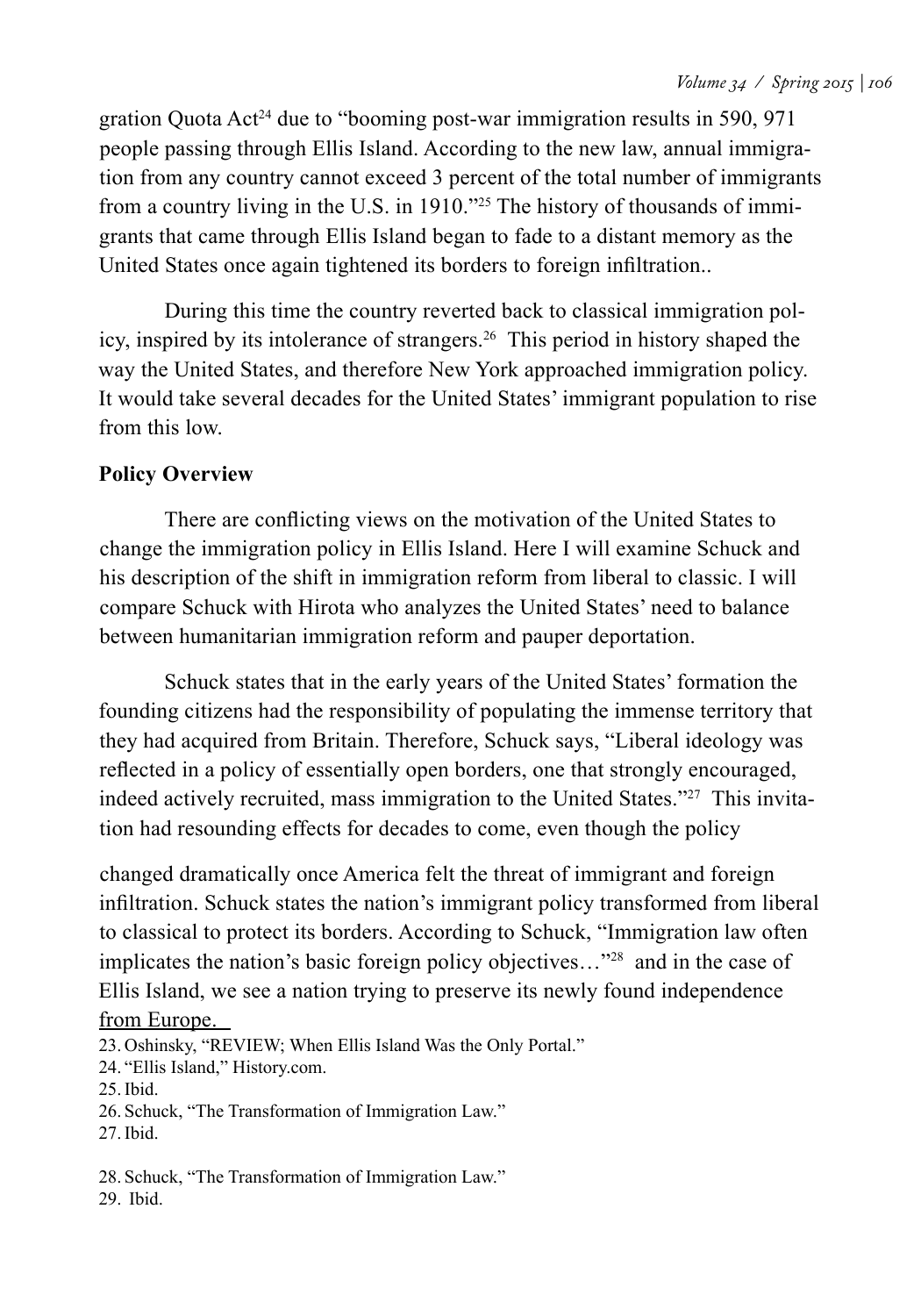#### *107 | O'Connor*

According to Schuck, this lead the government to be increasingly more involved and regulatory in Ellis Island's regulation process in the late 1800's, and the immigrants were forced to pledge allegiance to the United States to gain access to basic freedoms. "Consent remained the source of an alien's legal rights and duties, but it was no longer liberalism's consent of freely contracting individuals exercising their natural rights to define their own relationships with others. Restrictive nationalism drew upon the ideological conception of consent-based obligation, but reshaped it to respond to the dictates of an exclusionary sentiment."29 Restrictive nationalism is Schuck's manner of describing the elitist attitude of American natives that influenced selective immigration policies.

However, Schuck does not agree with this conservative, nationalistic way of implementing immigration law. "Immigration law should be made to embody the more universalistic norms, the more specious conception of legal and moral community, to which liberalism and contemporary public law aspire."30 Eventually, Schuck's hopes of liberal immigration laws would be reflected in New York City gaining the title of the "world city"31 and housing more immigrants than any other city in the world.

Hirota claims that the change in New York immigration policy did not only occur because of strict nationalism, but also from the United States recognizing the reality of immigrants making the journey to the United States, and the sudden urgency of regulating this influx. "The development of immigration control in New York suggests that the legislature responded to two kinds of foreign poverty in different ways. Legislators regarded immigrants' poverty as a social and moral problem, but they saw the practical and humanitarian necessity of

accommodating poor immigrants who came to the United States on their own."33 She goes on to say that policy makers were not sympathetic of paupers that had remained in the United States and exhibited very low civic participation and held little promise of being contributing members of the newly developing country. This angered American nationalists who did not agree with paupers taking advantage of the citizenship they had undergone so much hardship to attain.

The disgruntled voice of American born workers eventually became too loud for the federal government. "In 1885, the federal government passed the

<sup>30.</sup> Schuck, "The Transformation of Immigration Law."

<sup>31.</sup> Mathias, "More Foreign-Born Immigrants Live In NYC Than There Are People In Chicago." 32. Ibid.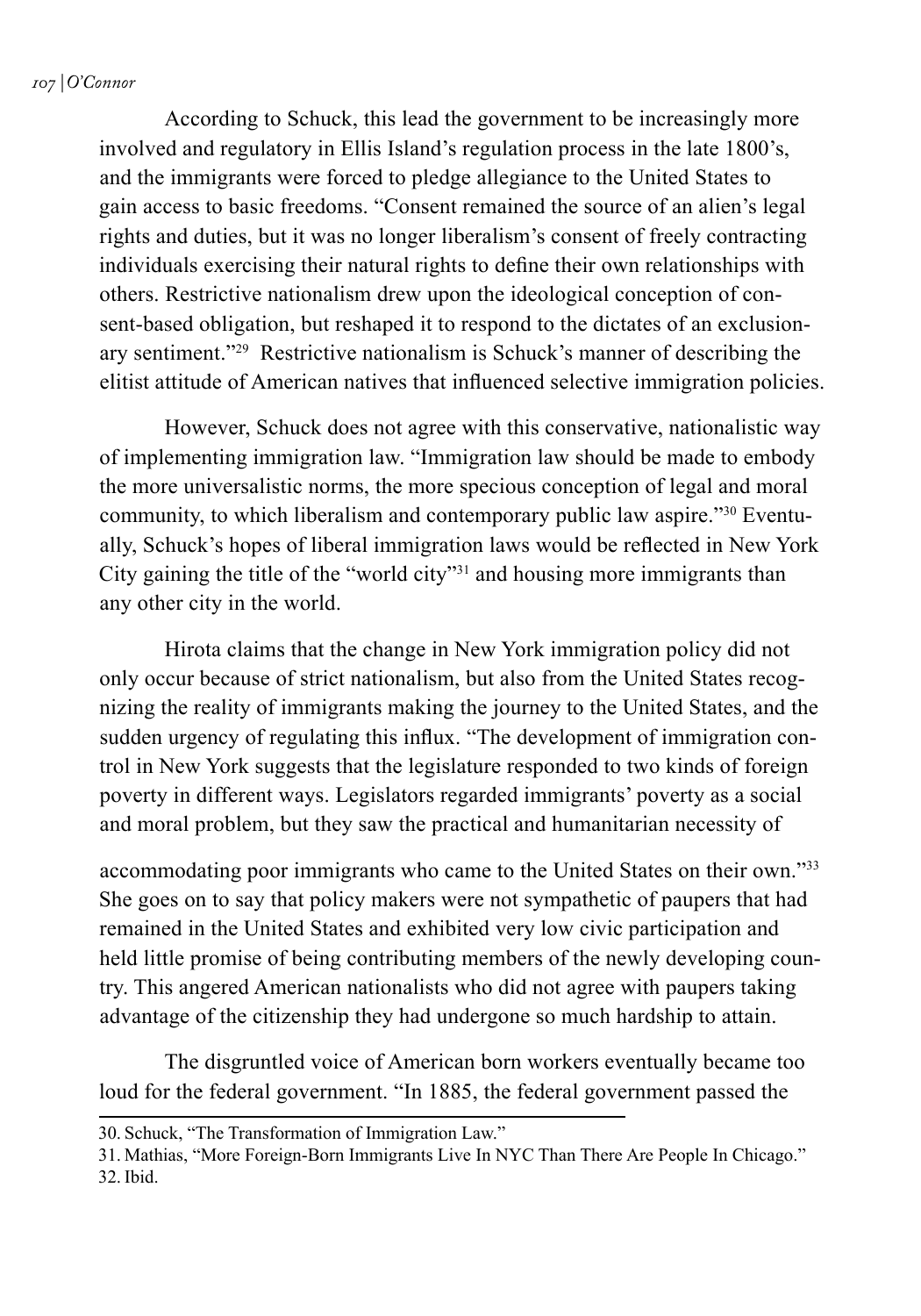Foran Act, prohibiting the landing of unskilled workers under labor contract signed abroad whose emigration was assisted by their American employers. The act was a response to pressure from native-born workers who resented competition with cheap foreign contract labor."34 Hirota clearly distinguishes between intolerance for paupers and the United States' desire to maintain good relations with its immigrant community.

Hirota says that New York responded to the native complaints with the limited deportation law of 1880. She says this law "can be interpreted as a compromise for policy makers that appeased the nativists without offending their immigrant constituencies."35 According to Hirota, the United States, by way of New York had a relatively relaxed immigrant policy during this time. "The principal explanation for New York's moderate approach to immigration restriction is surely the sheer volume of immigration to New York."36 New York handled the influx of immigrants by appeasing both its native citizens and those trying to begin a new life beyond Ellis Island.

While the United States tightened its borders and immigration policy, the days of Ellis Island left a resounding cultural and political effect. The influx of culture and heritage combined with the fear of the immigrants' legacy being lost into American convention<sup>37</sup> produced a very intentional method of self-expression during the time of immigration through Ellis Island. "Identities were consciously performed, both in an attempt to define oneself with a suddenly

burgeoning city that played a leading role in the nation's project to describe itself, and as a way of passing, functioning, making a living and surviving in a society increasingly touchy about race and ethnicity.<sup>338</sup> This is how immigrants or migrants develop and maintain their identities, relate to their host communities, and make sure their voices are heard in a city full of many diverse voices that want the same recognition and respect.

#### **The Response**

<sup>33.</sup> Hidetaka Hirota, "The Great Entrepot for Mendicants": Foreign Poverty and Immigration Control in New York State to 1882," Journal of American Ethnic History, (2010), 5-32.

<sup>34.</sup> Hirota, "The Great Entrepot for Mendicants": Foreign Poverty and Immigration Control in New York State to 1882," 5-32.

<sup>35.</sup> Ibid.

<sup>36.</sup> Ibid.

<sup>37.</sup> Sarach, "Unexpected Journey's at the Immigration Project."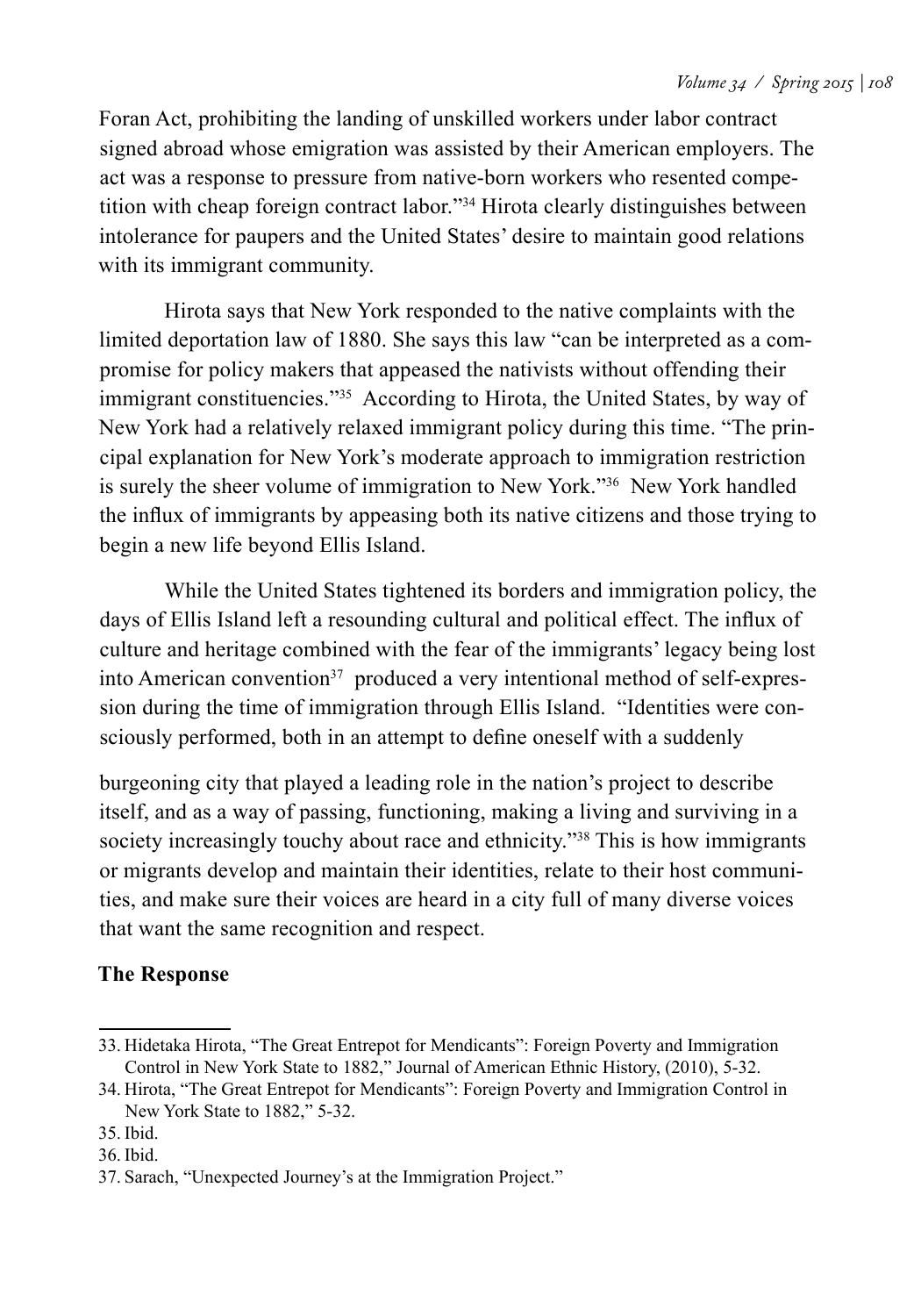New York responded by giving immigrants the stage; an open platform of expression of culture and identity. "When they came they brought with them centuries of music and drama that they had incorporated into an expression of their emotions about their adopted land."39 Performances then gave both the performers and the public a way to examine how American identity politics can be understood through the art of performance and theater.<sup>40</sup> In a city already heavily influenced by Broadway, a massive immigrant culture breakthrough was made using the medium of theater. Multiculturalism had taken "center stage" in New York City and the actors are immigrants.

#### **Act III Featuring (Case Studies):**

The following section will discuss five plays that each address a different immigrant issue. They will include: Relations between immigrant groups and their host community, remembering the past, self-expression, importance of the impact of war, and conflict resolution.

The Immigrant Voice

Judith Thissen offers an explanation of New York City's immigrant theater community during the days Ellis Island  $(1892 – 1902)$ ,<sup>41</sup> specifically focusing on Yiddish immigrants. This case study provides an example of immigrants connecting with other people in the immigrant community. During this time Yiddish

immigrants in New York found their political voice through theater and established their first professional Yiddish company in 1892.42 By 1902, the Immigrant Theater culture in New York City dramatically expanded due to the influx of performers and directors.43 The community flourished and this financially lucrative, expanding, theatrical time was known as the "Golden Years"44 of Yiddish theater. This provided a way for the Yiddish community to integrate into the host society by becoming part of the work force in New York City. However, their success and outreach was limited to Yiddish speaking citizens of New York, and they eventually encountered a lack of financial support.

- 39. Frank, Leah, "THEATER REVIEW; Immigrants' Tales."
- 40. Kattwinkel, "Street Scenes: Staging the Self in Immigrant New York 1880–1924," 82-83.
- 41.Judith Thissen, "Reconsidering the Decline of the New York Yiddish Theater in the Early 1900's." Theater Survey - The Journal of the American Society for Theater Research 44, no. 2 (2003): 173-97

<sup>38.</sup> Susan Kattwinkel, "Street Scenes: Staging the Self in Immigrant New York 1880–1924," Theatre Research International 35 (2010): 82-83.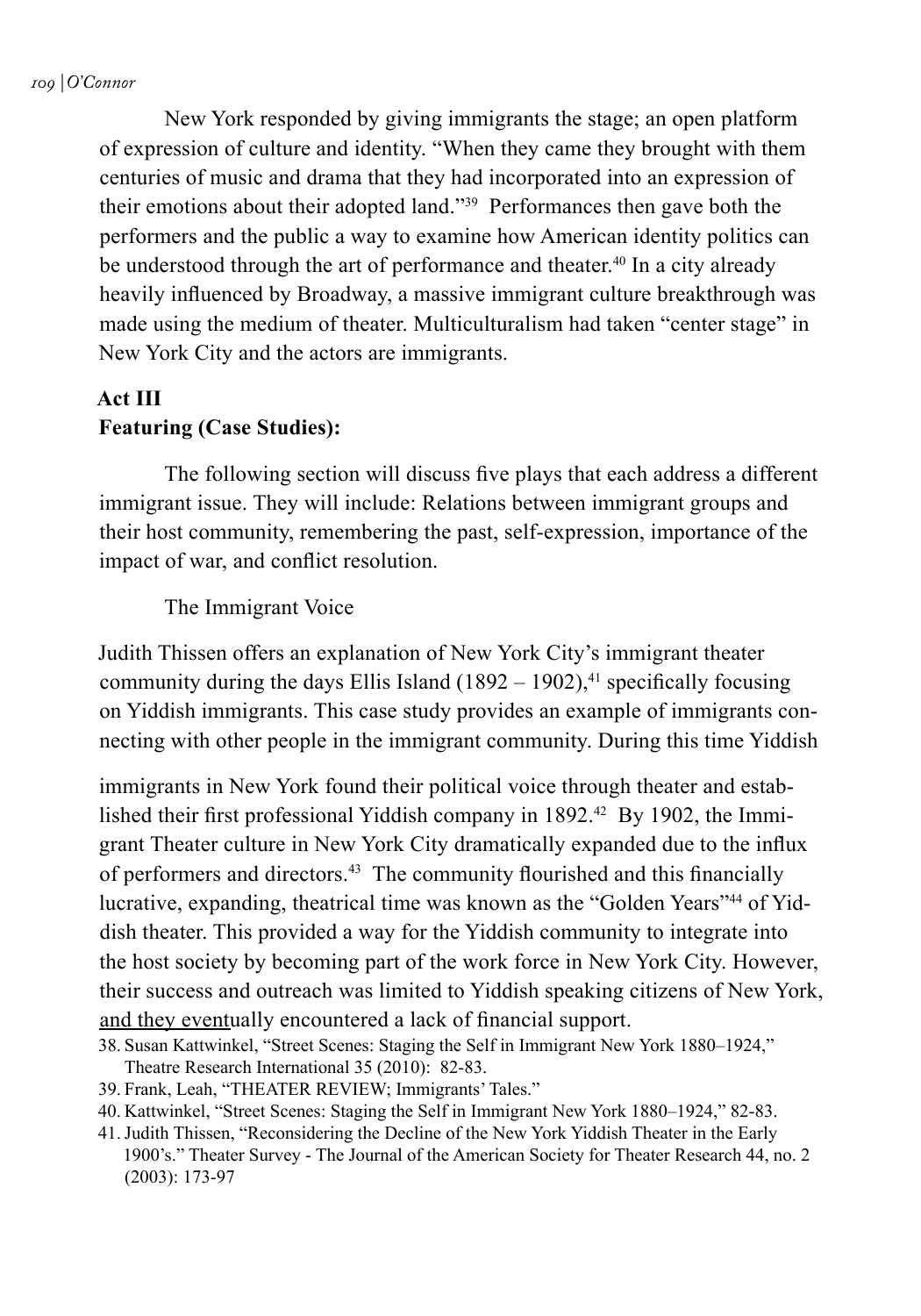Thissen tells us that the Yiddish community combatted this decline in success by holding outreach benefits to support Jewish and other immigrant communities in New York City. Soon the immigrant community had the support of hometown societies, trade unions and lodges<sup>45</sup> that would frequent the productions. "For the voluntary societies, these sponsored theatre outings, commonly known in Yiddish as benefit abdenden ('benefit nights') became a powerful vehicle to raise funds. The Yiddish playhouses also fared well by these arrangements, which persisted well into the 1930s."46 A city populated by an inpouring of immigrants through Ellis Island responded with a cohesive integration process almost immediately, and as Thissen shows us, this rising of Yiddish presence spawned other ethnicities in New York to respond.

The East Side housed a population of Russian/ Jewish anarchists and socialists in the late nineteenth century.<sup>47</sup> This group of elite living as journalists, labor activists, political leaders and writers wanted the same influence as the Yiddish thespians and in 1891, a group of journalists sought to take Yiddish theater to the next level of success. They "launched a campaign to transform the Yiddish theatre from a lowbrow entertainment appealing to Jewish sentiments into a highbrow institution of cosmopolitan art and enlightenment."48 Thissen shows us the impact of putting one ethnic group in spotlight, and in the case of

the Russian/ Jewish East Side immigrants, there is an evident increase in international relations between immigrant communities working toward a common goal. The Russian/Jewish communities were also immigrants, and this increased the immigrant relations. This helped both communities by creating solidarity and diplomatic relations across ethnicities.

Today, New York City still produces Immigrant Theater with Yiddish and Jewish influence. Some of the most famed are "Fiddler on the Roof" and the movie "Moonstruck." This genre of theater is known as "vaudeville" and

<sup>42.</sup> Thissen, "Reconsidering the Decline of the New York Yiddish Theater in the Early 1900's," 173-97.

<sup>43.</sup> Ibid.

<sup>44.</sup> Ibid.

<sup>45.</sup> Ibid.

<sup>46.</sup> Thissen, "Reconsidering the Decline of the New York Yiddish Theater in the Early 1900's," 173-97.

<sup>47.</sup> Thissen, "Reconsidering the Decline of the New York Yiddish Theater in the Early 1900's," 173-97.

<sup>48.</sup> Ibid.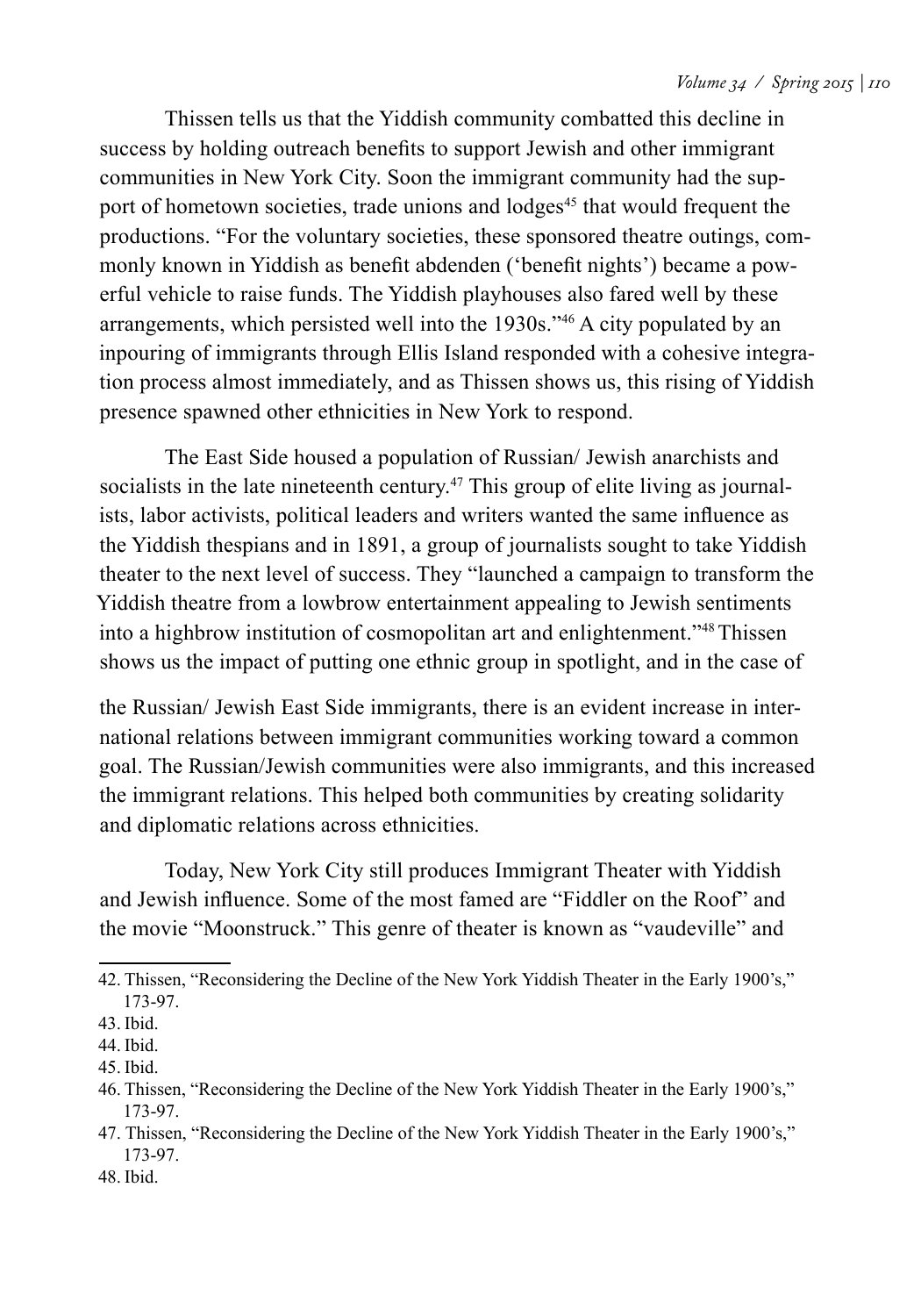has become a prominent form of musical theater in New York City.49 Leah Frank reviewed the vaudeville production "Vagabond Stars," "….adapted from Ms. Sandrow's book 'Vagabond Stars: A World History of Yiddish Theater,' [which] nestles comfortably into the theatrical body of immigrant tales."50 The musical play examine the struggle of an immigrant community separated from their homeland with only hand written letters sent back and forth between those that remained.

#### **Remembering the Past**

Jovanka Bach created the production of "Name Day" out of stories that she had heard as a child about the difficulties for Serbian mothers during World War II. Bach draws on the experiences of mothers who had to "smother their crying newborns to escape detection" by the Germans.<sup>51</sup> The play focuses on two women who moved to Los Angeles after a horrifying experience in Yugoslavia; one mother chose to smother her baby, and the other chose not to which led to their detection and the murder of several people she knew.<sup>52</sup>

Bach says the play had an emotional effect on her audience due to its morbid and dark content and that, "' the Serbian community heard of it, and it stirred up some things.'"53 Remembering the past and focusing on the impact of war caused a political reaction in her audiences. While Bach does not consider herself a part of the community, she connected with that demographic because of her production. "'I'm not really a part of that community; for better or worse,

I've been assimilated. But some of them sought me out after the show: they saw political things in there I hadn't even intended."54 When discussing the subject of war, each viewer has their own point of view on what is most politically relevant, and Bach created a space for people to dissect this political tragedy.

The aforementioned Immigrants' Theatre Project had a performance of Bach's play in 2005. The reviewer, Ellen Carpenter, said that the audience is quickly drawn "into the drama's vortex."55 She supports Bach's work and states that Bach, "keeps her concerns specific and intimate, and it's this immediacy

<sup>49.</sup> Leah Frank, "THEATER REVIEW; Immigrants' Tales."

<sup>50.</sup> Ibid.

<sup>51.</sup>Janice Arakov, "'Playwriting Is Her Healing Art: With 'Name Day,' Physician-Writer Jovanka Bach Revisits an Earlier Reign of Terror in the Former Yugoslavia," Los Angeles Times, November 19, 1995.

<sup>52.</sup> Ibid.

<sup>53.</sup> Ibid.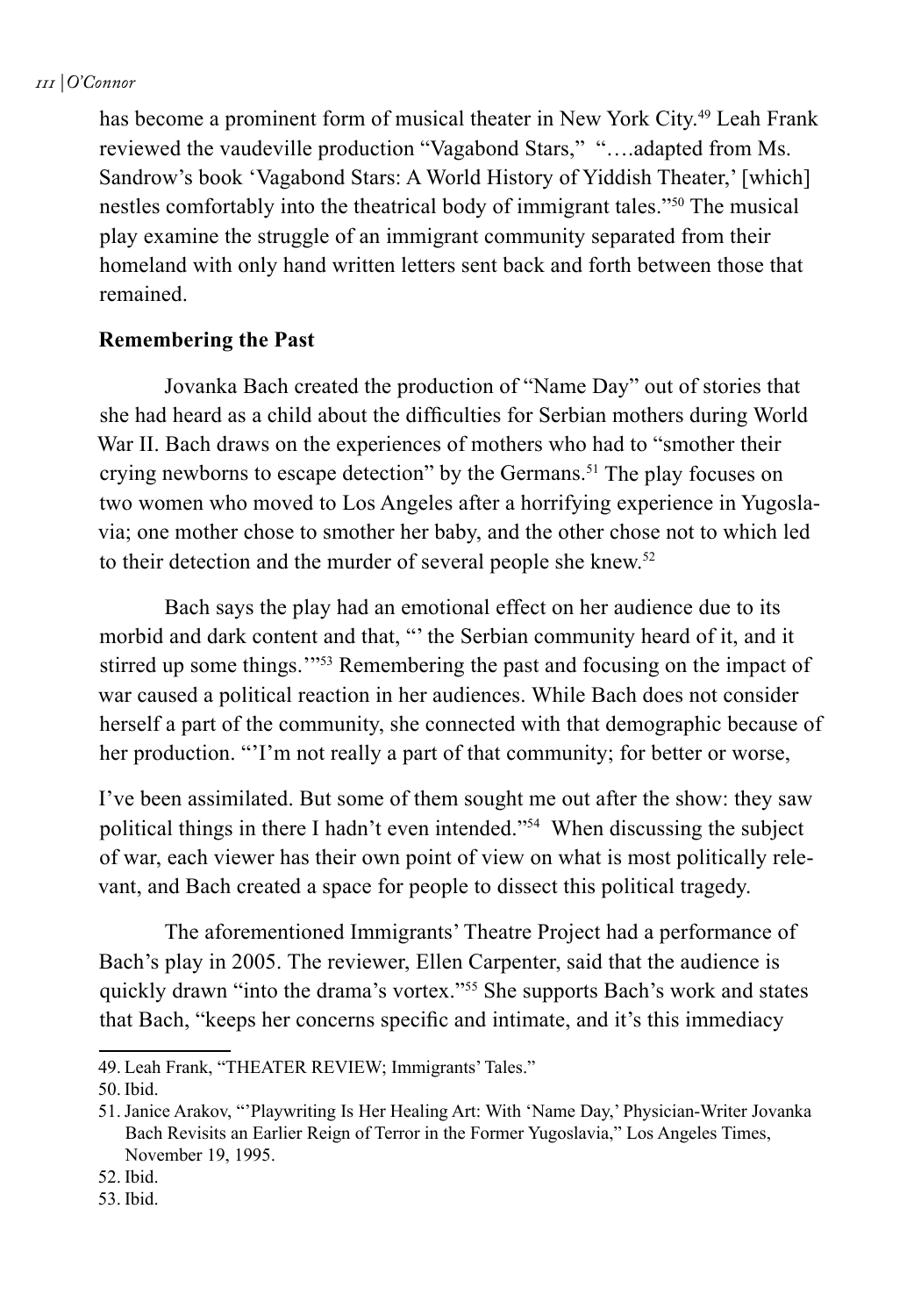that gives 'Name Day' its particular power."56 Without this power, Immigrant Theater will not have an effective influence on the public is it trying to enlighten. If there is an emotional stirring in the audience, it may even cause the audience members to voice their opinions on the show, as mentioned by Bach herself.

## **Self-Expression**

New York in addition to theater productions also features immigrant struggle through stage dance performances as well as ". The abstract performance "Translocation 9:16," performed in 1988 was an "ambitious excursion into a world of emotions created by the difficulties of immigration," according to Jennifer Dunning, who wrote a review of the play for the New York Times. Dunning raves about how "the choreographer brings to vivid life the transplants' memories of home, how those memories are distorted, and the confusion of return."57 The story depicts a young Eskimo man and a group of Eskimos brought to New York City as "trophies."58 The young man eventually returns home but dies at a very young age.<sup>59</sup> The setting of the play is Greenland, brought to life by carefully designed set of Eskimo symbols and projected scenery.

The play allowed the Eskimo community to express its rich culture through dance and language. The Eskimo language, as well as any language, is extremely representative of the culture by showing the importance of certain words, concepts and ideologies. By focusing on the Eskimo language, the players of "Translocation 9:16" are able to use the stage as a platform for self-expression. Dunning states that "One of the evening's most memorable moments comes with Ms. Gam's musings on the Eskimo vocabulary, as she observes that Eskimos use a single word for such concepts as sharp-flying snow, dangerous stones and slithery paths, observing that this is a language that describes things by what is different about them."60 In spite of Dunning's lukewarm review of the dance performance, she was able to learn something about an immigrant community that was not often discussed in western culture. In addition to this, the

- 58. Ibid.
- 59. Ibid.

<sup>54.</sup> Arakov, "Playwriting is her Healing Art."

<sup>55.</sup> Ellen Carpenter, "Balkan Memories." June 3, 2005, http://www.immigrantstheat.org/ productions.cfm.

<sup>56.</sup> "Balkan Memories."

<sup>57.</sup>Jennifer Dunning, "Review/Dance; Into Kaja Gam's World Of Eskimo Memories: [Review]," The New York Times, September 5, 1988.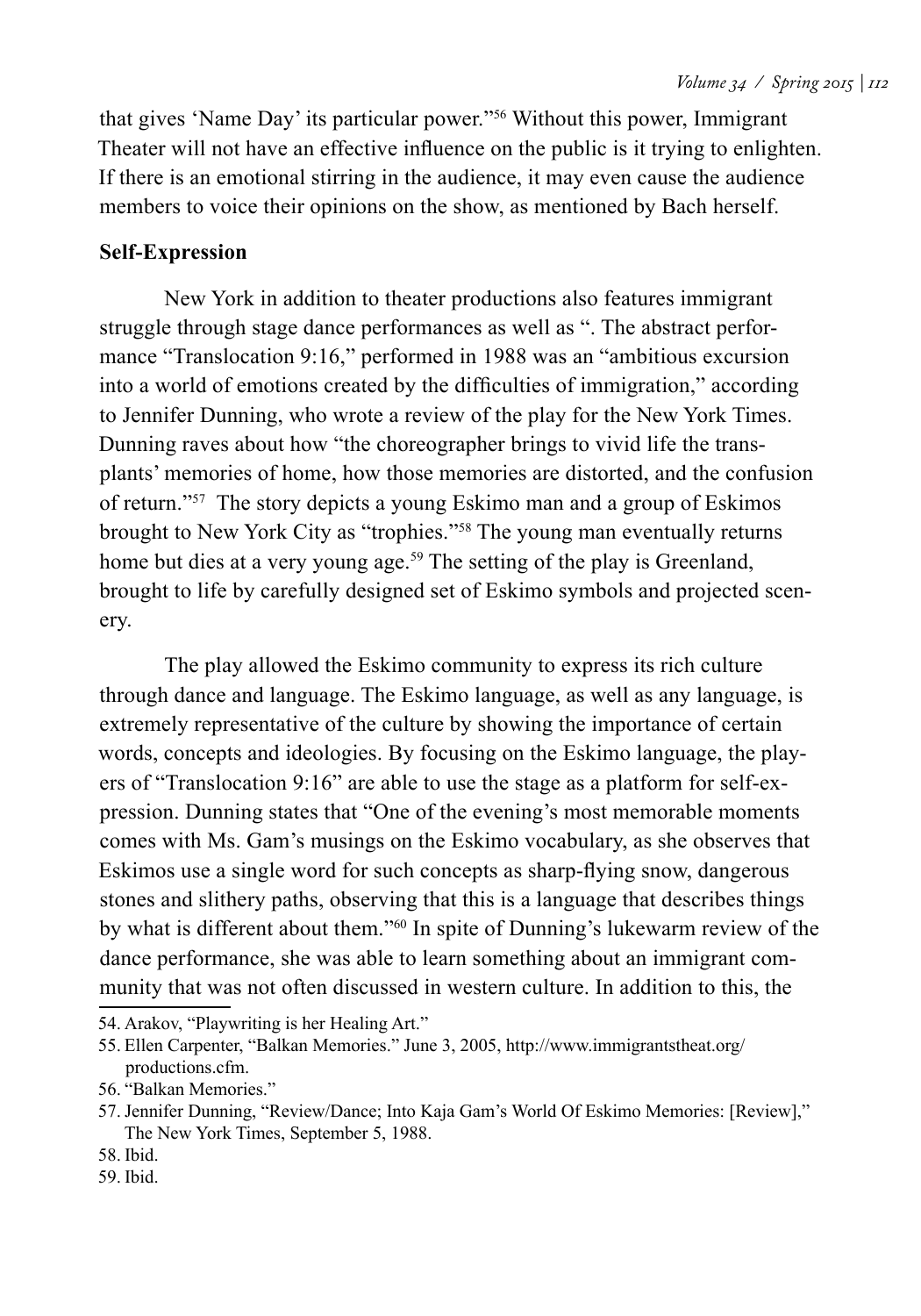#### *113 | O'Connor*

Eskimo community in New York City found a way to represent their culture and express their identities in a way that was easily received by the audience.

### **Awareness of Impact of War**

A second play produced by the ITP, "Progress" received literary support by its reviewer, Martin Denton. The play is "a potent, stark production that reminds American audiences, among other things, how fortunate we are not to live in an active battle zone like the Balkans."61 The exact location of the play is not given, but the story unfolds after peace comes to the area and the people are free. Denton comments on the feeling of the actors portraying their satisfaction with the newly drawn border lines and their disregard for the refugees entering their land.

The story is partially told from the point of view of a soldier who was murdered during the conflict proceeding the peace. Denton praises this as, "seeing the ruined country from his (the soldier's) point of view, representing the unnamed thousands whose bodies lie heaped under the soil, victims of countless wars."<sup>62</sup> Denton says that the staging of "Progress" does not pacify the American audience about uncomfortable truths about immigration and the horrors of war. He promotes the effect that both plays had on him and the audience by claiming "…these are plays that make us sad, but they also make us think and perhaps even compel us to discussion or action after they're over. We have much to learn from the drama created beyond the English-speaking world, as these two fine examples demonstrate. Bravo to Arlin and Morgan for bringing these to the New York stage." The Immigrants' Theater Project once again brought awareness to an English-speaking reviewer of the truth about immigration. Although it was not set in New York City, Denton applauds the reality shown on stage with, "progress."

#### **Conflict Resolution**

The following case study is an example of how the genre of Immigrant Theater has started to benefit immigrants outside of the United States. Nicaraguan immigrants were able to use theater as a means of conflict resolution in their new community of San Jose, Costa Rica. This specific case is an example

61. Martin Denton, "Heresy/Progress," Last modified, December 9, 2006, http://www.

immigrantstheat.org/review.cfm?REV=7.

<sup>60.</sup>Jennifer Dunning, "Review/Dance; Into Kaja Gam's World Of Eskimo Memories: [Review]."

<sup>62.</sup> "Heresy/Progress.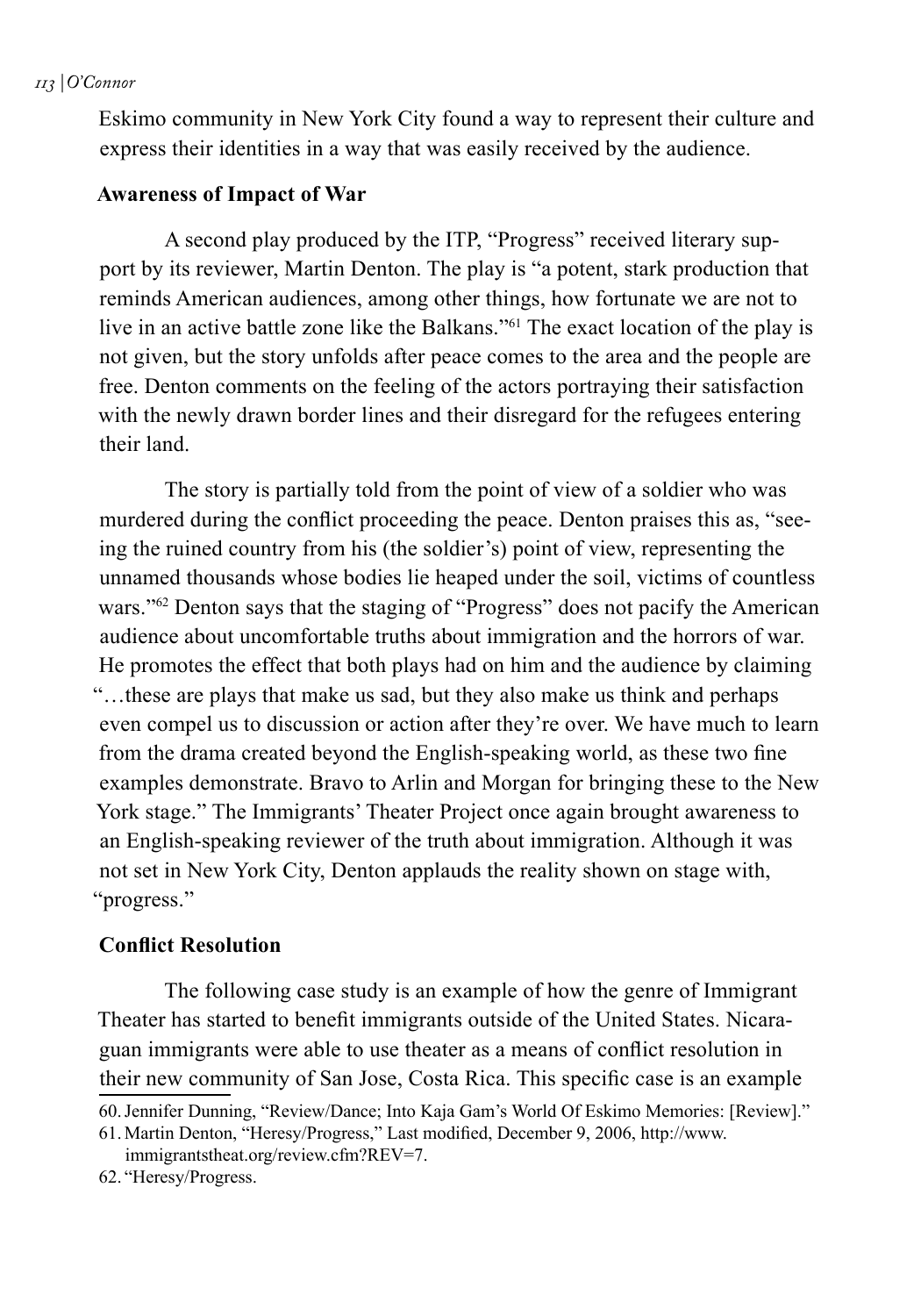of how the New York City immigrant theater scene could benefit other groups of migrants across the globe.

In 2006, the Costa Rican Humanitarian Foundation used theater as part of their Dramatic Problem Solving (DPS) initiative. DPS was created to facilitate "conflict analysis and community transformation"63 that arose after a massive influx of Nicaraguan immigrants began clashing with the Costa Rican population in San Jose. This group of Nicaraguans had become violent, segregated and fearful of integrating outside of their neighborhood, "La Carpio."

DPS created a model that would allow the people of La Carpio to collaborate on conflict analysis of their situation, "focusing on merging free-form and emotional power of theatrical expression with the structure of action planning and multi-step problem solving- especially important for immigrants as they search for identity and ways to take positive action to confront and resolve conflict in their new home."<sup>64</sup> The development of this model came from Brazilian educator, Paolo Freire who wanted to give the community a chance to learn outside of a set curriculum which can restrict the learning process of immigrants. With the DPS theater solution, immigrants were able to take long-term problems of their community, create a step-by-step action plan and test out real solutions on stage.

The play created by this group was called "The Coffee Dance" in reference to the large number of Nicaraguans that work in coffee plantations in Costa Rica and focused on breast cancer of the plantation workers. This had become a huge issue in the Nicaraguan community, as many did not have access to education on healthy agricultural working standards and procedures. "In this way, the Nicaraguan immigrant audience was engaged by a group of fellow immigrants about choices in life that could lead to better health."65 After the "rehearsal" of conflict resolution, the Nicaraguan participants felt empowered take the action plan they had developed and to go out into their community to begin problem solving with their fellow immigrants.<sup>66</sup>

The theater group of La Carpio have since become more empowered and continue to work with the Costa Rican Humanitarian Foundation via DPS. They have since written another play called "The Dignity of Poverty" and addresses the growth of the DPS program in La Carpio as more students and volunteers

<sup>63.</sup>Rosche and Hawkins, "A New UN Agency for Women," 152-156. 64.Ibid.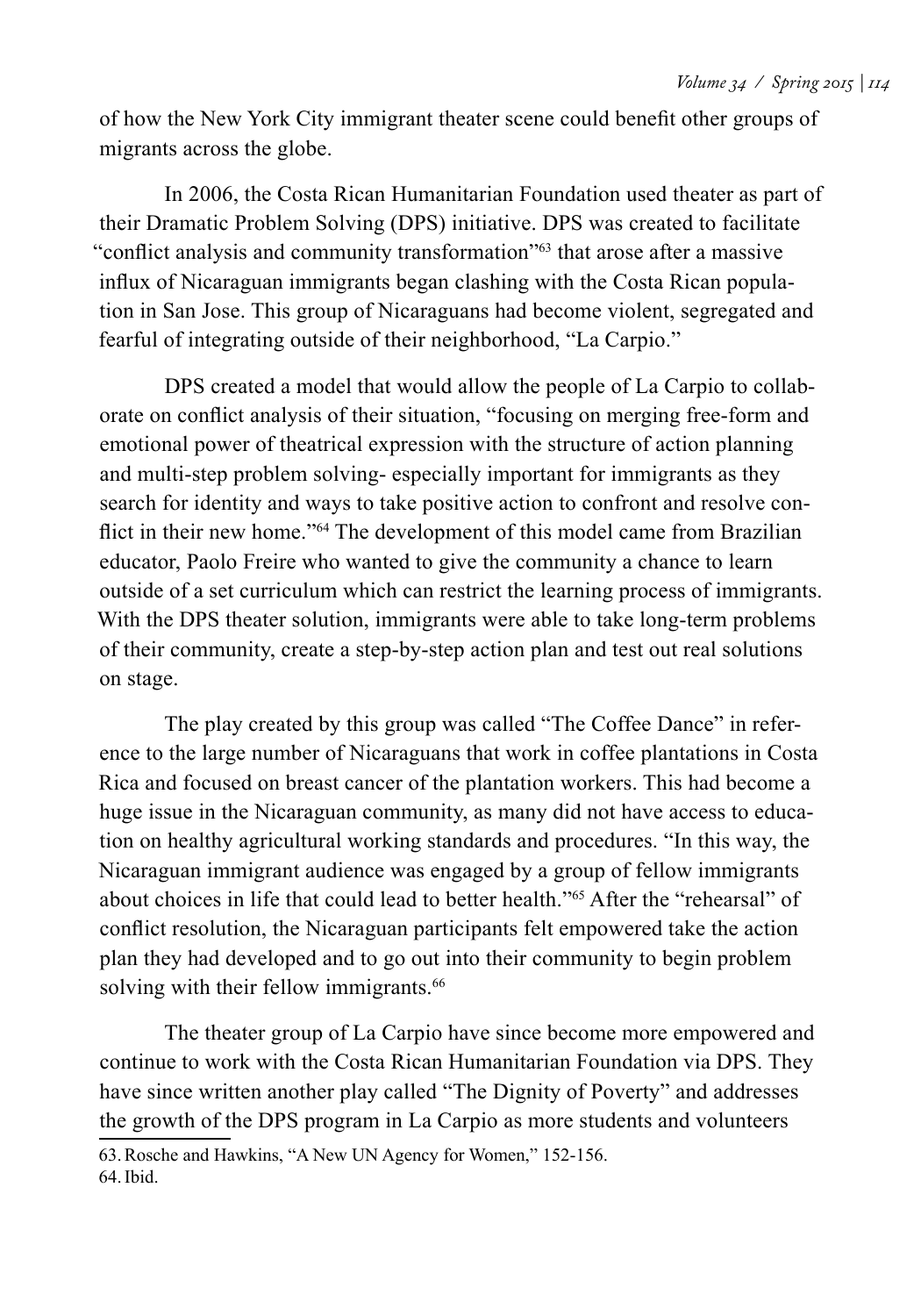#### *115 | O'Connor*

arrive to facilitate the program. In addition to their continued work in developing impactful scripts, the story of their pilot production has been turned into a documentary film, appropriately named "The Coffee Dance."<sup>67</sup>

### **Final Bow: Analysis**

The transformation of the immigrant scene in New York City owes a lot to the medium of theater. As an example, the Yiddish community was able to develop an identity outside of the difficulties of their working conditions. "Not only did the theatre provide an inexpensive means of escape from the hardships of life in the ghetto and sweatshop, it also filled an important social role, bringing the community together and providing a place for people to see and be seen."68 To form an identity alongside other immigrants in New York was a way for the Yiddish community to "make sense of the immigrant experience"<sup>69</sup> and help them find a balance between the New World and all of the freedom that came with it as well as the traditions they had left behind.

This balance is a theme that can be seen in each of the case studies presented, and is vital to examining identity formation in a new community. After departing the heritage nation, immigrants bring with them a history of traditions, lifestyles, and language that all form their identity. No matter how involved in the new community an immigrant plans to be, their identity will change upon arrival. Many immigrants find this to be a difficult process and have found a way to reinvent themselves as well as connect with their culture and culture through theater. Theater has "provided a nostalgic, cathartic, and communal experience to help the community cope with feelings of homesickness, guilt and loss." Theater in this sense was a therapeutic form of art.

The benefits of theater in each scenario have given immigrants a way to "practice" the actions that they want to see happen in their everyday lives. This is done through theater, by allowing them to pretend they have control over things like conflict resolution and identity formation. Due to the "power of perfor-

<sup>65.</sup>Rosche and Hawkins, "A New UN Agency for Women," 152-156.

<sup>66.</sup>Ibid.

<sup>67.</sup>Ibid.

<sup>68.</sup> Sharon Power, "Yiddish Theatre Actresses and American Jewish Identity," Shofar: An Interdisciplinary Journal of Jewish Studies, (2012): 84-107.

<sup>69.</sup>Ibid.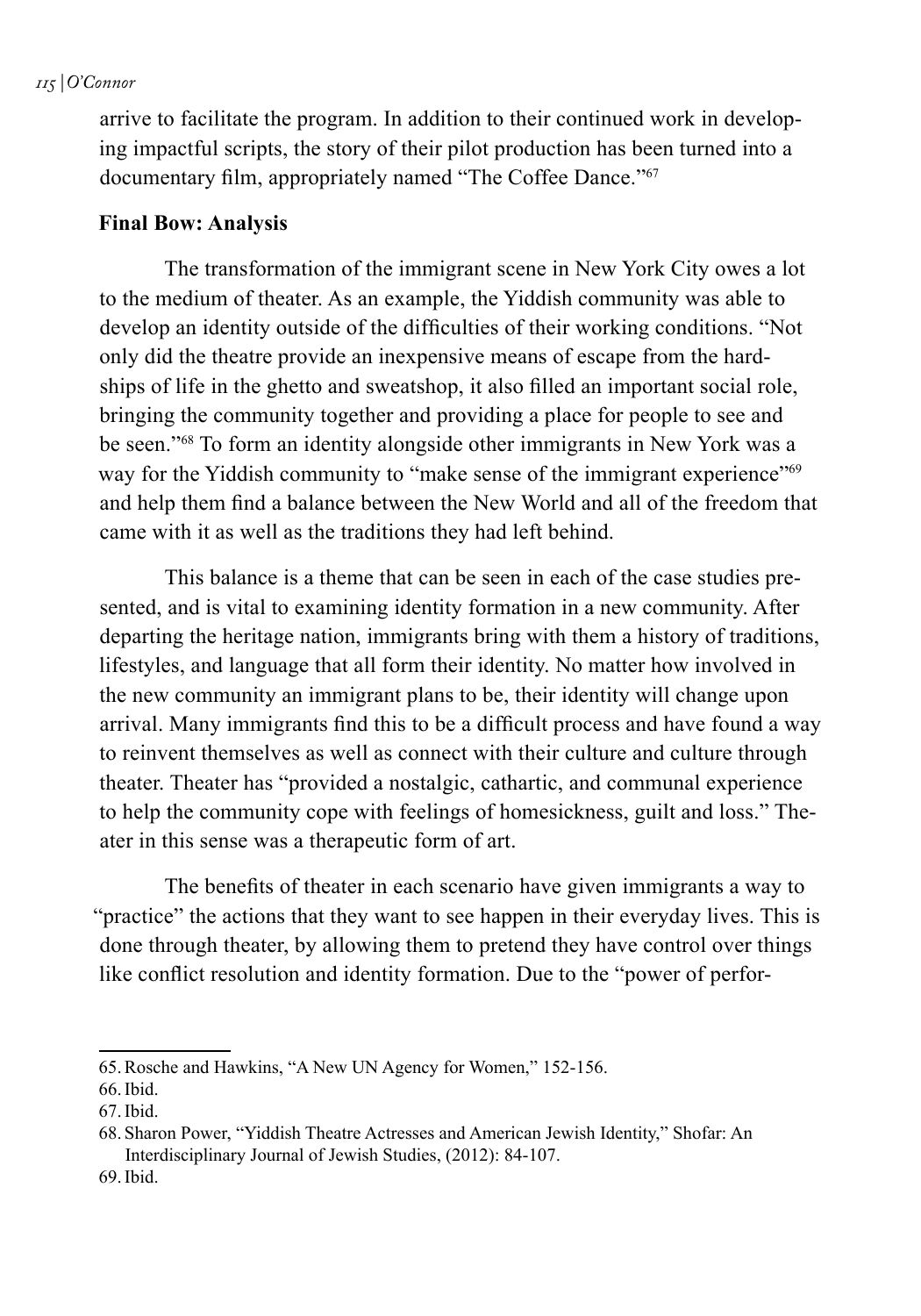mance," immigrants become empowered as well as connected to their home and host community.

# **Close Curtain: Conclusion**

The challenges immigrants face upon arrival into a host country are not easily dealt with. The immigrant voice has found a new method of expression, identity development and conflict resolution through Immigrant Theater. New York City, with its bustling theater scene and massive immigrant population is an ideal location for Immigrant Theater to be developed. Using the Yiddish community as a model for immigrant integration and growth, Immigrant Theater has proved to be an extremely effective tool for all groups of immigrants across the globe.

<sup>70.</sup> Sharon Power, "Yiddish Theatre Actresses and American Jewish Identity," 84-107.

<sup>71.</sup> Daniela Rosche & Steven Hawkins, "A New UN Agency for Women: Time for Impact 'The Coffee Dance': Interactive Theatre for Social Change with Nicaraguan Immigrants in Costa Rica: Compiled by Liz Cooke," 143-52.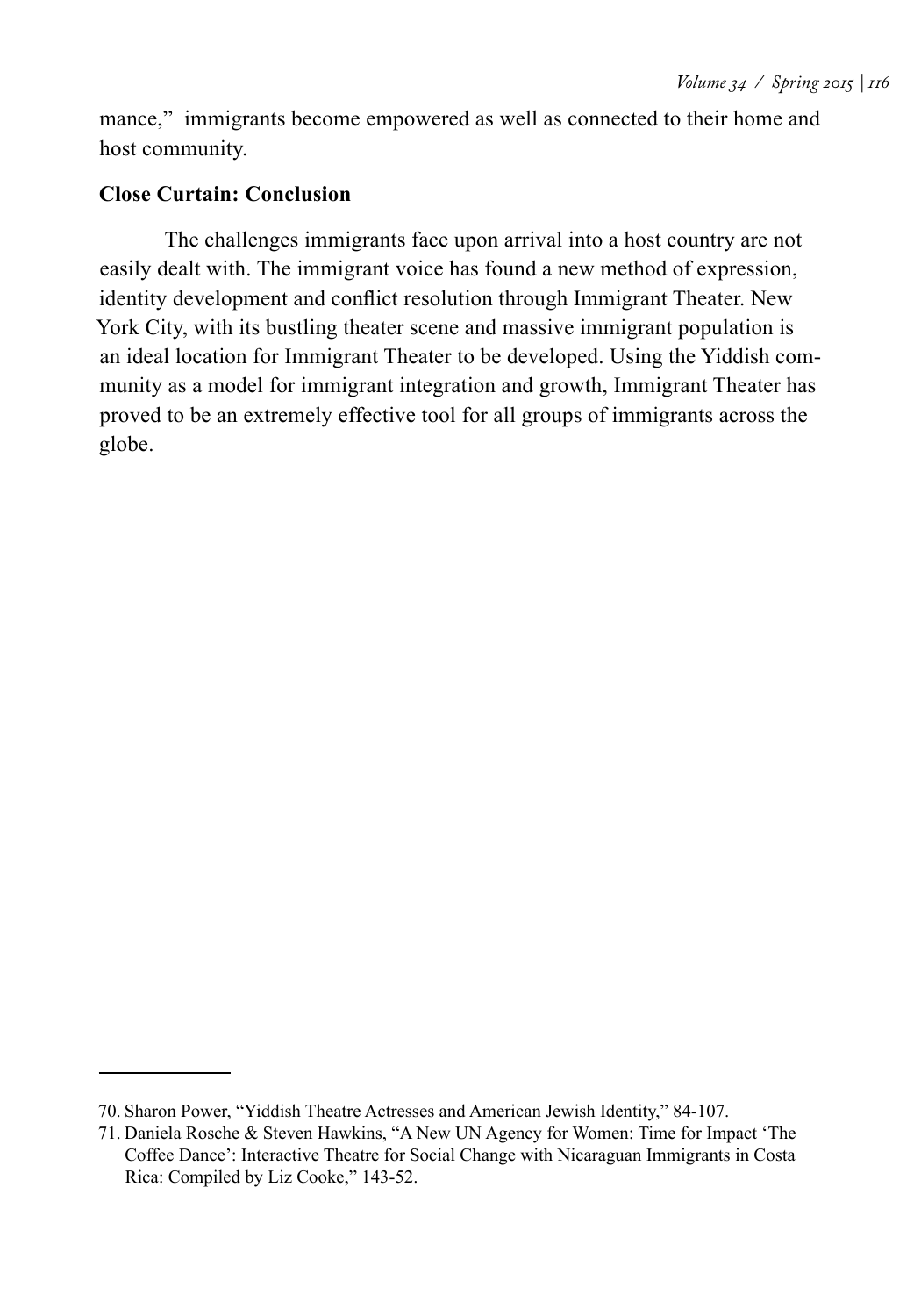#### **Works Cited**

- Anne O'Connell, "The Immigrants' Theater Project" Last modified, March 1, 2002. http://www.immigrantstheat.org/review.cfm?REV=2
- Arlin, Marcy. "Immigrants' Theater Project." Last modified 2012. http://www. immigrantstheat.org/about.cfm
- Carpenter, Ellen. "Balkan Memories." Last modified, June 3, 2005. http://www. immigrantstheat.org/review.cfm?REV=9
- Daniela Rosche, and Steven Hawkins. "A New UN Agency for Women: Time for Impact 'The Coffee Dance': Interactive Theatre for Social Change with Nicaraguan Immigrants in Costa Rica: Compiled by Liz Cooke." Gender and Development 19, no. 1 (2011): 143-52.
- Denton, Martin. "Heresy/Progress." Last modified, December 9, 2006. http:// www.immigrantstheat.org/review.cfm?REV=7
- "Ellis Island A Brief History of Events." The Statue of Liberty & Ellis Island. January 1, 2015. Accessed April 7, 2015. http://www.libertyellis foundation.org/ellis-timeline.
- "Ellis Island." History.com. January 1, 2015. http://www.history.com/topics/ ellis-island.
- Emine Fisek, "." Theater Journal 64, no. 1 (2012).
- Frank, Leah. "THEATER REVIEW; Immigrants' Tales." New York Times, March 3, 1992. THEATER REVIEW; Immigrants' Tales. http:// www.nytimes.com/1992/05/03/nyregion/theater-review-immigrants-tales. html
- Guyette, Elise, Fem Tavalin, and Sarah Rooker. "" A Brief Timeline of U.S. Policy on Immigration and Naturalization. 2013. http://www.flowofhis tory.org/themes/movement\_settlement/uspolicytimeline.php.
- Haenni, Sabine. "The Immigrant Scene: Ethnic Amusements in New York 1880- 1920." University of Minnesota Press, 2008.
- Hidetaka Hirota, ""The Great Entrepot for Mendicants": Foreign Poverty and Immigration Control in New York State to 1882." Journal of American Ethnic History, (2010): 5-32.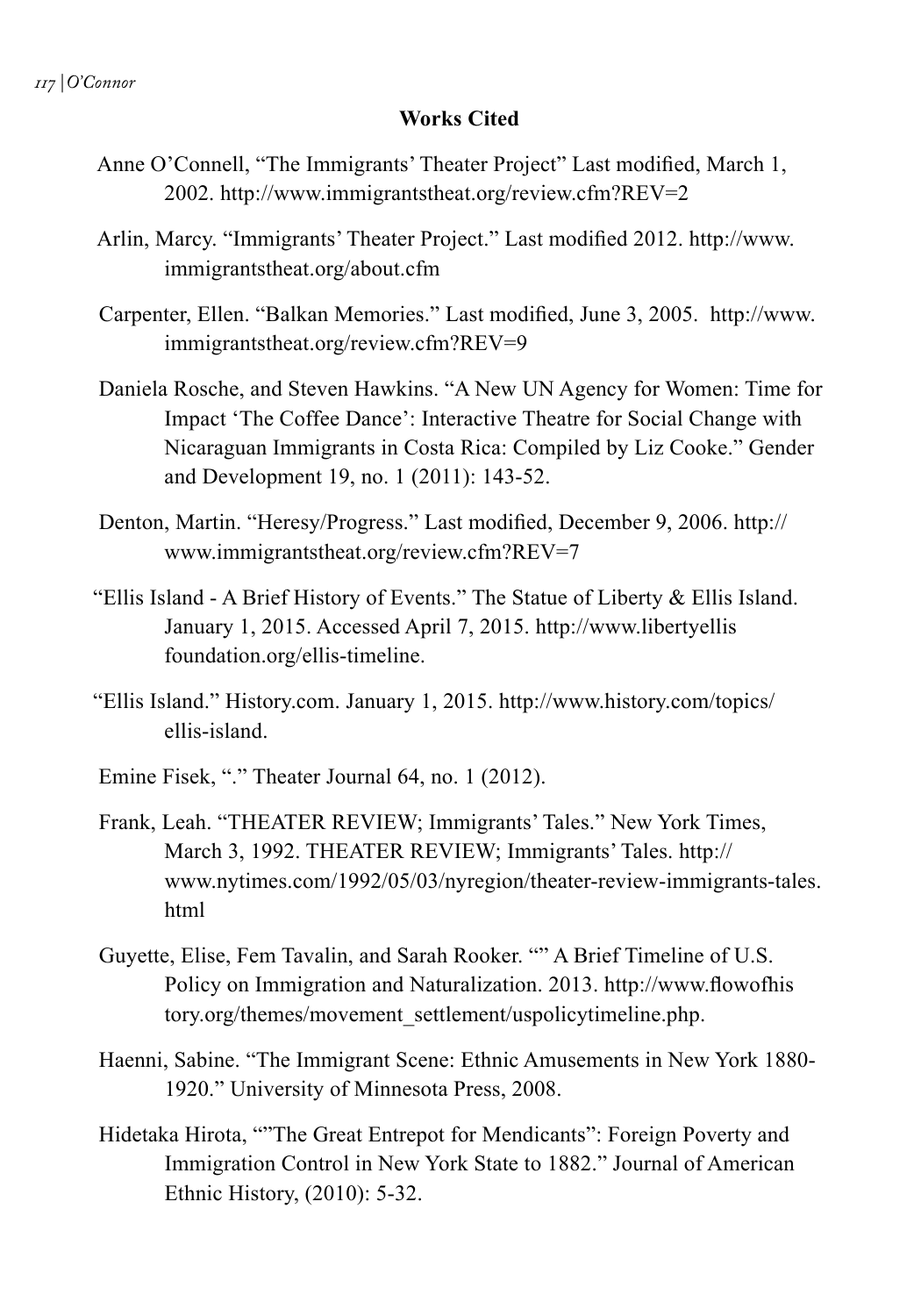- Janice Arkatov, "'Playwriting Is Her Healing Art: With 'Name Day,' Physi cian-Writer Jovanka Bach Revisits an Earlier Reign of Terror in the For mer Yugoslavia." Los Angeles Times, November 19, 1995. http://articles. latimes.com/1995-11-19/entertainment/ca-4923\_1\_jovanka-bach.
- Jennifer Dunning. "Review/Dance; Into Kaja Gam's World Of Eskimo Memo ries: [Review]." The New York Times. September 5, 1988. http:// www.nytimes.com/1988/09/05/arts/review-dance-into-kaja-gam-s-worldof-eskimo-memories.html
- Judith Thissen, "Reconsidering the Decline of the New York Yiddish Theater in the Early 1900's." Theater Survey - The Journal of the American Soci ety for Theater Research 44, no. 2 (2003): 173-97
- Lifson, David. "The Yiddish Theatre in America." New York: Thomas Yoseloff, 1965.
- Maddern, J. F. "Spectres Of Migration And The Ghosts Of Ellis Island." Cultural Geographies 15, no. 3, (2008): 359-81.
- Mathias, Christopher. "More Foreign-Born Immigrants Live In NYC Than There Are People In Chicago." The Huffington Post, December 19, 2013. http:// www.huffingtonpost.com/2013/12/19/new-york-city-immi grants\_n\_4475197.html.
- Nancy Foner, "Models of Integration in a Settler Society: Caveats and Compli cations in the US Case." Patterns of Prejudice 46 (2012): 486-99.
- Oshinsky, David. "REVIEW; When Ellis Island Was the Only Portal." The New York Times, August 31, 2000. http://www.nytimes.com/2000/08/31/tech nology/review-when-ellis-island-was-the-only-portal.html.
- Sarach, Marian. "Unexpected Journey's at the Immigration Project." Last modi fied February 1, 2002. http://www.immigrantstheat.org/review. cfm?REV=3
- Sharon Power, "Yiddish Theatre Actresses and American Jewish Identity." Sho far: An Interdisciplinary Journal of Jewish Studies, (2012): 84-107.
- Schuck, Peter. "The Transformation of Immigration Law." Columbia Law Review 84 (1984).